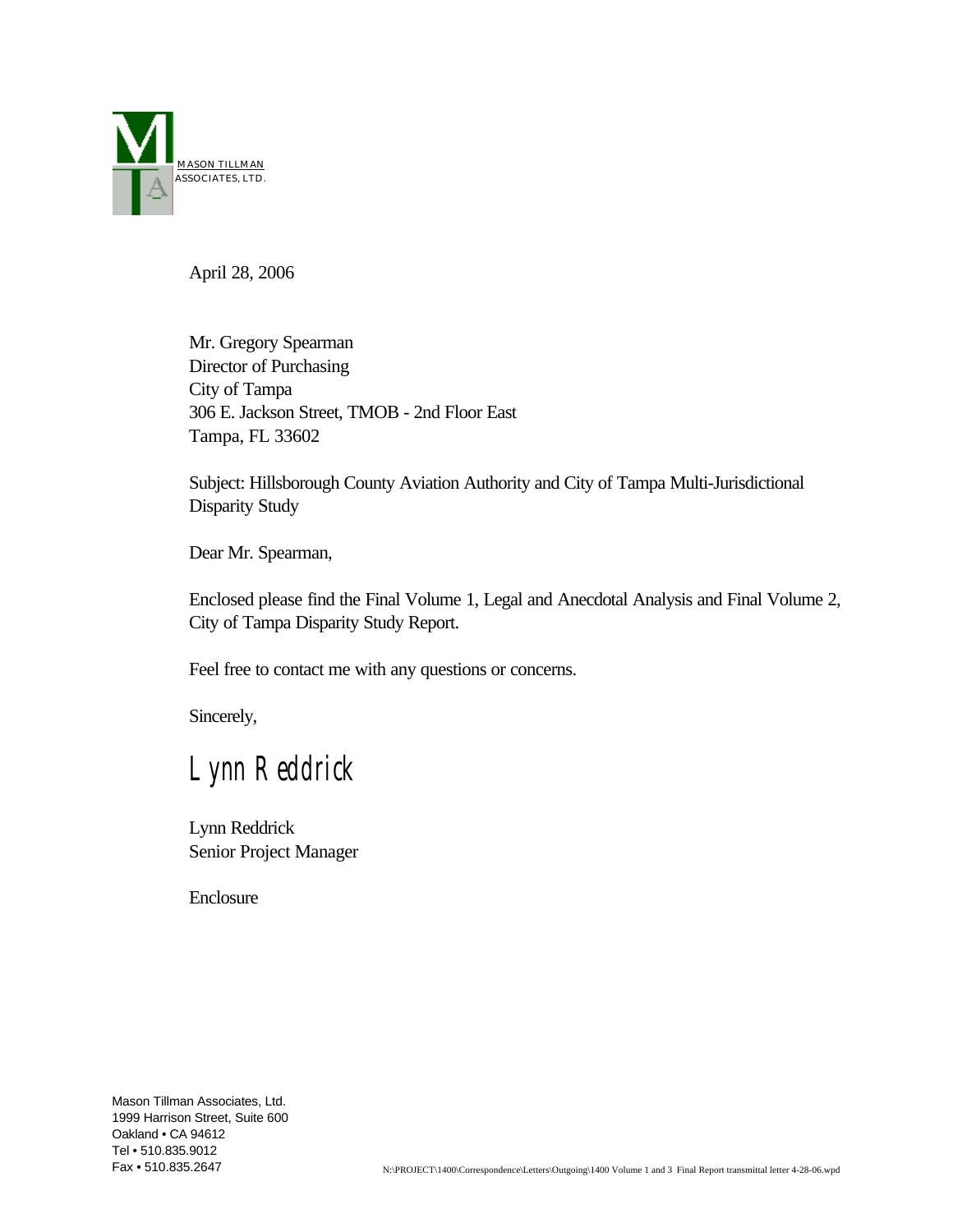**VOLUME 1** 





# **Multi-Jurisdictional Disparity Study Consultant Services**

HILLSBOROUGH COUNTY AVIATION AUTHORITY AND CITY OF TAMPA

Legal and Anecdotal Analysis

Submitted to: Hillsborough County Aviation Authority Office and City of Tampa, Florida

Submitted by: Mason Tillman Associates, Ltd.



**ASSOCIATES, LTD** 

April 2006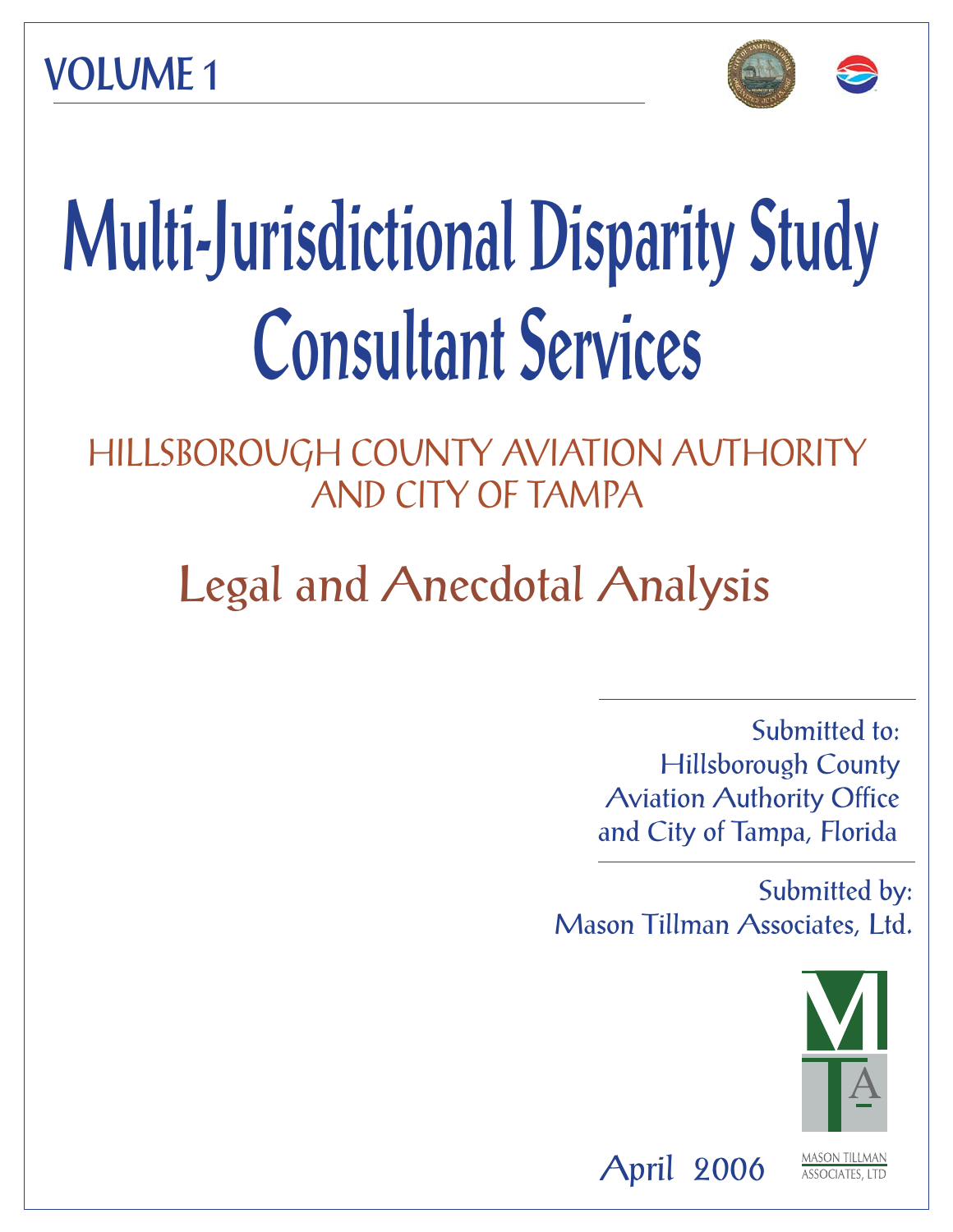# *ACKNOWLEDGMENT*

In December 2004, Hillsborough County Aviation Authority (Authority) and the City of Tampa (City) commissioned a Multi-Jurisdictional Disparity Study (Study) to determine the participation of minority and woman-owned business enterprises (M/WBEs) in the Authority and City contracts. Mason Tillman Associates, Ltd., of Oakland, California was selected by the Disparity Study Commission to perform the Disparity Study.

The purpose of this Study was to determine if a significant disparity existed between the availability of ready, willing, and able minority and woman-owned business enterprises (M/WBEs) and the utilization of such businesses in the Authority and City's procurement process. The prime utilization analysis included five industries: construction, constructionrelated services, professional services, non-professional services, and goods. Contracts awarded between October 1, 2001 and September 30, 2004 were studied. The Authority and the City's contracts were analyzed separately.

The Study could not have been conducted without the cooperation of the local chambers of commerce and business organizations, and the many Hillsborough County business owners who demonstrated their commitment to the Study by participating in interviews. In addition, the City and the Authority staff played a critical role in assisting with the data collection by making available Authority and City personnel, contract records, and documents needed to perform the Study. This Study could not have been completed without their extraordinary effort.

Diane Pryor-Vercelli, Senior Director of Properties and Contracts Administration, Hillsborough County Aviation Authority and Gregory Spearman, Director of Purchasing, City of Tampa provided overall guidance and direction for the Study. Their leadership and guidance helped keep the Study process focused and on target. These Directors facilitated Mason Tillman's access to Authority and City staff and contract documents.

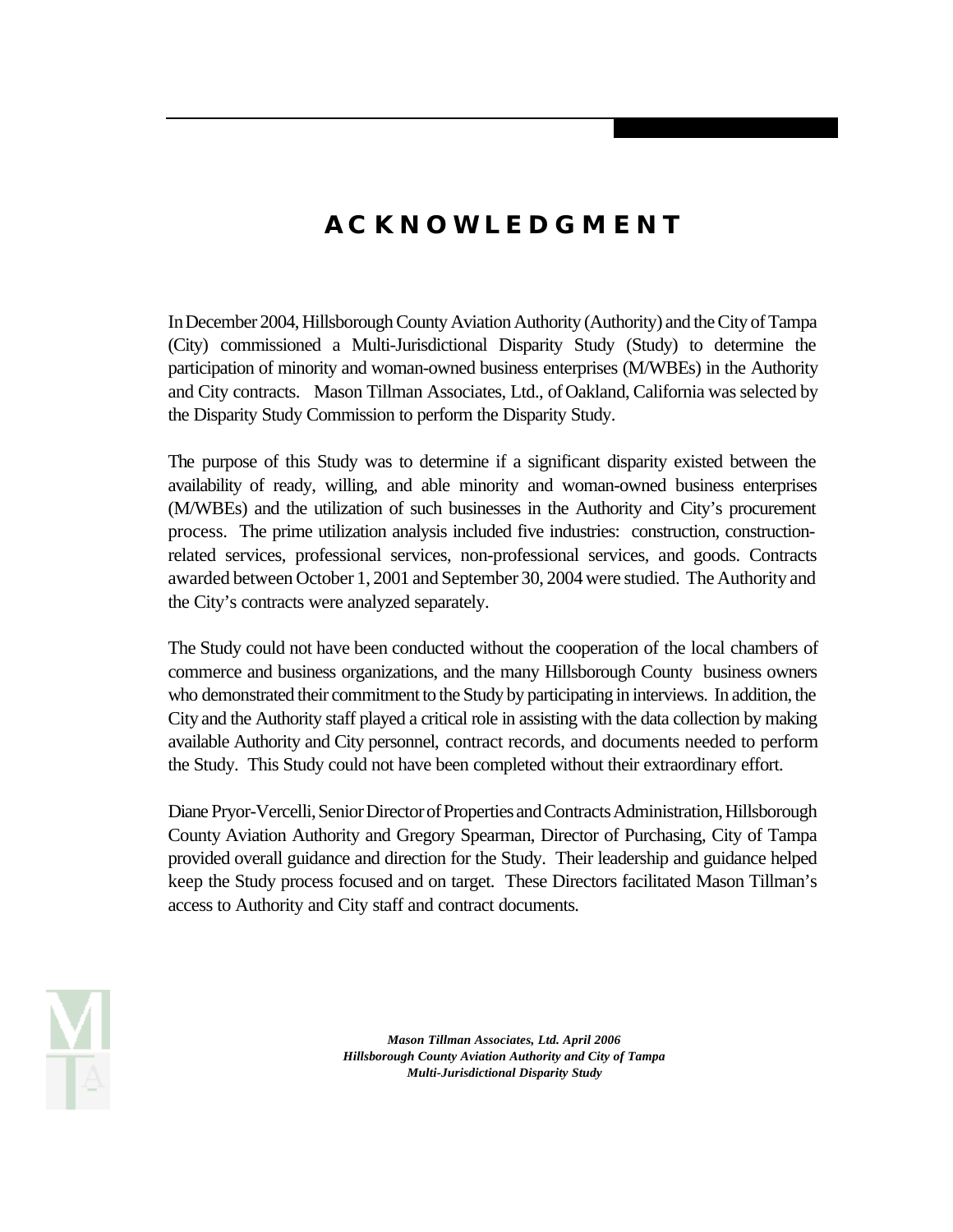# Table of Contents

| I.      |                                                                                               |
|---------|-----------------------------------------------------------------------------------------------|
| $\Pi$ . |                                                                                               |
|         | B. Woman-Owned Business Enterprise  1-3<br>D. Disadvantaged Business Enterprise Programs  1-6 |
| III.    |                                                                                               |
|         |                                                                                               |
| IV.     | CROSON EVIDENTIARY FRAMEWORK  1-9                                                             |
|         |                                                                                               |
| V.      | CONSIDERATION OF RACE-NEUTRAL OPTIONS  1-28                                                   |
| VI.     |                                                                                               |
| VII.    |                                                                                               |
|         |                                                                                               |

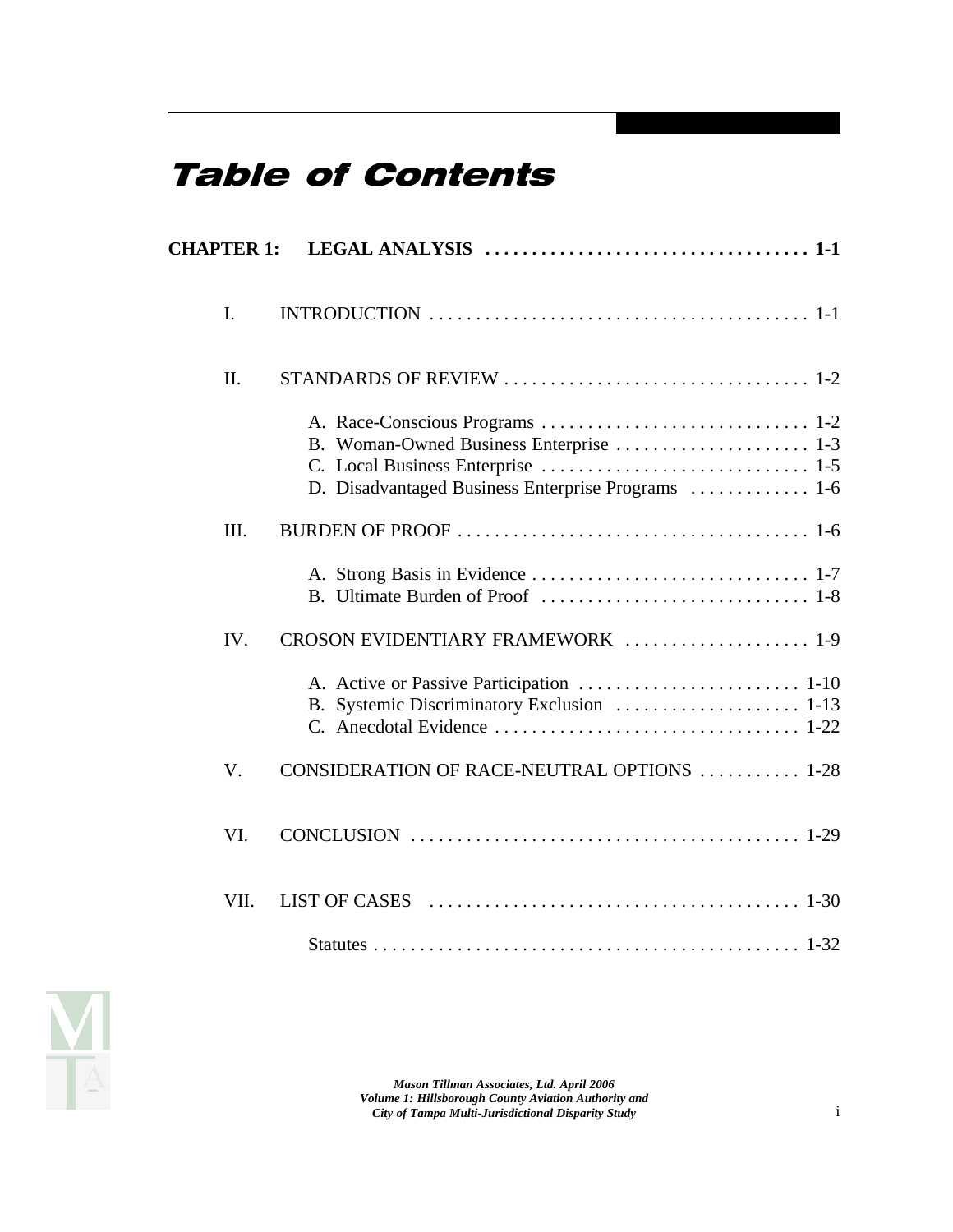# Table of Contents Continued

| I.   |                                                                                                                 |
|------|-----------------------------------------------------------------------------------------------------------------|
|      | A. Anecdotal Evidence of Active or Passive                                                                      |
| II.  |                                                                                                                 |
|      |                                                                                                                 |
| III. | BARRIERS CREATED BY THE CITY, AUTHORITY,                                                                        |
|      | A. Barriers Created by City and Authority Managers  2-7<br>B. Failure to Monitor M/WBE Program Compliance  2-11 |
| IV.  | <b>BARRIERS CREATED BY CONTRACTOR</b>                                                                           |
|      | A. Difficulty Breaking into the Contracting and Old                                                             |
| V.   | DIFFICULTIES WITH THE BID PROCESS THROUGH                                                                       |
|      | A. Difficulties Obtaining Access to Bid Information  2-20                                                       |
| VI.  | PROBLEMS WITH M/WBE CERTIFICATION                                                                               |
|      |                                                                                                                 |

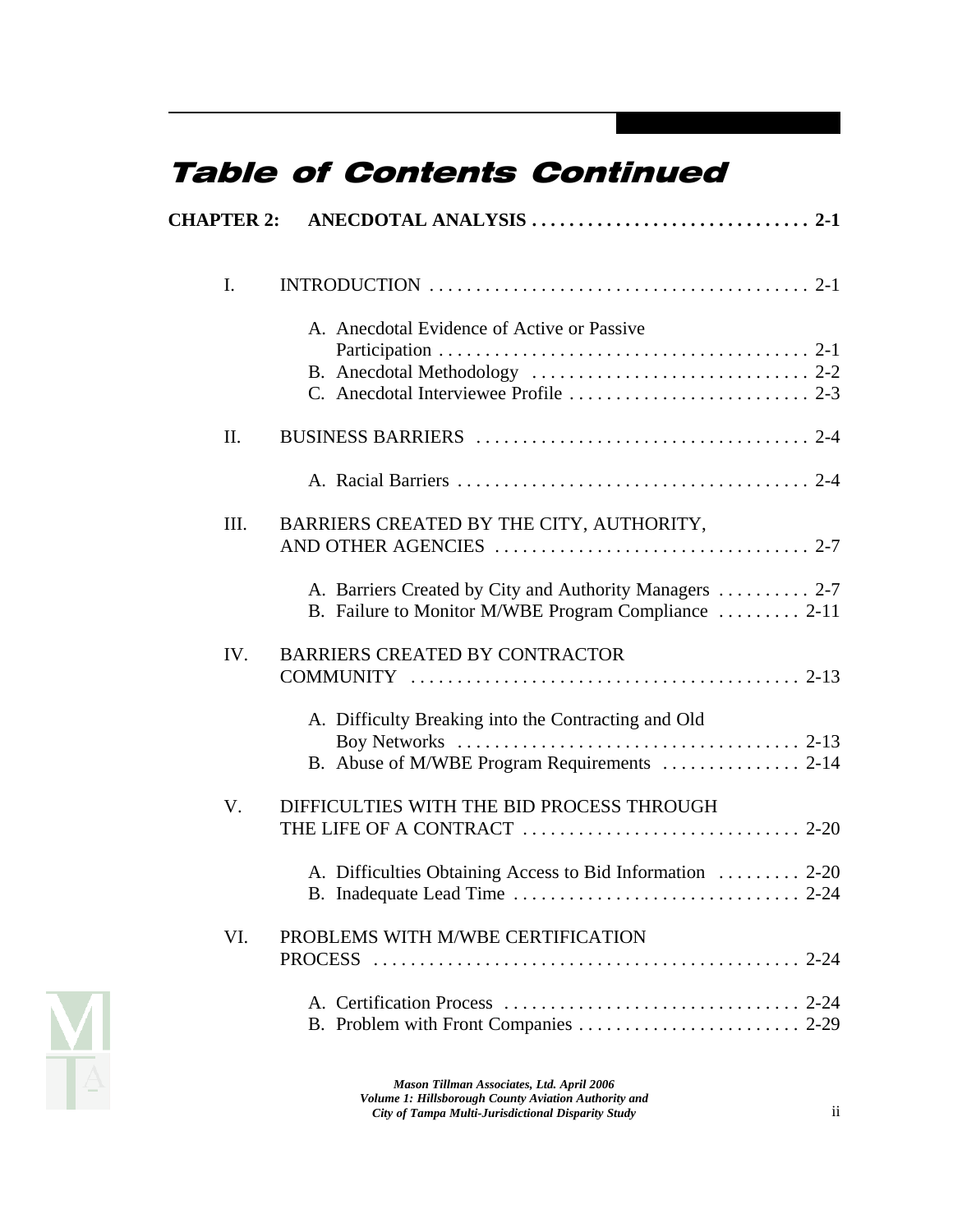# Table of Contents Continued

| VII.  |                                                                                                                                                |
|-------|------------------------------------------------------------------------------------------------------------------------------------------------|
|       |                                                                                                                                                |
| VIII. | COMMENTS ABOUT THE CITY AND AUTHORITY'S<br>$M/WBE$ PROGRAM $\ldots \ldots \ldots \ldots \ldots \ldots \ldots \ldots \ldots \ldots \ldots 2-40$ |
|       | A. Positive Comments Regarding M/WBE Program  2-40<br>B. Negative Comments About M/WBE Program  2-43                                           |
| IX.   |                                                                                                                                                |
| X.    |                                                                                                                                                |
| XL    |                                                                                                                                                |

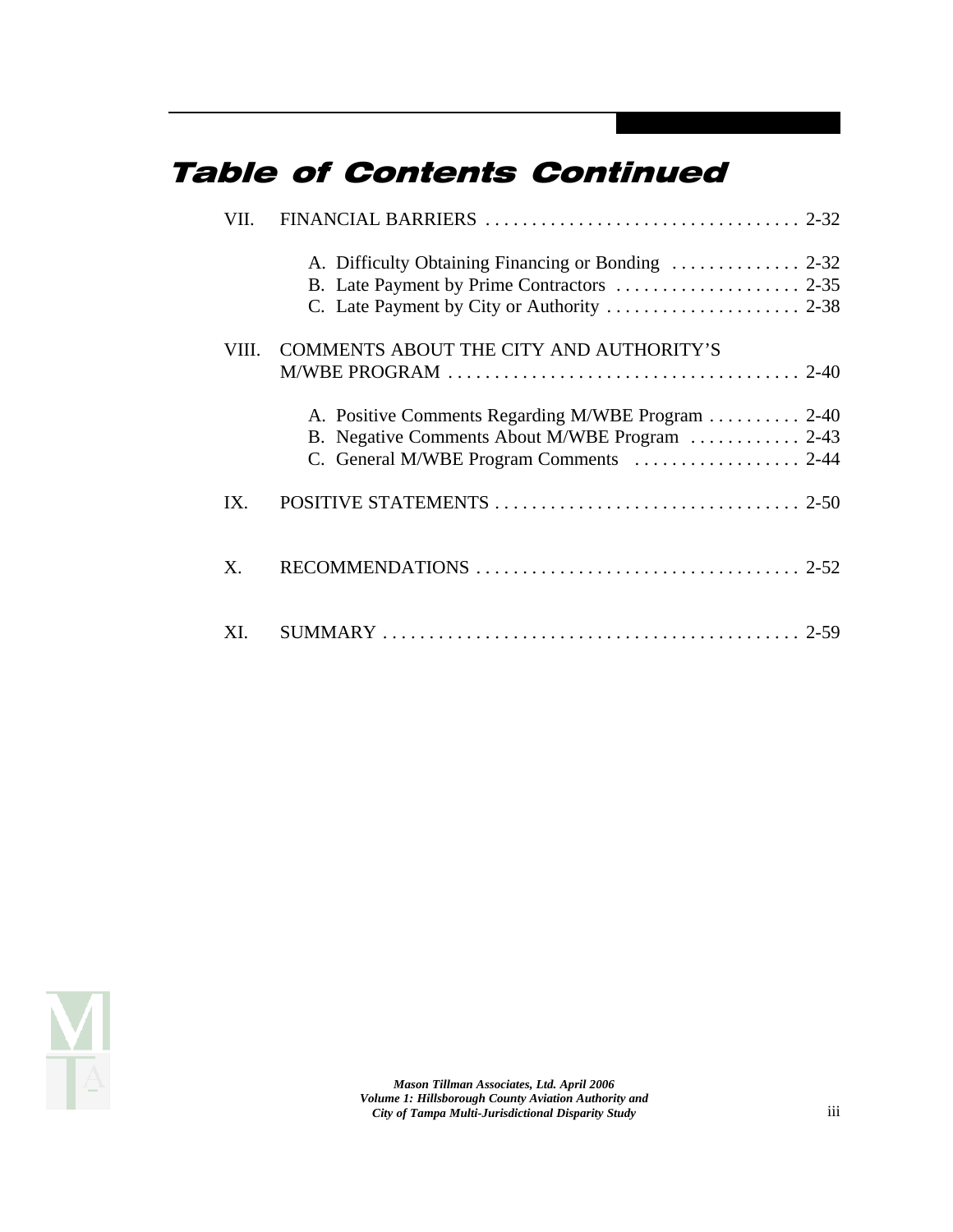# List of Tables

| Table 2.01 |                                                        |
|------------|--------------------------------------------------------|
| Table 2.02 | <b>Summary of Findings Concerning Current Barriers</b> |
|            |                                                        |

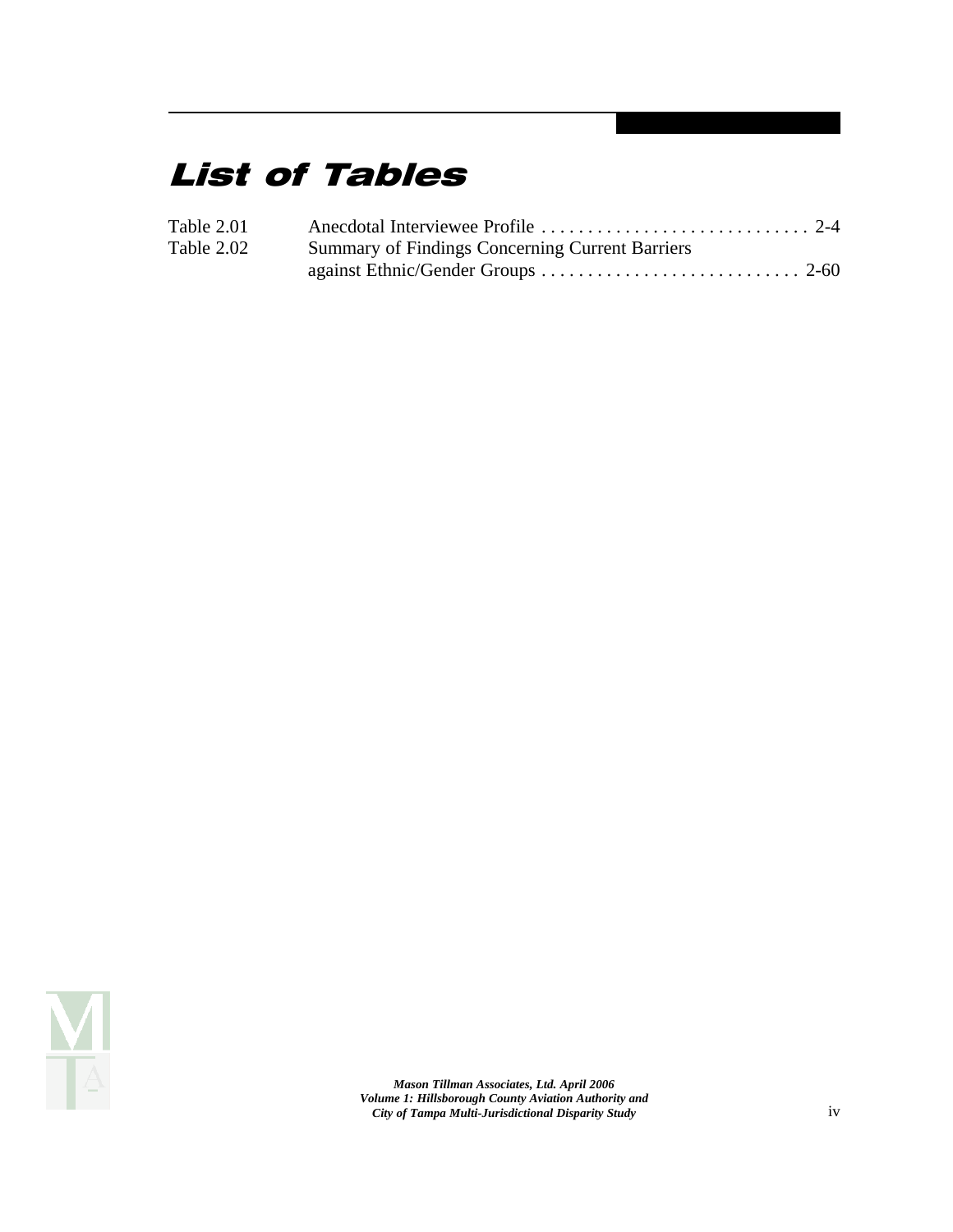# 1 LEGAL ANALYSIS

# I. INTRODUCTION

This section discusses the state of the law applicable to affirmative action programs in the area of public contracting. Two United States Supreme Court decisions, *City of Richmond v. J.A. Croson Co.*<sup>1</sup>*(Croson)* and *Adarand v. Pena*<sup>2</sup>*(Adarand)*, raised the standard by which federal courts will review such programs. In those decisions, the Court announced that the constitutionality of affirmative action programs that employ racial classifications would be subject to "strict scrutiny." An understanding of *Croson*, which applies to state and local governments, is necessary in developing sound Minority Owned Business Enterprise (MBE) and Woman-owned Business Enterprise (WBE) programs. Broad notions of equity or general allegations of historical and societal discrimination against minorities are insufficient to meet the requirements of the Equal Protection clause of the Constitution. Instead, governments may adopt race-conscious programs only as a remedy for identified discrimination, and this remedy must impose a minimal burden upon unprotected classes.

*Adarand*, which followed *Croson* in 1995, applied the strict scrutiny standard to federal programs. The U.S. Department of Transportation amended its regulations to focus on outreach to Disadvantaged Business Enterprises (DBEs). Although the Supreme Court heard argument in *Adarand* in the October 2001 term, it subsequently decided that it had improvidently granted *certiorari*. Thus, the amended DOT regulations continue to be in effect.

A caveat is appropriate here. The review under strict scrutiny is fact-specific. Nevertheless, three post-*Croson* Federal Court of Appeals opinions do provide guidelines for the evidence that should be adduced if race-conscious remedies are put in place. The



<sup>1</sup>*City of Richmond v. J.A. Croson Co.*, 488 U.S. 469 (1989).

<sup>2</sup>*Adarand Constructors, Inc. v. Federico Pena*, 115 S.Ct. 2097 (1995).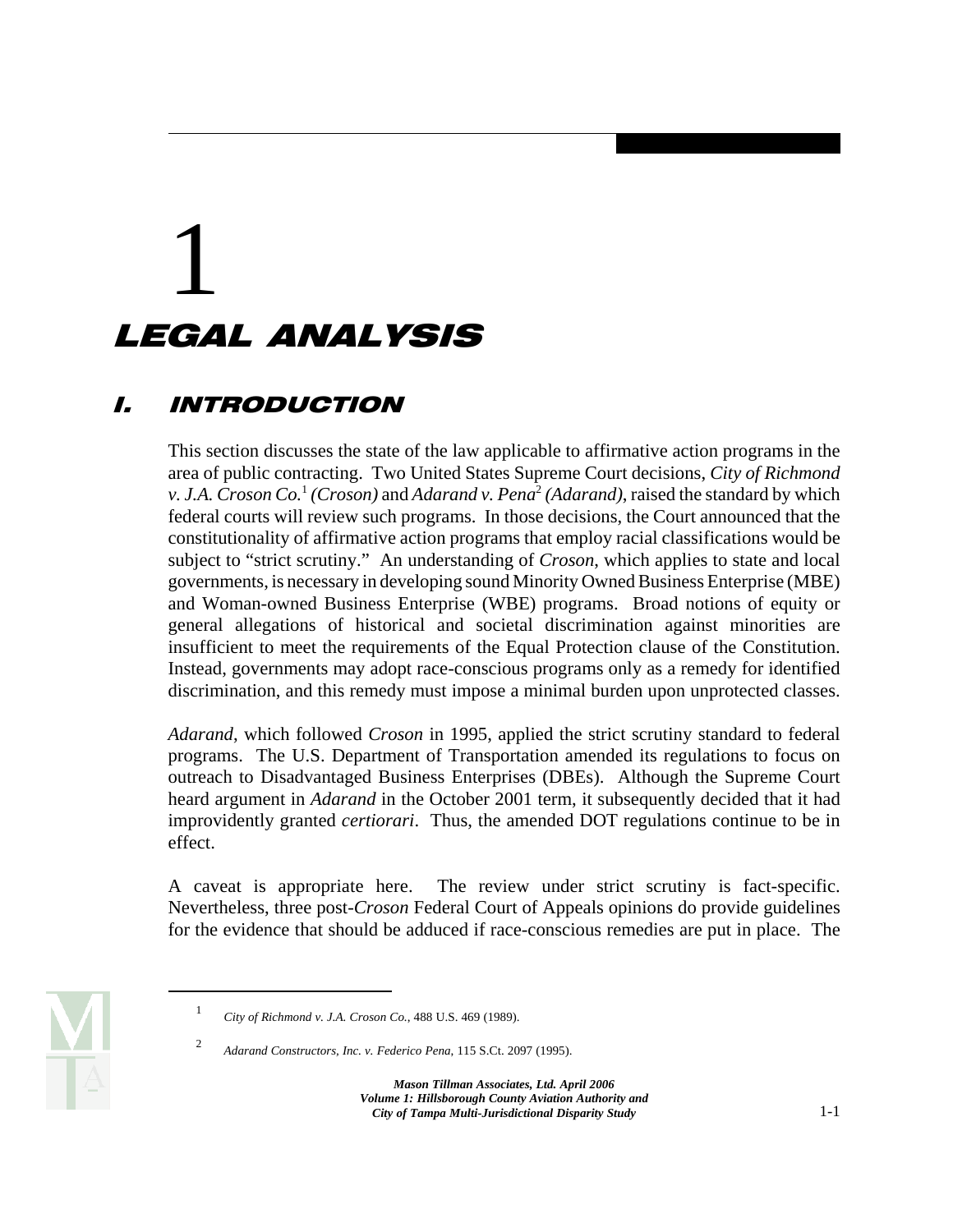Third, Eleventh, and Tenth Circuits assessed the disparity studies in question on the merits instead of disposing of the cases on procedural issues.<sup>3</sup>

From a legal standpoint, the purpose of this disparity study is three-fold: (1) to examine the conditions that exist in the Hillsborough County Aviation Authority and City of Tampa market area; (2) to determine from an analysis of those conditions, whether, pursuant to the *Croson* standard, the conditions justify a race-conscious affirmative action program; and (3) if the findings support such a program, to make appropriate recommendations.

# II. STANDARDS OF REVIEW

The standard of review represents the measure by which a court evaluates a particular legal issue. This section discusses the standard of review that the Supreme Court set for state and local programs in *Croson* and, potentially, federal programs in *Adarand.* It also discusses lower courts' interpretations of these two Supreme Court cases and evaluates the implications for program design that arise from these decisions.

# A. Race-Conscious Programs

In *Croson*, the United States Supreme Court affirmed that pursuant to the 14<sup>th</sup> Amendment, the proper standard of review for state and local race-based programs is strict scrutiny.4 Specifically, the government must show that the classification is narrowly tailored to achieve a compelling state interest.<sup>5</sup> The Court recognized that a state or local entity may take action, in the form of a MBE Program, to rectify the effects of *identified, systemic*  racial discrimination within its jurisdiction.<sup>6</sup> Justice O'Connor, speaking for the majority, articulated various methods of demonstrating discrimination and set forth guidelines for



 *County*, 943 F. Supp. 1546 (S.D. Fla. 1996), aff'd, 122 F. 3d 895 (11th Cir. 1997); and *Concrete Works of Colorado v. City*  remand, 86 F.Supp 2d 1042 (D. Colo. 2000), rev'd 321 F.3d 950 (10th Cir. 2003) ("*Concrete Works II*"). In the federal court <sup>3</sup>*Contractors Ass'n of Eastern Pennsylvania v. City of Philadelphia*, 6 F.3d 990 (3d Cir. 1993), on remand, 893 F. Supp. 419 (E.D. Penn. 1995), affd, 91 F.3d 586 (3d Cir. 1996); *Engineering Contractors of South Florida v. Metropolitan Dade and County of Denver*, 823 F. Supp 821 (D. Colo 1993), rev'd 36 F.3d 1513 (10th Cir. 1994) ("*Concrete Works I*"), on system, there are primarily three levels of courts: the Supreme Court, appellate courts, and district courts. The Supreme Court is the highest ranking federal court, and its rulings are binding on all other federal courts. Appellate courts' rulings are binding on all district courts in their geographical area and are used for guidance in other circuits. District court rulings, while providing insight into an appropriate legal analysis, are not binding on other courts at the district, appellate, or Supreme Court levels.

<sup>4</sup>*Croson*, 488 U.S. at 493-95.

<sup>5</sup>*Id.* at 493.

<sup>6</sup>*Croson*, 488 U.S. at 509.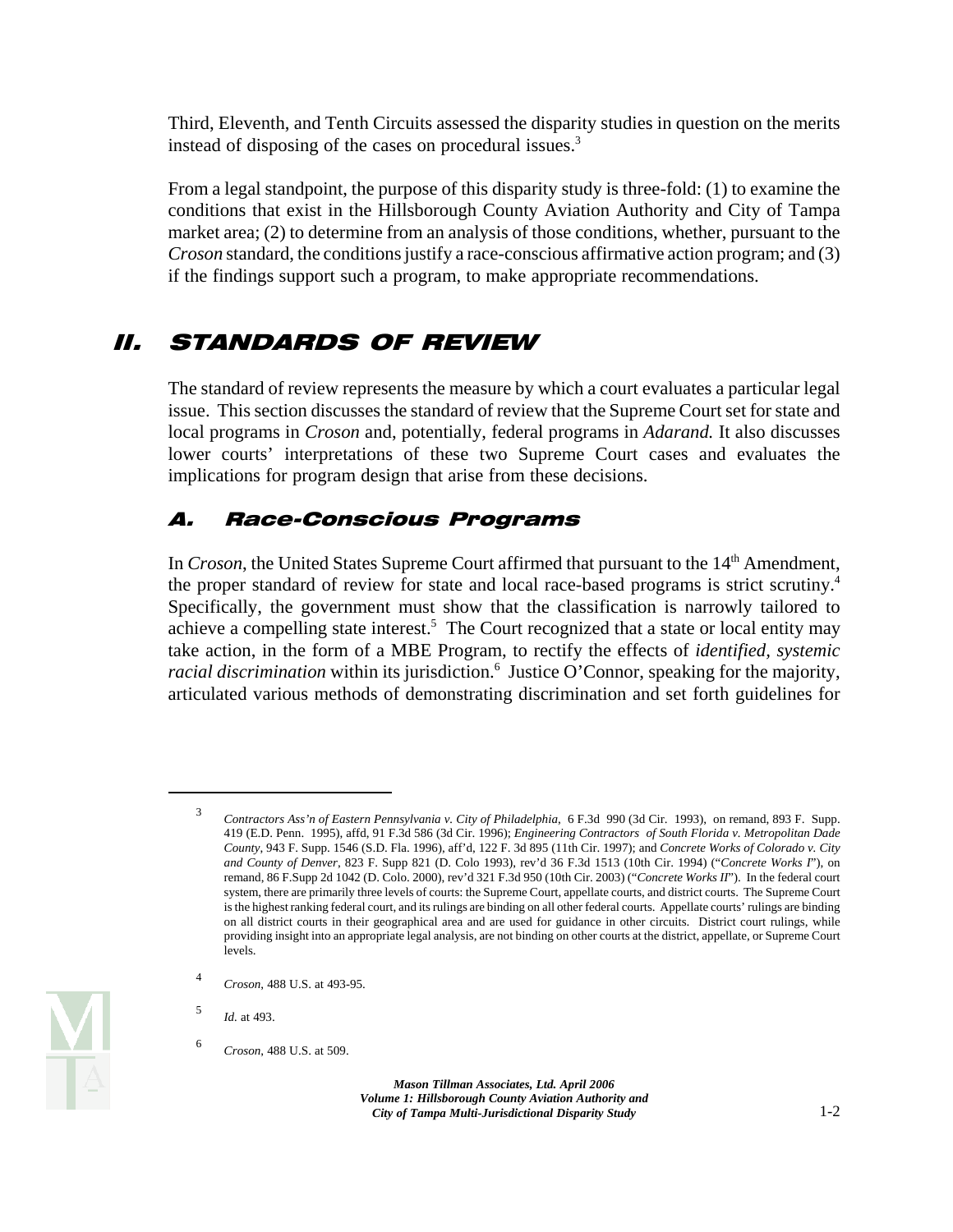crafting MBE programs so that they are "narrowly tailored" to address systemic racial discrimination.7 The specific evidentiary requirements are detailed in Section IV.

### B. Woman-Owned Business Enterprise

Since *Croson*, the Supreme Court has remained silent with respect to the appropriate standard of review for Women-Owned Business Enterprise (WBE) and Local Business Enterprise (LBE) programs. *Croson* was limited to the review of a race-conscious plan. In other contexts, however, the Supreme Court has ruled that gender classifications are not subject to the rigorous strict scrutiny standard applied to racial classifications. Instead, gender classifications are subject only to an "intermediate" level of review, regardless of which gender is favored.

Notwithstanding the Supreme Court's failure thus far to rule on a WBE program, the consensus among the Circuit Courts of Appeals is that these programs are subject only to intermediate scrutiny, rather than the more exacting strict scrutiny to which race-conscious programs are subject.<sup>8</sup> Intermediate review requires the governmental entity to demonstrate an "important governmental objective" and a method for achieving this objective which bears a fair and substantial relation to the goal.<sup>9</sup> The Court has also expressed the test as requiring an "exceedingly persuasive justification" for classifications based on gender.<sup>10</sup>

members of that sex which are disproportionately burdened.<sup>11</sup> The Supreme Court acknowledged that in limited circumstances a gender-based classification favoring one sex can be justified if it intentionally and directly assists the

The Third Circuit, in *Contractors Association of Eastern Pennsylvania v. City of Philadelphia* (*Philadelphia*), ruled in 1993 that the standard of review that governs WBE programs is different than the standard imposed upon MBE programs.12 The Third Circuit

<sup>11</sup>*Id.* at 728.



<sup>7</sup>*Id.* at 501-02. Cases involving education and employment frequently refer to the principal concepts applicable to the use of race in government contracting: compelling interest and narrowly tailored remedies. The Supreme Court in *Croson* and subsequent cases provides fairly detailed guidance on how those concepts are to be treated in contracting. In education and employment, the concepts are not explicated to nearly the same extent. Therefore, references in those cases to "compelling governmental interest" and "narrow tailoring" for purposes of contracting are essentially generic, and of little value in determining the appropriate methodology for disparity studies.

 1997). *Concrete Works II*, 321 F.3d at 959, is in accord. <sup>8</sup>*See e.g.*, *Coral Construction Co. v. King County*, 941 F.2d 910 (9th Cir. 1991); *Philadelphia*, 91 F.3d 586 (3d Cir. 1996); *Engineering Contractors Association of South Florida Inc., et al. v. Metropolitan Dade County et al.,* 122 F.3d 895 (11th Cir.

*Craig v. Boren*, 429 U.S. at 198-99 (1976). 9

 <sup>10</sup>*Mississippi University for Women v. Hogan*, 458 U.S. 718 (1982). *See also Michigan Road Builders Ass'n., Inc. v. Milliken*, 834 F.2d 583 (6th Cir. 1987).

<sup>12</sup>*Philadelphia*, 6 F.3d at 1000-01.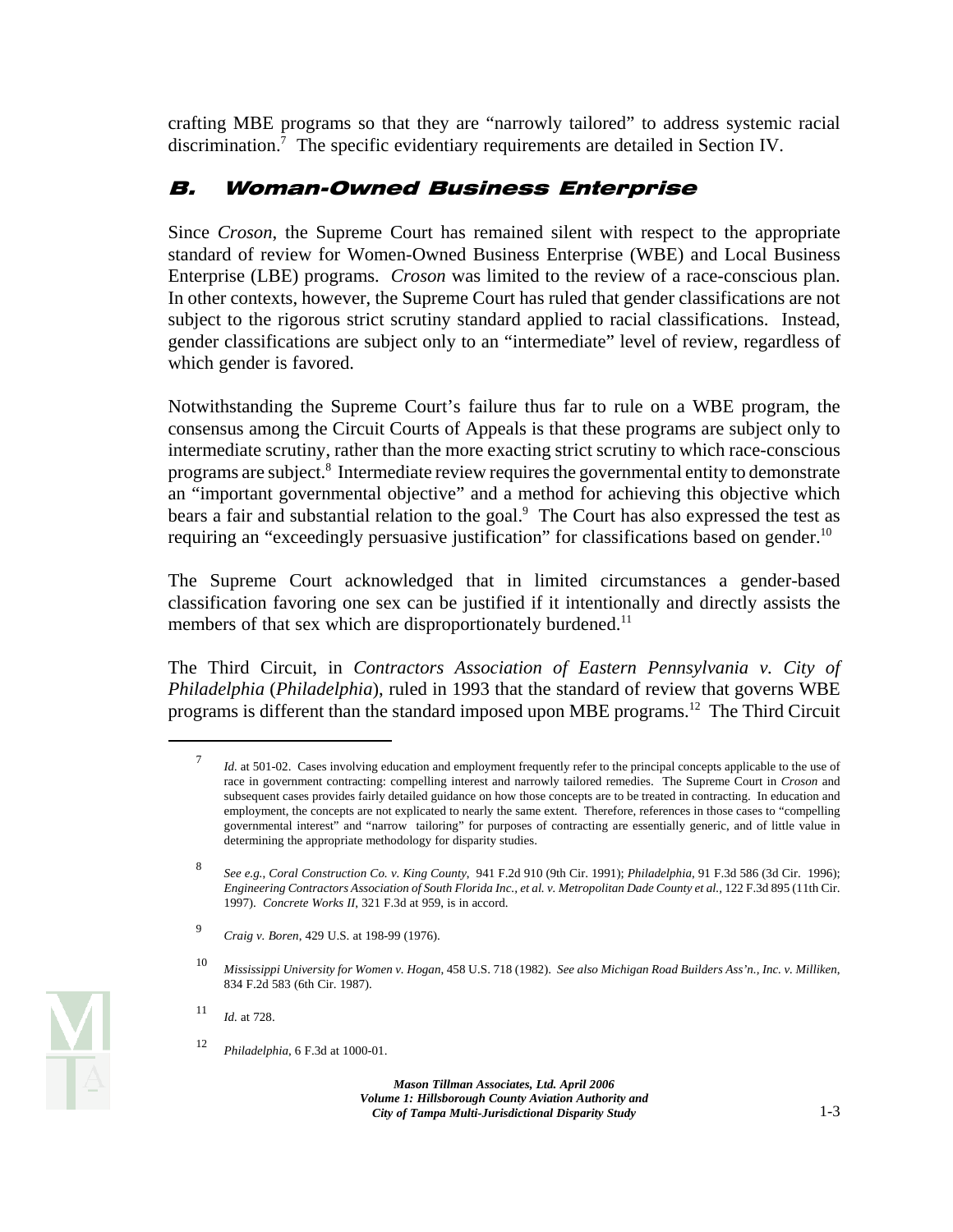held that whereas MBE programs must be "narrowly tailored" to a "compelling state interest," WBE programs must be "substantially related" to "important governmental objectives."13 An MBE program would only survive constitutional scrutiny by demonstrating a pattern and practice of systemic racial exclusion or discrimination in which a state or local government was an active or passive participant.<sup>14</sup>

The Ninth Circuit in *Associated General Contractors of California v. City and County of San Francisco* (*AGCC I*) held that classifications based on gender require an "exceedingly persuasive justification."15 The justification is valid only if members of the gender benefitted by the classification actually suffer a disadvantage related to the classification, and the classification does not reflect or reinforce archaic and stereotyped notions of the roles and abilities of women.<sup>16</sup>

The Eleventh Circuit also applies intermediate scrutiny.17 The district court in *Engineering Contractors Association of South Florida. v. Metropolitan Dade County (Dade County),*  which was affirmed by the Eleventh Circuit U.S. Court of Appeals, cited the Third Circuit's 1993 formulation in *Philadelphia*: "[T]his standard requires the [county] to present probative evidence in support of its stated rationale for the gender preference, discrimination against women-owned contractors."18 Although the *Dade County* district court applied the intermediate scrutiny standard, it queried whether the Supreme Court decision in *United States v. Virginia*, 19 finding the all male program at Virginia Military Institute unconstitutional, signaled a heightened level of scrutiny: parties who seek to defend gender-based government action must demonstrate an "exceedingly persuasive justification" for that action.<sup>20</sup> The *Dade County* appellate court echoed that speculation but likewise concluded that "[u]nless and until the Supreme Court tells us otherwise, intermediate scrutiny remains the applicable constitutional standard in gender discrimination cases, and a gender preference may be upheld so long as it is substantially related to an important governmental objective."<sup>21</sup>

- <sup>18</sup>*Dade County*, 122 F.3rd at 909, (citing *Philadelphia*, 6 F.3d at 1010 (3d Cir. 1993)).
- 19 116 S.Ct. 2264 (1996).
- <sup>20</sup>*Dade County*, 943 F.Supp. at 1556.
- <sup>21</sup>*Dade County,* 122 F.3d at 908.



<sup>13</sup>*Id.* at 1009.

<sup>14</sup>*Id.* at 1002.

<sup>15</sup>*Associated General Contractors of California v. City and County of San Francisco*, 813 F.2d 922, 940 (9th Cir. 1987).

<sup>16</sup>*Id.* at 940.

<sup>17</sup>*Ensley Branch N.A.A.C.P. v. Seibels*, 31 F.3d 1548, 1579-1580 (11th Cir. 1994).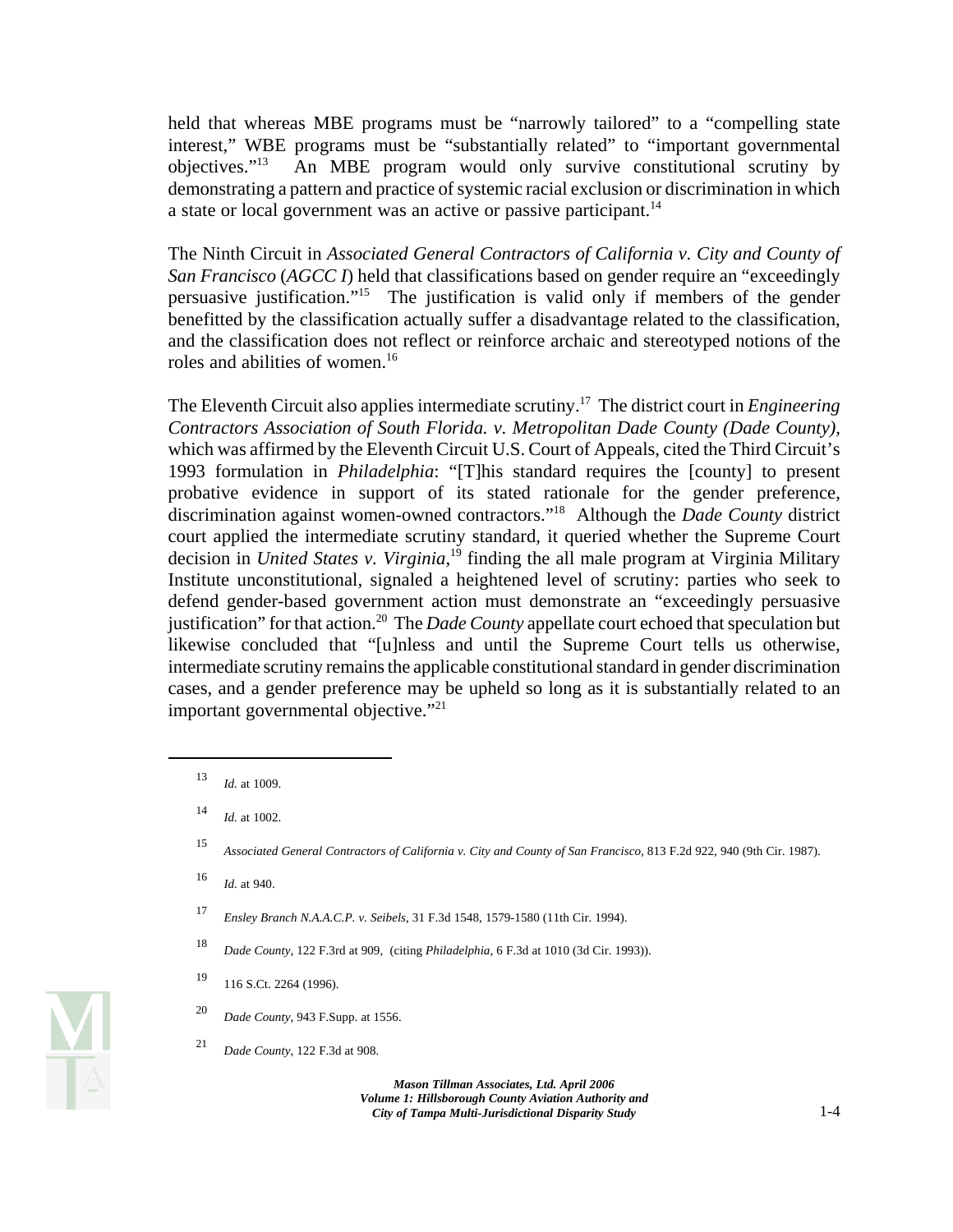The *Dade County* appellate court noted that, at the time, by articulating the "probative evidence" standard, the Third Circuit in *Philadelphia* was the only federal appellate court that explicitly attempted to clarify the evidentiary requirement applicable to genderconscious programs.<sup>22</sup> It went on to interpret that standard to mean that "evidence offered in support of a gender preference must not only be 'probative' [but] must also be 'sufficient. $1^{23}$  It also reiterated two principal guidelines of intermediate scrutiny evidentiary analysis: (1) under this test, a local government must demonstrate some past discrimination against women, but not necessarily discrimination by the government itself;  $24$ and (2) the intermediate scrutiny evidentiary review is not to be directed toward mandating that gender-conscious affirmative action is used only as a "last resort"<sup>25</sup> but instead ensuring that the affirmative action is "a product of analysis rather than a stereotyped reaction based on habit."26 This determination turns on whether there is evidence of past discrimination in the economic sphere at which the affirmative action program is directed.<sup>27</sup> The court also stated that "a gender-conscious program need not closely tie its numerical goals to the proportion of qualified women in the market."<sup>28</sup>

#### C. Local Business Enterprise

The Ninth Circuit Court of Appeals applied the rational basis standard when evaluating LBE programs, holding that a local entity may give a preference to local businesses to address the economic disadvantages those businesses face in doing business within the city or county.29 In *AGCC I*, a pre-*Croson* case, the City and County of San Francisco conducted a detailed study of the economic disadvantages faced by San Francisco-based businesses versus businesses located outside the City and County boundaries. The study showed a competitive disadvantage in public contracting for businesses located within the City versus businesses from other areas.

San Francisco-based businesses had higher administrative costs of doing business within the City. Such costs included higher taxes, rents, wages, insurance rates, and benefits for

<sup>23</sup>*Id.* 



<sup>22</sup>*Id.* at 909.

<sup>24</sup>*Id.* at 910 (citing *Ensley Branch*, 31 F.3d at 1580).

 <sup>25</sup>*Id.* (citing *Hayes v. North State Law Enforcement Officers Ass'n*., 10 F.3d 207, 217 (4th Cir. 1993), racial discrimination case).

<sup>26</sup>*Id.* (citing *Philadelphia*, 6 F3d at 1010 (quoting *Metro Broadcasting, Inc. v. FCC*, 497 U.S. 547, 582-583 (1990)).

<sup>27</sup>*Id.* (citing *Ensley Branch*, 31 F.3d at 1581).

<sup>28</sup>*Dade County*, 122 F.3d at 929. However, Judge Posner, in Builders *Ass'n of Greater Chicago v. County of Cook*, 256 F.3d 642 (7th Cir. 2001), questioned why there should be a lesser standard where the discrimination was against women rather than minorities.

<sup>29</sup>*AGCC I*, 813 F.2d at 943.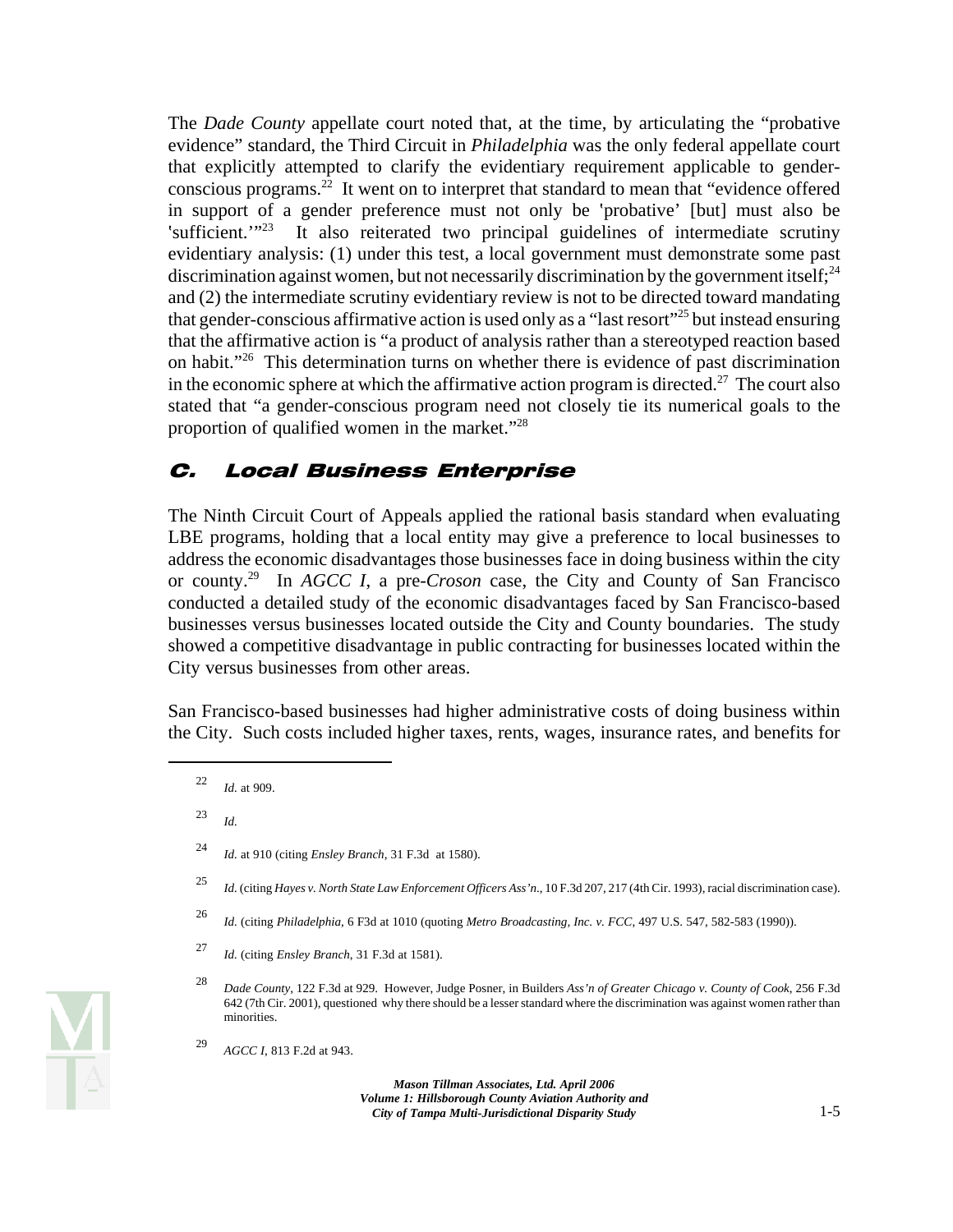labor. In upholding the LBE Ordinance, the Ninth Circuit held that "... the city may rationally allocate its own funds to ameliorate disadvantages suffered by local business, particularly where the city itself creates some of the disadvantages."30

Federal constitutional issues do not end the inquiry, however. State statutes may impose their own restrictions.

#### D. Disadvantaged Business Enterprise Programs

In response to the United States Supreme Court's decision in *Adarand*, which applied the strict scrutiny standard to federal programs, the U. S. Department of Transportation (USDOT) revised provisions of the DBE rules. Effective March 1999, the USDOT replaced 49 CFR part 23 of its DBE Program rules, with 49 CFR part 26. The goal of promulgating the new rule was to modify the DBE program consistent with the "narrow tailoring" requirement of *Adarand*. The new provisions apply only to the airport, transit, and highway financial assistance programs of the USDOT. See Appendix A for the main components of the Rules.

The recent Ninth Circuit decision in *Western States Paving v. Washington State DOT*<sup>31</sup> criticized WSDOT goals, even though they were derived from the DOT regulations, because the capacity of DBEs to perform contracts was not taken into account. In WSDOT's program, all ethnic groups were included without determining whether there had been discrimination against each one. Congress' findings that there was discrimination nationally were sufficient to meet the "compelling interest," justifying federal legislation. However, the majority held that for the State's program to be "narrowly tailored," those local determinations had to be made. The holding that a State had to make such findings is contrary to the district court's decision in *Sherbrooke Turf, Inc. v. MNDOT* and *Gross Seed v. Nebraska Dept. of Roads*. 32 This conflict, however, is not a daunting one because it can be overcome if the disparity study methodology option for determining goals is followed.

# III. BURDEN OF PROOF

The procedural protocol established by *Croson* imposes an initial burden of proof upon the government to demonstrate that the challenged MBE program is supported by a strong



<sup>30</sup>*Id.* at 943.

<sup>31 407</sup> F.3d 983 (9th Cir. 2005).

<sup>32</sup>*Sherbrooke Turf,* 345 F.3d 964 (8th Cir. 2003), *cert. denied,* 541.U.S. 1041 (2004); *Gross Seed*, 2002 U.S. Dist LEXIS 27125 (D.Neb. 2002). In any case, USDOT's December 21, 2005 guidance recognizes that *Western States Paving* is binding only in the Ninth Circuit, not in Florida.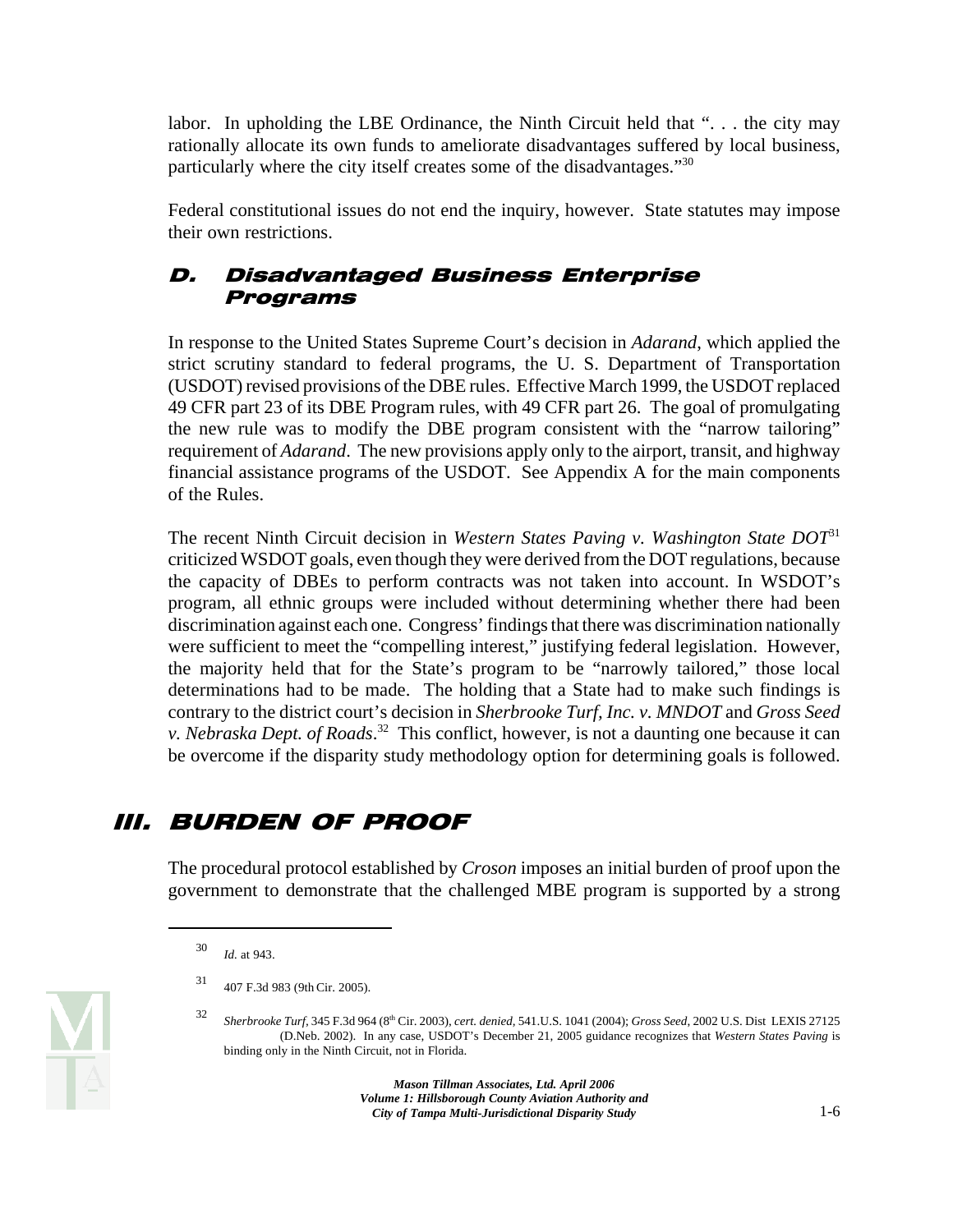factual predicate, i.e., documented evidence of past discrimination. Notwithstanding this requirement, the plaintiff bears the ultimate burden of proof to persuade the court that the MBE program is unconstitutional. The plaintiff may challenge a government's factual predicate on any of the following grounds: $33$ 

- the disparity exists due to race-neutral reasons
- the methodology is flawed
- the data is statistically insignificant
- controverting data exists.

Thus, a disparity study must be analytically rigorous, at least to the extent that the data permits, if it is to withstand legal challenge. $34$ 

# A. Strong Basis in Evidence

*Croson* requires defendant jurisdictions to produce a "strong basis in evidence" that the objective of the challenged MBE program is to rectify the effects of discrimination.<sup>35</sup> The issue of whether or not the government has produced a strong basis in evidence is a question of law.<sup>36</sup> Because the sufficiency of the factual predicate supporting the MBE program is at issue, factual determinations relating to the accuracy and validity of the proffered evidence underlie the initial legal conclusion to be drawn.<sup>37</sup>

The adequacy of the government's evidence is "evaluated in the context of the breadth of the remedial program advanced by the [jurisdiction]."38 The onus is upon the jurisdiction to provide a factual predicate which is sufficient in scope and precision to demonstrate that contemporaneous discrimination necessitated the adoption of the MBE program. The various factors which must be considered in developing and demonstrating a strong factual predicate in support of MBE programs are discussed in Section IV.



<sup>33</sup> These were the issues on which the district court in Philadelphia reviewed the disparity study before it.

<sup>34</sup>*Croson*, 488 U.S. 469.

<sup>35</sup>*Concrete Works of Colorado v. City and County of Denver*, 36 F.3d 1513 at 1522 (10th Cir. 1994), (citing *Wygant v. Jackson Board of Education*, 476 U.S. 267, 292 (1986); *see Croson* 488 U.S. at 509 (1989)).

<sup>36</sup>*Id.* (citing *Associated General Contractors v. New Haven*, 791 F.Supp. 941, 944 (D.Conn 1992)).

<sup>37</sup>*Concrete Works I*, 36 F.3d at 1522.

<sup>38</sup>*Id.* (citing *Croson* 488 U.S. at 498).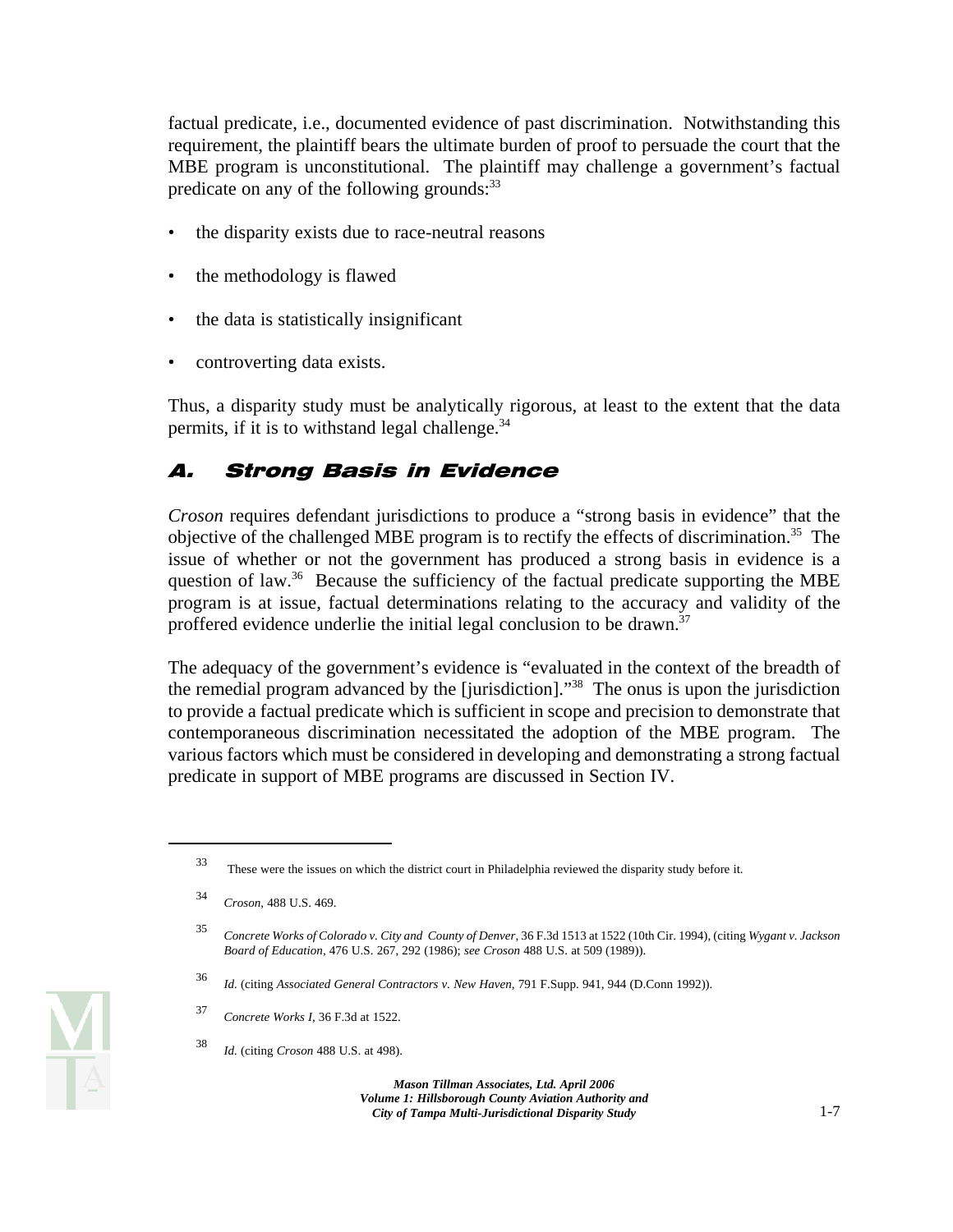#### B. Ultimate Burden of Proof

The party challenging an MBE program will bear the ultimate burden of proof throughout the course of the litigation–despite the government's obligation to produce a strong factual predicate to support its program.39 The plaintiff must persuade the court that the program is constitutionally flawed by challenging the government's factual predicate for the program or by demonstrating that the program is overly broad.

Justice O'Connor explained the nature of the plaintiff's burden of proof in her concurring opinion in *Wygant v. Jackson Board of Education (Wygant)*. 40 She stated that following the production of the factual predicate supporting the program:

[I]t is incumbent upon the non-minority [plaintiffs] to prove their case; they continue to bear the ultimate burden of persuading the court that the [government's] evidence did not support an inference of prior discrimination and thus a remedial purpose, or that the plan instituted on the basis of this evidence was not sufficiently "narrowly tailored." 41

In *Philadelphia*, the Third Circuit Court of Appeals clarified this allocation of the burden of proof and the constitutional issue of whether facts constitute a "strong basis" in evidence.<sup>42</sup> That court wrote that the allocation of the burden of persuasion depends on the theory of constitutional invalidity that is being considered.<sup>43</sup> If the plaintiff's theory is that an agency has adopted race-based preferences with a purpose other than remedying past discrimination, the plaintiff has the burden of convincing the court that the identified remedial motivation is a pretext and that the real motivation was something else.<sup>44</sup>

The situation differs if the plaintiff's theory is that an agency's conclusions as to the existence of discrimination and the necessity of the remedy chosen have no strong basis in evidence. In such a situation, once the agency comes forward with evidence of facts alleged to justify its conclusions, the plaintiff has the burden of persuading the court that those facts are not accurate. However, the ultimate issue of whether a strong basis in evidence exists

- <sup>41</sup>*Id.*
- <sup>42</sup>*Philadelphia*, 91 F.3d at 597.
- <sup>43</sup>*Id.*
- <sup>44</sup>*Id.*



<sup>39</sup>*Id.* (citing *Wygant*, 476 U.S. at 277-278).

<sup>40</sup>*Wygant v. Jackson Board of Education*, 476 U.S. 267, 293 (1986).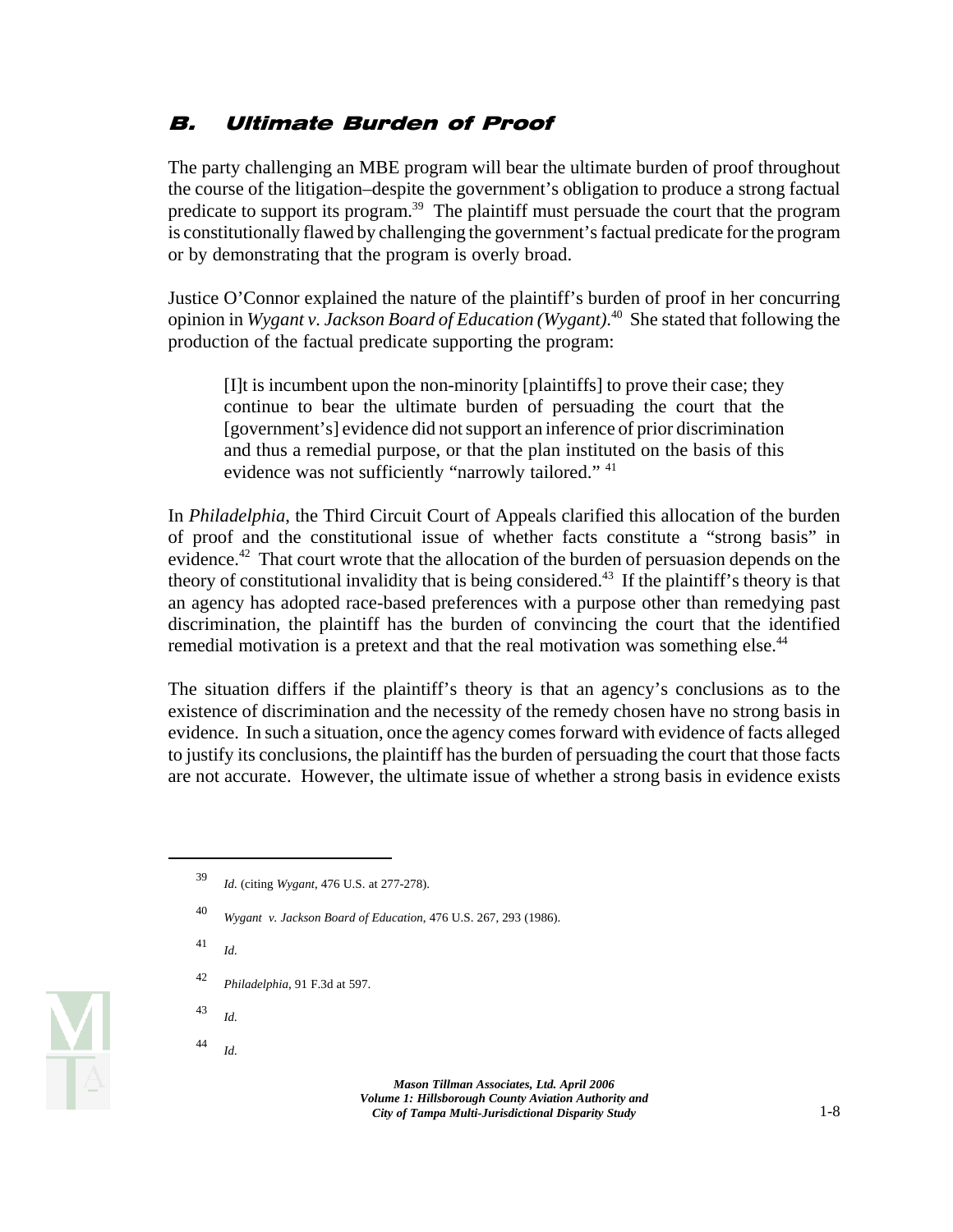is an issue of law, and the burden of persuasion in the traditional sense plays no role in the court's resolution of that ultimate issue.<sup>45</sup>

*Concrete Works II* made clear that plaintiff's burden is an evidentiary one; it cannot be discharged simply by argument. The court cited its opinion in *Adarand Constructors Inc. v. Slater,* 228 F.3d 1147 (2000): "[g]eneral criticism of disparity studies, as opposed to particular evidence undermining the reliability of the particular disparity study is of little persuasive value."46

The Supreme Court's disposition of plaintiff's petition for *certiorari* strongly supports the conclusion that plaintiff has the burden of proof. Supreme Court review of appellate decisions is discretionary, in that four justices have to agree, so normally little can be inferred from its denial. However, *Concrete Works* is not the typical instance. Justice Scalia concurred in *Croson* that strict scrutiny was required of race-conscious contracting programs. However, his antagonism there, and over the years, to the use of race is clear. Justice Scalia's view is that governmental remedies should be limited to provable individual victims. That view is at the base of his written dissent, on which only Chief Justice Rehnquist joined, to the Court's decision not to grant *certiorari* in *Concrete Works.*<sup>47</sup>

Justice Scalia would place the burden of proof squarely on the defendant jurisdiction when a plaintiff pleads unequal treatment. For him, the Tenth Circuit was simply wrong because the defendant should have to *prove* that there was discrimination. He takes this position despite the case law in equal employment cases, from which *Croson* was derived, that the defendant has the burden of *production*. Once the defendant satisfies that, the burden of *proof* shifts to the plaintiff. Contrary to Scalia, the Tenth Circuit's position in *Concrete Works II* is once the defendant shows "a strong basis" for concluding that MBEs are being discriminated against, the plaintiff has to put in evidence that negates its validity.

# IV. CROSON EVIDENTIARY FRAMEWORK

Government entities must construct a strong evidentiary framework to stave off legal challenges and ensure that the adopted MBE programs comport with the requirements of



 inquiry was factual and would be reversed only if it was "clearly erroneous." However, the difference in formulation may 45 At first glance, the position of the Third Circuit does not square with what the Eleventh Circuit announced as its standard in reviewing whether a jurisdiction has established the "compelling interest" required by strict scrutiny. That court said the have had to do with the angle from which the question is approached: If one starts with the disparity study – whether a compelling interest has been shown – factual issues are critical. If the focus is the remedy, because the constitutional issue of equal protection in the context of race comes into play, the review is necessarily a legal one.

<sup>46</sup>*Concrete Works II*, 321 F.3d at 979.

<sup>47</sup>*Concrete Works of Colorado, Inc. v. City and County of Denver, Colorado*, 321 F.3d 950 (10th Cir. 2003), *petition for cert. denied*, 540 U.S. 1027 (2003) ("*Concrete Works II*").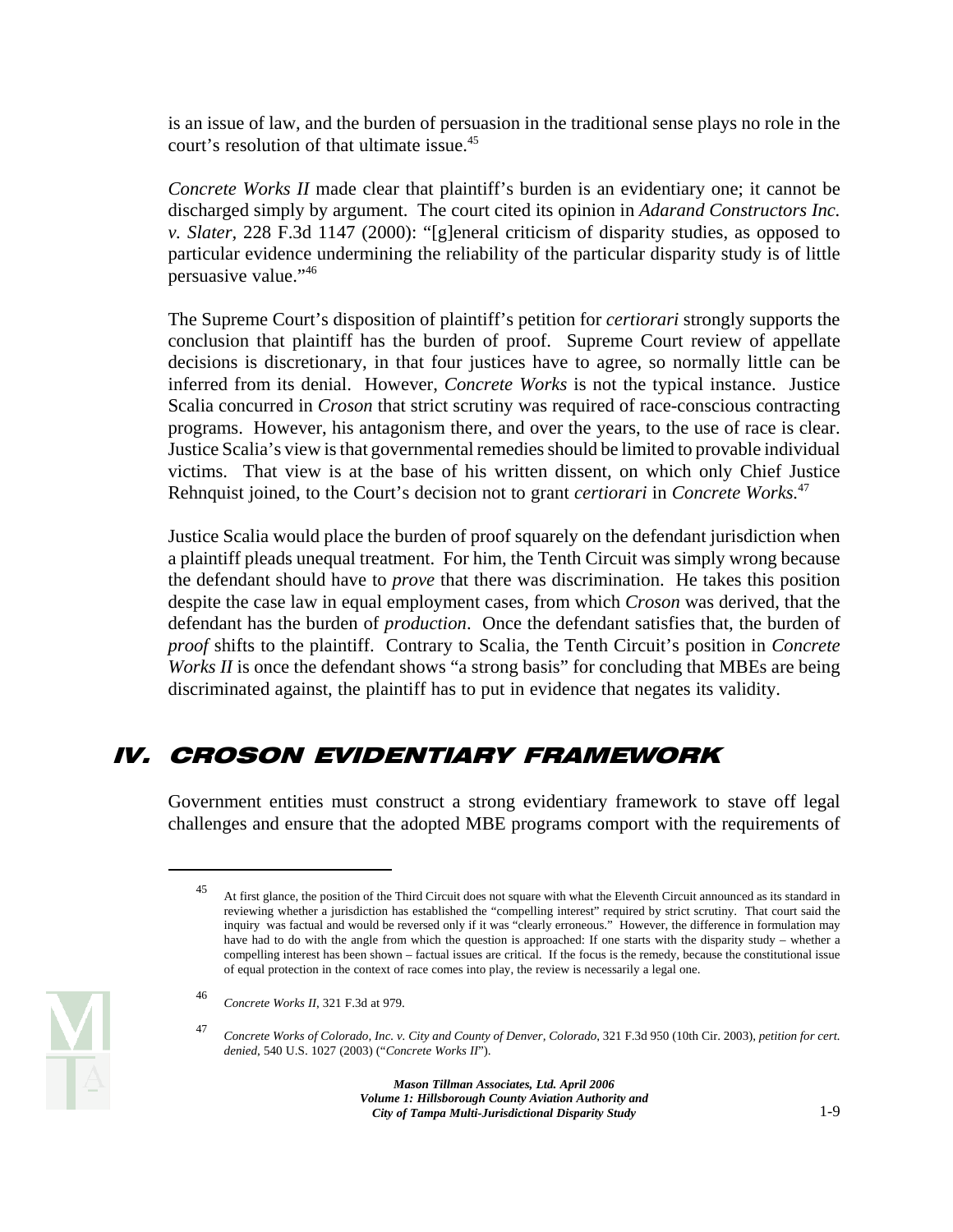the Equal Protection clause of the U.S. Constitution. The framework must comply with the stringent requirements of the strict scrutiny standard. Accordingly, there must be a strong basis in evidence and the race-conscious remedy must be "narrowly tailored," as set forth in *Croson*. A summary of the appropriate types of evidence to satisfy the first element of the *Croson* standard follows.

# A. Active or Passive Participation

*Croson* requires that the local entity seeking to adopt a MBE program must have perpetuated the discrimination to be remedied by the program. However, the local entity need not be an active perpetrator of such discrimination. Passive participation will satisfy this part of the Court's strict scrutiny review.<sup>48</sup>

An entity will be considered an "active" participant if the evidence shows that it has created barriers that actively exclude MBEs from its contracting opportunities. In addition to examining the government's contracting record and process, MBEs who have contracted or attempted to contract with that entity can be interviewed to relay their experiences in pursuing contracting opportunities with that entity.<sup>49</sup>

An entity will be considered to be a "passive" participant in private sector discriminatory practices if it has infused tax dollars into that discriminatory industry.50 The *Croson* Court emphasized a government's ability to passively participate in private sector discrimination with monetary involvement, stating, "[I]t is beyond dispute that any public entity, state or federal, has a compelling interest in assuring that public dollars, drawn from tax contributions of all citizens, do not serve to finance the evil of private prejudice."<sup>51</sup>

Until *Concrete Works I*, the inquiry regarding passive discrimination was limited to the subcontracting practices of government prime contractors. In *Concrete Works I*, the Tenth Circuit considered a purely private sector definition of passive discrimination. Since no government funds were involved in the contracts analyzed in the case, the court questioned whether purely private sector discrimination is likely to be a fruitful line of inquiry.<sup>52</sup> On

<sup>48</sup>*Croson*, 488 U.S. at 509.

<sup>49</sup>*Wygant v. Jackson Board of Education*, 476 U.S. 267 at 275 (1985).

<sup>50</sup>*Croson*, 488 U.S. at 492; *Coral Construction*, 941 F.2d at 916.

<sup>51</sup>*Croson*, 488 U.S. at 492.

 cannot tell whether Denver indirectly contributed to private discrimination by awarding public contracts to firms that in turn <sup>52</sup>*Concrete Works I*, 36 F.3d at 1529. "What the Denver MSA data does not indicate, however, is whether there is any linkage between Denver's award of public contracts and the Denver MSA evidence of industry-wide discrimination. That is, we discriminated against MBE and/or WBE subcontractors in other private portions of their business or whether the private discrimination was practiced by firms who did not receive any public contracts. Neither *Croson* nor its progeny clearly state whether private discrimination that is in no way funded with public tax dollars can, by itself, provide the requisite strong basis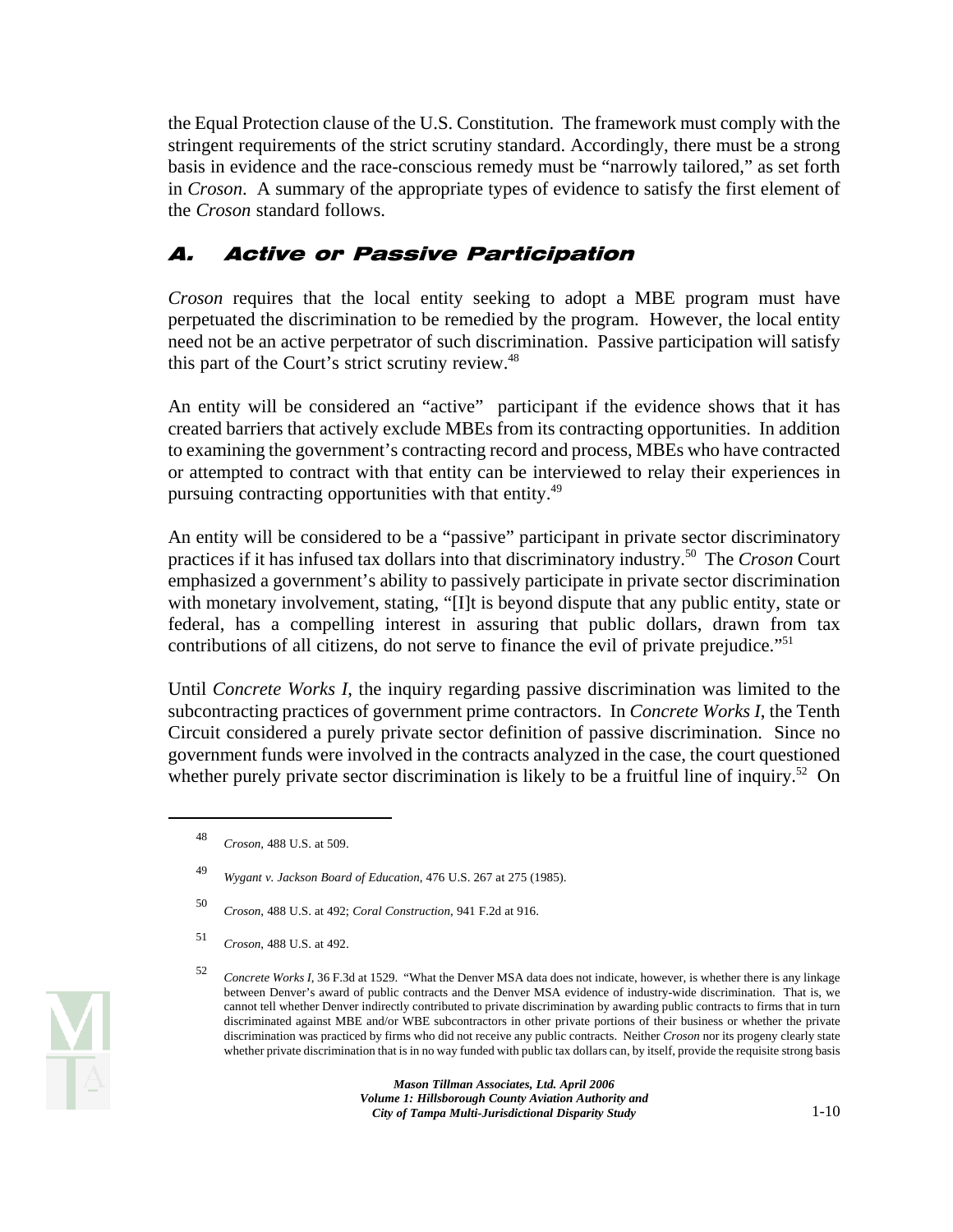remand, the district court rejected the three disparity studies offered to support the continuation of Denver's M/WBE program because each focused on purely private sector discrimination. Indeed, Denver's focus on purely private sector discrimination may account for what seemed to be a shift by the court away from the standard *Croson* queries of (1) whether there was a firm basis in the entity's contracting process to conclude that discrimination existed; (2) whether race-neutral remedies would resolve what was found; and (3) whether any race-conscious remedies had to be narrowly tailored. The court noted that in the City of Denver's disparity studies the chosen methodologies failed to address the following six questions:

- 1) whether there was pervasive discrimination throughout the Denver Metropolitan Statistical Area (MSA)
- 2) were all designated groups equally affected
- 3) was such discrimination intentional
- 4) would Denver's use of such firms constitute "passive participation"
- 5) would the proposed remedy change industry practices
- 6) was the burden of compliance–which was on white male prime contractors in an intensely competitive, low profit margin business–a fair one.<sup>53</sup>

The court concluded that the City of Denver had not documented a firm basis of identified discrimination derived from the statistics submitted.<sup>54</sup>

However, the Tenth Circuit on appeal of that decision completely rejected the district court's analysis. The district court's queries required Denver to *prove* the existence of discrimination. Moreover, the Tenth Circuit explicitly held that "passive" participation included private sector discrimination in the marketplace. The court, relying on *Shaw v. Hunt*, 55 a post-*Croson* Supreme Court decision, wrote as follows:

> The *Shaw* Court did not adopt any requirement that only discrimination by the governmental entity, either directly or by utilizing firms engaged in discrimination on projects funded by the entity, was remediable. The Court, however, did set out two conditions which must be met for the



 read *Croson* as requiring the municipality to identify an exact linkage between its award of public contracts and private in evidence necessary to justify a municipality's affirmative action program. A plurality in *Croson* simply suggested that remedial measures could be justified upon a municipality's showing that 'it had essentially become a "a passive participant" in a system of racial exclusion practiced by elements of the local construction industry' [citing *Croson*]. Although we do not discrimination, such evidence would at least enhance the municipality's factual predicate for a race- and gender-conscious program. The record before us does not explain the Denver government's role in contributing to the underutilization of MBEs and WBEs in the private construction market in the Denver MSA, and this may well be a fruitful issue to explore at trial."

<sup>53</sup>*Concrete Works*, 86 F.Supp. 2d at 1042 (D. Colo 2000).

<sup>54</sup>*Id.* at 61.

<sup>55 517</sup> U.S. at 519.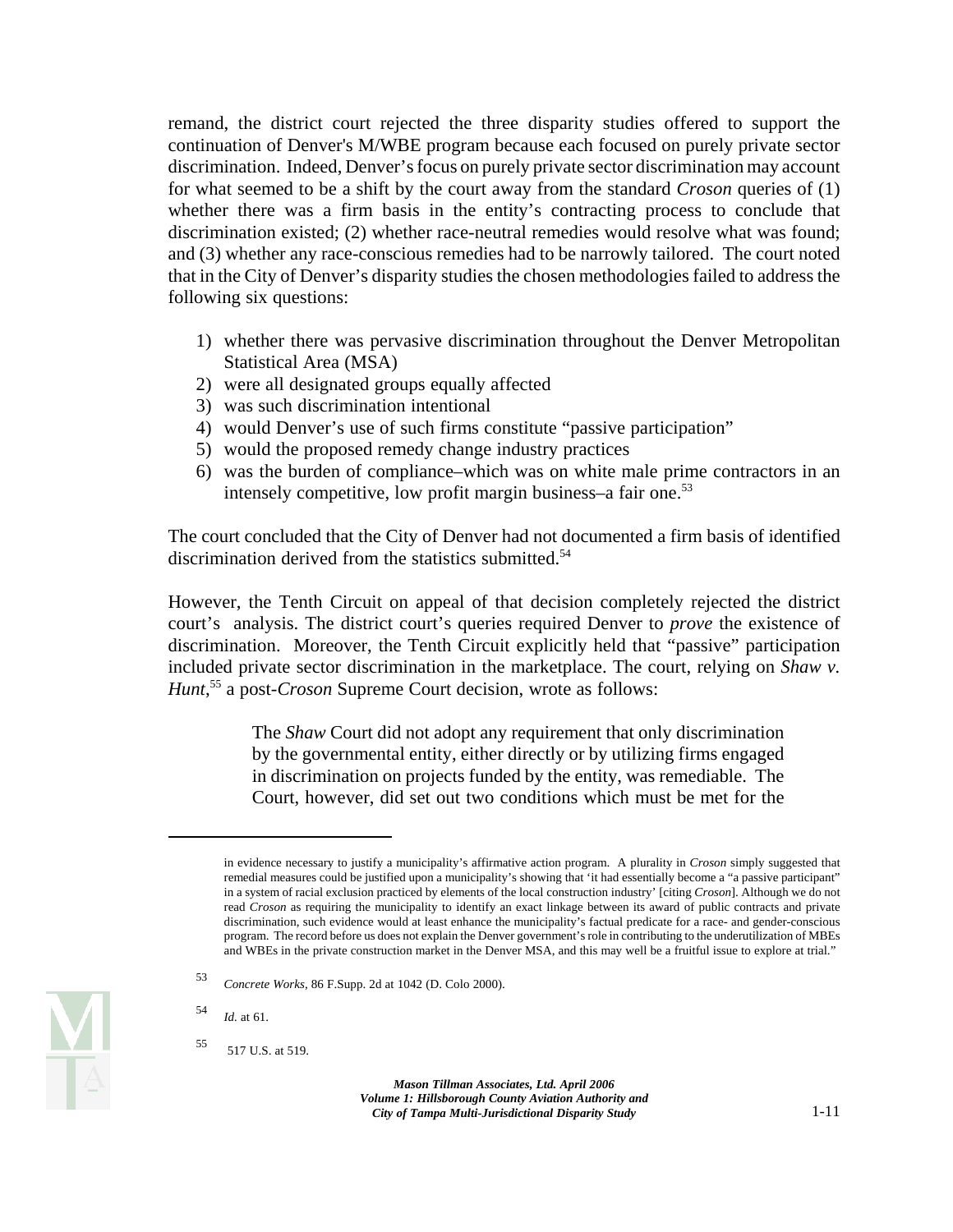governmental entity to show a compelling interest. "First, the discrimination must be identified discrimination." *Id*. at 910. The City can satisfy this condition by identifying the discrimination "public or private, with some specificity." *Id*. (quoting *Croson,* 488 U.S. at 504 (*emphasis* added)). The governmental entity must also have a "strong basis in evidence to conclude that remedial action was necessary." *Id*. 56

The Tenth Circuit therefore held that the City was correct in its attempt to show that it "indirectly contributed to private discrimination by awarding public contracts to firms that in turn discriminated against M/WBE subcontractors in other private portions of their business."<sup>57</sup> The court emphasized that its reading of *Croson*<sup>58</sup> and its own precedents supported that conclusion. Also, the court pointed out that the plaintiff, which had the burden of proof, failed to introduce controverting evidence and merely *argued* that the private sector was out of bounds and that Denver's data was flawed.<sup>59</sup>

The court found that the disparities in MBE private sector participation, demonstrated with rate of business formation, and lack of access to credit which effected MBEs' ability to expand in order to perform larger contracts, gave Denver a firm basis to conclude that there was actionable private sector discrimination. For technical legal reasons, $60$  however, the court did not examine whether the consequent public sector remedy – i.e., one involving a goal requirement on the City of Denver's contracts – was "narrowly tailored." The court took this position despite plaintiff's contention that the remedy was inseparable from the findings and that the court should have addressed the issue of whether the program was narrowly tailored.

Ten months later, in *Builders Association of Greater Chicago v. City of Chicago*,<sup>61</sup> the question of whether a public sector remedy is "narrowly tailored" when it is based on purely private sector discrimination was at issue. The district court reviewed the remedies derived from private sector practices with a more stringent scrutiny. It found that there was discrimination against minorities in the Chicago construction industry. However, it did not find the City of Chicago's subcontracting goal an appropriate remedy because it was not "narrowly tailored" to address the documented private discrimination due to lack of access

<sup>56</sup>*Concrete Works II*, 321 F.3d at 975-76.

<sup>57</sup> Slip opinion, pg. 20.

 <sup>58</sup>*See also Shaw v. Hunt*, 517 U.S. 899 (1996), which it cited.

<sup>59</sup> Whether Denver had the requisite strong basis to conclude that there was discrimination was a question of law; that is, it was for the Tenth Circuit to decide. The standard by which the factual record before it was reviewed was "clearly erroneous."

<sup>60</sup> Plaintiff had not preserved the issue on appeal. Therefore, it was no longer part of the case.

<sup>61 298</sup> F.Supp2d 725 (N.D.Ill. 2003).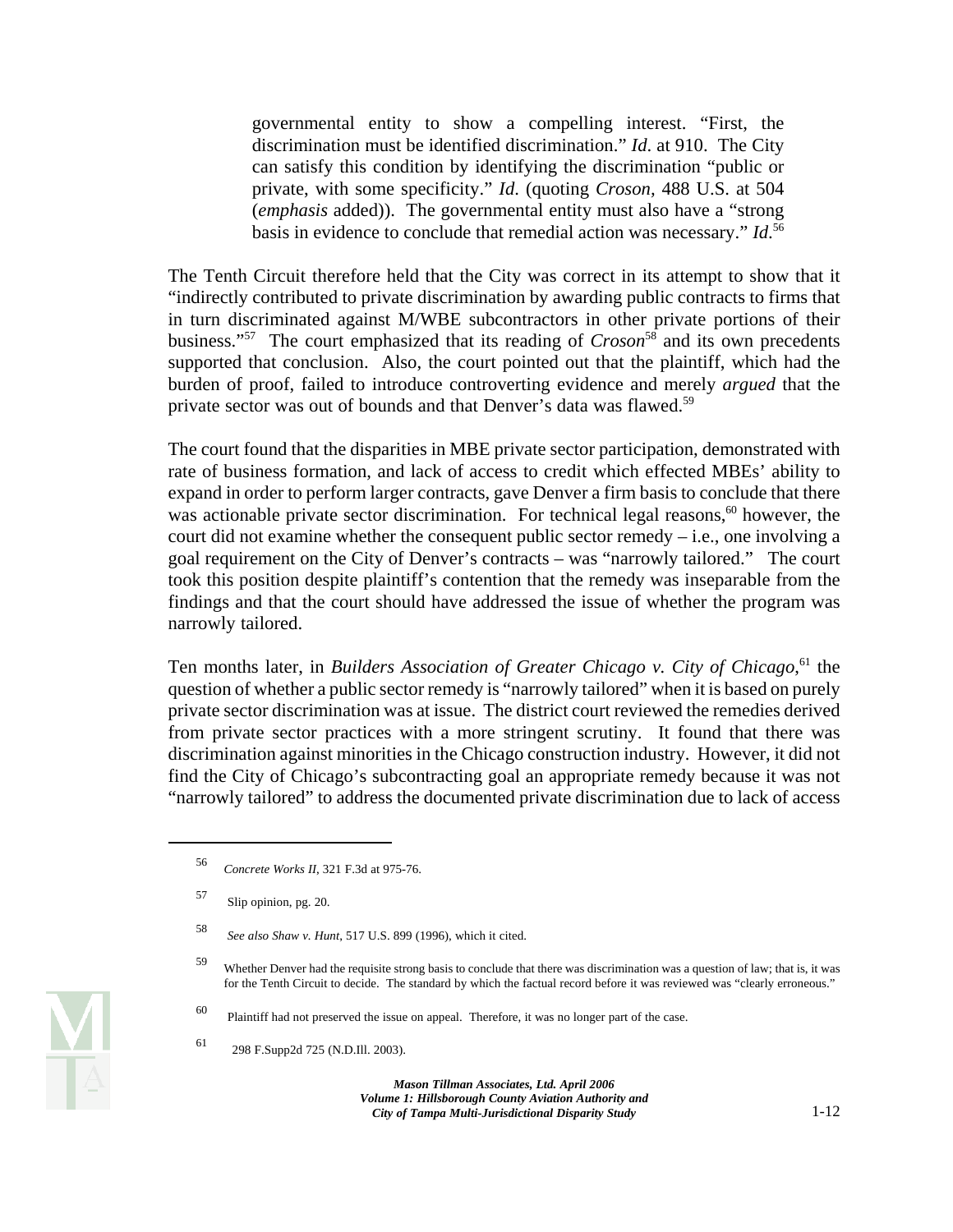O'Connor opinion in *Gratz v. Bollinger*. 62 to credit for MBEs. The court also criticized the remedy because it was a "rigid numerical quota," and there was no individualized review of MBE beneficiaries, citing Justice

The question of whether evidence of private sector practices also arose in *Builders Ass'n of Greater Chicago v. County of Cook*. 63 In this case the Seventh Circuit cited *Associated General Contractors of Ohio v. Drabik*<sup>64</sup> in throwing out a 1988 County ordinance under which at least 30 percent of the value of prime contracts were to go to minority subcontractors and at least 10 percent to women owned businesses. Appellants argued that evidence of purely private sector discrimination justified a public sector program. However, the court pointed out that the program remedying discrimination in the private-sector would necessarily address only private-sector participation. In order to justify the public-sector remedy, the County would have had to demonstrate that it had been at least a passive participant in the discrimination by showing that it had infused tax dollars into the discriminatory private industry.

#### B. Systemic Discriminatory Exclusion

*Croson* clearly established that an entity enacting a business affirmative action program must demonstrate identified, systemic discriminatory exclusion on the basis of race or any other illegitimate criteria (arguably gender).65 Thus, it is essential to demonstrate a pattern

- 63 256 F.3d 642 (7th Cir. 2001).
- 64 214 F.3d 730 (6th Cir. 2000).

 In 1996, Houston Metro had adopted a study done for the City of Houston whose statistics were limited to aggregate figures that showed *income* disparity between groups, without making any connection between those statistics and City's contracting policies. The disadvantages cited that M/WBEs faced in contracting with the City also applied to small businesses. Under *Croson*, that would have pointed to race-neutral remedies. The additional data on which Houston Metro relied was even less

<sup>62 123</sup> S.Ct, 2411, 2431 (2003). *Croson* requires a showing that there was a strong basis for concluding that there was *discrimination* before a race-conscious remedy can be used in government contracting. In the University of Michigan cases that considered race-conscious admissions programs, a key element in the decisions is the Court acceptance of *diversity* as a constitutionally sufficient ground; it did not require a showing of past *discrimination* against minority applicants. If it had, the basis for a program would have disappeared. Discrimination is the historic concern of the  $14<sup>th</sup>$  Amendment, while promoting diversity is of recent origin. The Court may have been disposed therefore to apply a more rigorous review of legislation based on diversity. The 14<sup>th</sup> Amendment's prohibitions are directed against "state action." The private sector behavior of businesses that contract with state and local governments is a conceptual step away from what it does in its public sector transactions. That distinction may lead courts to apply the *Gratz* approach of more searching scrutiny to remedial plans based on private sector contracting.

 <sup>65</sup>*Croson*, 488 U.S. 469. *See also Monterey Mechanical v. Pete Wilson*, 125 F.3d 702 (9th Cir. 1997). The Fifth Circuit Court in *W.H. Scott Construction Co. v. City of Jackson, Mississippi*, 199 F.3d 206 (1999), found that the City's MBE program was unconstitutional for construction contracts because minority participation goals were arbitrarily set and not based on any objective data. Moreover, the Court noted that had the City implemented the recommendations from the disparity study it commissioned, the MBE program may have withstood judicial scrutiny (the City was not satisfied with the study and chose not to adopt its conclusions). "Had the City adopted particularized findings of discrimination within its various agencies, and set participation goals for each accordingly, our outcome today might be different. Absent such evidence in the City's construction industry, however, the City lacks the factual predicates required under the Equal Protection Clause to support the Department's 15% DBE-participation goal."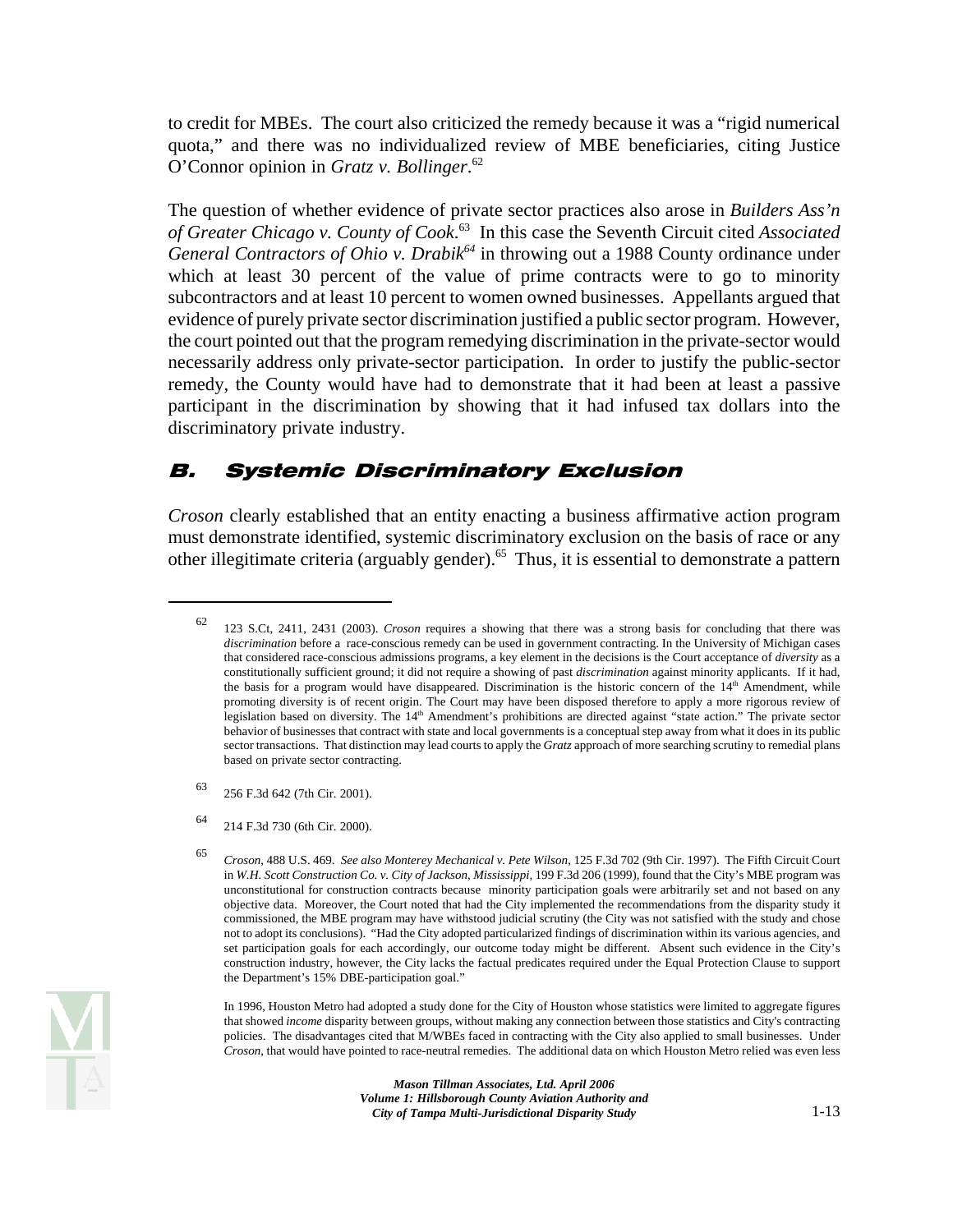and practice of such discriminatory exclusion in the relevant market area.<sup>66</sup> Using appropriate evidence of the entity's active or passive participation in the discrimination, as discussed above, the showing of discriminatory exclusion must cover each racial group to whom a remedy would apply.<sup>67</sup> Mere statistics and broad assertions of purely societal discrimination will not suffice to support a race or gender-conscious program.

*Croson* enumerates several ways an entity may establish the requisite factual predicate. First, a significant statistical disparity between the number of qualified minority contractors willing and able to perform a particular service, and the number of such contractors actually engaged by an entity or by the entity's prime contractors, may support an inference of discriminatory exclusion.<sup>68</sup> In other words, when the relevant statistical pool is used, a showing of gross statistical disparity alone "may constitute prima facie proof of a pattern or practice of discrimination."69

The *Croson* Court made clear that both prime and subcontracting data was relevant. The Court observed that "[w]ithout any information on minority participation in subcontracting, it is quite simply impossible to evaluate overall minority representation in the city's construction expenditures."70 Subcontracting data is also an important means by which to assess suggested future remedial actions. Since the decision makers are different for the awarding of prime and subcontracts, the remedies for discrimination identified at a prime versus subcontractor level might also be different.

Second, "evidence of a pattern of individual discriminatory acts can, if supported by appropriate statistical proof, lend support to a local government's determination that broader remedial relief is justified."71 Thus, if an entity has statistical evidence that non-minority contractors are systematically excluding minority businesses from subcontracting

availing. Its own expert contended that the ratio of lawsuits involving private discrimination to total lawsuits and ratio of unskilled black wages to unskilled white wages established that the correlation between low rates of black self-employment was due to discrimination. Even assuming that nexus, there is nothing in *Croson* that accepts a low number of MBE business *formation* as a basis for a race conscious remedy.

<sup>66</sup>*Id*. at 509.

<sup>67</sup>*Id.* at 506. As the Court said in *Croson*, "[t]he random inclusion of racial groups that, as a practical matter, may never have suffered from discrimination in the construction industry in Richmond suggests that perhaps the city's purpose was not in fact to remedy past discrimination." See *North Shore Concrete and Assoc. v. City of New York,* 1998 U.S. Dist. LEXIS 6785 (EDNY 1998), which rejected the inclusion of Native Americans and Alaskan Natives in the City's program, citing *Croson*.

<sup>68</sup>*Id.* at 509.

<sup>69</sup>*Id.* at 501 (citing *Hazelwood School District v. United States*, 433 U.S. 299, 307-08 (1977)).

<sup>70</sup>*Croson*, 488 U.S. at 502-03.

<sup>71</sup>*Id.* at 509.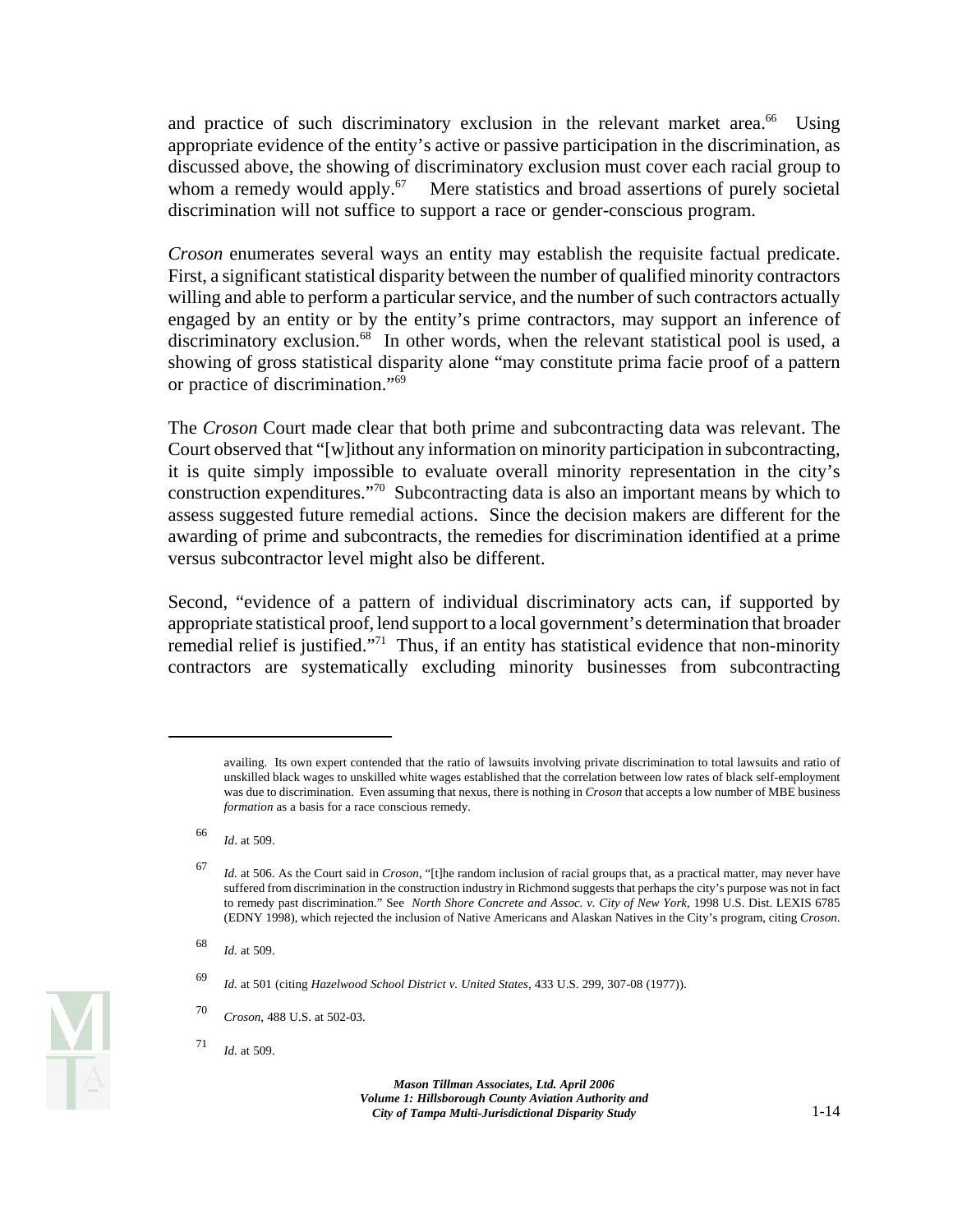opportunities, it may act to end the discriminatory exclusion.<sup>72</sup> Once an inference of discriminatory exclusion arises, the entity may act to dismantle the closed business system.

In *Coral Construction*, the Ninth Circuit Court of Appeals further elaborated upon the type of evidence needed to establish the factual predicate that justifies a race-conscious remedy. The court held that both statistical and anecdotal evidence should be relied upon in establishing systemic discriminatory exclusion in the relevant marketplace as the factual predicate for an MBE program.<sup>73</sup> The court explained that statistical evidence, standing alone, often does not account for the complex factors and motivations guiding contracting decisions, many of which may be entirely race-neutral.<sup>74</sup>

Likewise, anecdotal evidence, standing alone, is unlikely to establish a systemic pattern of discrimination.75 Nonetheless, anecdotal evidence is important because the individuals who testify about their personal experiences bring "the cold numbers convincingly to life."76

#### **1. Geographic Market**

*Croson* did not speak directly to how the geographic market is to be determined. In *Coral Construction*, the Court of Appeals held that "an MBE program must limit its geographical scope to the boundaries of the enacting jurisdiction.<sup>"77</sup> Conversely, in *Concrete Works I*, the Tenth Circuit Court of Appeals specifically approved the Denver MSA as the appropriate market area since 80 percent of the construction contracts were let there.<sup>78</sup>

Read together, these cases support a definition of market area that is reasonable rather than dictate a specific formula. Since *Croson* and its progeny did not provide a bright line rule for local market area, that determination should be fact-based. An entity may limit consideration of evidence of discrimination within its own jurisdiction.<sup>79</sup> Extra-

 $72$ *Id.* 

- <sup>74</sup>*Id.*
- <sup>75</sup>*Id.*
- <sup>76</sup>*Id.* (quoting *International Brotherhood of Teamsters v. United States* (*Teamsters*), 431 U.S. 324, 339 (1977)).



<sup>73</sup>*Coral Construction*, 941 F.2d at 919.

<sup>77</sup>*Coral Construction*, 941 F.2d at 925.

<sup>78</sup>*Concrete Works*, 823 F.Supp. 821, 835-836 (D.Colo. 1993); rev'd on other grounds, 36 F.3d 1513 (10th Cir. 1994).

<sup>79</sup>*Cone Corporation v. Hillsborough County*, 908 F.2d 908 (11th Cir. 1990); *Associated General Contractors v. Coalition for Economic Equity*, 950 F.2d 1401 (9th Cir. 1991).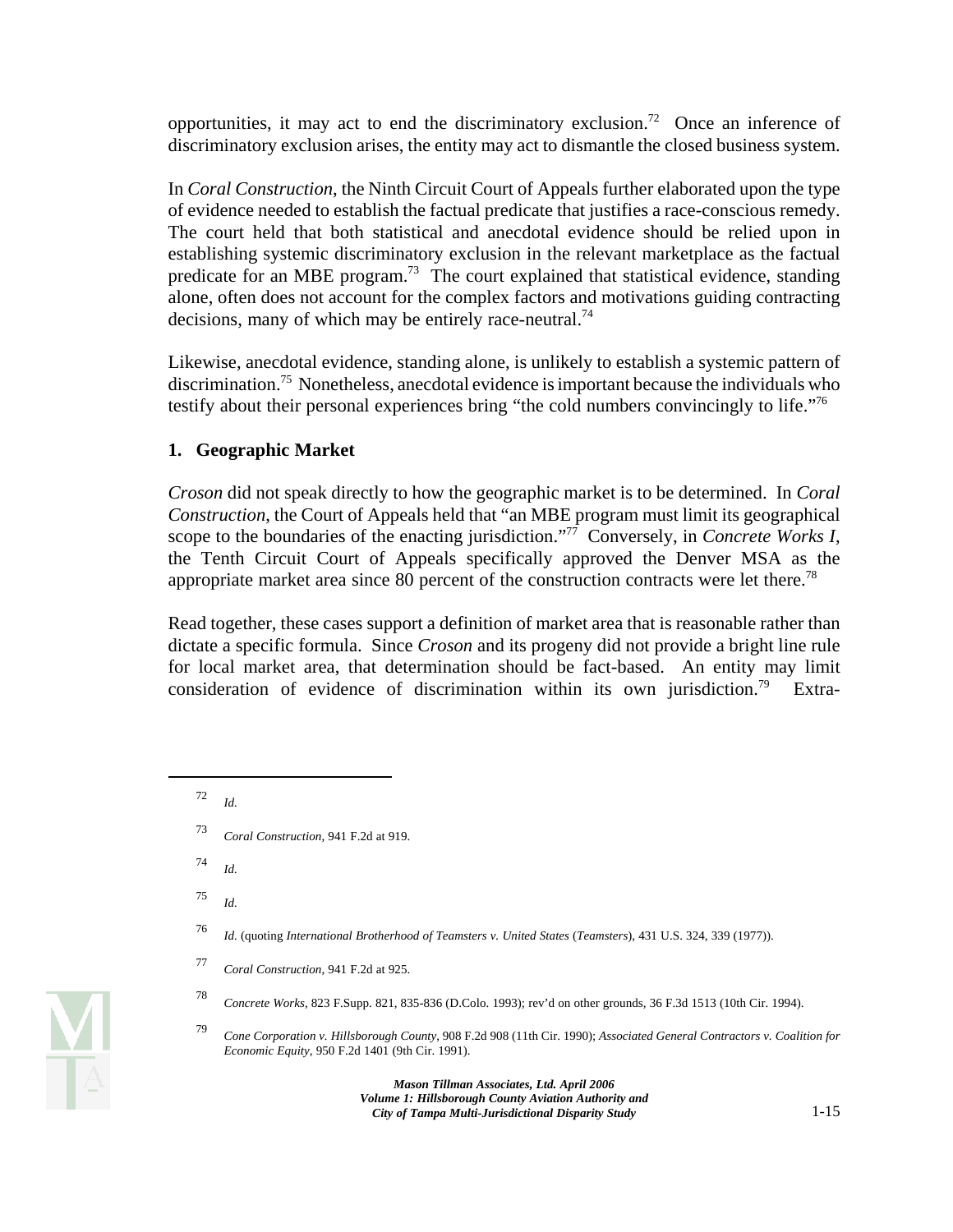jurisdictional evidence may be permitted where doing so is reasonably related to where the jurisdiction contracts.<sup>80</sup>

#### **2. Current Versus Historical Evidence**

In assessing the existence of identified discrimination through demonstration of a disparity between M/WBE utilization and availability, it may be important to examine disparity data both prior to and after the entity's current M/WBE program was enacted. This will be referred to as "pre-program" versus "post-program" data.

On the one hand, *Croson* requires that an MBE program be "narrowly tailored" to remedy current evidence of discrimination. $81$  Thus, goals must be set according to the evidence of disparity found. For example, if there is a current disparity between the percentage of an entity's utilization of Hispanic construction contractors and the availability of Hispanic construction contractors in that entity's marketplace, then that entity can set a goal to bridge that disparity.

It is not mandatory to examine a long history of an entity's utilization to assess current evidence of discrimination. In fact, *Croson* indicates that it may be legally fatal to justify an M/WBE program based upon outdated evidence.<sup>82</sup> Therefore, the most recent two or three years of an entity's utilization data would suffice to determine whether a statistical disparity exists between current M/WBE utilization and availability.<sup>83</sup>

Pre-program data regarding an entity's utilization of M/WBEs prior to enacting the M/WBE program may be relevant to assessing the need for the agency to keep such a program intact. A 1992 opinion by Judge Henderson of the U.S. District Court for the Northern District of California, RGW Construction v. San Francisco Bay Area Rapid Transit District (BART), <sup>84</sup> set forth the possible significance of statistical data during an entity's "pre-program" years.

 business community. The program would have allowed, for instance, participation by MBEs who had no prior contact with 80 There is a related question of which firms can participate in a remedial program. In *Coral Construction*, the Court held that the definition of "minority business" used in King County's MBE program was over-inclusive. The Court reasoned that the definition was overbroad because it included businesses other than those who were discriminated against in the King County the County. Hence, location within the geographic area is not enough. An MBE had to have shown that it previously sought business, or is currently doing business, in the market area.

<sup>81</sup>*See Croson*, 488 U.S. at 509-10.

<sup>82</sup>*Id.* at 499 (stating that "[i]t is sheer speculation how many minority firms there would be in Richmond absent past societal discrimination").

<sup>83</sup>*See AGCC II*, 950 F.2d 1401 at 1414 (consultant study looked at City's MBE utilization over a one year period). Ultimately dismissing plaintiff's case in *Behavioral Interventions v. Missouri Office of Administration*, Case No. 04-0872-CV-W-GAF (W. D. Mo. 2005), the district court criticized the age of the data on which the program was based (it was nine years old) (May 17, 2005). It is important in such situations that the jurisdiction has an updated study.

<sup>84</sup>*See* November 25, 1992, Order by Judge Thelton Henderson (on file with Mason Tillman Associates).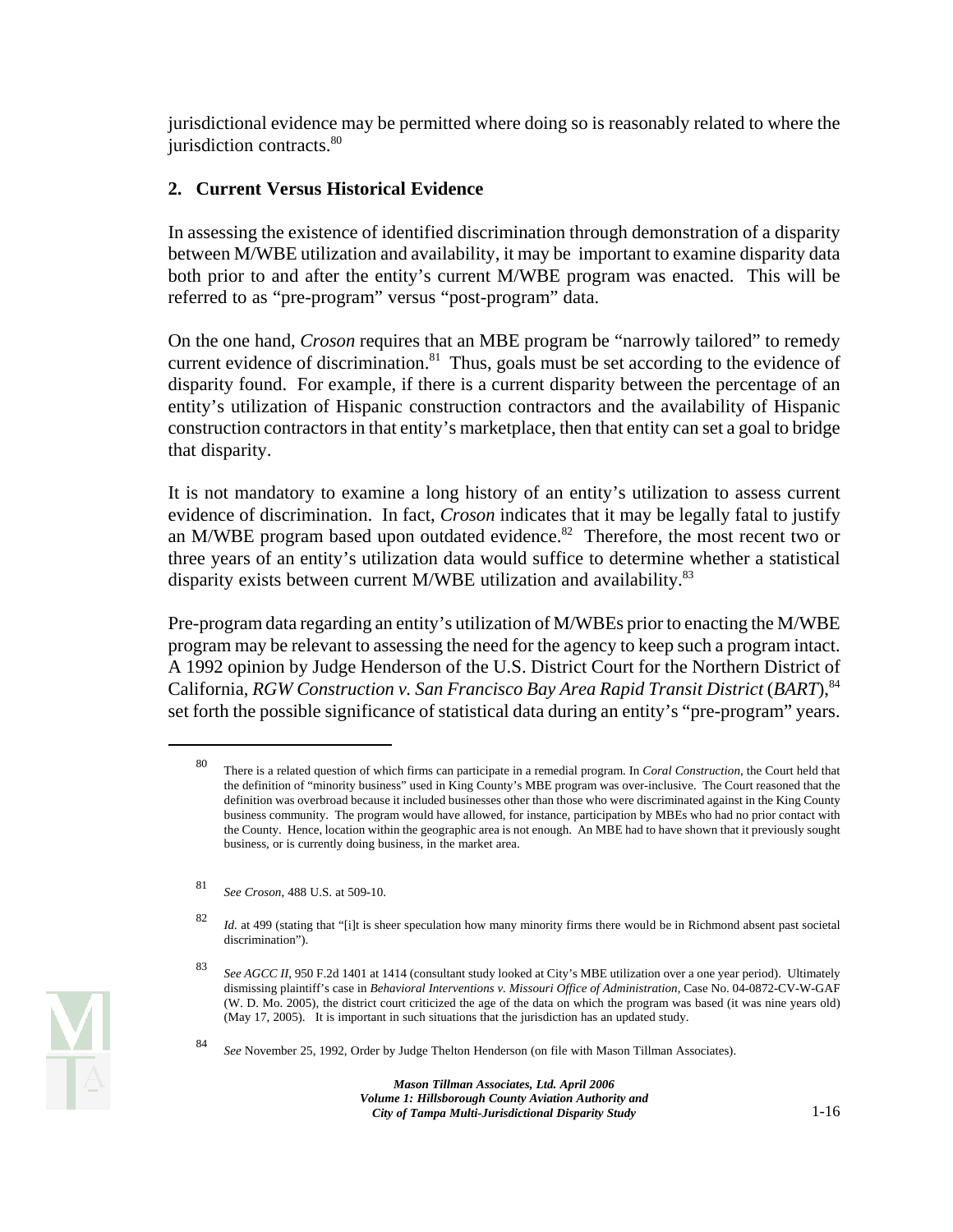Judge Henderson opined that statistics that provide data on a period when no M/WBE goals were operative are often the most relevant data in evaluating the need for remedial action by an entity. Indeed, "to the extent that the most recent data reflect the impact of operative DBE goals, then such data are not necessarily a reliable basis for concluding that remedial action is no longer warranted."85 Judge Henderson noted that this is particularly so given the fact that M/WBEs report that they are seldom or never used by a majority prime contractor without M/WBE goals. That this may be the case suggests a possibly fruitful line of inquiry: an examination of whether different programmatic approaches in the same market area led to different outcomes in M/WBE participation. The Tenth Circuit came to the same conclusion in *Concrete Works II*. It is permissible for a study to examine programs where there were no goals.

Similarly, the Eleventh Circuit in *Dade County* cautions that using post-enactment evidence (post-program data) may mask discrimination that might otherwise be occurring in the relevant market. Still, the court agreed with the district court that it was not enough to speculate on what MBE utilization would have been in the absence of the program.<sup>86</sup>

Thus, an entity should look both at pre-program and post-program data in assessing whether discrimination exists currently and analyze whether it would exist absent an M/WBE program.

#### **3. Statistical Evidence**

To determine whether statistical evidence is adequate to give rise to an inference of discrimination, courts have looked to the "disparity index," which consists of the percentage of minority (or women) contractor participation in local contracts divided by the percentage of minority (or women) contractor availability or composition in the population of available firms in the local market area. $87$  Disparity indexes have been found highly probative evidence of discrimination where they ensure that the "relevant statistical pool" of minority (or women) contractors is being considered.

The Third Circuit Court of Appeals, in *Philadelphia*, ruled that the "relevant statistical pool" includes those businesses that not only exist in the marketplace, but that are qualified

<sup>85</sup>*Id.* 

<sup>86</sup>*Dade County*, 122 F.3d at 912.

<sup>87</sup> Although the disparity index is a common category of statistical evidence considered, other types of statistical evidence have been taken into account. In addition to looking at Dade County's contracting and subcontracting statistics, the district court also considered marketplace data statistics (which looked at the relationship between the race, ethnicity, and gender of surveyed firm owners and the reported sales and receipts of those firms), the County's Wainwright study (which compared construction business ownership rates of M/WBEs to those of non-M/WBEs and analyzed disparities in personal income between M/WBE and non-M/WBE business owners), and the County's Brimmer Study (which focused only on Black-owned construction firms and looked at whether disparities existed when the sales and receipts of Black-owned construction firms in Dade County were compared with the sales and receipts of all Dade County construction firms).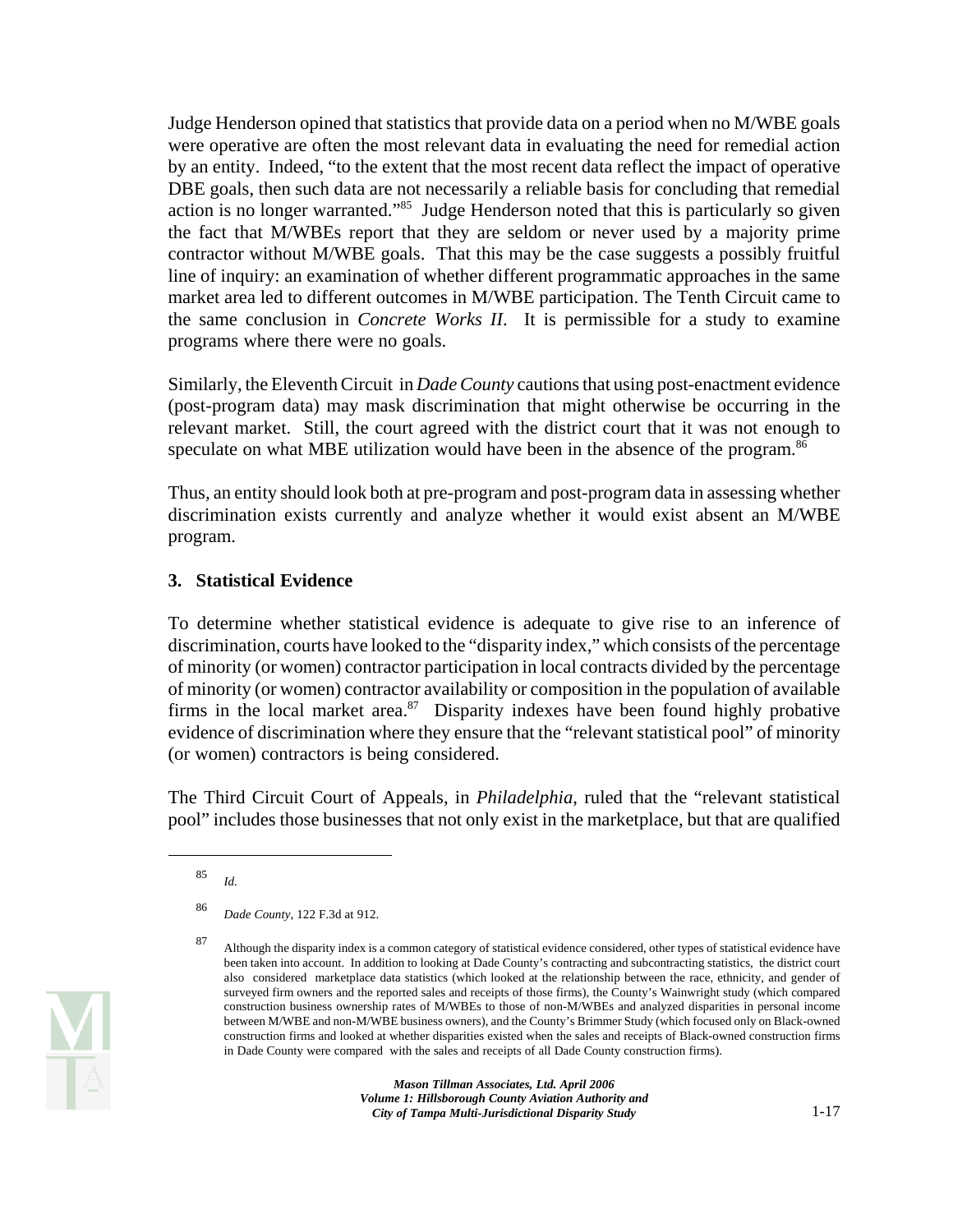and interested in performing the public agency's work. In that case, the Third Circuit rejected a statistical disparity finding where the pool of minority businesses used in comparing utilization to availability were those that were merely licensed to operate in the City of Philadelphia. Merely being licensed to do business with the City does not indicate either a willingness or capability to do work for the City. As such, the Court concluded this particular statistical disparity did not satisfy *Croson*. 88

Statistical evidence demonstrating a disparity between the utilization and availability of M/WBEs can be shown in more than one way. First, the number of M/WBEs utilized by an entity can be compared to the number of available M/WBEs. This is a strict *Croson*  "disparity" formula. A significant statistical disparity between the number of MBEs that an entity utilizes in a given product/service category and the number of available MBEs in the relevant market area specializing in the specified product/service category would give rise to an inference of discriminatory exclusion.

Second, M/WBE dollar participation can be compared to M/WBE availability. This could show a disparity between the award of contracts by an entity in the relevant locality/market area to available majority contractors and the award of contracts to M/WBEs. Thus, in *AGCC II*, an independent consultant's study compared the number of available MBE prime contractors in the construction industry in San Francisco with the amount of contract dollars awarded to San Francisco MBEs over a one-year period. The study found that available MBEs received far fewer construction contract dollars in proportion to their numbers than their available non-minority counterparts.<sup>89</sup>

Whether a disparity index supports an inference that there is discrimination in the market turns not only on what is being compared, but also on whether any disparity is statistically significant. In *Croson*, Justice O'Connor opined, "[w]here the gross statistical disparities can be shown, they alone, in a proper case, may constitute a *prima facie* proof of a pattern or practice of discrimination."90 However, the Court has not assessed nor attempted to cast bright lines for determining if a disparity index is sufficient to support an inference of discrimination. Rather, the analysis of the disparity index and the finding of its significance are judged on a case by case basis. $91$ 

<sup>88</sup>*Philadelphia*, 91 F.3d 586. The courts have not spoken to the non-M/WBE component of the disparity index. However, if only as a matter of logic, the "availability" of non-M/WBEs requires that their willingness to be government contractors be established. The same measures used to establish the interest of M/WBEs should be applied to non-M/WBEs.

<sup>89</sup>*AGCC II*, 950 F.2d 1401 at 1414. Specifically, the study found that MBE availability was 49.5 percent for prime construction, but MBE dollar participation was only 11.1 percent; that MBE availability was 36 percent prime equipment and supplies, but MBE dollar participation was 17 percent; and that MBE availability for prime general services was 49 percent, but dollar participation was 6.2 percent.

<sup>90</sup>*Croson*, 488 U.S. at 501 (quoting *Hazelwood School District v. United States*, 433 U.S. 299, 307-308 (1977)).

<sup>91</sup>*Concrete Works*, 36 F.3d at 1522.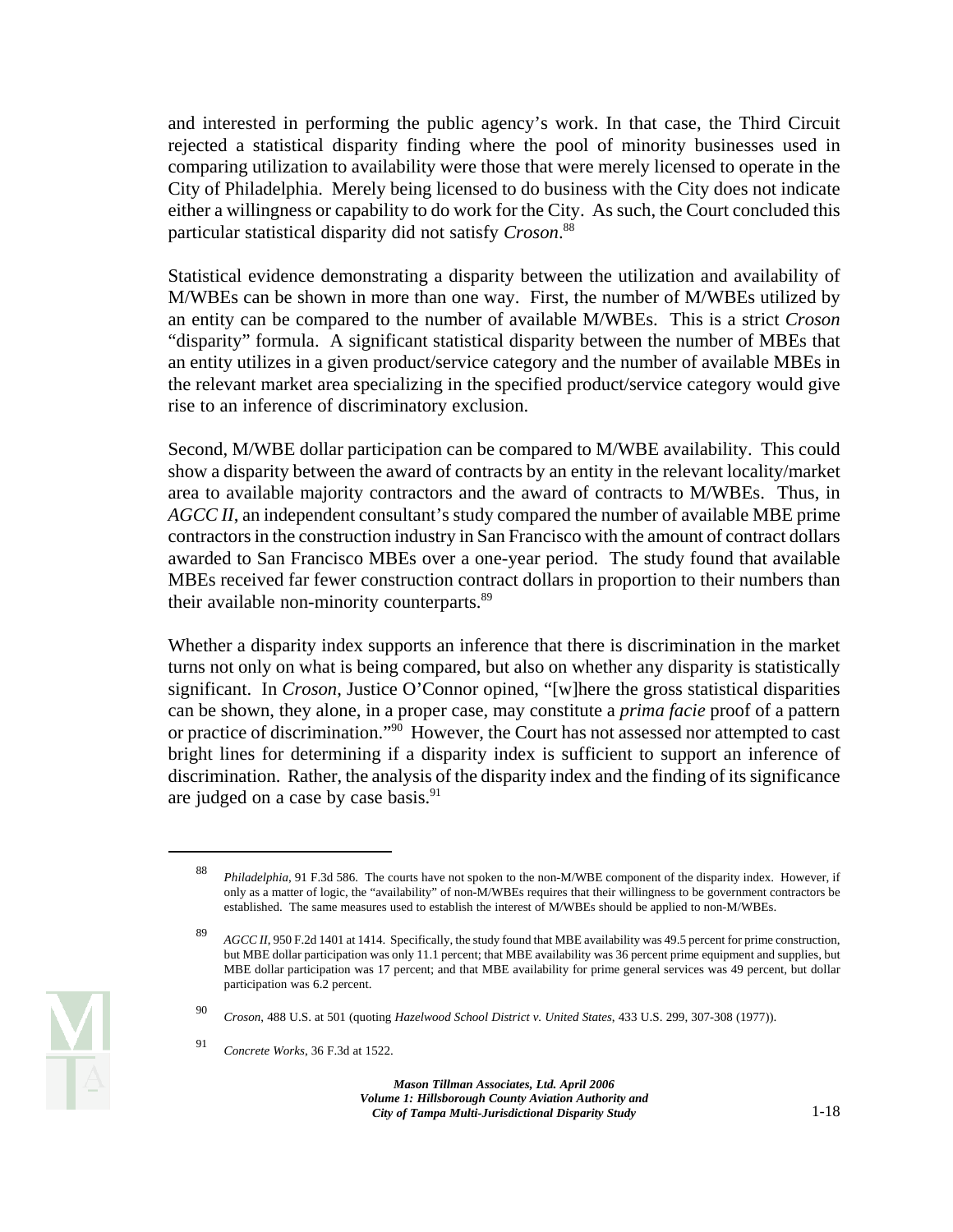shows that M/WBEs are ready, willing, and able to perform.<sup>92</sup> *Concrete Works I* made the Following the dictates of *Croson*, courts may carefully examine whether there is data that same point: capacity–i.e., whether the firm is able to perform–is a ripe issue when a disparity study is examined on the merits:

[Plaintiff] has identified a legitimate factual dispute about the accuracy of Denver's data and questioned whether Denver's reliance on the percentage of MBEs and WBEs available in the market place overstates "the ability of MBEs or WBEs to conduct business relative to the industry as a whole because M/WBEs tend to be smaller and less experienced than nonminority owned firms." In other words, a disparity index calculated on the basis of the absolute number of MBEs in the local market may show greater underutilization than does data that takes into consideration the size of MBEs and WBEs.<sup>93</sup>

Notwithstanding that appellate concern, the disparity studies before the district court on remand did not examine the issue of M/WBE capacity to perform Denver's public sector contracts. As mentioned above, they were focused on the private sector, using census-based data and Dun & Bradstreet statistical extrapolations.

The Sixth Circuit Court of Appeals, in *Drabik*, concluded that for statistical evidence to meet the legal standard of *Croson*, it must consider the issue of capacity.<sup>94</sup> The State's factual predicate study based its statistical evidence on the percentage of M/WBE businesses in the population. The statistical evidence did not take into account the number of minority businesses that were construction firms, let alone how many were qualified, willing, and able to perform state contracts.<sup>95</sup> The court reasoned as follows:

Even statistical comparisons that might be apparently more pertinent, such as with the percentage of all firms qualified in some minimal sense, to perform the work in question, would also fail to satisfy the Court's criteria. If MBEs comprise 10% of the total number of contracting firms in the State, but only get 3% of the dollar value of certain contracts, that does not alone show discrimination, or even disparity. It does not account for the relative



<sup>92</sup> The *Philadelphia* study was vulnerable on this issue.

<sup>93</sup>*Concrete Works*, 36 F.3d at 1528.

<sup>94</sup>*See Drabik*, 214 F.3d 730. The Court reviewed Ohio's 1980, pre-*Croson*, program, which the Sixth Circuit found constitutional in *Ohio Contractors Ass'n v. Keip*, 1983 U.S. App. LEXIS 24185 (6th Cir. 1983), finding the program unconstitutional under *Croson*.

<sup>95</sup>*Id.*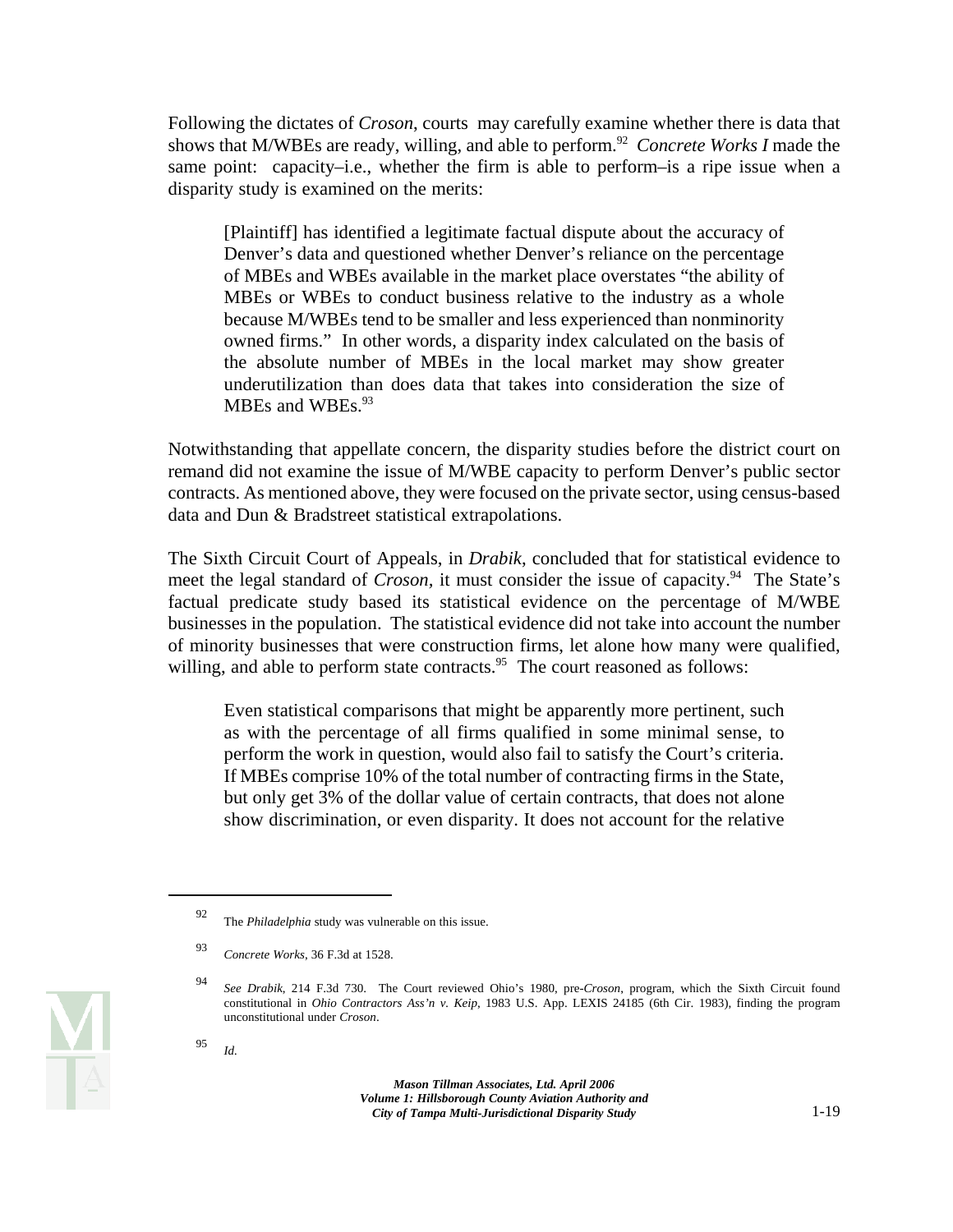size of the firms, either in terms of their ability to do particular work or in terms of the number of tasks they have resources to complete.<sup>96</sup>

Further, *Drabik* also pointed out that the State not only relied upon the *wrong type of statistical data* but that the data was more than twenty years old.

The appellate opinions in *Philadelphia*<sup>97</sup> and *Dade County*,<sup>98</sup> regarding disparity studies involving public sector contracting, are particularly instructive in defining availability.

not narrowly tailored to address past discrimination by the City.<sup>100</sup> First, in *Philadelphia*, the earlier of the two decisions, contractors' associations challenged a city ordinance created set-asides for minority subcontractors on city public works contracts, and summary judgment was granted for the contractors.<sup>99</sup> The Third Circuit upheld the third appeal, affirming that there was no firm basis in evidence for finding that race-based discrimination existed to justify a race-based program, and that the program was

The Third Circuit reviewed the evidence of discrimination in prime contracting and stated that whether it is strong enough to infer discrimination is a "close call" which the court "chose not to make."<sup>101</sup> It was unnecessary to make this determination because the court found that even if there was a strong basis in evidence for the program, a subcontracting program was not narrowly tailored to remedy prime contracting discrimination.

When the court looked at subcontracting, it found that a firm basis in evidence did not exist. The only subcontracting evidence presented was a review of a random 25 to 30 percent of project engineer logs on projects over \$30,000. The consultant reviewer determined that no MBEs were used during the study period based upon the consultant's recollection regarding whether the owners of the utilized firms were MBEs. The court found this evidence insufficient as a basis for finding that prime contractors in the market were discriminating against subcontractors.<sup>102</sup>

- <sup>98</sup>*Dade County*, 943 F.Supp. 1546.
- <sup>99</sup>*Philadelphia*, 91 F.3d 586.
- <sup>100</sup>*Id*.
- <sup>101</sup>*Id.* at 605.

 102 Another problem with the program was that the 15 percent goal was not based on data indicating that minority businesses in the market area were available to perform 15 percent of the City's contracts. The court noted, however, that "we do not suggest that the percentage of the preferred group in the universe of qualified contractors is necessarily the ceiling for all setasides." The court also found the program flawed because it did not provide sufficient waivers and exemptions, as well as

<sup>96</sup>*Id.* at 736.

 <sup>97</sup>*Philadelphia*, 6 F.3d 990 (3rd Cir. 1993), on remand, 893 F.Supp. 419 (E.D. Penn. 1995), aff'd, 91 F.3d 586 (3rd Cir. 1996).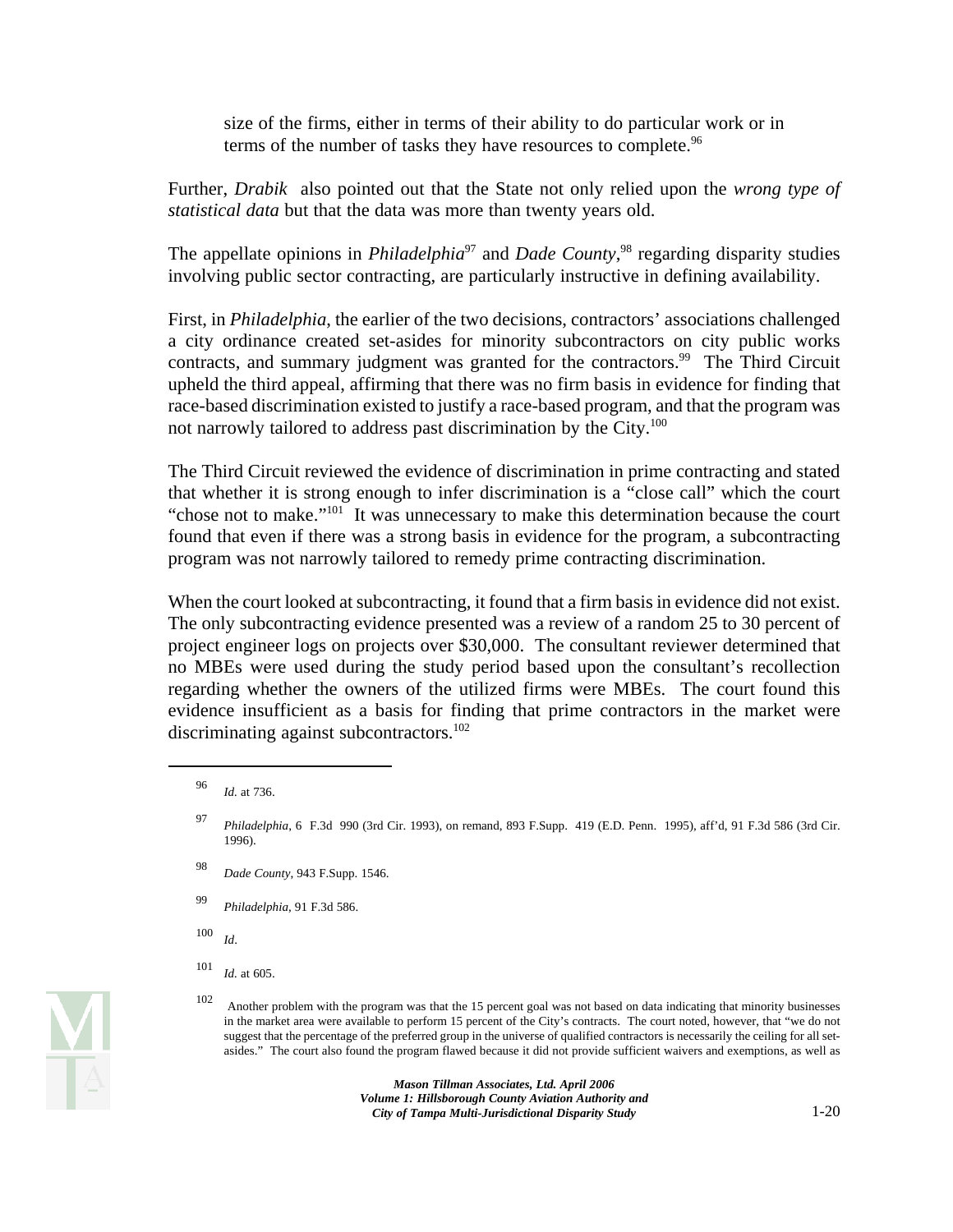The Third Circuit has recognized that consideration of qualifications can be approached at different levels of specificity, and the practicality of the approach also should be weighed. The Court of Appeals found that "[i]t would be highly impractical to review the hundreds of contracts awarded each year and compare them to each and every MBE;" and it was a "reasonable choice" under the circumstances to use a list of certified contractors as a source for available firms.<sup>103</sup> Although theoretically it may have been possible to adopt a more refined approach, the court found that using the list of certified contractors was a rational approach to identifying qualified firms.

Furthermore, the court discussed whether bidding was required in prime construction contracts as the measure of "willingness," and stated, "[p]ast discrimination in a marketplace may provide reason to believe the minorities who would otherwise be willing are discouraged from trying to secure work."104

In addition, the court found that a program certifying MBEs for federal construction projects was a satisfactory measure of capability of MBE firms.<sup>105</sup> In order to qualify for certification, the federal certification program required firms to detail their bonding capacity, size of prior contracts, number of employees, financial integrity, and equipment owned. According to the court, "the process by which the firms were certified [suggests that] those firms were both qualified and willing to participate in public work projects."106 The court found certification to be an adequate process of identifying capable firms, recognizing that the process may even understate the availability of MBE firms.<sup>107</sup> Therefore, the court was somewhat flexible in evaluating the appropriate method of determining the availability of MBE firms in the statistical analysis of a disparity.

In *Dade County*, the district court held that the County had not shown the compelling interest required to institute a race-conscious program because the statistically significant disparities upon which the County relied disappeared when the size of the M/WBEs was taken into account.<sup>108</sup> The *Dade County* district court accepted the Disparity Study's

- <sup>103</sup>*Philadelphia*, 91 F.3d at 603.
- $104$ <sup>Id</sup>
- $105$  *Id.*
- <sup>106</sup>*Id.*

<sup>107</sup>*Id.* 

consideration of race neutral alternatives.

<sup>108</sup>*Engineering Contractors Association of South Florida, Inc. et al. v. Metropolitan Dade County*, 943 F. Supp. 1546 (S.D. Florida 1996).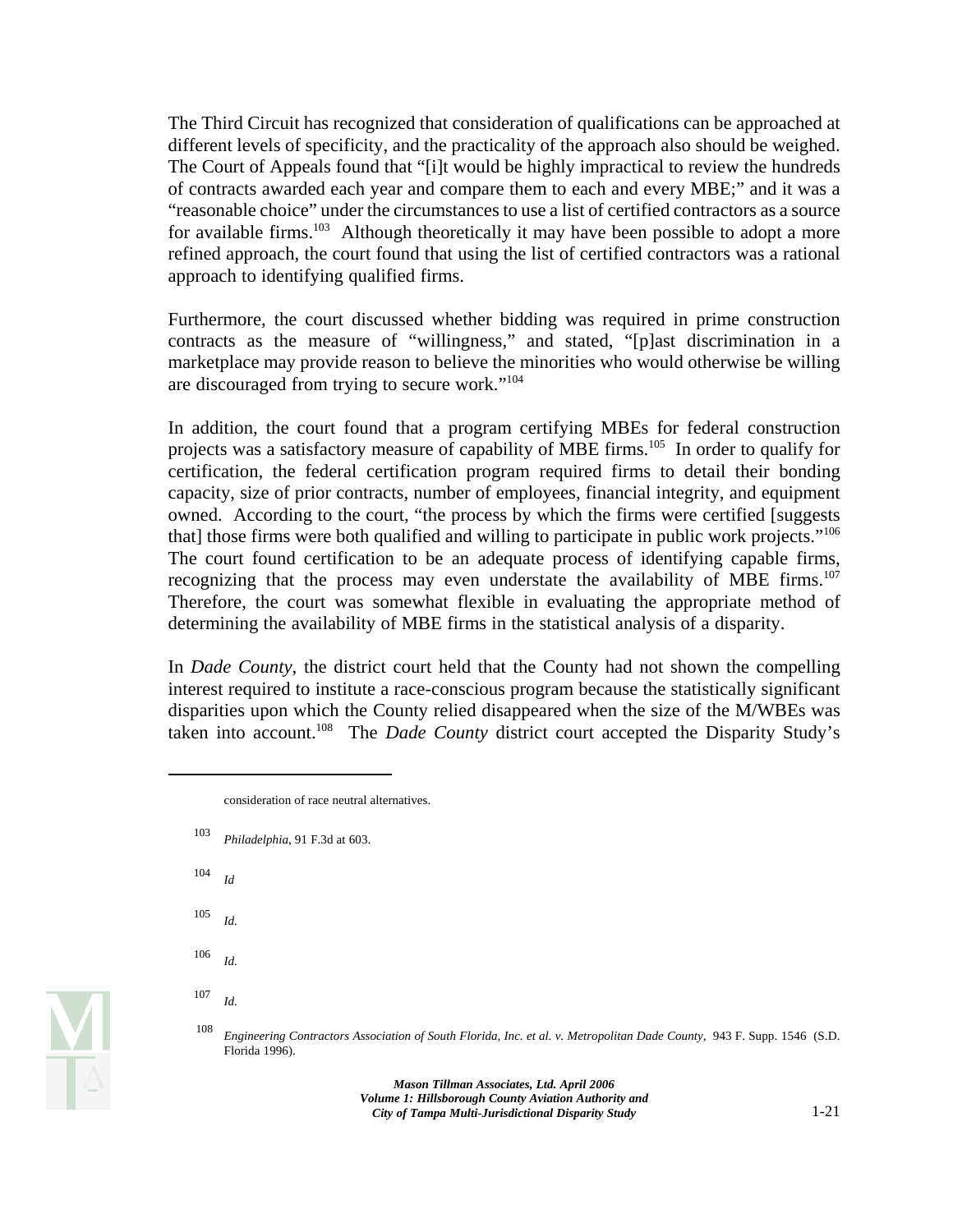limiting of "available" prime construction contractors to those that had bid at least once in the study period. However, it must be noted that relying solely on bidders to identify available firms may have limitations. If the solicitation of bidders is biased, then the results of the bidding process will be biased.<sup>109</sup> In addition, a comprehensive count of bidders is dependent on the adequacy of the agencies' record keeping.<sup>110</sup>

The appellate court in *Dade County* did not determine whether the County presented sufficient evidence to justify the M/WBE program. It merely ascertained that the lower court was not clearly erroneous in concluding that the County lacked a strong basis in evidence to justify race-conscious affirmative action. The appellate court did *not* prescribe the district court's analysis or any other specific analysis for future cases.

# C. Anecdotal Evidence

In *Croson*, Justice O'Connor opined that "evidence of a pattern of individual discriminatory acts can, if supported by appropriate statistical proof, lend support to a local government's determination that broader remedial relief is justified."111 Anecdotal evidence should be gathered to determine if minority contractors are systematically being excluded from contracting opportunities in the relevant market area. As will be discussed below, anecdotal evidence will not suffice standing alone to establish the requisite predicate for a race conscious program. Its great value lies in pointing to remedies that are 'narrowly tailored', the second prong of a *Croson* study.

The following types of anecdotal evidence have been presented, and relied upon by the Ninth Circuit, in both *Coral Construction* and *AGCC II*, to justify the existence of an M/WBE program:

- M/WBEs denied contract despite being the low bidder *Philadelphia*<sup>112</sup>
- Prime contractors showing MBE bids to non-minority subcontractors to find a nonminority to underbid the MBEs – *Cone Corporation v. Hillsborough County*<sup>113</sup>

- <sup>111</sup>*Croson*, 488 U.S. at 509. The Court specifically cited to *Teamsters*, 431 U.S. at 338.
- <sup>112</sup>*Philadelphia*, 6 F.3d at 1002.
- <sup>113</sup>*Cone Corporation v. Hillsborough County*, 908 F.2d at 916 (11th Cir.1990).



 109 Cf. *League of United Latin American Citizens v. Santa Ana*, 410 F.Supp. 873, 897 (C.D. Cal. 1976); *Reynolds v. Sheet Metal Workers, Local 102*, 498 F.Supp 952, 964 n. 12 (D. D.C. 1980), aff'd, 702 F.2d 221 (D.C. Cir. 1981). (Involving the analysis of available applicants in the employment context).

 110 Cf. *EEOC v. American Nat'l Bank*, 652 F.2d 1176, 1196-1197 (4th Cir.), *cert. denied*, 459 U.S. 923 (1981). (In the employment context, actual applicant flow data may be rejected where race coding is speculative or nonexistent).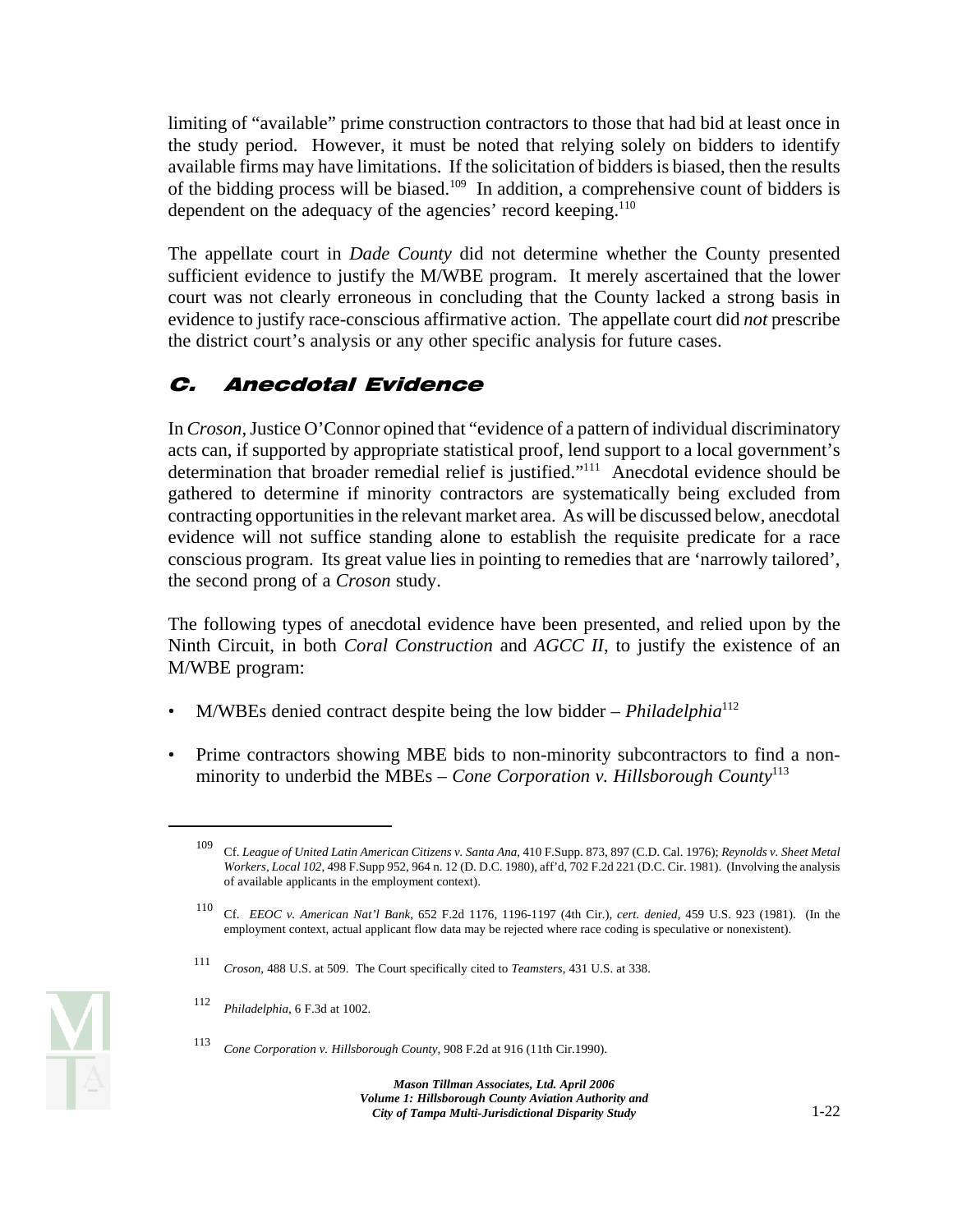- M/WBEs' inability to obtain contracts for private sector work *Coral Construction*<sup>114</sup>
- M/WBEs told they were not qualified although they were later found to be qualified when evaluated by outside parties – *AGCC 115*
- Attempts to circumvent M/WBE project goals *Concrete Works I116*
- Harassment of M/WBEs by an entity's personnel to discourage them from bidding on entity's contracts – *AGCC*<sup>117</sup>

Remedial measures fall along a sliding scale determined by their intrusiveness on nontargeted groups. At one end of the spectrum are race-neutral measures and policies such as outreach to the M/WBE community. Set-asides are at the other end of the spectrum. Race-neutral measures, by definition, are accessible to all segments of the business community regardless of race. They are not intrusive, and in fact, require no evidence of discrimination before implementation. Conversely, race-conscious measures such as setasides fall at the other end of the spectrum and require a larger amount of evidence.<sup>118</sup>

Courts must assess the extent to which relief disrupts settled "rights and expectations" when determining the appropriate corrective measures.<sup>119</sup> Presumably, courts would look more favorably upon anecdotal evidence which supports a less intrusive program than a more intrusive one. For example, if anecdotal accounts related experiences of discrimination in obtaining bonds this may be sufficient evidence to support a bonding program that assists M/WBEs. However, these accounts would not be evidence of a statistical availability that would justify a racially limited program such as a set-aside.

- <sup>115</sup>*AGCC II*, 950 F.2d at 1415.
- <sup>116</sup>*Concrete Works*, 36 F.3d at 1530.
- <sup>117</sup>*AGCC II*, 950 F.2d at 1415.



 comes from race or gender-based set-asides, this would demonstrate exclusion in the private industry. *Coral Construction*, 114 For instance, where a small percentage of an MBE or WBE's business comes from private contracts and most of its business 941 F.2d 910 at 933 (WBE's affidavit indicated that less than 7 percent of the firm's business came from private contracts and that most of its business resulted from gender-based set-asides).

<sup>118</sup> Cf. *AGCC II*, 950 F.2D at 1417-18 (in finding that an ordinance providing for bid preferences was narrowly tailored, the Ninth Circuit stated that the program encompassed the required flexibility and stated that "the burdens of the bid preferences on those not entitled to them appear relatively light and well distributed. . . . In addition, in contrast to remedial measures struck down in other cases, those bidding have no settled expectation of receiving a contract. [Citations omitted.]").

<sup>119</sup>*Wygant*, 476 U.S. at 283.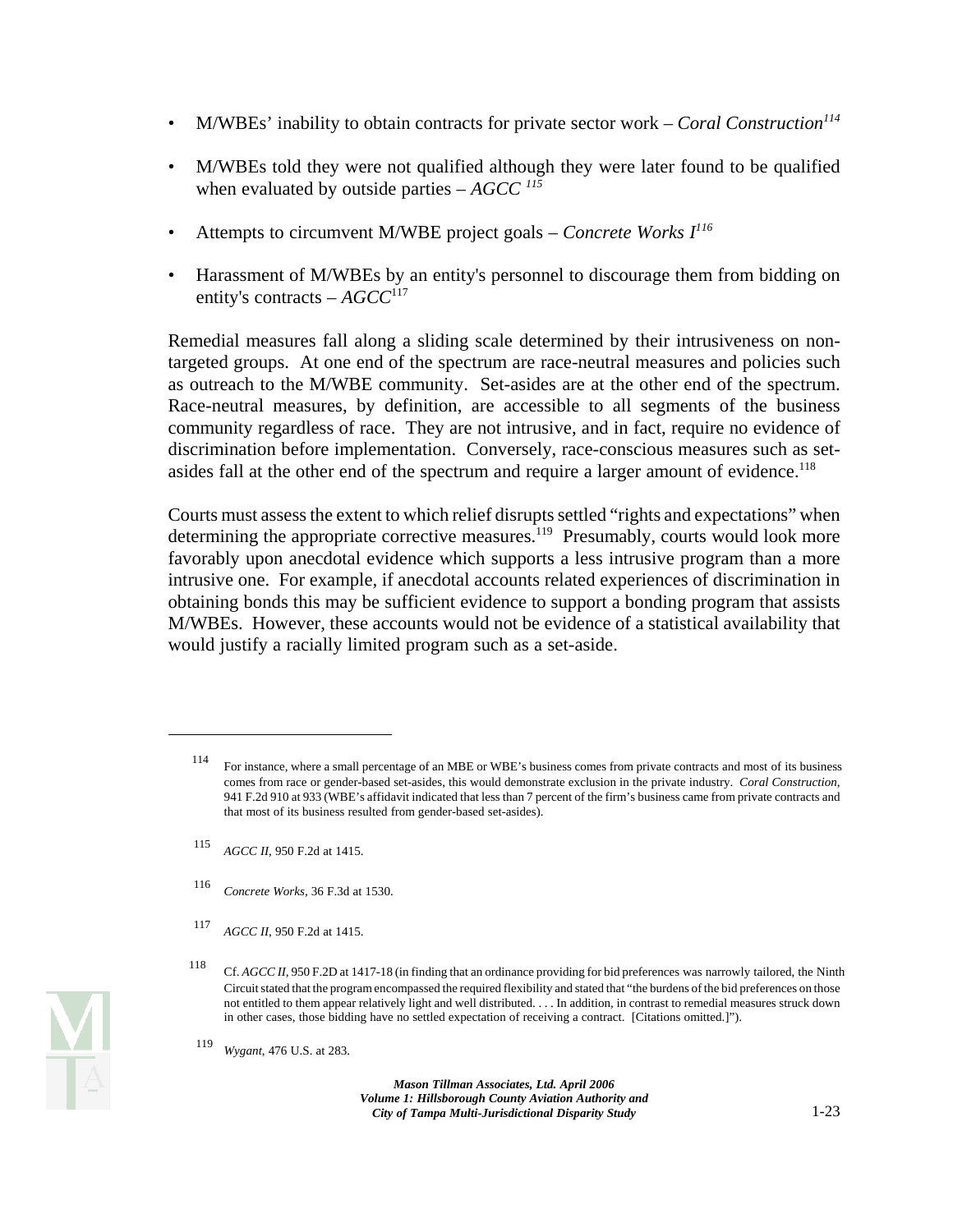As noted above, in *Croson*, the Supreme Court found that Richmond's MBE program was unconstitutional because the City lacked proof that race-conscious remedies were justified. However, the Court opined that "evidence of a pattern of individual discriminatory acts can, if supported by appropriate statistical proof, lend support to a local government's determination that broader remedial relief is justified."<sup>120</sup>

In part, it was the absence of such evidence that proved lethal to the program. The Supreme Court stated that "[t]here was no direct evidence of race discrimination on the part of the city in letting contracts or any evidence that the city's prime contractors had discriminated against minority-owned subcontractors."<sup>121</sup>

discrimination may be occurring in much of the King County business community." $122$ This was not the situation confronting the Ninth Circuit in *Coral Construction.* There, the 700-plus page appellate record contained the affidavits of "at least 57 minority or women contractors, each of whom complains in varying degree of specificity about discrimination within the local construction industry. These affidavits certainly suggest that ongoing

Nonetheless, this anecdotal evidence standing alone was insufficient to justify King County's MBE program since "[n]otably absent from the record, however, is *any* statistical data in support of the County's MBE program."123 After noting the Supreme Court's reliance on statistical data in Title VII employment discrimination cases, and cautioning that statistical data must be carefully used, the Court elaborated on its mistrust of pure anecdotal evidence:

Unlike the cases resting exclusively upon statistical deviations to prove an equal protection violation, the record here contains a plethora of anecdotal evidence. However, anecdotal evidence, standing alone, suffers the same flaws as statistical evidence. Indeed, anecdotal evidence may even be less probative than statistical evidence in the context of proving discriminatory patterns or practices.124

The Court concluded its discourse on the potency of anecdotal evidence in the absence of a statistical showing of disparity by observing that "rarely, if ever, can such evidence show

<sup>120</sup>*Croson*, 488 U.S. at 509, citing *Teamsters*, 431 U.S. at 338.

<sup>121</sup>*Id.* at 480.

<sup>122</sup>*Coral Construction*, 941 F.2d at 917-18.

<sup>123</sup>*Id.* at 918 (emphasis added) (additional statistical evidence gathered after the program had been implemented was also considered by the court and the case was remanded to the lower court for an examination of the factual predicate).

<sup>124</sup>*Id.* at 919.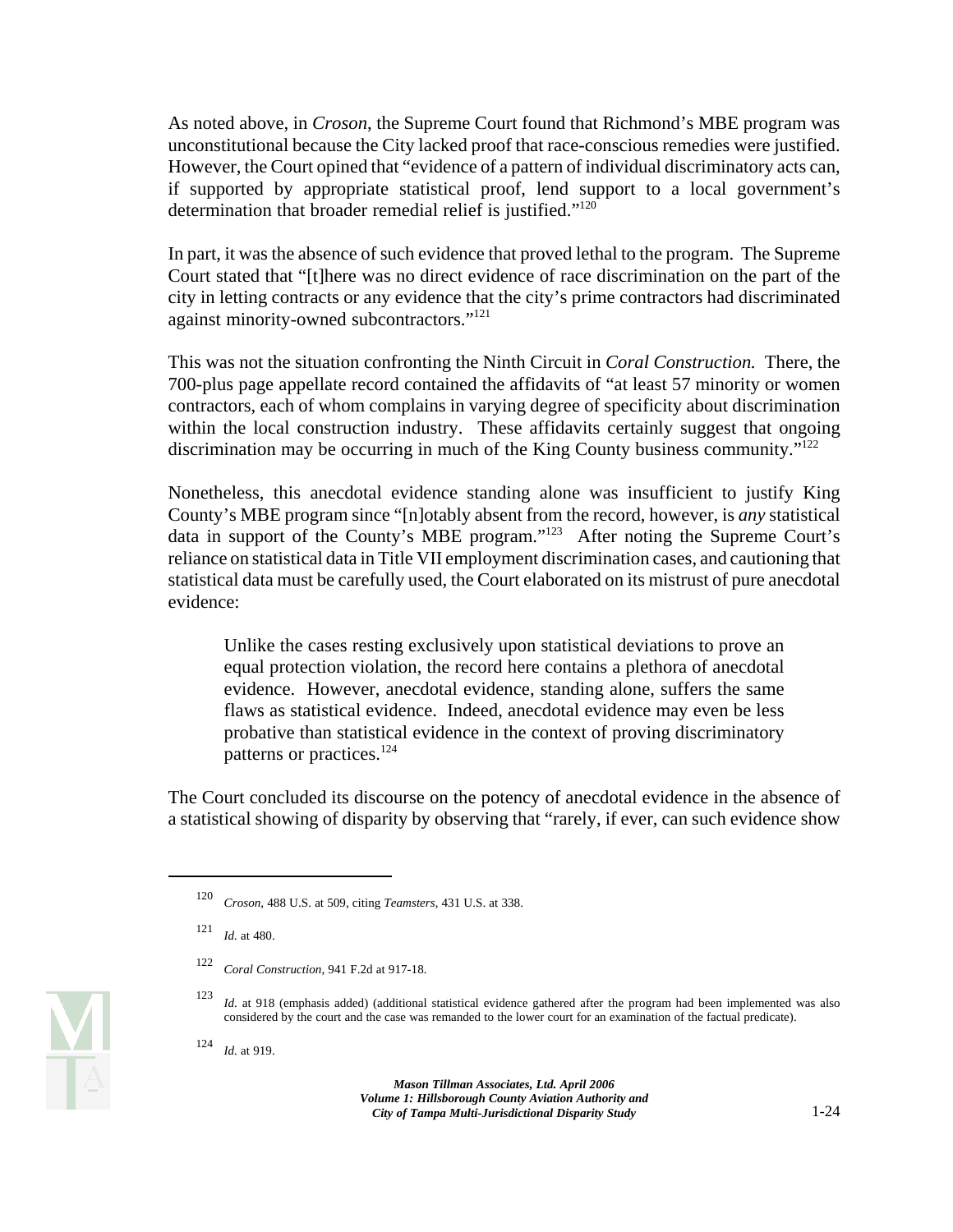a systemic pattern of discrimination necessary for the adoption of an affirmative action plan."<sup>125</sup>

Two other circuit courts also suggested that anecdotal evidence might be dispositive, while rejecting it in the specific case before them. For example, in *Contractors Ass'n*, the Third Circuit Court of Appeals noted that the Philadelphia City Council had "received testimony from at least fourteen minority contractors who recounted personal experiences with racial discrimination," which the district court had "discounted" because it deemed this evidence to be "impermissible" for consideration under *Croson*. 126 The circuit court disapproved of the district court's actions because in its view the court's rejection of this evidence betrayed the court's role in disposing of a motion for summary judgment.<sup>127</sup> "Yet," the circuit court stated:

given *Croson*'s emphasis on statistical evidence, even had the district court credited the City's anecdotal evidence, we do not believe this amount of anecdotal evidence is sufficient to satisfy strict scrutiny [quoting *Coral*, supra]. Although anecdotal evidence alone may, in an exceptional case, be so dominant or pervasive that it passes muster under *Croson*, it is insufficient here. $128$ 

The D.C. Circuit Court echoed the Ninth Circuit's acknowledgment of the rare case in which anecdotal evidence is singularly potent in *O'Donnell Construction v. District of*  Columbia.<sup>129</sup> The court found that in the face of conflicting statistical evidence, the anecdotal evidence there was not sufficient:

It is true that in addition to statistical information, the Committee received testimony from several witnesses attesting to problems they faced as minority contractors. Much of the testimony related to bonding requirements and other structural impediments any firm would have to overcome, no matter what the race of its owners. The more specific testimony about discrimination by white firms could not in itself support an industry-wide remedy [quoting *Coral*]. Anecdotal evidence is most useful

<sup>128</sup>*Id.* 



<sup>125</sup>*Id.* 

<sup>126</sup>*Philadelphia*, 6 F.3d at 1002.

<sup>127</sup>*Id.* at 1003.

<sup>129 963</sup> F.2d at 427 (D.C. Cir.1992).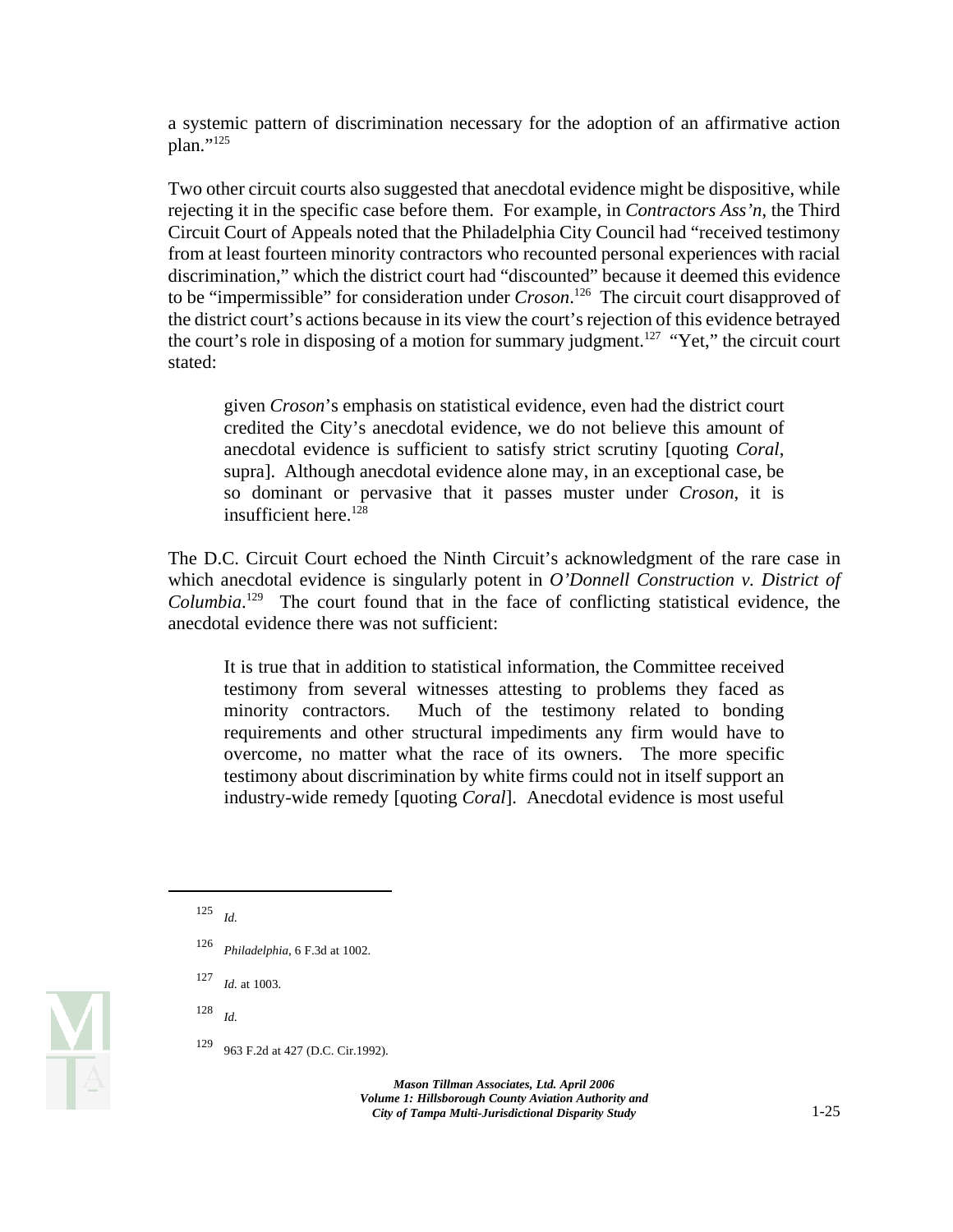as a supplement to strong statistical evidence–which the Council did not produce in this case.<sup>130</sup>

The Eleventh Circuit is also in accord. In applying the "clearly erroneous" standard to its review of the district court's decision in *Dade County*, it commented that "[t]he picture painted by the anecdotal evidence is not a good one."131 However, it held that this was not the "exceptional case" where, unreinforced by statistics, the anecdotal evidence was enough.<sup>132</sup>

In *Concrete Works I*, the Tenth Circuit Court of Appeals described the type of anecdotal evidence that is most compelling: evidence within a statistical context. In approving of the anecdotal evidence marshaled by the City of Denver in the proceedings below, the court recognized that "[w]hile a factfinder should accord less weight to personal accounts of discrimination that reflect isolated incidents, anecdotal evidence of a municipality's institutional practices carries more weight due to the systemic impact that such institutional practices have on market conditions."<sup>133</sup> The court noted that the City had provided such systemic evidence.

The Ninth Circuit Court of Appeals has articulated what it deems to be permissible anecdotal evidence in  $AGCC \, \textit{II}.^{134}$  There, the court approved a "vast number of individual accounts of discrimination" which included numerous reports of MBEs denied contracts despite being the low bidder; MBEs told they were not qualified although they were later found qualified when evaluated by outside parties; MBEs refused work even after they were awarded the contracts as low bidder; and MBEs being harassed by city personnel to discourage them from bidding on city contracts. On appeal, the City points to numerous individual accounts of discrimination to substantiate its findings that discrimination exists in the city's procurement processes; an "old boy's network" still exists; and racial discrimination is still prevalent within the San Francisco construction industry.<sup>135</sup> Based on *AGCC II*, it would appear that the Ninth Circuit's standard for acceptable anecdotal evidence is more lenient than other Circuits that have considered the issue.



 $130$  *Id.* 

<sup>131</sup>*Engineering Conctractors Ass'n of South Florida v. Metropolitan Dade County*, 943 F.Supp 1546 (S.D. Fla. 1996), aff'd, 122 F.3d 895 (11th Cir. 1997).

<sup>132</sup>*Id.* at 926.

<sup>133</sup>*Concrete Works I*, 36 F.3d at 1530.

<sup>134</sup>*AGCC II*, 950 F.2d 1401.

<sup>135</sup>*Id.* at 1415.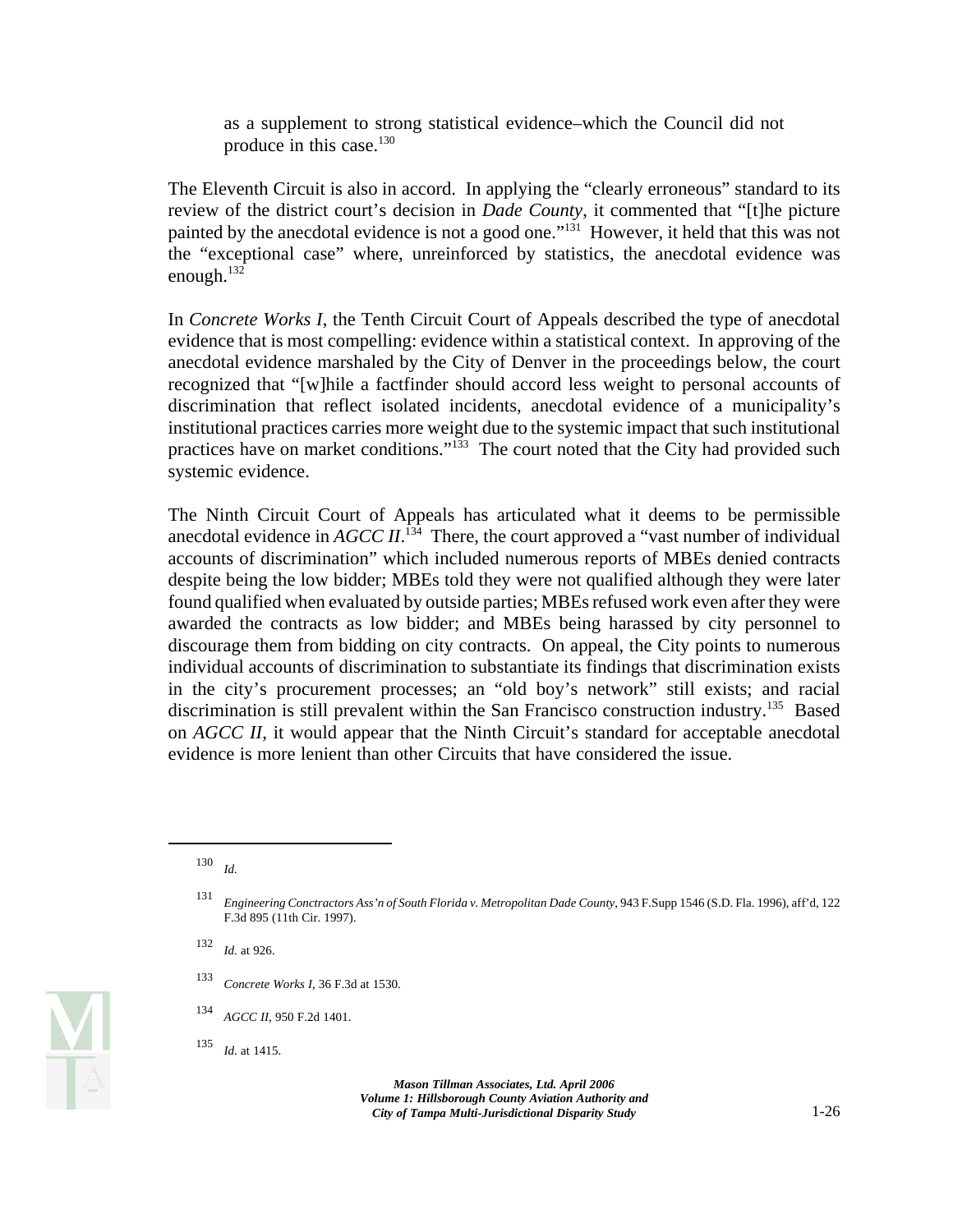Taken together, these statements constitute a taxonomy of appropriate anecdotal evidence. The cases suggest that, to be optimally persuasive, anecdotal evidence must satisfy six particular requirements.<sup>136</sup> These requirements are that the accounts:

- C are gathered from minority contractors, preferably those that are "qualified"<sup>137</sup>
- C concern specific, verifiable instances of discrimination<sup>138</sup>
- C involve the actions of governmental officials $139$
- C involve events within the relevant jurisdiction's market area<sup> $140$ </sup>
- C discuss the harm that the improper conduct has inflicted on the businesses in question $141$ and
- C collectively reveal that discriminatory exclusion and impaired contracting opportunities are systemic rather than isolated or sporadic $142$

Given that neither *Croson* nor its progeny identify the circumstances under which anecdotal evidence alone will carry the day, it is not surprising that none of these cases explicate bright line rules specifying the quantity of anecdotal evidence needed to support a raceconscious remedy. However, the foregoing cases, and others, provide some guidance by implication.

*Philadelphia* makes clear that 14 accounts will not suffice.<sup>143</sup> While the matter is not free of countervailing considerations, 57 accounts, many of which appeared to be of the type called for above, were insufficient to justify the program in *Coral Construction*. The number of anecdotal accounts relied upon by the district court in approving Denver's M/WBE program in *Concrete Works I* is unclear, but by one count the number might have

- <sup>139</sup>*Croson*, 488 U.S. at 509.
- <sup>140</sup>*Coral Construction*, 941 F.2d at 925.
- <sup>141</sup>*O'Donnell*, 963 F.2d at 427.
- <sup>142</sup>*Coral Construction*, 941 F.2d at 919.
- <sup>143</sup>*Philadelphia*, 6 F.3d. at 1002-03.



<sup>136</sup>*Philadelphia*, 6 F.3d at 1003. The anecdotal evidence must be "dominant or pervasive."

<sup>137</sup>*Philadelphia*, 91 F.3d at 603.

 <sup>138</sup>*Coral Construction*, 941 F.2d at 917-18. *But see Concrete Works II*, 321 F.3d at 989. "There is no merit to [plaintiff's] argument that the witnesses accounts must be verified to provide support for Denver's burden."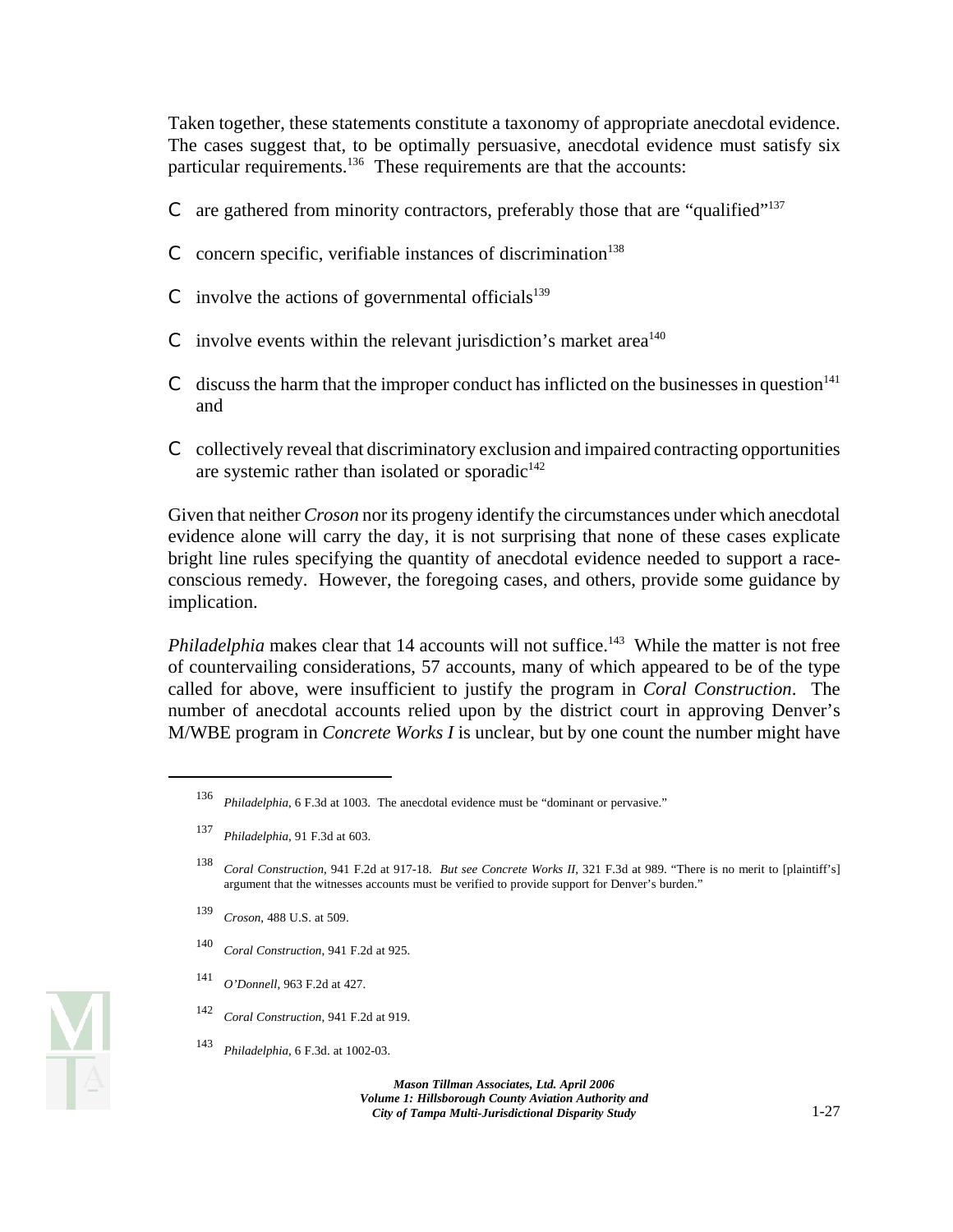exceeded 139.<sup>144</sup> It is, of course, a matter of speculation as to how many of these accounts were indispensable to the court's approval of the Denver M/WBE program.

In addition, as noted above, the quantum of anecdotal evidence that a court would likely find acceptable may depend on the remedy in question. The remedies that are least burdensome to non-targeted groups would likely require a lesser degree of evidence. Those remedies that are more burdensome on the non-targeted groups would require a stronger factual basis likely extending to verification.

# V. CONSIDERATION OF RACE-NEUTRAL OPTIONS

A remedial program must address the source of the disadvantage faced by minority or woman owned businesses. If it is found that race discrimination places MBEs at a competitive disadvantage, a MBE program may seek to counteract the situation by providing MBEs with a counterbalancing advantage.<sup>145</sup>

On the other hand, a M/WBE program cannot stand if the sole barrier to minority or woman business participation is a barrier which is faced by all new businesses, regardless of ownership.<sup>146</sup> If the evidence demonstrates that the sole barrier to M/WBE participation is that M/WBE's disproportionately lack capital, or cannot meet bonding requirements, then only a race-neutral program of financing for all small firms would be justified.<sup>147</sup> In other words, if the barriers to minority participation are race-neutral, then the program must be race-neutral or contain race-neutral aspects.

The requirement that race neutral measures be considered does not mean that they must be exhausted before race conscious remedies can be employed. As the district court recently wrote in *Hershell Gill Consulting Engineers, Inc. v. Miami-Dade County*:



 on a disparity study performed in 1990. *See Concrete Works of Colorado v. Denver*, 823 F.Supp. 821, 833-34. The disparity same people. Assuming no overlap in accounts, however, and also assuming that the disparity study relied on prior interviews 144 The Denver City Council enacted its M/WBE ordinance in 1990. The program was based on the results of public hearings held in 1983 and 1988 at which numerous people testified (approximately 21 people and at least 49 people, respectively), and study consultant examined all of this preexisting data, presumably including the anecdotal accounts from the 1983 and 1988 public hearings, as well as the results of its own 69 interviews, in preparing its recommendations. *Id.* at 833-34. Thus, short of analyzing the record in the case, it is not possible to determine a minimum number of accounts because it is not possible to ascertain the number of consultant interviews and anecdotal accounts that are recycled statements or statements from the in addition to its own, the number of M/WBEs interviewed in this case could be as high as 139, and, depending on the number of new people heard by the Denver Department of Public Works in March 1988 (*see id.* at 833), the number might have been even greater.

<sup>145</sup>*AGCC II*, 950 F.2d at 1404.

<sup>146</sup>*Croson*, 488 U.S. at 508.

<sup>147</sup>*Id.* at 507.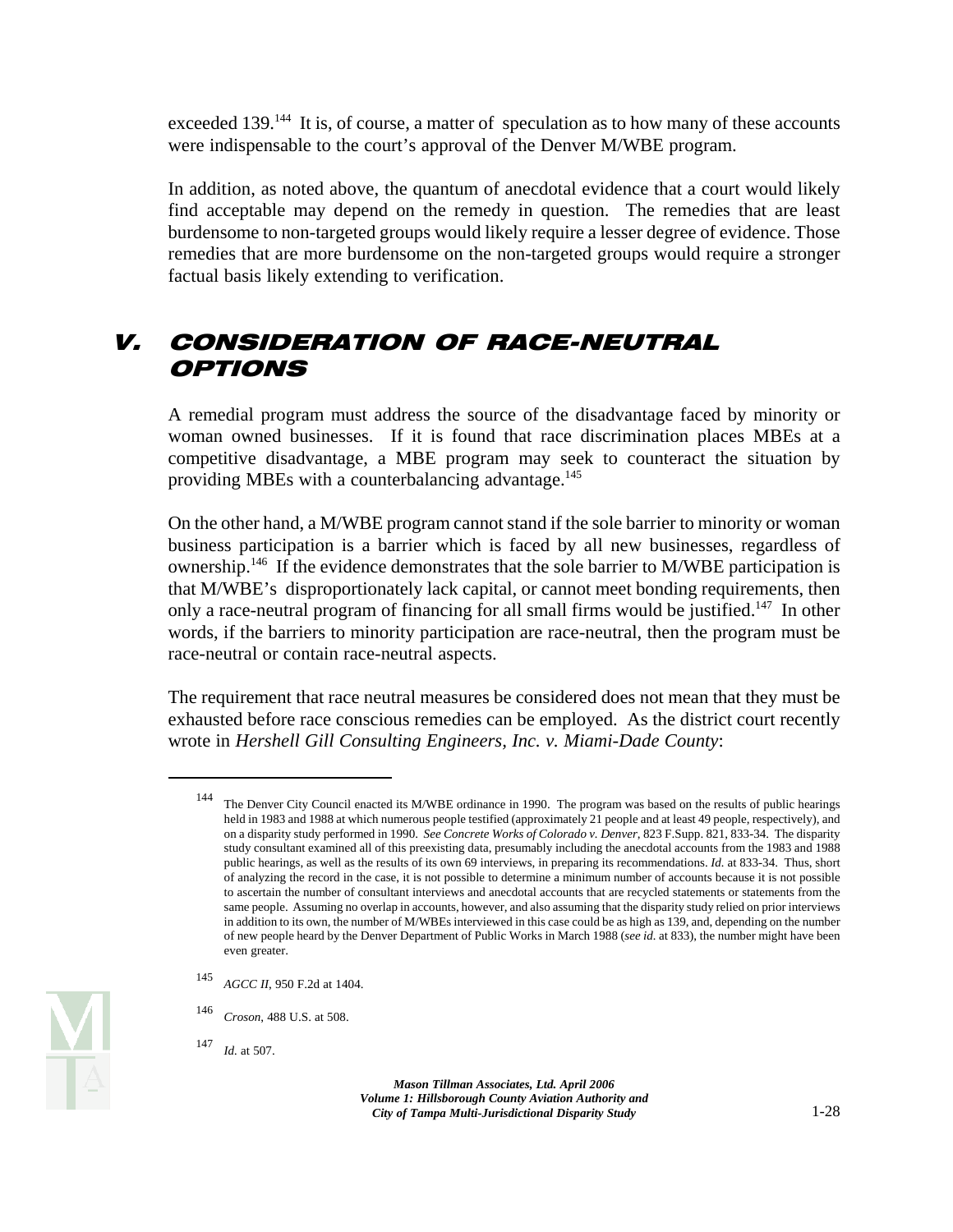The Supreme Court has recently explained that although 'narrow tailoring does not require exhaustion of every conceivable race-neutral alternative' it 'does require serious, good faith consideration of workable race-neutral alternatives that will achieve ... diversity[.]' *Grutter*, 123 S.Ct, at 2344, 2345. The County has failed to show the necessity for the relief it has chosen, and the efficacy of alternative remedies has not been sufficiently explored.<sup>148</sup>

If the barriers appear race-related, but are not systemic, then the remedy should be aimed at the specific arena in which exclusion or disparate impact has been found. If the evidence shows that in addition to capital and bonding requirements, which are race-neutral, M/WBEs also face race discrimination in the awarding of contracts, then a race-conscious program will stand, so long as it also includes race-neutral measures to address the capital and bonding barriers.<sup>149</sup>

The Ninth Circuit Court of Appeals in *Coral Construction* ruled that there is no requirement that an entity exhaust every possible race-neutral alternative.<sup>150</sup> Instead, an entity must make a serious, good faith consideration of race-neutral measures in enacting an MBE program. Thus, in assessing low MBE utilization, it is imperative to examine barriers to MBE participation that go beyond "small business problems." The impact on the distribution of contracts of programs that have been implemented to improve MBE utilization should also be measured.<sup>151</sup>

# VI. CONCLUSION

The decision of the U.S. Supreme Court in the *Croson* case changed the legal landscape for business affirmative action programs and altered the authority of local governments to institute remedial race-conscious public contracting programs. This chapter has examined what *Croson* and its progeny require of a disparity study if it is to serve as legal justification for a race (and gender)-conscious affirmative action program for the Hillsborough County



<sup>148</sup>*Hershell Gill*, 333 F.Supp. 2d 1305, 1330 (S.D.Fla. 2004). The Eleventh Circuit remanded to the District Court *Paramijit v. DeKalb County School District*, 135 Fed App.262; 2005 U.S. App. *LEXIS* 11203 finding several flaws. Not only was there no actual disparity study and the program was of unlimited duration, but the Court criticized the program because it could have achieved its purpose by race neutral means alone.

 <sup>149</sup>*Id.* (upholding MBE program where it operated in conjunction with race-neutral measures aimed at assisting all small businesses).

<sup>150</sup>*Coral Construction Co. v. King County*, 941 F.2d 910 (9th Cir. 1991).

<sup>151</sup>*Dade County*, 122 F.3d at 927. At the same time, the Eleventh Circuit's caveat in *Dade County* should be kept in mind: "Supreme Court decisions teach that a race-conscious remedy is not merely one of many equally acceptable medications that a government may use to treat race-based problems. Instead, it is the strongest of medicines, with many potentially harmful side-effects, and must be reserved to those severe cases that are highly resistant to conventional treatment." For additional guidance, see *supra* the discussion of narrow tailoring in *Concrete Works, Adarand,, County of Cook*, *City of Chicago.*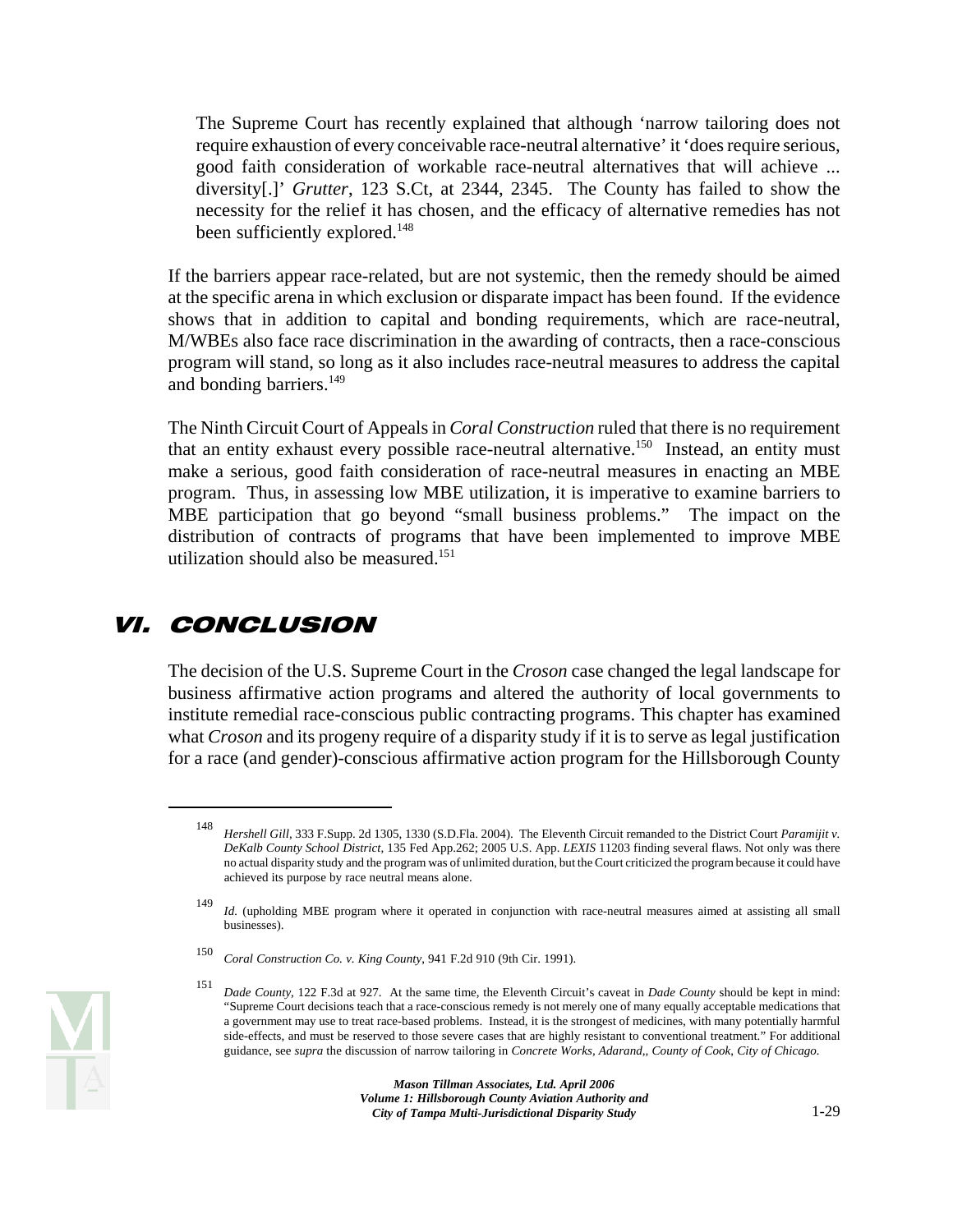Aviation Authority or the City of Tampa. Great care must be exercised in determining whether discrimination has been "identified." If it has, race- neutral remedies have to be considered, and any race-conscious remedy must be "narrowly tailored."

## VII. LIST OF CASES

#### Cases

- *Adarand Constructors, Inc. v. Federico Pena*, 115 S.Ct. 2097 (1995).
- *Associated General Contractors of California v. City and County of San Francisco*, 813 F.2d 922 (9th Cir. 1987).
- *Associated General Contractors of California v. Coalition for Economic Equity and City and County of San Francisco*, 950 F.2d 1401 (9th Cir. 1991).
- *Associated General Contractors of Connecticut v. City of New Haven*, 791 F.Supp. 941 (D. Conn. 1992).
- *Associated General Contractors of Ohio v. Drabik*, 50 F.Supp. 741 (S.D. Ohio 1999).
- *Behavioral Interventions v. Missouri Office of Administration*, Case No. 04-0872-CV-W-GAF (W. D. Mo. 2005).
- *Builders Ass'n of Greater Chicago v. City of Chicago,* 298 F.Supp2d 725 (N.D.Ill. 2003).
- *Builders Ass'n of Greater Chicago v. County of Cook*, 256 F.3d 642 (7th Cir. 2001).
- *City of Richmond v. J.A. Croson Co.*, 488 U.S. 469 (1989).
- *Concrete Works of Colorado v. City and County of Denver*, 823 F.Supp. 821 (D. Colo. 1993).
- *Concrete Works of Colorado v. City and County of Denver*, 36 F.3d 1513 (10th Cir. 1994). *"Concrete Works I*"
- *Concrete Works of Colorado v. City and County of Denver*, on remand, 86 F.Supp.2d 1042 (D. Colo 2000)



*Concrete Works of Colorado v. City and County of Denver,* 321 F.3d 950 (10th Cir. 2003), *petition for cert. denied*, (U.S. Nov. 17, 2003) (No. 02-1673). "*Concrete Works II"*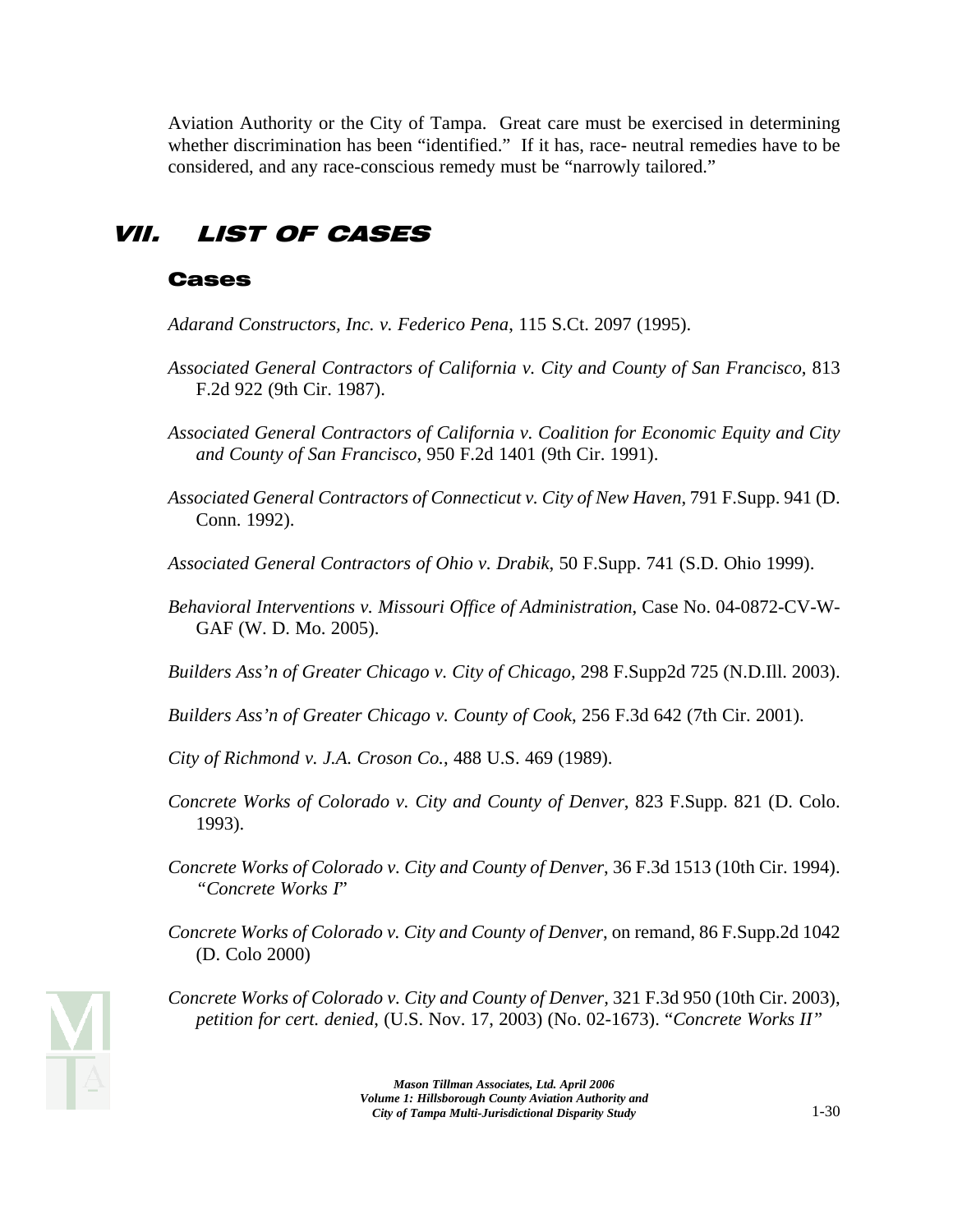*Cone Corporation v. Hillsborough County*, 908 F.2d 908 (11th Cir. 1990).

- *Contractors Association of Eastern Pennsylvania v. City of Philadelphia*, 6 F.3d 990 (3rd Cir. 1993), *on remand*, 893 F.Supp. 419 (E.D. Penn. 1995), *aff'd,* 91 F.3d 586 (3rd Cir. 1996).
- *Coral Construction Co. v. King County*, 941 F.2d 910 (9th Cir. 1991), *cert. denied*, 112 S.Ct. 875 (1992).
- *Craig v. Boren*, 429 U.S. 190 (1976).
- *EEOC v. American Nat'l Bank*, 652 F.2d 1176 (4th Cir. 1981), *cert. denied*, 459 U.S. 923 (1981).
- *Engineering Contractors Ass'n of South Florida v. Metropolitan Dade County*, 943 F. Supp. 1546 (S.D. Fla. 1996), *aff'd*, 122 F.3d 895 (11th Cir. 1997).

*Ensley Branch N.A.A.C.P. v. Seibels*, 31 F.3d 1548 (11th Cir. 1994).

*Gross Seed v. Nebraska Dept. of Roads*, 2002 U.S. Dist LEXIS 27125 (D.Neb. 2002).

*Gratz v. Bollinger,* 123 S.Ct, 2411 (2003).

*Hayes v. North State Law Enforcement Officers Ass'n*, 10 F.3d 207 (4th Cir. 1993).

*Hazelwood School District v. United States*, 433 U.S. 299 (1977).

*Hershell Gill Consulting Engineers, Inc. v. Miami-Dade County*, 333 F.Supp. 2d 1305 (S.D.Fla. 2004).

*International Brotherhood of Teamsters v. United States*, 431 U.S. 324 (1977).

*League of United Latin American Citizens v. Santa Ana*, 410 F.Supp. 873 (C.D. Cal. 1976).

*Michigan Road Builders Association v. Milliken*, 834 F.2d 583 (6th Cir. 1987).

*Mississippi University for Women v. Hogan*, 458 U.S. 718 (1982).

*Monterey Mechanical Co. v. Pete Wilson et al.*, 125 F.3d 702 (9th Cir. 1997).

*North Shore Concrete and Assoc. v. City of New York,* 1998 U.S. Dist. LEXIS 6785 (EDNY 1998).

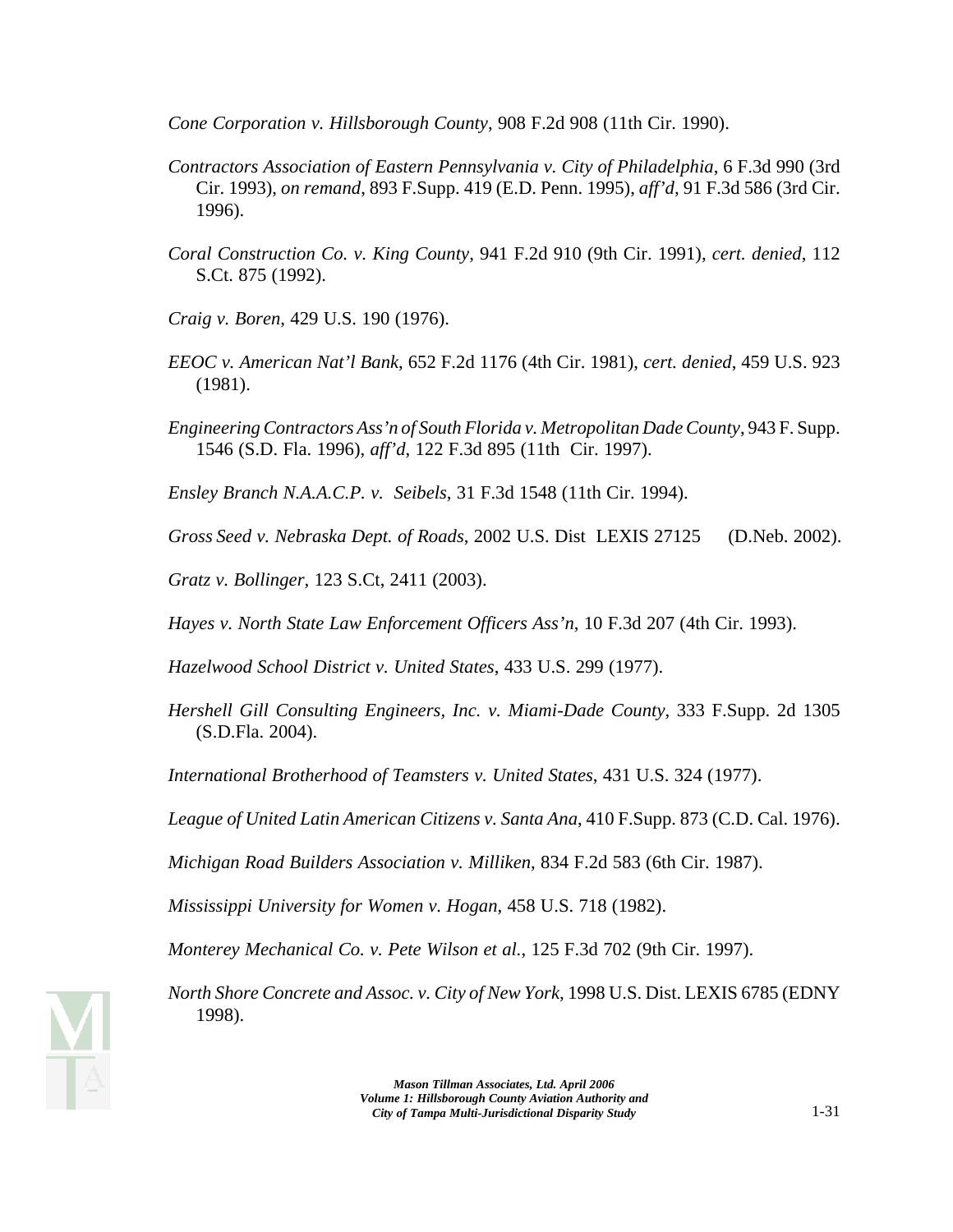*O'Donnell Construction Company v. District of Columbia*, 963 F.2d 420 (D.C. Cir. 1992).

*Ohio Contractors Ass'n v. Keip*, 1983 U.S. App. LEXIS 24185 (6th Cir. 1983).

*Paramijit v. DeKalb County School District*, 135 Fed App.262; 2005 U.S. App. *LEXIS*  11203.

- *Reynolds v. Sheet Metal Workers, Local 102*, 498 F.Supp 952 (D. D.C. 1980), aff'd, 702 F.2d 221 (D.C. Cir. 1981).
- *RGW Construction v. San Francisco Bay Area Rapid Transit District, No. C92-2938 THE*  (N.D. Cal. Sept. 18, 1992).

*Shaw v. Hunt*, 517 U.S. 899 (1996).

*Sherbrooke Turf, Inc. v. MNDOT*, 345 F.3d 964 (8th Cir. 2003), *cert. denied,* 541.U.S. 1041 (2004).

*United States v. Virginia*, 116 S.Ct. 2264 (1996).

*Western States Paving v. Washington State DOT*, 407 F.3d 983 (9th Cir. 2005).

*Wygant v. Jackson Board of Education*, 476 U.S. 267 (1986).

## Statutes

42 U.S.C. Section 14000e et seq.

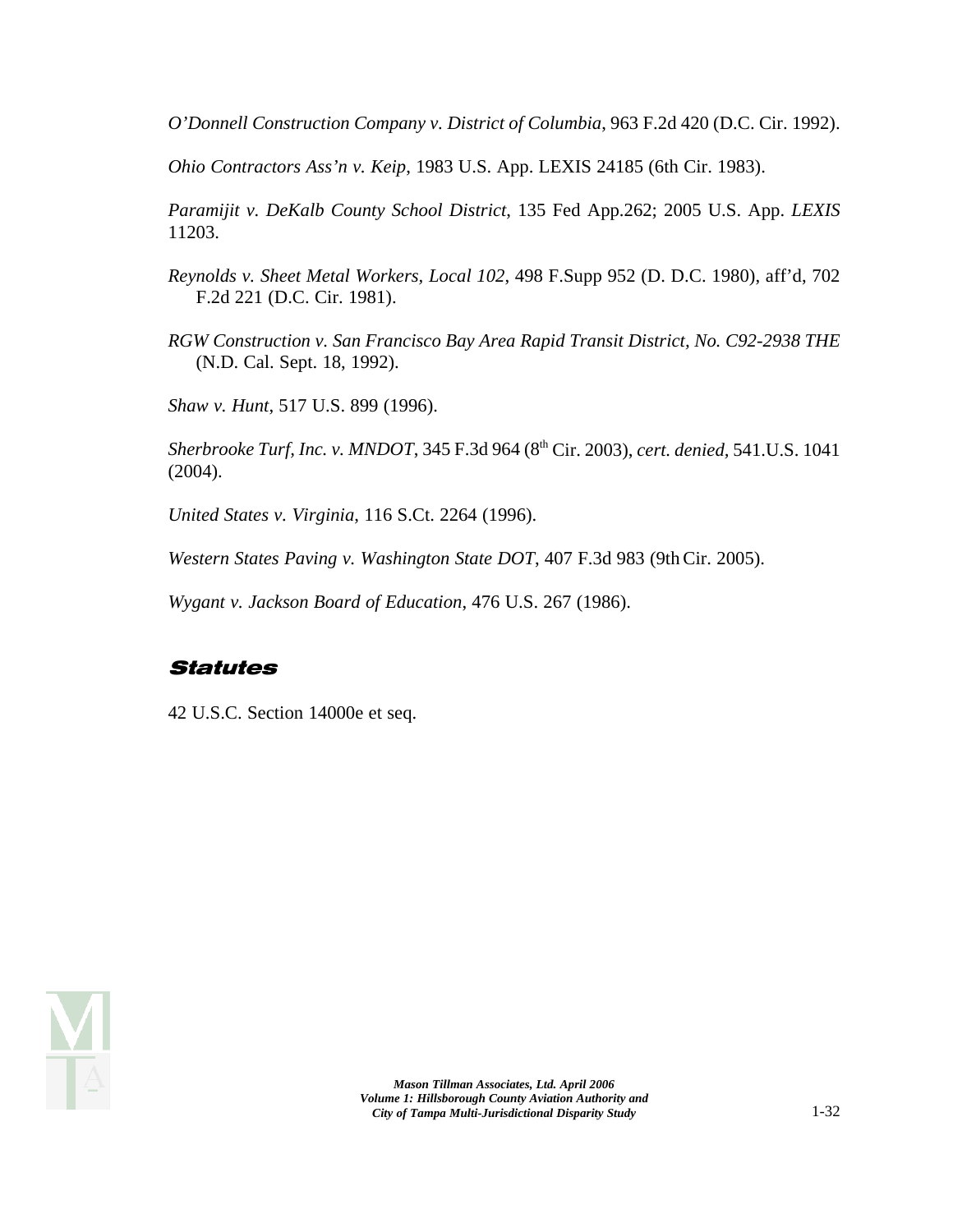## **Appendix A**

The main components of the U.S. Department of Transportation rules are as follows:

## **1. Goal Setting**

Section 26.45 lays out a two-step process for setting goals. Step 1 is establishing a base figure for DBE availability. It specifies three examples: DBE Directories and Census Bureau Data; Bidders List; and Disparity Study Data. Step 2 is an adjustment of that base figure if there is evidence available in the jurisdiction that supports one.

## **2. Meeting Overall Goals**

Section 26.51 requires that the "maximum feasible portion" of the overall DBE goal be met through the use of race/gender-neutral mechanisms. To the extent that these means are insufficient to meet overall goals, recipients may use race/gender-conscious mechanisms, such as contract goals. However, contract goals are not required on every USDOT-assisted contract, regardless of whether they were needed to meet overall goals.

If during the year it becomes apparent that the goals will be exceeded, the recipient is to reduce or eliminate the use of goals. Similarly, if it is determined that a goal will not be met, an agency should modify the use of race and gender-neutral and race and genderconscious measures in order to meet its overall goals.

Set-asides may not be used for DBEs on USDOT contracts subject to part 23 except, "in limited and extreme circumstances when no other method could be reasonably expected to address egregious instances of discrimination."

## **3. Good Faith Efforts**

The new regulation emphasizes that when recipients use contract goals, they must award the contract to a bidder that makes good faith efforts to meet the goal. The contract award cannot be denied if the firm has not attained the goal, but has documented good faith efforts to do so. Recipients must provide administrative reconsideration to a bidder who is denied a contract on the basis of a failure to make good faith efforts.

## **4. DBE Diversification**

Section 26.33 is an effort to diversify the types of work in which DBEs participate, as well as to reduce perceived unfair competitive pressure on non-DBE firms attempting to work in certain fields. This provision requires that if agencies determine there is an overconcentration of DBEs in a certain type of work, they must take appropriate measures to

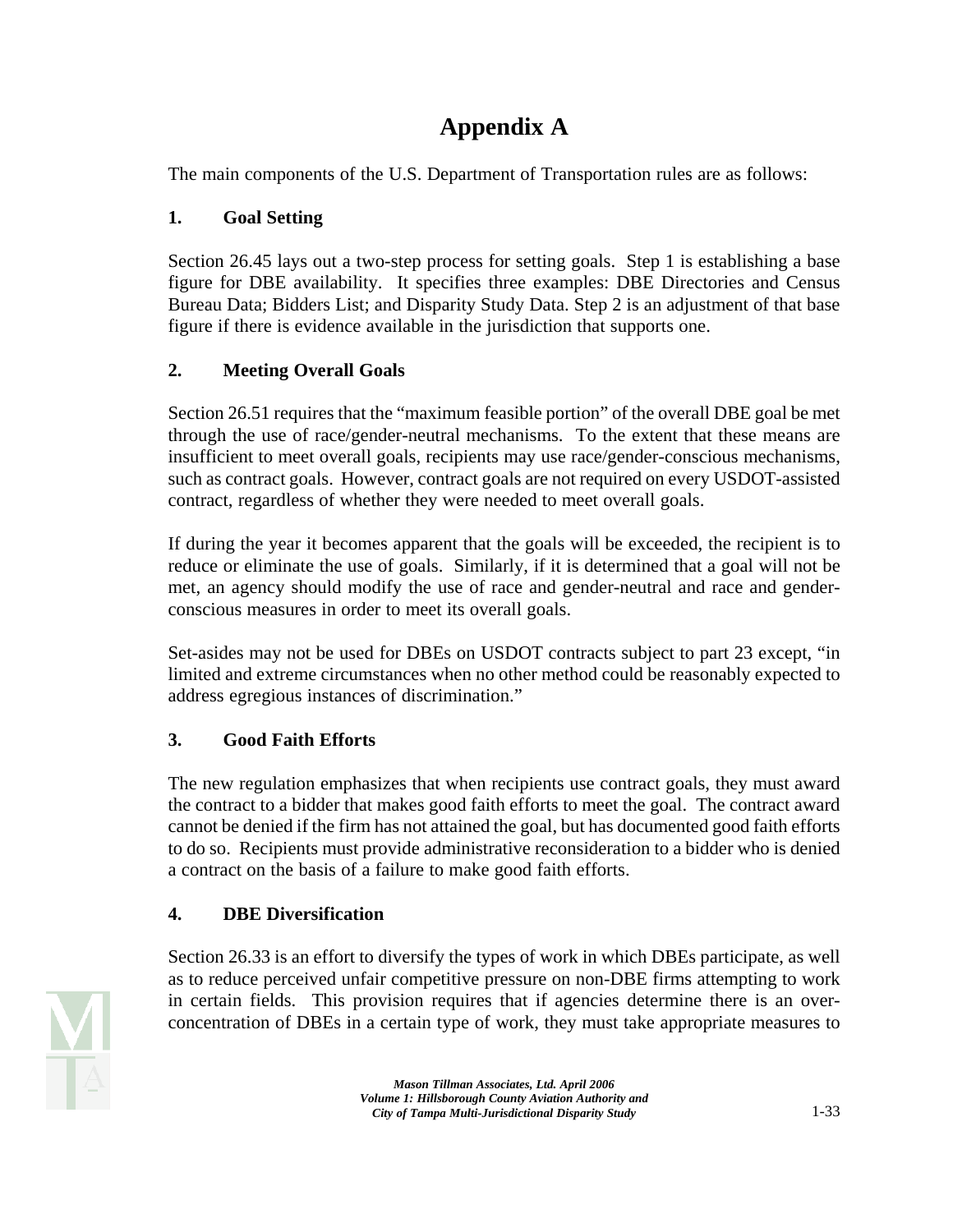address the issue. Remedies may include incentives, technical assistance, business development programs, and other appropriate measures.

#### **5. Alternative Programs**

Section 26.15 allows recipients to obtain a waiver of the provisions of the DBE program requirements if they demonstrate that there are "special or exceptional circumstances, not likely to be generally applicable, and not contemplated in connection with the rulemaking that establish this part."

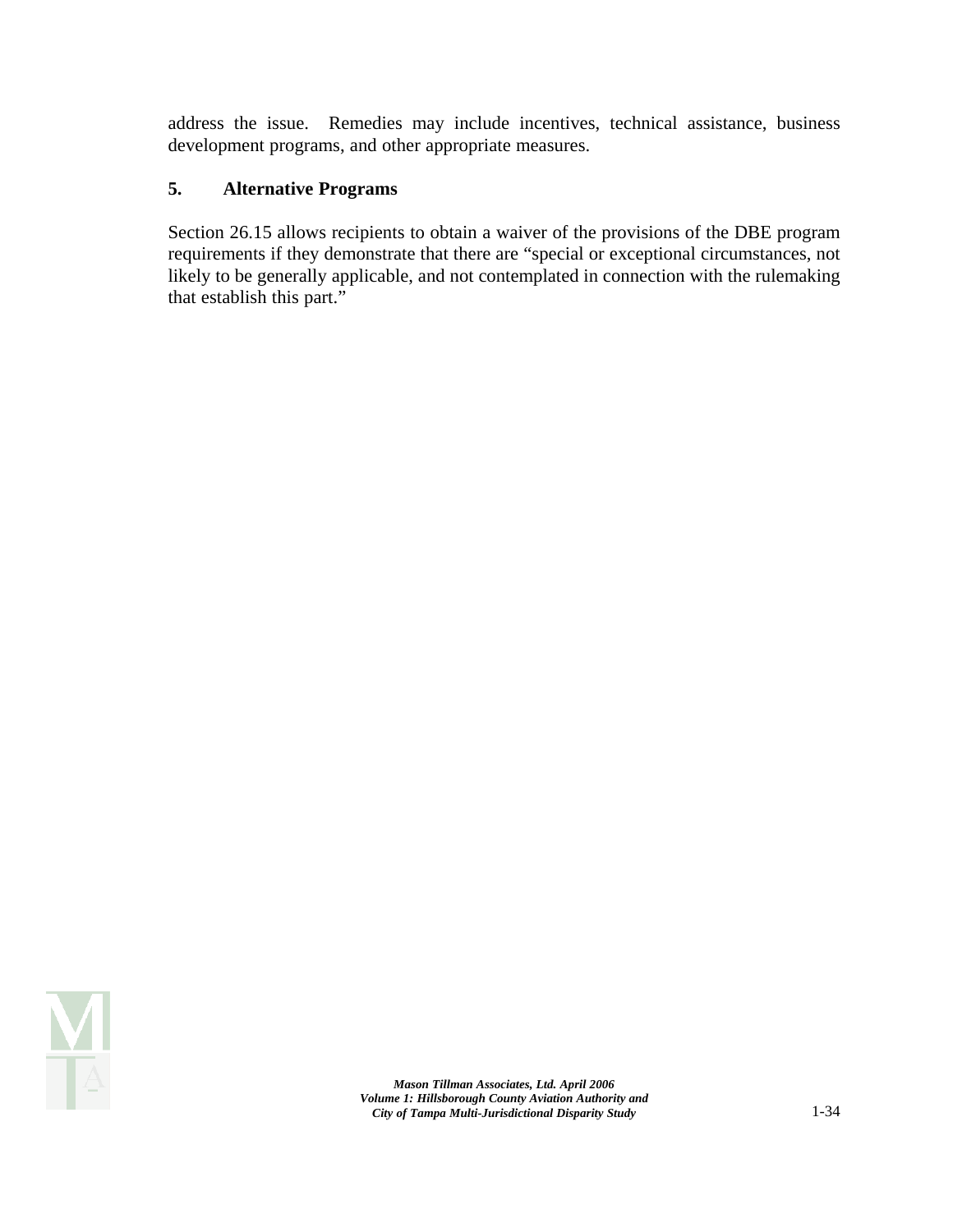# 2

## ANECDOTAL ANALYSIS

## I. INTRODUCTION

The United States Supreme Court, in its 1989 decision *City of Richmond v. J.A. Croson Co.*, specified the use of anecdotal testimony as a means to determine whether remedial race and gender-conscious relief may be justified in a particular market area. In its *Croson* decision, the Court stated that "evidence of a pattern of individual discriminatory acts can, if supported by appropriate statistical proofs, lend support to a [local entity's] determination that broader remedial relief [be] justified."1

Anecdotal testimony of individual discriminatory acts can, when paired with statistical data, document the routine practices by which minority and women-owned companies (M/WBEs) are excluded from business opportunities within a given market area. The statistical data can quantify the results of discriminatory practices, while anecdotal testimony provides the human context through which the numbers can be understood. Anecdotal testimony from business owners provides information on the kinds of barriers that the business owners believe exist within the market area, including the means by which those barriers occur, who perpetrates them, and their effect on the development of M/WBEs.

### A. Anecdotal Evidence of Active or Passive Participation

*Croson* authorizes anecdotal inquiries along two lines. The first approach, which investigates active participation, delves into "official" or formal acts of exclusion that are undertaken by representatives of the local government entity. The purpose of this examination is to determine whether the entity has committed acts designed to bar minority and women business owners from opportunities to contract with the jurisdiction.



*Croson*, 488 U.S. at 509 1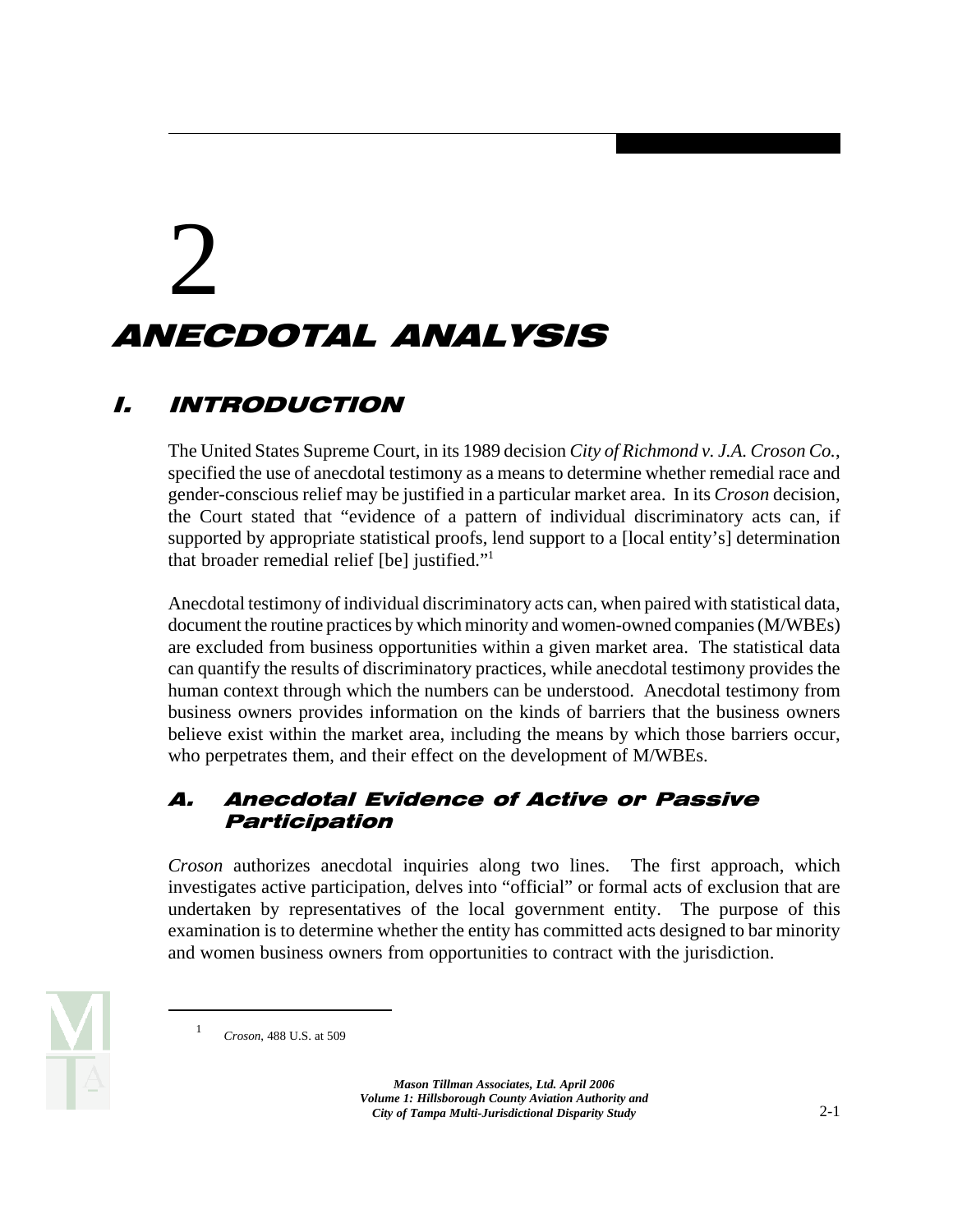The second line of inquiry examines not the direct actions of civil servants, but the government's "passive" support of a private system of prime contractors and other entities that use their power and influence to bar M/WBEs from benefitting from opportunities originating with the government, or "passive" support of exclusionary conditions that occur in the market area into which the government infuses its funds. Under *Croson*, "passive" governmental exclusion results when government officials knowingly either use public monies to contract with private-sector companies that discriminate against M/WBEs, or fail to take positive steps to prevent discrimination by contractors who receive public funds.<sup>2</sup>

Anecdotal accounts of passive discrimination necessarily delve, to some extent, into the activities of purely private-sector entities. In a recent opinion, the Tenth Circuit Court of Appeals has cautioned that anecdotal accounts of discrimination are entitled to less evidentiary weight, to the extent that the accounts concern more private than governmentsponsored activities.<sup>3</sup> Nonetheless, when paired with appropriate statistical data, anecdotal evidence that the entity has engaged in either active or passive forms of discrimination can support the imposition of a race or gender-conscious remedial program. Anecdotal evidence that is not sufficiently compelling, either alone or in combination with statistical data, to support a race or gender-conscious program is not without utility in the *Croson* framework. As *Croson* points out, jurisdictions have at their disposal "a whole array of race-neutral devices to increase the accessibility of city contracting opportunities to small entrepreneurs of all races."<sup>4</sup> Anecdotal accounts can paint a finely detailed portrait of the practices and procedures that generally govern the award of public contracts in the relevant market area. These narratives can thus identify specific generic practices that can be implemented, improved, or eliminated in order to increase contracting opportunities for businesses owned by all citizens.

This chapter presents anecdotal accounts excerpted from 2005 interviews with City of Tampa (City) and the Hillsborough County Aviation Authority (Authority) business owners. The anecdotes provide evidence of both active and passive forms of discrimination by government officials or barriers encountered by the business community.

## B. Anecdotal Methodology

In this study, the method of gathering anecdotal testimony is the oral history interview. Oral history is defined by the *American Heritage Dictionary* as "historical information obtained in tape-recorded interviews with individuals having firsthand knowledge." This



<sup>2</sup>*Croson*, 488 U.S. at 491-93, 509.

<sup>3</sup>*Concrete Works*, 36 F.3d at 1530: "while a fact finder should accord less weight to personal accounts of discrimination that reflect isolated incidents, anecdotal evidence of a municipality's institutional practices carry more weight due to the systemic impact that such institutional practices have on market conditions."

<sup>4</sup>*Croson*, 488 U.S. at 509.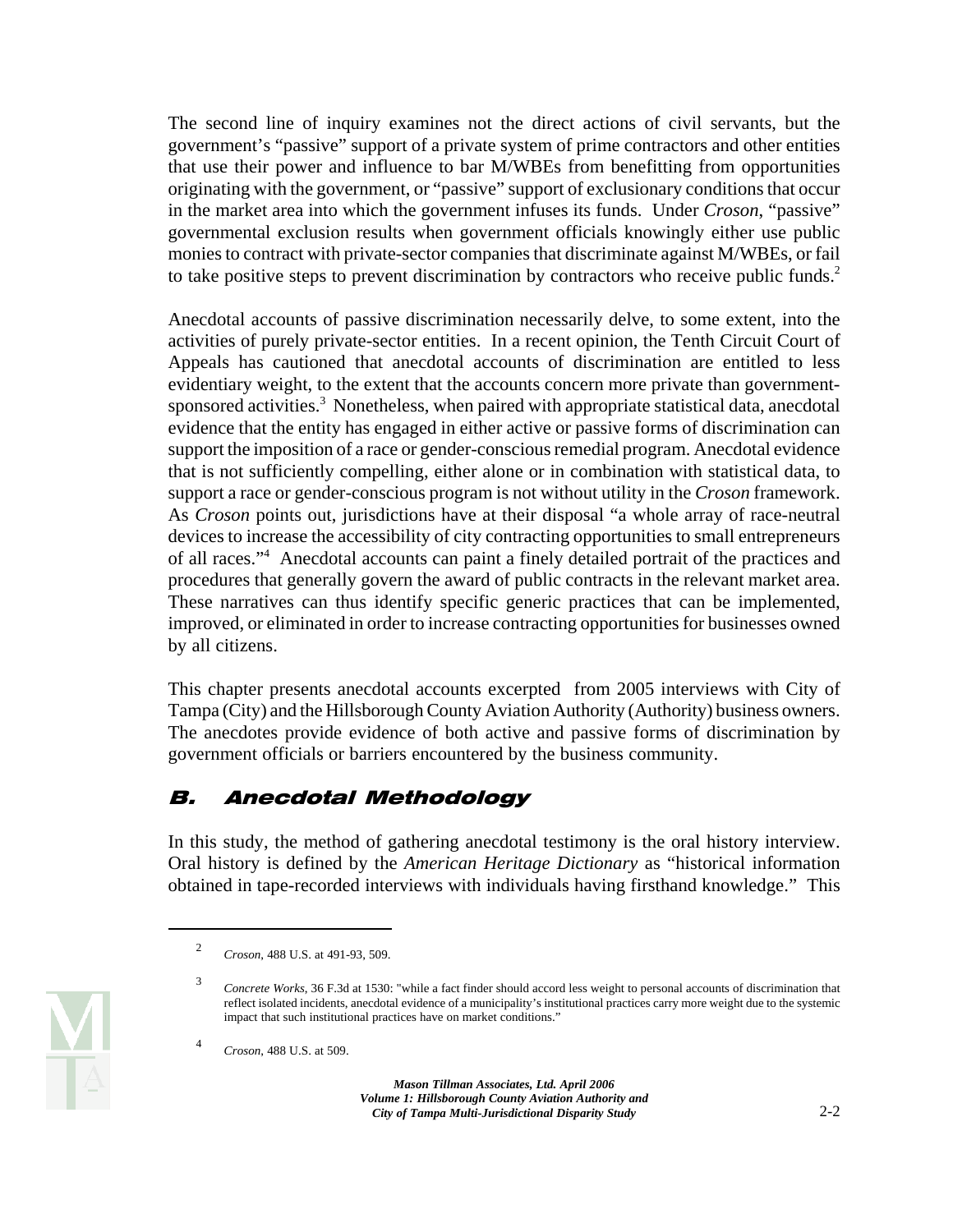type of in-depth interview has been determined by Mason Tillman Associates to be superior to other forms of gathering anecdotal evidence—the mail or telephone survey, or public hearing testimony—because it affords the researcher a greater opportunity to assess not only the effects of discriminatory practices on M/WBEs but also the means by which those practices occur. It also affords M/WBEs a protected setting in which their anonymity can be preserved.

By allowing interviewees to describe in detail and in their own words the barriers they have experienced in conducting business, information can be collected as to how barriers occur, who creates them, and how they affect the development of M/WBE businesses. Thus, the information obtained not only sheds light on M/WBEs in the City and Authority, but offers vital insights on future program needs and changes.

The interviewees were solicited using contract and certification records. Once identified, interviewees were pre-screened to determine if they operated within the defined market area and were willing to commit to the interview process.

The interviews lasted on average one hour. A set of probes were designed to cover all aspects of business development, from start-up to growth issues and both public and private sector experiences.

Once completed, the interviews were transcribed and analyzed for barriers M/WBE businesses encounter. From this analysis of the transcripts, the anecdotal report was completed. The anecdotal report describes general market conditions, prime contractor barriers, and the range of experiences encountered by interviewees attempting to do business in the City and Authority's market area generally, and with the City and Authority, specifically.

## C. Anecdotal Interviewee Profile

Table 2.01 presents a profile of the business owners interviewed for this Disparity Study.

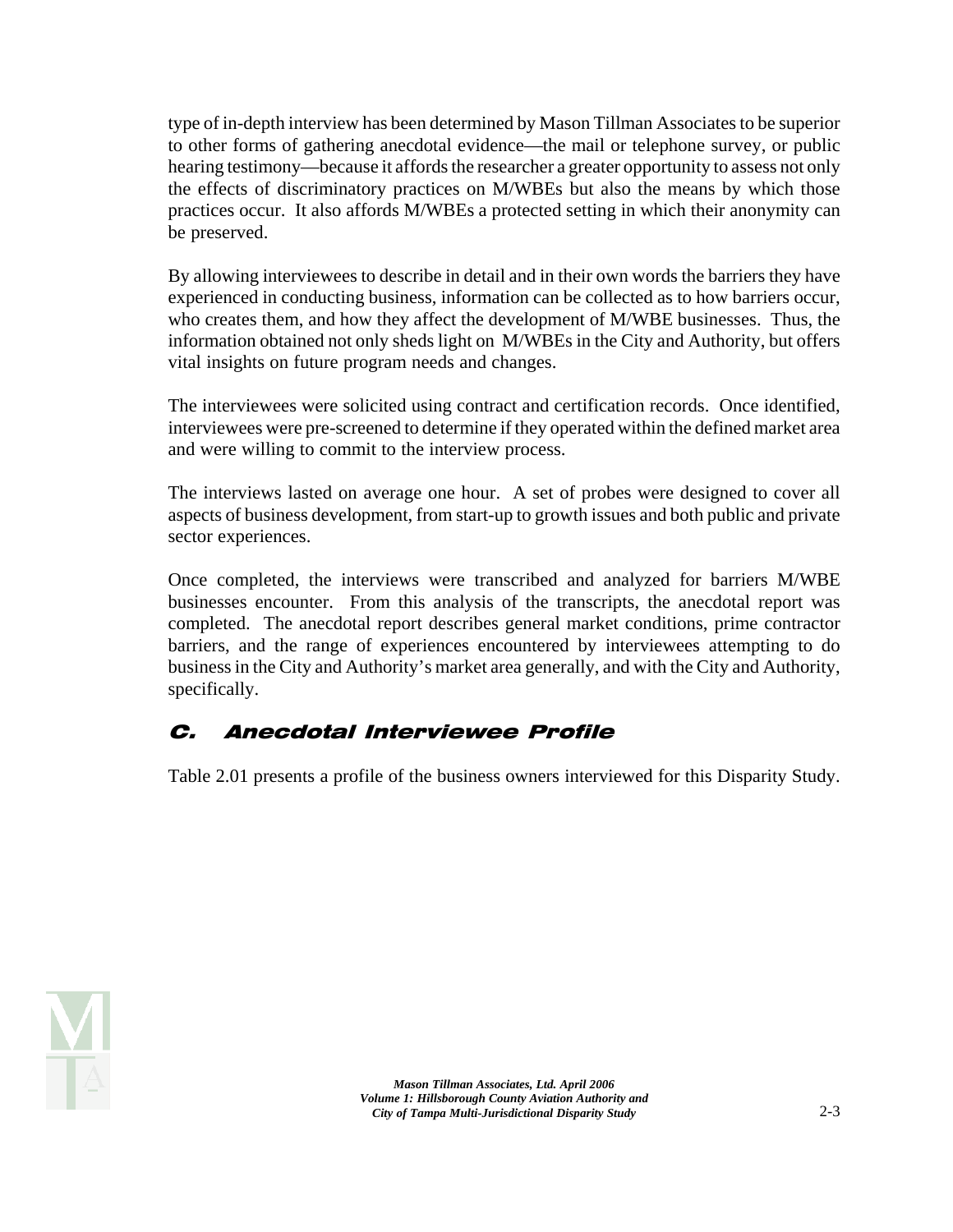| <b>Ethnicity</b>             | <b>Number</b> |
|------------------------------|---------------|
| African American             | 18            |
| Asian American               | 1             |
| Hispanic American            | 18            |
| Caucasian                    | 14            |
| <b>Total</b>                 | 51            |
| <b>Gender</b>                | <b>Number</b> |
| Male                         | 37            |
| Female                       | 14            |
| <b>Total</b>                 | 51            |
| <b>Industry</b>              | <b>Number</b> |
| Construction                 | 16            |
| <b>Construction-Related</b>  | 22            |
| <b>Professional Services</b> | 13            |
| <b>Total</b>                 | 51            |

#### **Table 2.01 Anecdotal Interviewee Profile**

## II. BUSINESS BARRIERS

## A. Racial Barriers

Historically, many minority and women business owners were confronted with racial barriers when they attempted to participate in the public contracting industry. Today, these business owners are still faced with racial barriers despite the advancements that have been made to increase the number of M/WBEs performing public contracts.



This minority male owner of a mature distribution business believes that strides have been made to increase the participation of minority contractors on government construction contracts but there is still lots of work to do in the product distribution industry: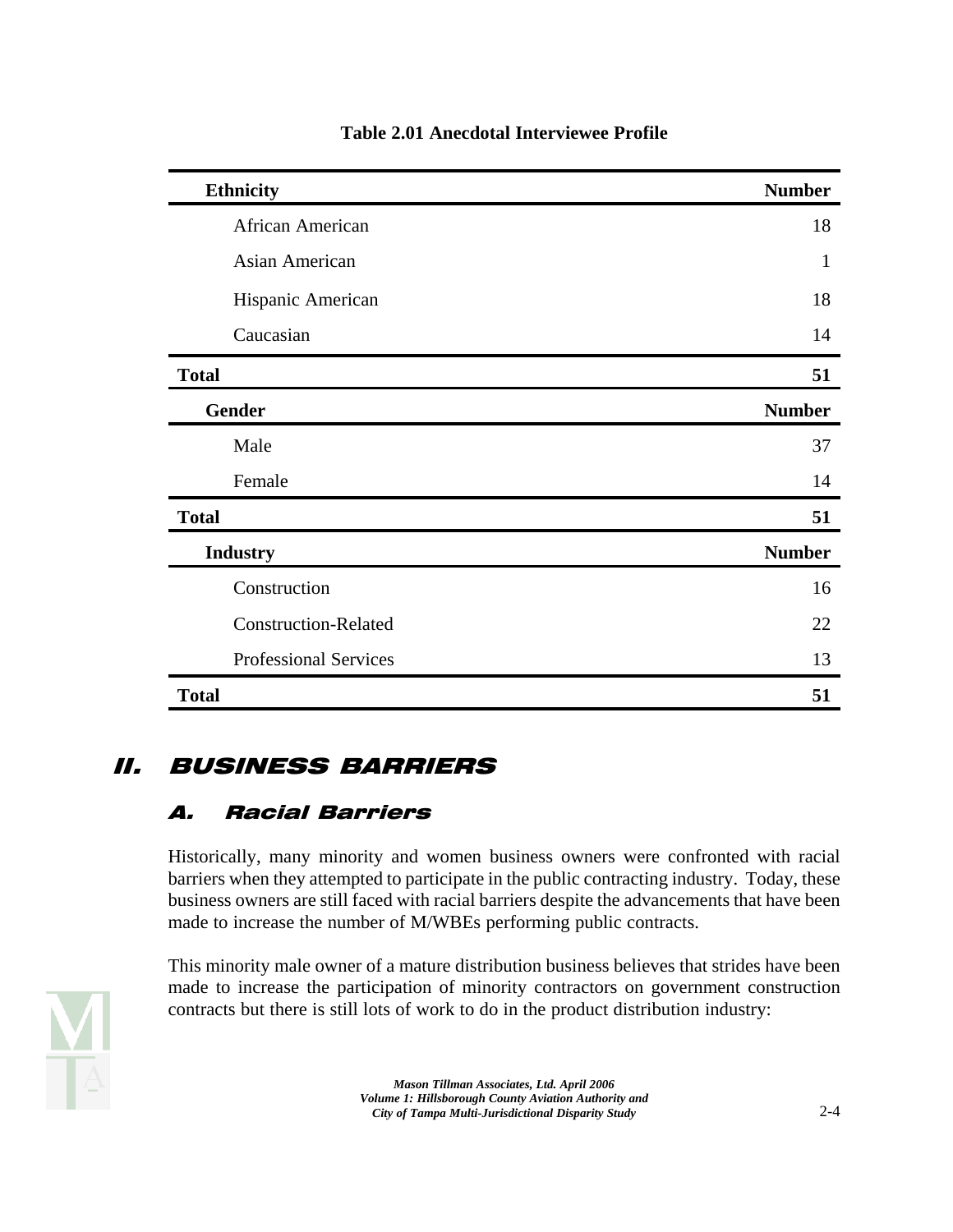Many of the business relationships that are in place started before I was even born, and they derived out of years of discrimination. So [it is difficult] to successfully catch up with the same people that have been doing [business] for 100 years. The only way we have been able to [survive] is because of occasional new products where new relationships can be built. To me the government has not been a catalyst in helping to create a change in [the old] traditions. They are doing a tremendous job on the construction side. [But], what about all the building materials that go into building a building? Nobody has ever asked [whose supplying] those [materials]. [If] those purchases are tracked they [would discover that] they are from only official, authorized distributors of the product. And, I'd bet you would [find] a statistical disparity between the number of people of color who are authorized distributors. There are very few and the ones that were around have long gone out of business. So [this] is [forcing] us to [do business in] more of a service society than the product sales, which is an area that is very lucrative.

This same business owner described the difficulties he encountered trying to distribute his product in an industry that had been dominated by established businesses:

> A White competitor that we started beating out lobbied to the commissioners and said, 'Y'all just let that Black [company product type withheld] take our contract.' This company had been doing the business with the [Authority] for over 20 years. Also, I had created a potential joint venture to supply [company product type withheld] and they allowed the apparent low bidder to wiggle out of their commitment to do business with me as a minority subcontractor. And then they helped that White European company get out of doing business with me after one of their staff members had already committed that they would do business. The president said he refused to do business with me. What's amazing to me is we had a contractual commitment that was confirmed by [company name withheld] when they accepted the bid, but the staff of the [government agency] allowed them to wiggle out of the commitment. And this [relates] to when this same company that we started beating when the [Authority] had the minority ordinance. And I went to meet with them and the guy told me straight to my face, 'Well, I remember my

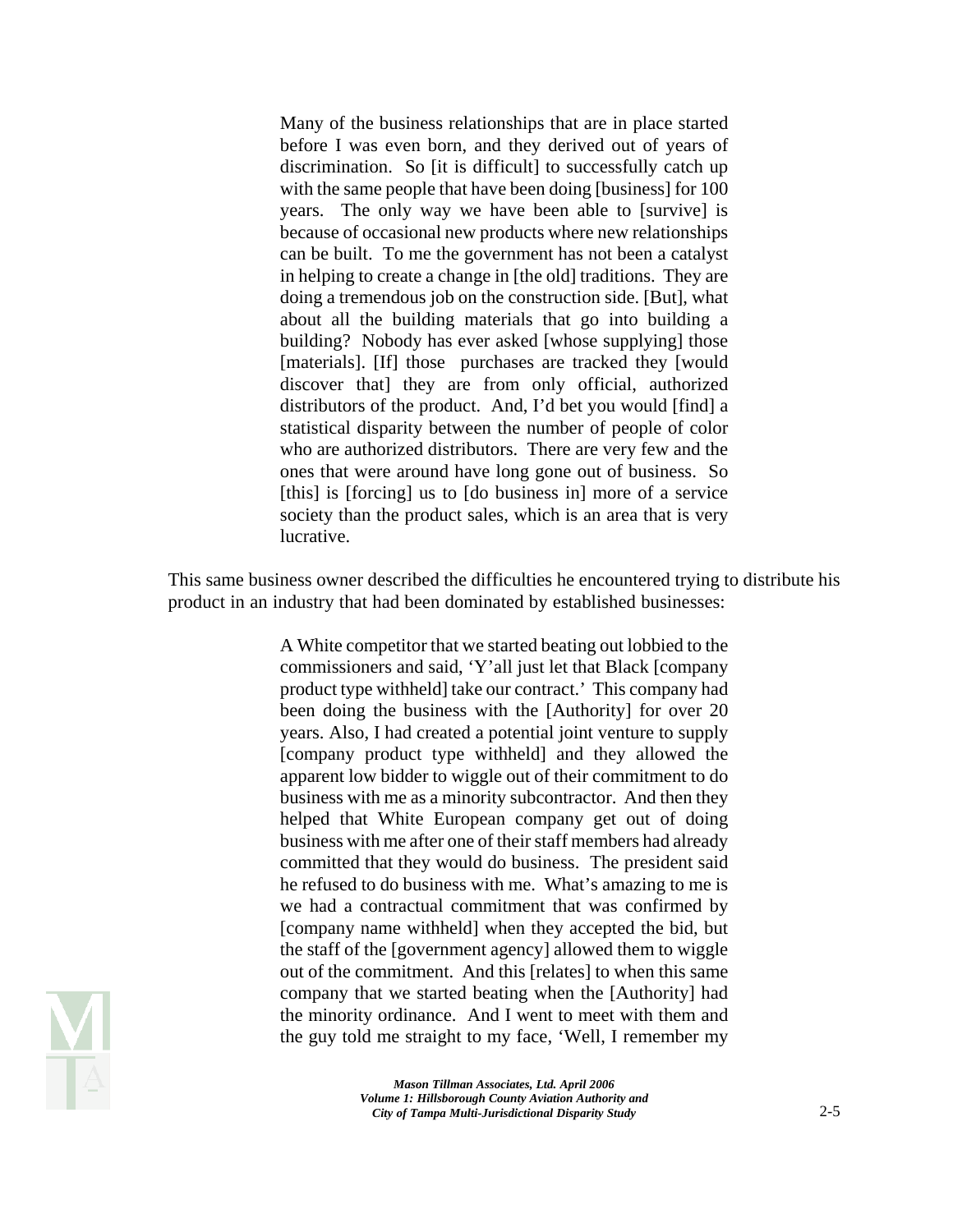father said to never do business with you guys.' He inherited his company just like I did. I can handle that man to man, but it's difficult to handle when the government agency helps facilitates [this type of discrimination].

A minority male owner of a mature engineering firm described why he believes minority contractors are confronted with racial barriers when they try to obtain work from the City:

> Discrimination today [is not] blatant, it's subtle. They will [force] you to file bankruptcy and harm you economically. Subtle discrimination [is practiced] at the City of Tampa. [Their] staffers need sensitivity training. [They] need to understand that I might be loud but I [am not] mad. I am going to ask questions and expect answers. I [will] go to the newspaper if [the City's employees are] not doing what they are supposed to do. If a [contractor] speaks out and criticizes them, [he or she] will be blackballed. I should not be limited from being able to get work with the City at any time, as long as I have the capacity to do it. Our prices [are not] as high as [the majority-owned businesses] because we have home offices. We [do not] have the [same] overhead [expenses]. I don't want a sinking firm while I wait on the [City's employees] to stop discriminating against me, when I know there is work going on. I know there are facilities, like the fire houses [that are being] upgraded.

> The bottom line is that they need to set aside [work for minorities] because White women are getting most of the work. Just look at the numbers. The Hispanics are getting more than the Black [contractors]. Now, Black [contractors] are getting some [work] in construction, but that's recent history. But in professional services, it's still where it was, or less. It's very rare [that we get a] chance on a big project, because the architect picks whom he wants. Most likely, he will pick a woman and they will have met their minority requirement of five percent, so too bad [for me]. Additionally, we [met] with [name withheld] at the [Authority], and we identified several projects that we knew we could work on. And [we were told that certain] departments [would contact] us. [Not] a damned thing happened.

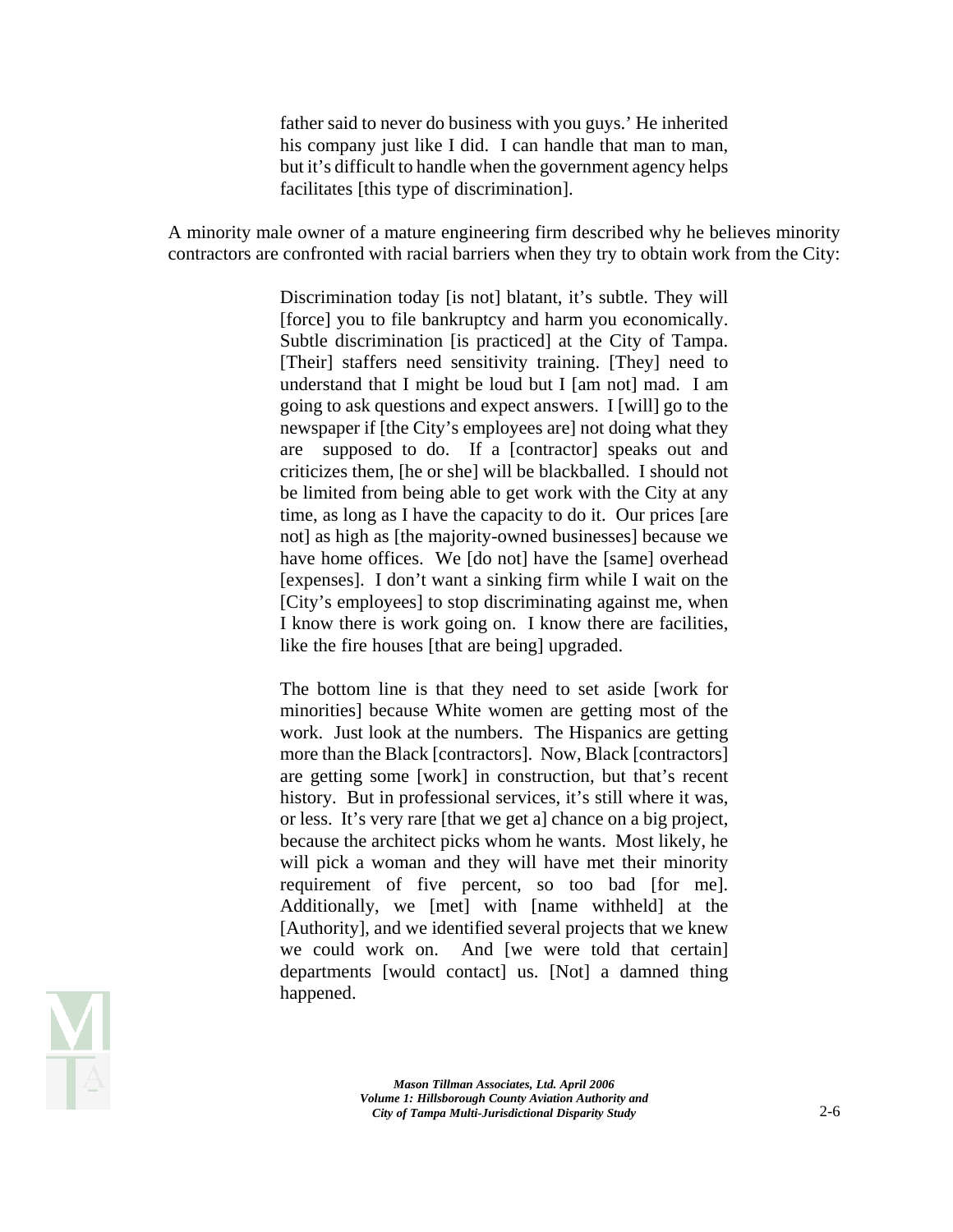## III. BARRIERS CREATED BY THE CITY, AUTHORITY, AND OTHER AGENCIES

#### A. Barriers Created by City and Authority Managers

A minority male owner of mature engineering firm reported on a comment made to him by a City official who explained why he thought his company should not receive work from the City:

> Every two years I have submitted [a bid to the City] for at least seven years. I have not [received] any work orders, except for one I got in 1996. [City official name withheld] said, 'I had too much work already from [private company name withheld]. He said, 'You are making \$300,000 . . . a year, so you already [receive] enough work.' I said, 'Wait a minute, you don't determine my capacity.'

This same business owner reported that the City does not have pre-proposal meetings for projects governed by their Consultants' Competitive Negotiation Act (CCNA). He believes that a pre-proposal meeting would provide his firm the opportunity to meet and partner with other firms for these projects:

> [There] is one [issue] that keeps me from getting work right now with the [City]. They put out RFPs or RFQs for professional services under their Consultants' Competitive Negotiation Act projects, with five points for minority business [participation], but they don't have pre-proposal meetings. This is a problem. They want you to pick up the phone book, open it up to 'architects,' throw a dart to get the right architect to team up with. I don't know who [are the prime contractors] . . . asking the City for [bid] information [so we can] go after the work. I do not know who . . . to call. So, the biggest problem with the City is there are no opportunities to mingle up front, and get the sign-up list, or pass out my business card [to possibly partner with someone else]. [Pre-proposal] meetings would allow us to meet and talk about the project and the scope of work. [Now], they are not having any pre-proposal meetings [regarding] CCNA work. The City needs a little better [process] for their CCNA projects.

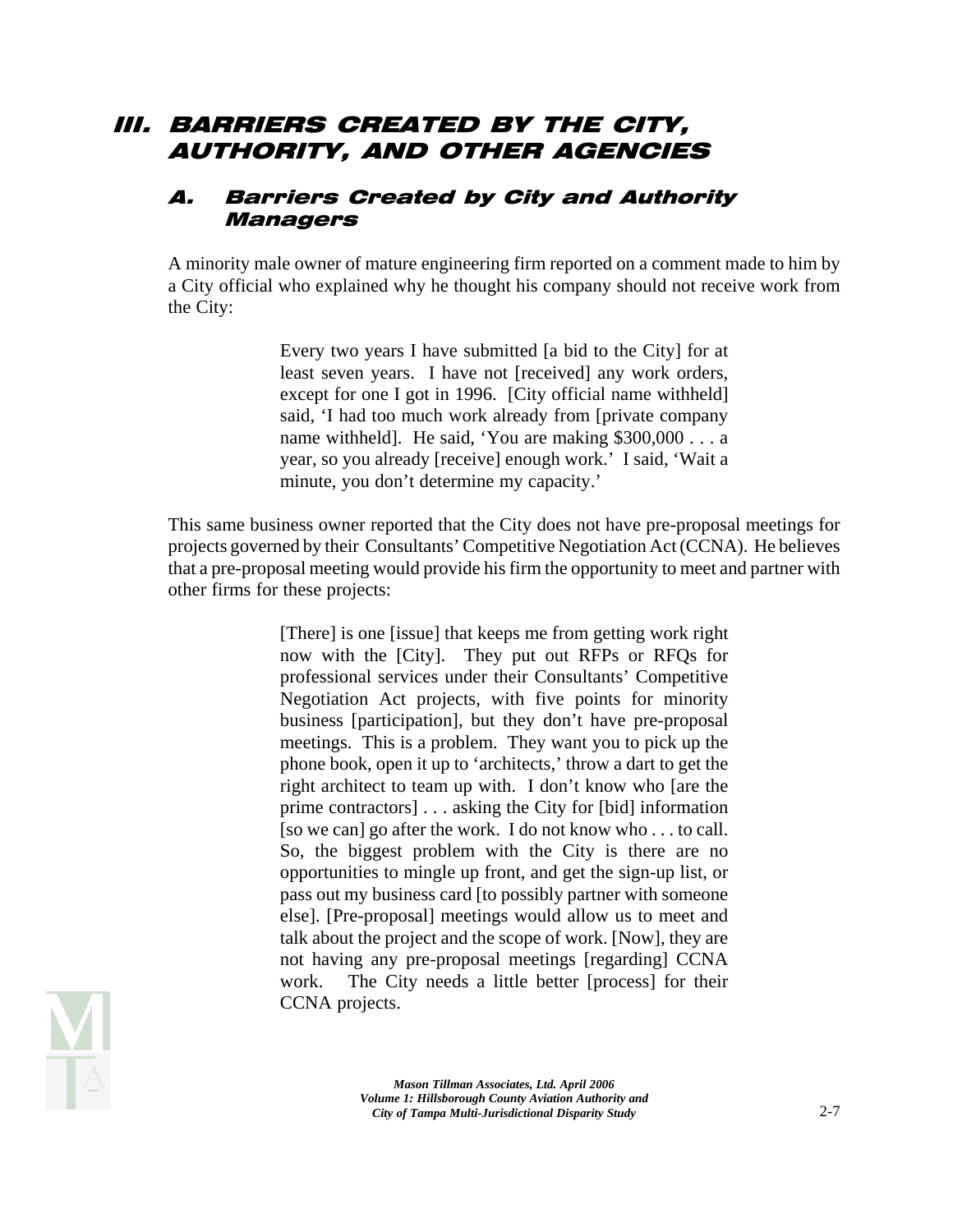A minority male owner of a mature construction-related company reported that his firm is encouraged by the City to bid on their projects, but the same contractors seem to be getting the work:

> The [City] always have a positive reaction, as far as encouraging us to continue to [bid with] them. But, there is nothing really available or it seems that the consultants they are already getting the work are the ones that are being called back for additional work. The high-profile City projects are advertised outside of the [City] and those projects usually go to larger companies. Most of them are national firms but, they have local offices.

This same business owner had a similar experience seeking work from the Authority:

We don't have direct experience with the Aviation Authority. But it's pretty obvious by in their [qualification] requirements, that if you don't have experience [working with them] you may as well not even apply because they will not consider you.

A minority male owner of a mature engineering firm reported that he has submitted proposals to the City for the past 19 years but has never been a successful bidder:

> My experience with the City of Tampa has been as a subconsultant. We enrolled in their program for consultants and were accepted and put on their list of qualified consultants. I marketed to the managers of the public works department, and I have been unsuccessful in being asked to propose on any [of their] projects in the 19 years that I have been in business. I have stopped marketing to them [because] it seems quite fruitless and a waste of my time. They just say, 'Fine, we will keep you in mind.' But I never hear from them.

This minority male owner of a mature construction-related company reported that he exhausted many avenues trying to obtain work from the City and various other local government agencies:

> I am certified with the City of Tampa, the Hillsborough County Aviation Authority and the State of Florida. [But it] does not help [me] get business. I have gone to the [City's] Purchasing Department, Hillsborough County School Board,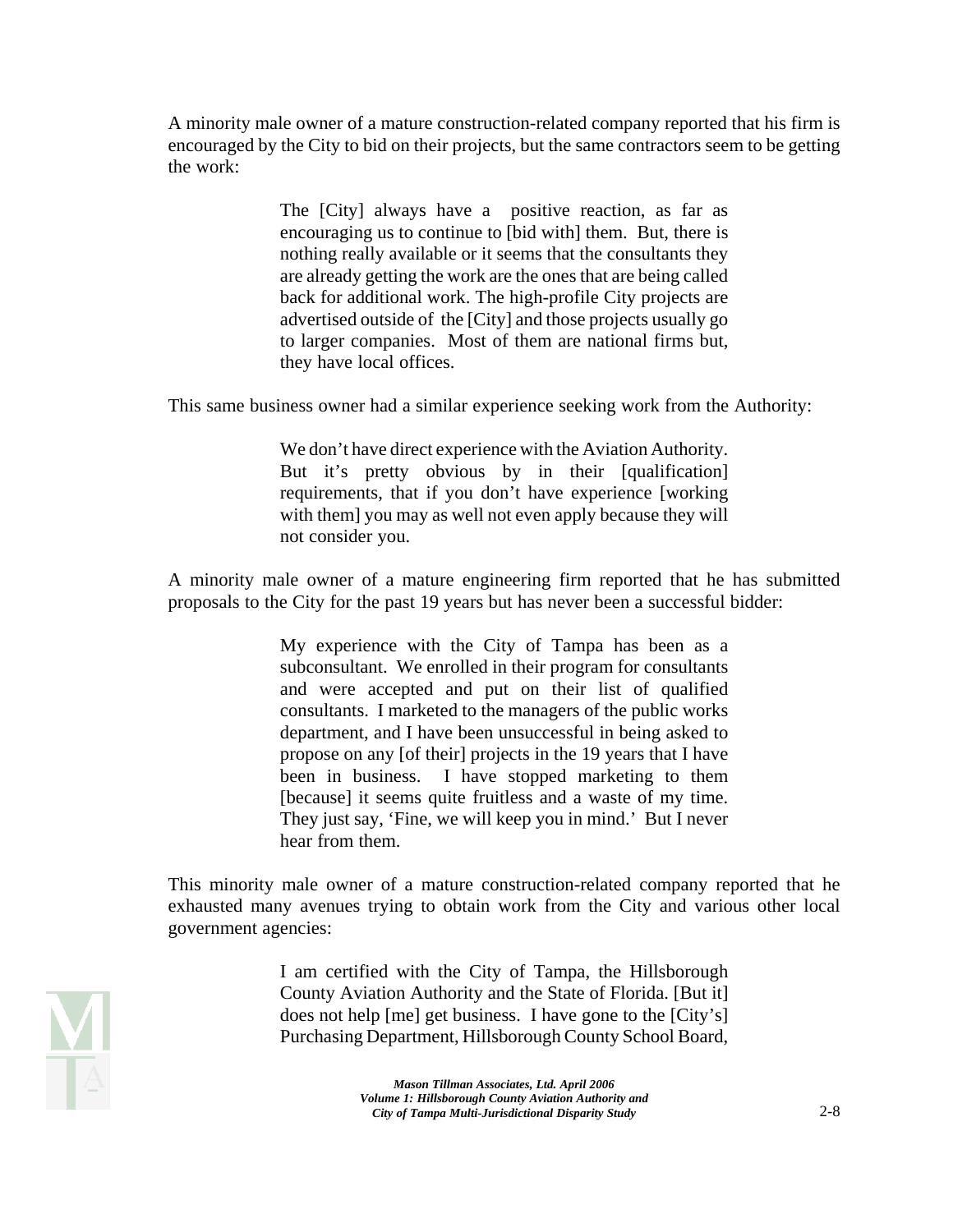Pasco County Government's purchasing information, Polk County, Pinellas County, and iflorida.com. But, I [have not found any work], I don't know what the deal is.

This same business owner said he has been more successful as a subconsultant with the Authority:

> The Aviation Authority, like all the other authorities and agencies, are reluctant to offer prime contracts to the smaller companies. So we don't work as a prime [contractor for them]. We are always the subconsultant with the Airport Authority. But we do a lot of work there and they seem to make a better effort to make sure that minority consultants get at least 10 [percent] of the work from the prime [contractors].

A minority male owner of a mature construction related company has also had difficulty obtaining work from the City. He also reported that he believes his bid was shopped:

> I sent proposals two times to the City and one to the [Authority]. Then I called three or four times and I was never called back. I don't feel good [about seeking work from the City], but I would like to do [work] for the City. But for some reason, they won't give me a job. I have eight [employees], a big shop, and plenty of tools. I do a lot of work for different [private] companies. I think they are just playing games with me, by trying to get . . . numbers from me, [to get a] better price [from another contractor], like [bid] shopping.

A minority male owner of a mature professional services firm also believes that large corporations are utilized more frequently than small local companies:

> Instead of just hiring outside large corporations, the [City] should do business with the companies that exist here. . . . More emphasis [should be placed] on small businesses [located] in the [City].

A minority female service provider for a mature company believes that the City of Tampa has preferred contractors:



I think they use certain [contractors] on their contracts. For instance, we bid on [a project with] the Water Department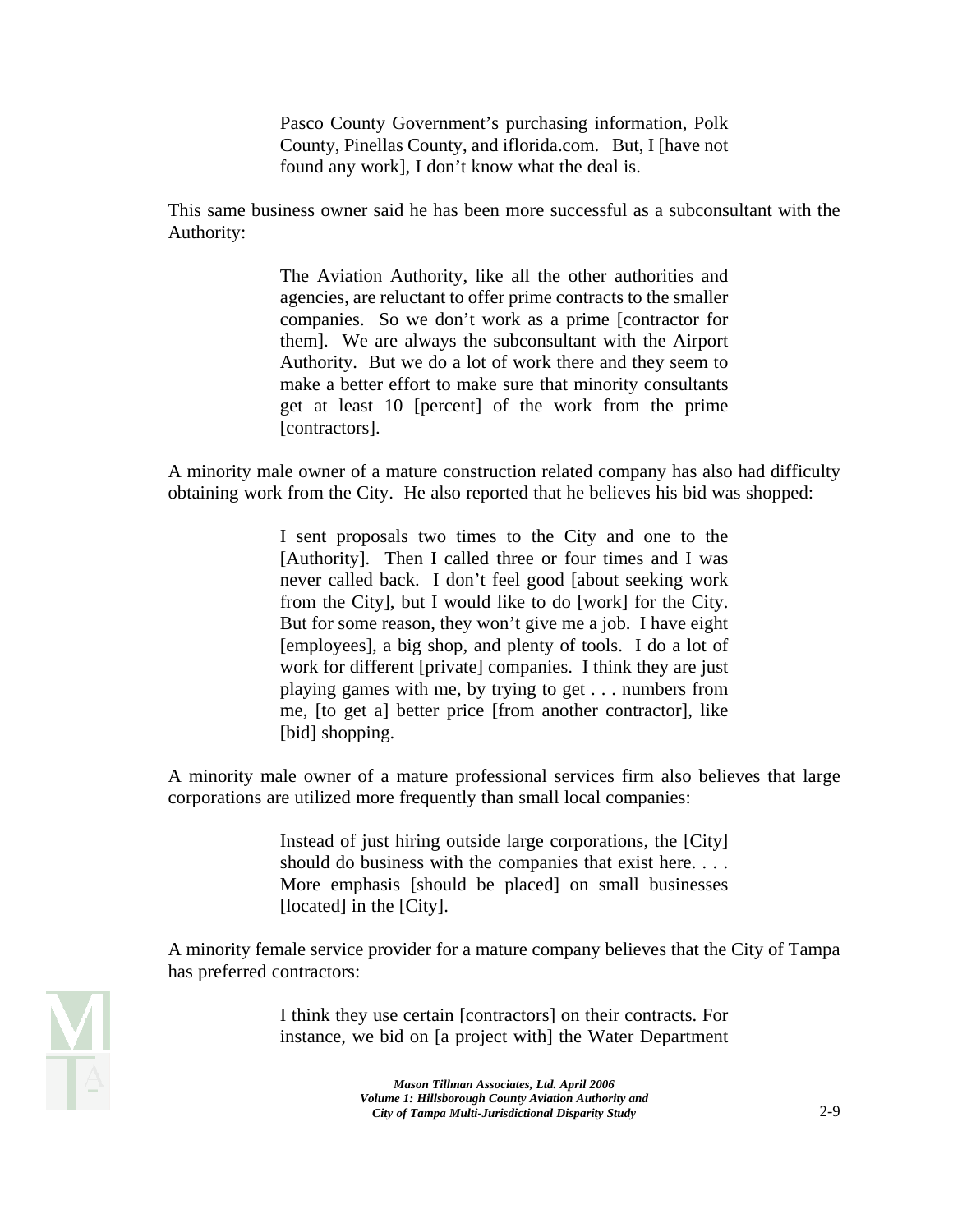about three months ago. They sent out [RFPs] for all vendors to [bid]. My company and another company were the only ones [at the pre-bid conference], and the other company was not certified. But, I was certified and all my paperwork was in order. [Only] my company submitted a bid and they took it from us. [Name withheld] said that more bidders [needed] to participate. [Our bid] was not overly priced. Then they told us we had the bid then [they] took it and gave it to someone else. I came to the conclusion that I don't want be bothered with the City of Tampa anymore because it has not been any benefit to me at all. I'm still struggling trying to keep my business above ground but not with the help from the City of Tampa. So, I don't have a good taste in my mouth for the City of Tampa.

A minority male owner of a mature engineering firm explained why he stopped submitting bids to the City:

> I see the City's [bid notices] online and through the mail. I actually stopped proposing as a prime [contractor] because I've never been short-listed and I can't compete with the larger firms that they routinely do business with. I [already] know what the results will be. They need to put some teeth in their [M/WBE] requirements. A commitment [to increasing minority businesses] on their contractors would be nice too.

An minority male owner of a mature supply company reported that his company has not been successful at obtaining business with the City of Tampa. However, he has worked with the Authority:

> [I have had] interaction with the City of Tampa, but no business. We go through the process of [getting] certified and they indicate that they have certain programs for minorities, but so far, I have not been the beneficiary of anything from the City. [But], we have been doing business with the Aviation Authority for about 12 years.

This Caucasian male owner of a mature professional services firm believes that the City needs to change their attitude towards new businesses:



[The one issue] that [needs] to change with the City is their [perception towards small businesses]. Since they have done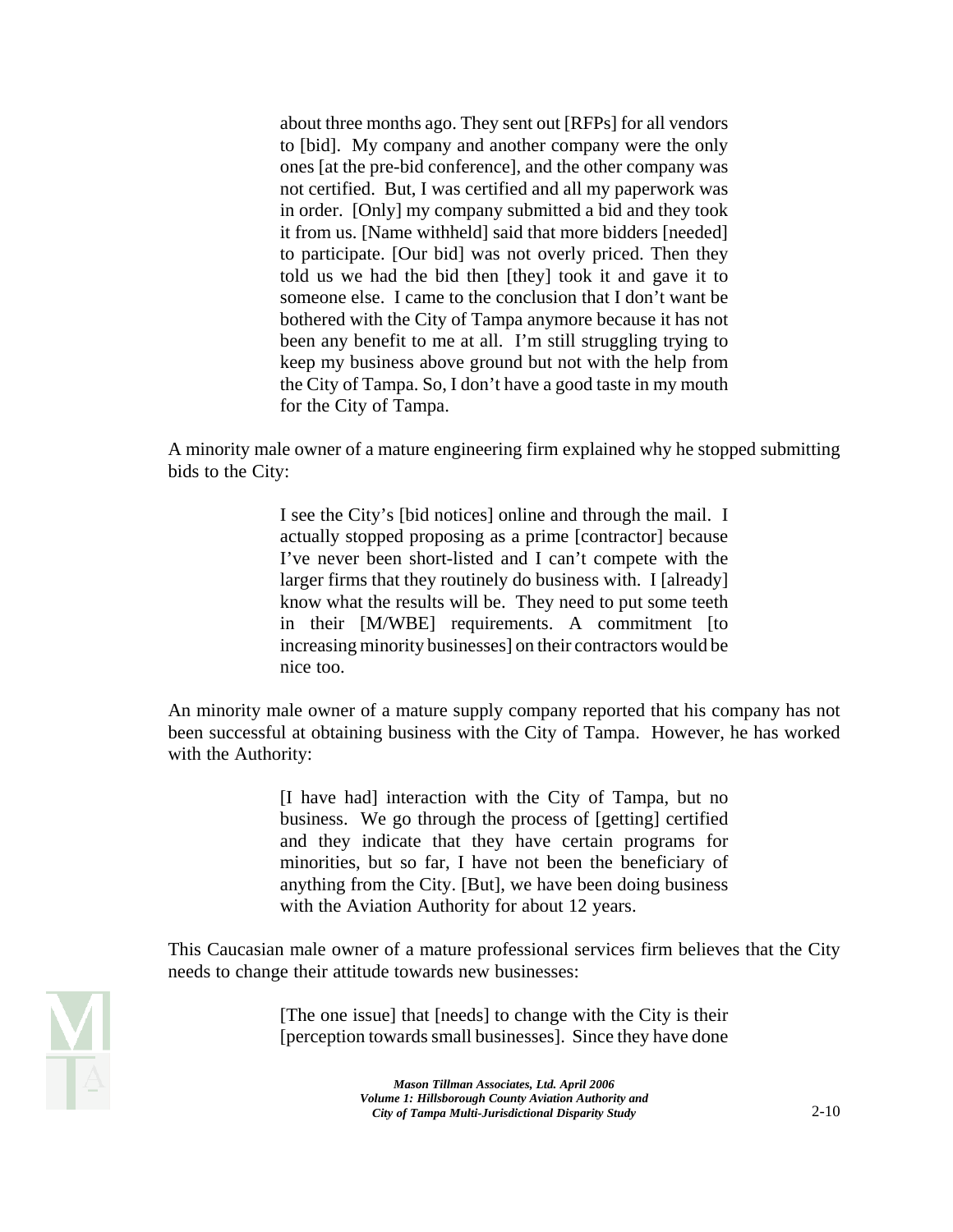business with a company for ten years, [they do not believe] that a new company could not do the same thing, possibly at a lower cost. [This] is where the doors need to be broken down. You just never know when the new kid on the block might be able to [provide the service] at a better price.

A minority male owner of a new construction-related company has been certified with the City for three years, but he has been unable to secure a contract:

> [We have been certified with the City] for approximately three [years]. But, nothing has ever come out of it. We have never done any work with the City of Tampa under a minority contract.

This minority male owner of a new engineering firm believes that most government agencies prefer to work with large corporations:

> I am certified as a minority business with the City of Tampa, the State of Florida, Hillsborough County and Polk County. I have noticed that there is not a lot of compassion for small businesses, [most governmental entities] prefer to work with large conglomerates.

#### B. Failure to Monitor M/WBE Program **Compliance**

This minority male owner of a mature construction-related company believes that some agency managers are not competent to adequately supervise projects that require a specific expertise:

> For instance, a plumbing inspector does not have a say on public works [contracts]. The inspector does not have any [knowledge] of plumbing is all of a sudden telling the contractor that he is not doing it correctly. They are field inspectors and they really don't have a clue what's happening half the time. Yet, they are passing judgment on my work, the electrical and air conditioning work. We have asked for a plumbing inspection to have our work released. Because, if a year down the road there's a problem, we want a record indicating that we passed inspection. In my industry the plumbing inspector has always been a respected figure of authority that no one should tamper with because we work on health-structured contracts. In other words, if we don't put

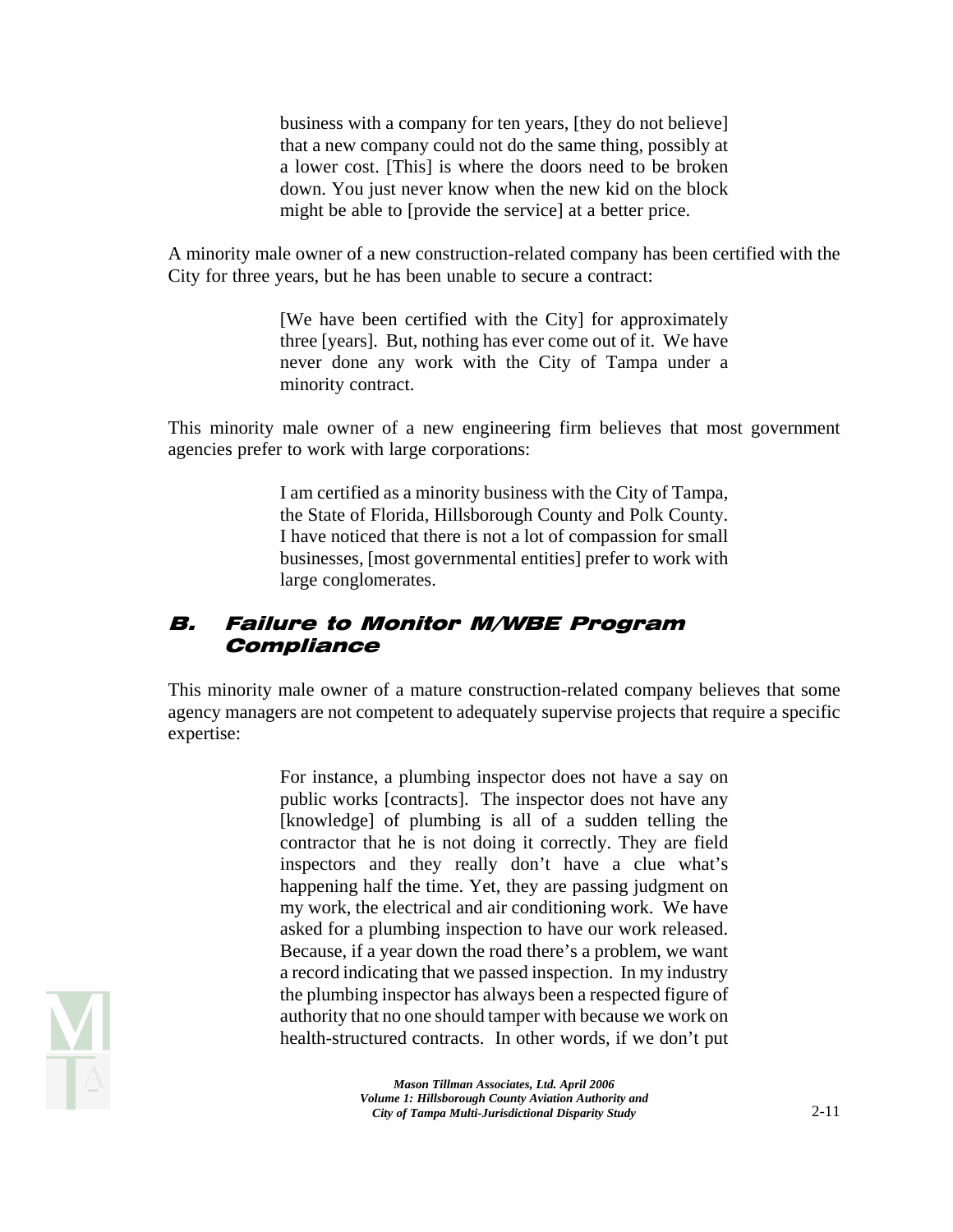it in writing, you can get [the disease] SARS for example, a result of poor plumbing. I can't tell you what other contractors are facing, but some of the plans [that I see] are not correct and is suspect to having problems down the road. [Sometimes], the plumbing inspector would come in, and say, 'That's not right.' And I'd say, 'I know, but look at the plans.' They say, 'Don't deviate from the plans, they are cast in stone.' Well, that's baloney. And like myself, I know a couple of electrical contractors that have pulled away.

A Caucasian male owner of a mature construction-related business reported that he has never had one of his projects monitored to determine whether he met the City's M/WBE goals:

> From my [perspective] I have never physically seen anyone come and [monitor the City projects I have worked on]. [At the time the bid is due] we turn in a list of subcontractors that are going to be used towards our M/WBE goals. I guess they just do their checks to make sure that our paperwork is correct.

A Caucasian male owner of a mature construction-related company also described his efforts to meet the City's M/WBE goals:

> The goals are realistic for the vast majority of the instances that the City [encourages on their contracts]. We see many bids that have requirements so we prepare our bids and make phone calls [to minority contractors]. We [are aware of] the minority businesses in the City of Tampa, so we begin calling those folks to see if there is an opportunity for us to utilize them to help meet the goal. On [some] occasions we have hit it or done better [than the M/WBE participation goal]. And, then sometimes we perform so much of the work ourselves that do not meet the goal. It's a kind of scattered occurrence whether we meet the goal or not. [If we cannot meet the goal] we will inform the City of our inability to meet the goal and they just require us to [submit] some paperwork explaining the reason. It has not been very difficult because we have been doing work for the City for a number of years and they understand why we were not able to [met the goal]. It has never held up any jobs or caused any problems to my knowledge.

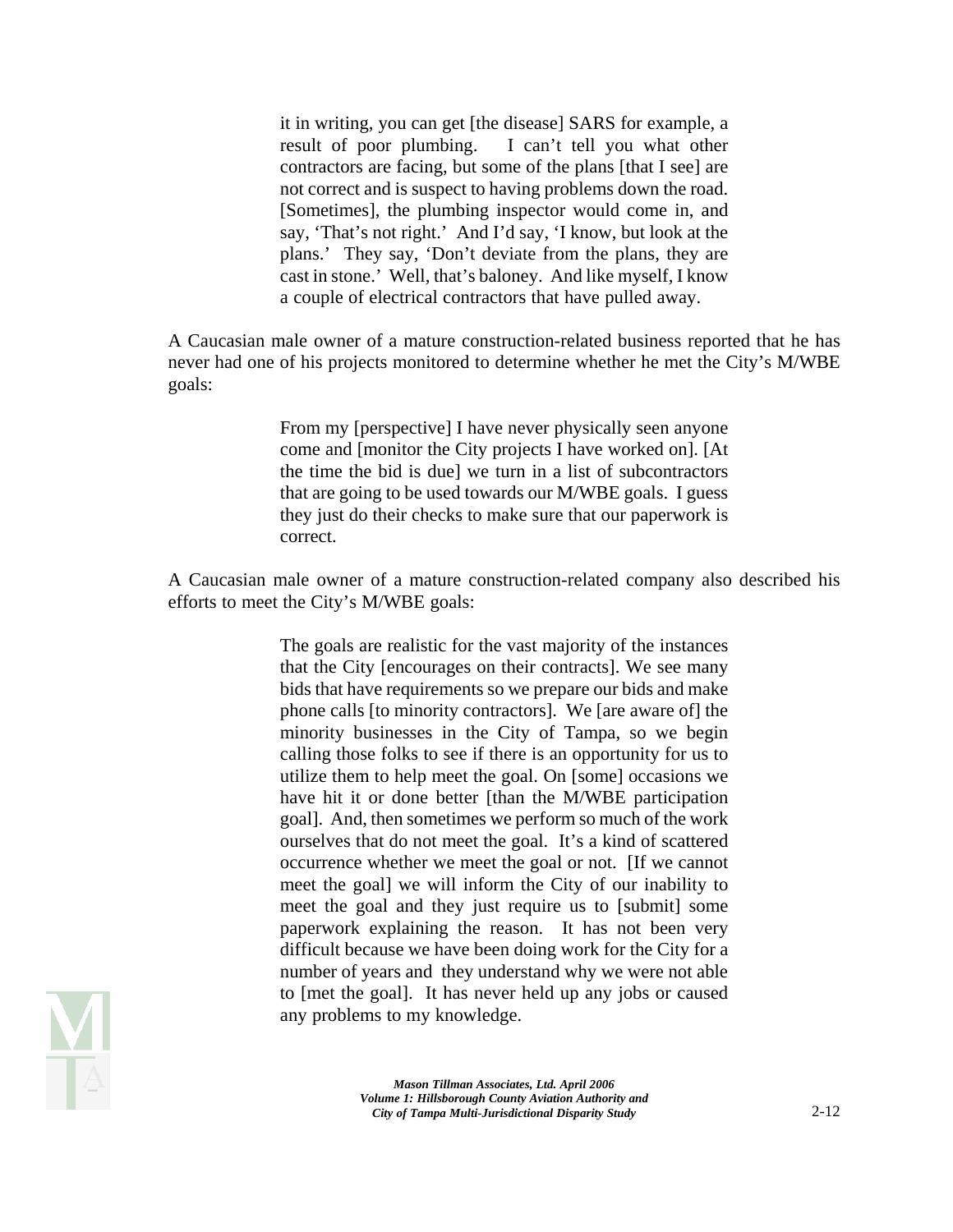However, this same business owner also reported that his company has difficulty finding minority contractors willing to perform subcontract work:

> But sometimes we have problems when we try to solicit these [minority] companies [because] we do not get [any] responses. A lot of times we just don't get responses or if we do call and get in touch with them they are just not interested in the work. Or they are busy looking at something else.

## IV. BARRIERS CREATED BY CONTRACTOR **COMMUNITY**

#### A. Difficulty Breaking into the Contracting and Old Boy Networks

Several interviewees expressed that they have been unable to break into the contracting network in the City of Tampa and Hillsborough County Aviation Authority.

A minority male owner of a mature distribution company reported that manufacturers routinely give preferential treatment to majority-owned companies which allow them to be more competitive:

> There is a lot of special treatment given to authorized distributors as it relates to pricing, availability of products and prices. So, when I go out and do a deal, I'm the last man on the totem pole to get the lowest price to be able to resell [product type withheld] to some of my customers. Other [businesses] who own [company product type withheld] has been doing business with major [product type withheld] for 50 to 60 years. And they get special price preferences that I can't get. Plus, when I come to the marketplace to try to resell the [product type withheld], I'm always the last one on the totem pole, it's very difficult for me to provide a fair price to the marketplace because I'm always the low man on the totem pole.

This same business owner believes that government agencies are not trying to prevent this type of activity from occurring:

> The activities of the end-users, especially the ones that receive federal dollars or state dollars, tend to help facilitate that type of relationship by not giving any preferential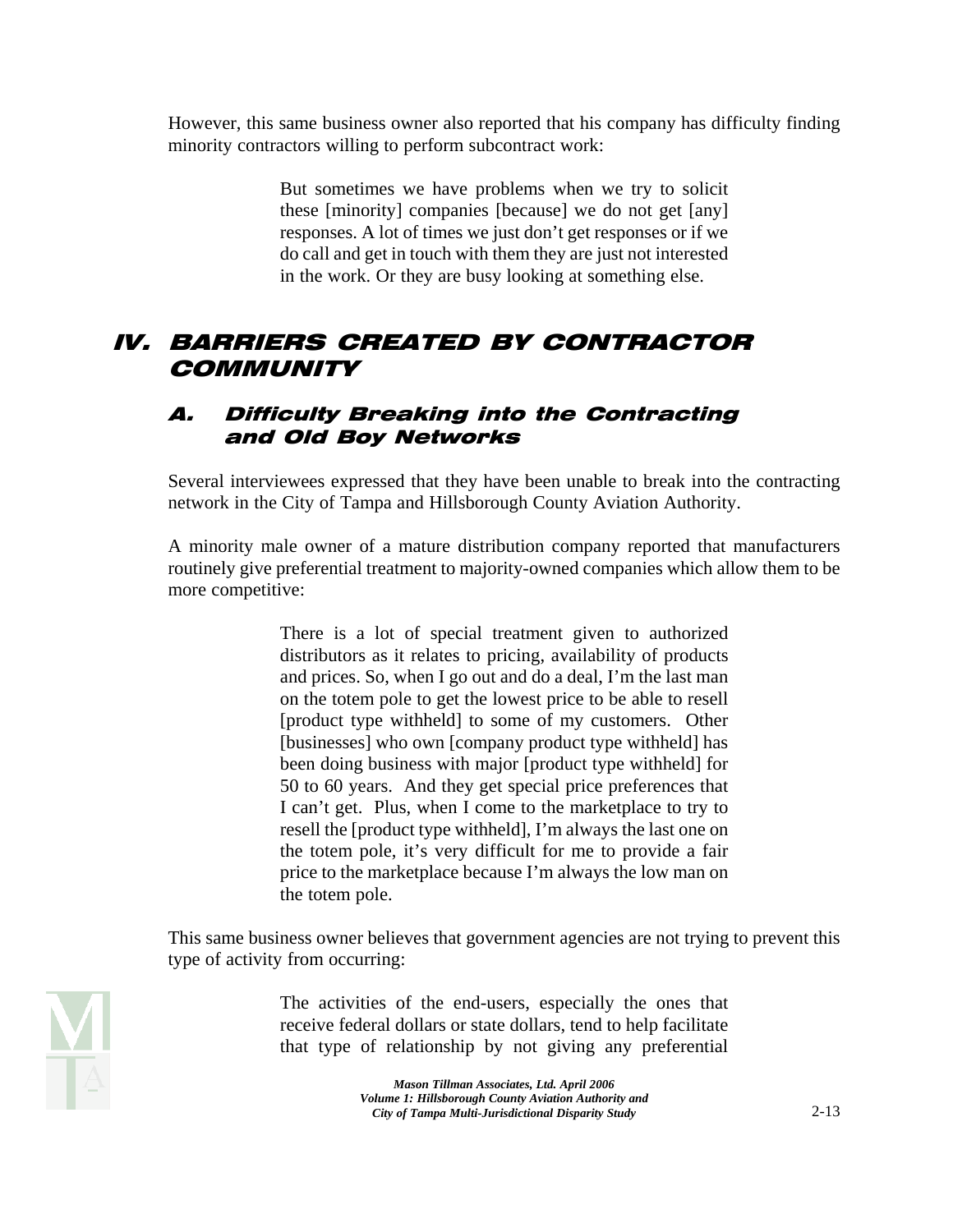treatment or any special pricing or sheltered market projects to help me be more active in the marketplace as it relates to my vendors. Most disparity programs don't address the goods and the services side of business, [especially] in construction. But it's a huge market in product sales–anywhere from office supplies to petroleum. It is just a huge market out there that a lot of people just aren't targeting. But they are allowing industries to squash competition. And I believe the government has a fiduciary responsibility to create competition. They cannot be that naive and not understand that this is going on. Especially, if year after year after year they are dealing with the same vendor.

This Caucasian female owner of a mature engineering firm attends pre-bid conferences to team up with other businesses in an attempt to win a bid. However, this approach has not been successful:

> We go to pre-bid meetings to solicit teaming arrangements. But, outside of an invitation to bid, I have not had the opportunity to meet with the Authority in probably three or four years.

A minority male owner of a mature construction-related company reported a conversation he had with a general contractor who indicated that he preferred working with a group of pre-determined subcontractors:

> They have a certain group of companies they [prefer] to work [with]. I was very surprised by a comment [made to me by a general contractor]. He said, 'We use our own people. I said, 'What do you mean you use your own people?' He said, 'We [have dealt with the same] mechanical contractors and plumbers for years and I really hate to go to somebody else.' I said, 'Why did you call me, just [to] compare [bids]?'

## B. Abuse of M/WBE Program Requirements

Several M/WBEs described instances where prime contractors used various tactics to circumvent M/WBE participation requirements. A minority male owner of a new professional services firm provided two examples where the same prime contractor tried to avoid MBE requirements:

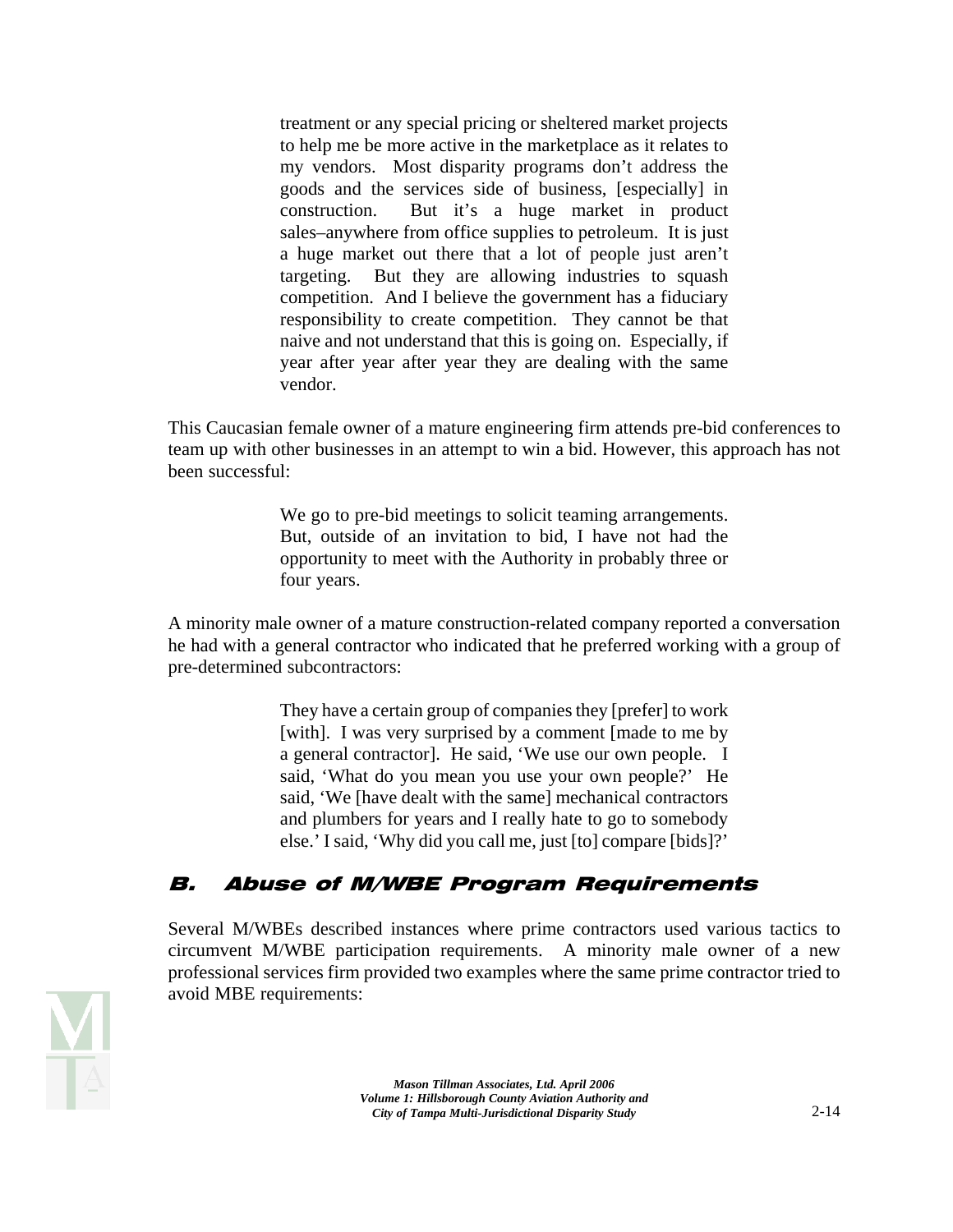We had two very different experiences with the same contractor but with different agencies. The contractor was [company name withheld]. Hillsborough County has a MBE requirement, but they did not specify a minimum dollar amount or percentage of the contract. There was a RFP for a \$5 million budget. And we all worked very hard on that bid. We participated in the presentations and we gave the [other team members] materials to prepare the proposal. They used our track record because we had done about three or four projects for Hillsborough County Water Department, which were very successful. And the client for this RFP was the Hillsborough County Water Department. So they used those projects and our track record, [which] gave them an advantage. So, we finally won this bid and when the time came to divide the work, we find out that they assigned us a number that [amounted] to \$15,000. So we didn't participate and we stepped out of the contract.

This same business owner provided another example of this same prime contractor attempting to avoid M/WBE requirements:

> We bid on a contract with the same company for the City of Tampa. They [required] a 25 percent MBE [participation]. [During] the evaluation we found out unexpectedly, that [company name withheld] made commitments in dollars to award work to our company, [if] they were awarded the contract. Again, it was about a \$5 million RFP, and the amount awarded to us was [supposed to be for] \$300,000. So that was much more proportional, because there were a couple MBEs. The City of Tampa asked each of the MBEs included in the proposal to acknowledge that they had received a letter [explaining the award amounts]. So they showed us the letter that was presumably sent to us two months earlier, but we had never seen it. So, the first thing I did was call [company name withheld] and I asked them, 'How come I never received this letter, which is addressed to us?' They didn't know what to do. They said, 'Well, you better send that letter [or] we are all going to lose.' So [they wanted us to] agree to do \$200,000 worth of work [without] a scope [of work]. We had no idea what we were agreeing to. So we told the guy, 'We need to have more information about this. They said, 'I'll send it to you by tomorrow, but you need to send that letter today because if you don't do it

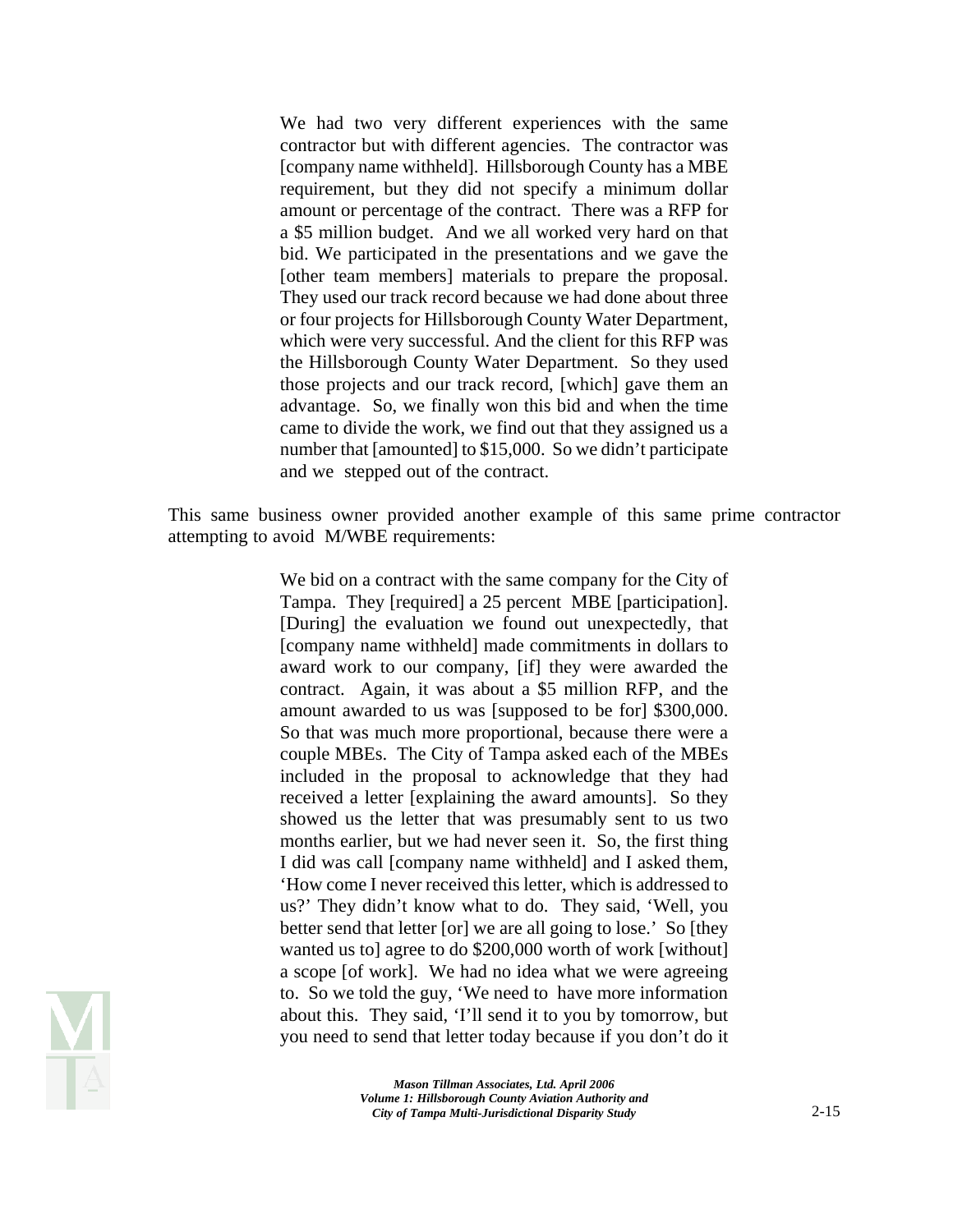by 5:00 p.m., we are going to lose the contract.' So I said, 'Fine, okay, we'll do that.' And we did, and at about 4:30 p.m. we sent the fax to the City of Tampa acknowledging that everything was fine. But the next day, [when] we asked [company name withheld] for the scope of work as they promised, and they didn't want to send it. So we said, 'Well, you leave us no choice, we [will] have to talk with the City of Tampa.' And then they sent it.

A minority male owner of a mature engineering firm also described how some prime contractors avoid M/WBE requirements:

> When they call me at the last minute and ask me to dedicate a crew for two months without any notice, I can't do it. It's going to hurt my business more if I told them I could do it and then I didn't perform. Then they will tell the City or the [Authority] that they can't find a consultant with the right skills or the schedules. And then they will allow that contractor or consultant to use a non-minority [subcontractor]. I have heard contractors say, 'Well we made a good faith effort.'

> Sometimes I find out that we have been short listed or we are [suppose] to start work only days before the project is to begin. The [prime contractors] just don't contact us, we are just not their first priority. And then as an afterthought we get a call to see if we want to do some work. We may not have the personnel because we [were not afforded an opportunity] to do our project planning. So, we can't gear up and be prepared to finish the job and be ready to start another one. In fact, we may have to say, 'No we don't have the personnel to meet that schedule.'

This same business owner further explained that he believes some prime contractors purposely give him short notice to respond to their bid:

> I think [they are trying to] pull a fast one when a contractor has a large project and he calls me the day before the bid day and ask me if I want to bid on the project. I can't possibly put a bid together in that short amount of time. So, I have no choice but to sign his form and send it in that I have no bid for this project. And now that helps him justify his good

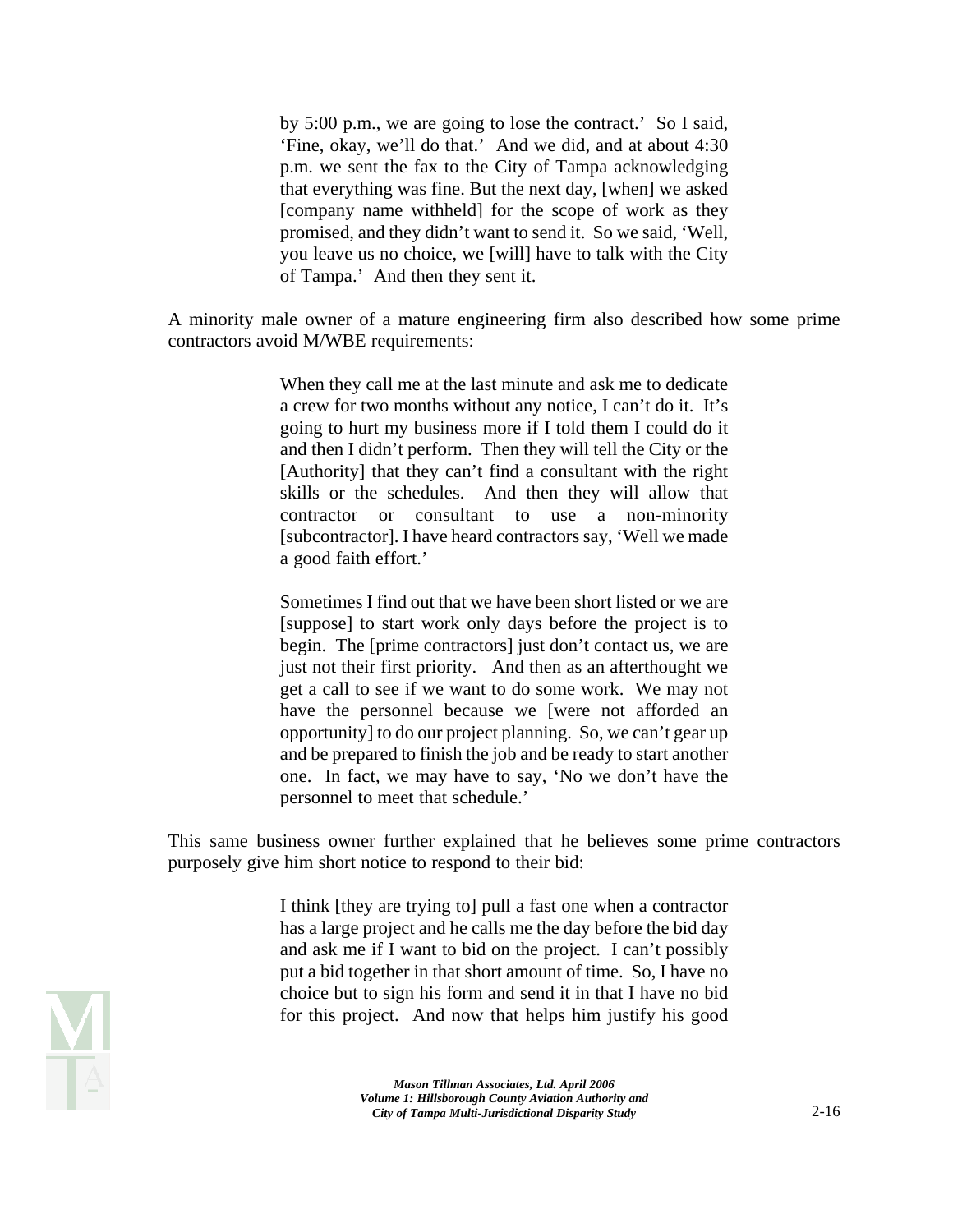faith effort because he sent me a request for proposal and I couldn't respond.

This Caucasian female owner of a mature engineering firm reported that she also does not receive many calls from prime contractors seeking bids:

> We do not get a lot of calls from firms asking us to bid, but I make a lot of calls to engineering firms soliciting for teaming arrangements.

And this minority female owner of a mature professional services firm reported that she receives bid requests from prime contractors with only one week to respond:

> Traditionally, we are faxed requests from certain contractors who might be able to use our services, particularly surveying services. And [yesterday] I looked at some request and three of them were due within a week. This has happened over the years with several contractors in particular.

A Caucasian male owner of a new professional services company reported that he was encouraged to work with minority contractors on a City project. He also stated that he worked with the City's purchasing office to fulfill their goals:

> I don't remember the exact verbiage on the RFP, but [MBE participation] was strongly recommended. We were not required, but we were encouraged. We received incentives for doing so in the form of a point [system]. The scores of the RFP responses were ranged from 0 to 100 and for every \$10,000 worth of minority participation we were awarded one point. The purchasing manager spent a fair amount of time talking about the value in doing so and was very forthcoming with information about how to develop our relationship with a minority or woman-owned business. It was fairly easy to learn how to [met the goals] and how to participate with [minority contractors]. We had two participants in this contract, one was a [Caucasian] womanowned enterprise and the other was a minority woman business enterprise.

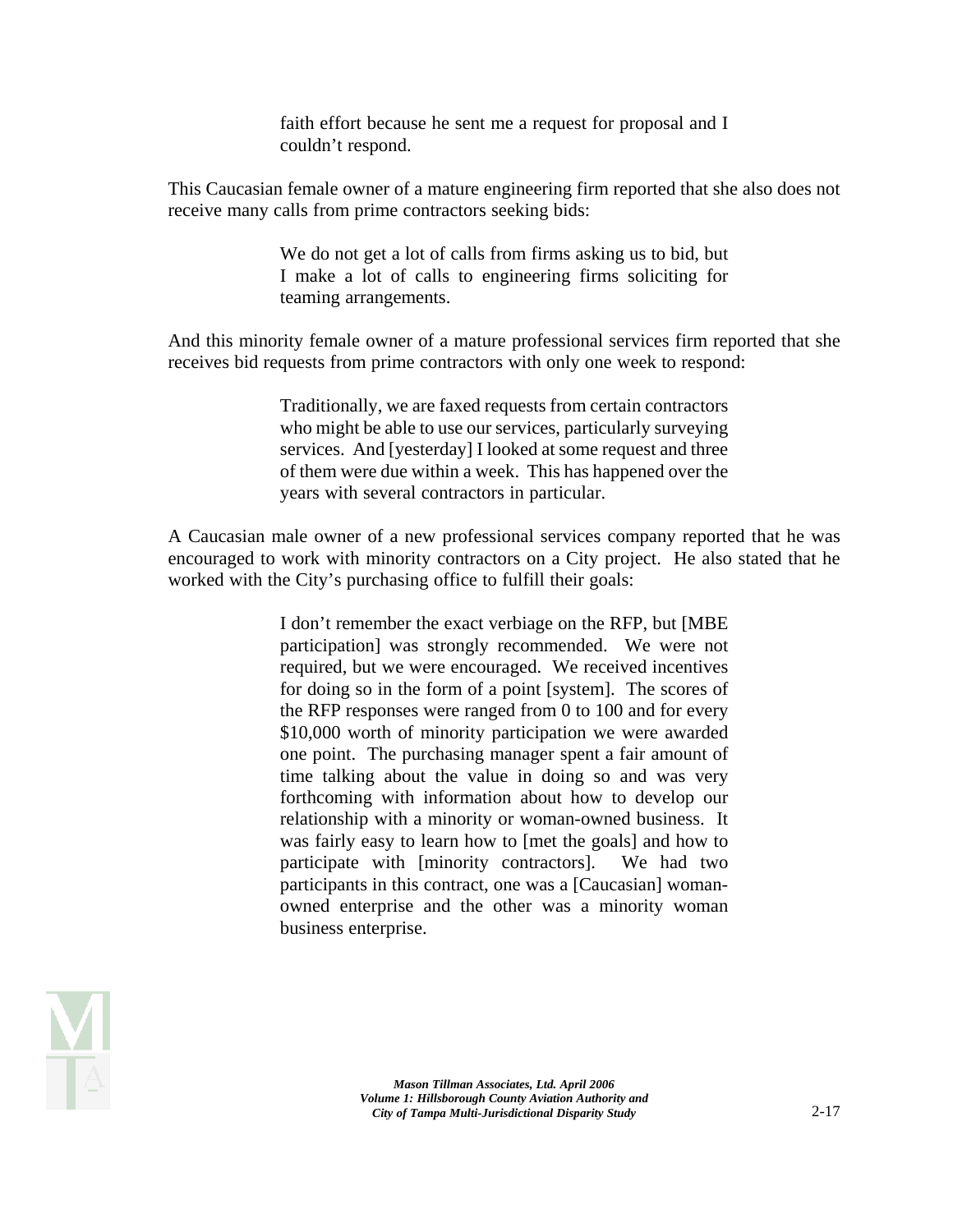A minority male owner of a mature construction-related company reported on an incident where a prime contractor misrepresented to a government agency that he had worked as a subcontractor on a construction project:

> About three years ago a juvenile center sent me a strong letter [requesting] that I go back and replace all the units that we put in there [center]. I called them and said, 'What are you talking about?' [They said], 'Well, you did it under this general contractor.' I said, 'I've never [worked] with that general contractor before!' He used my name.' He used me as a minority [for bonus points] and used someone else to do the job. I don't know how many others have done the same thing, it's horrible. Nobody [monitors the projects] to see whether [the prime contractor] really used [a minority] subcontractor] or if he used someone else. This happened at a project in Pinellas.

This same business owner reported that his company is contacted by prime contractors, but typically his firm is not the successful bidder. He also explained why he is now reluctant to spend money for drawings requested by prime contractors:

> I used to go to the pre-bid meetings with the general contractors at the City of Tampa. Sometimes, I called the [general contractors] and ask [about the project] and they would say, 'Oh, we didn't get it." And that [would be] it, so now I don't even call them. But if they call or send me a fax [inquiring whether] I want to participate on a project, I [respond with] a fax saying, 'You provide me with drawings and I [will submit a] bid to you.' Some of them don't [provide] drawings, they want me to buy them. I don't need a \$100 set of drawings. For what? Some of them [may] send it to me with no problem, but some [general contractors] just ignore me. I don't need the whole set of drawings. All I need are the mechanical drawings, which are two or three pages. But, I am certainly not going to spend money on drawings and copies when I do not know how much of a chance I [have to work on the] project. They [usually] say I'm not the lowest bidder. But I don't know who was the lowest bidder or how much I was off.

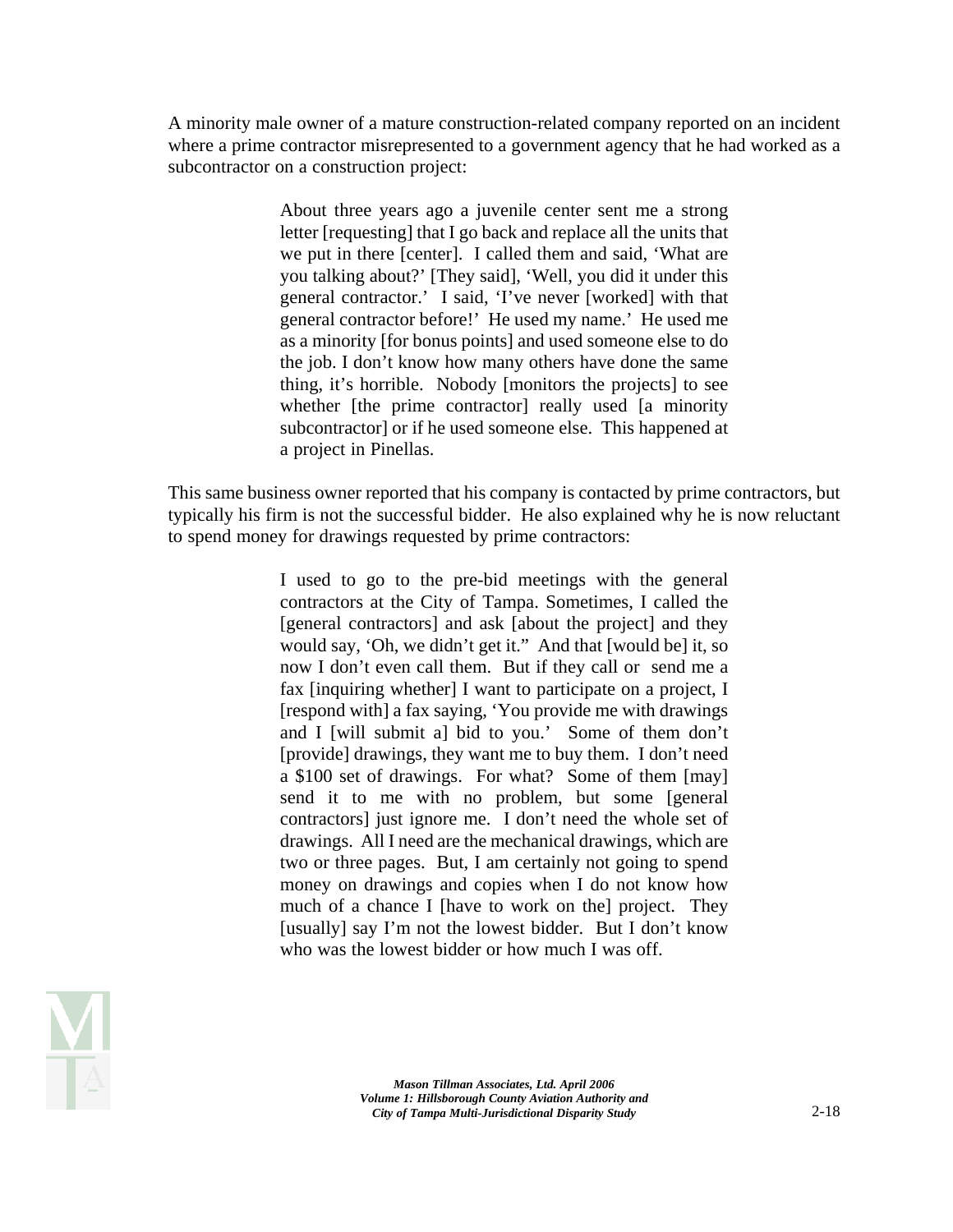This minority male owner of a mature construction-related company described how prime contractors avoid M/WBE requirements:

> [The prime contractors are supposed] to make a good faith effort [to subcontract with minority contractors]. But, if they don't solicit you and you solicit them, they [can] decide, 'OK, we're going to bid this job and we are not going to use you.' But, when [they report] back to the County or the City they say they can't find anyone to work with.

This same business owner reported that he does not receive calls from prime contractors seeking subcontract bids. He also believes that prime contractors can be discriminatory in choosing subcontractors by selectively waiving bonding requirements:

> [We do not] get a lot of calls from contractors asking for bids. We basically market [directly] with the City of Tampa and the surrounding areas. We call them or go on Demand Star to see what's available. And then we put together a quotation and mail it to all the contractors that are bidding that particular job.

> [Also], prime contractors have the wherewithal on whether or not they will waive the bond, so they can be selective. If they have their favorite subcontractors that are non-minority or are personal friends, they can waive the bonds for them. [But], when the small or minority contractors come along, we have to have a bond.

A minority male owner of a mature construction-related company reported that his company has never received calls from prime contractors for bids:

> I am [aware] that the State and the Aviation Authority [requires] general or primary contractors [to subcontract] a percentage of [their work to] minorities. But, I have not [had a prime contractor] question me or anyone in my company [for a bid].

A minority male owner of a mature general construction company reported that he believes prime contractors contact him to assist with their negotiations with other subcontractors:



I [receive] calls from [prime contractors] asking me to bid on a job as a minority [contractor]. They [are usually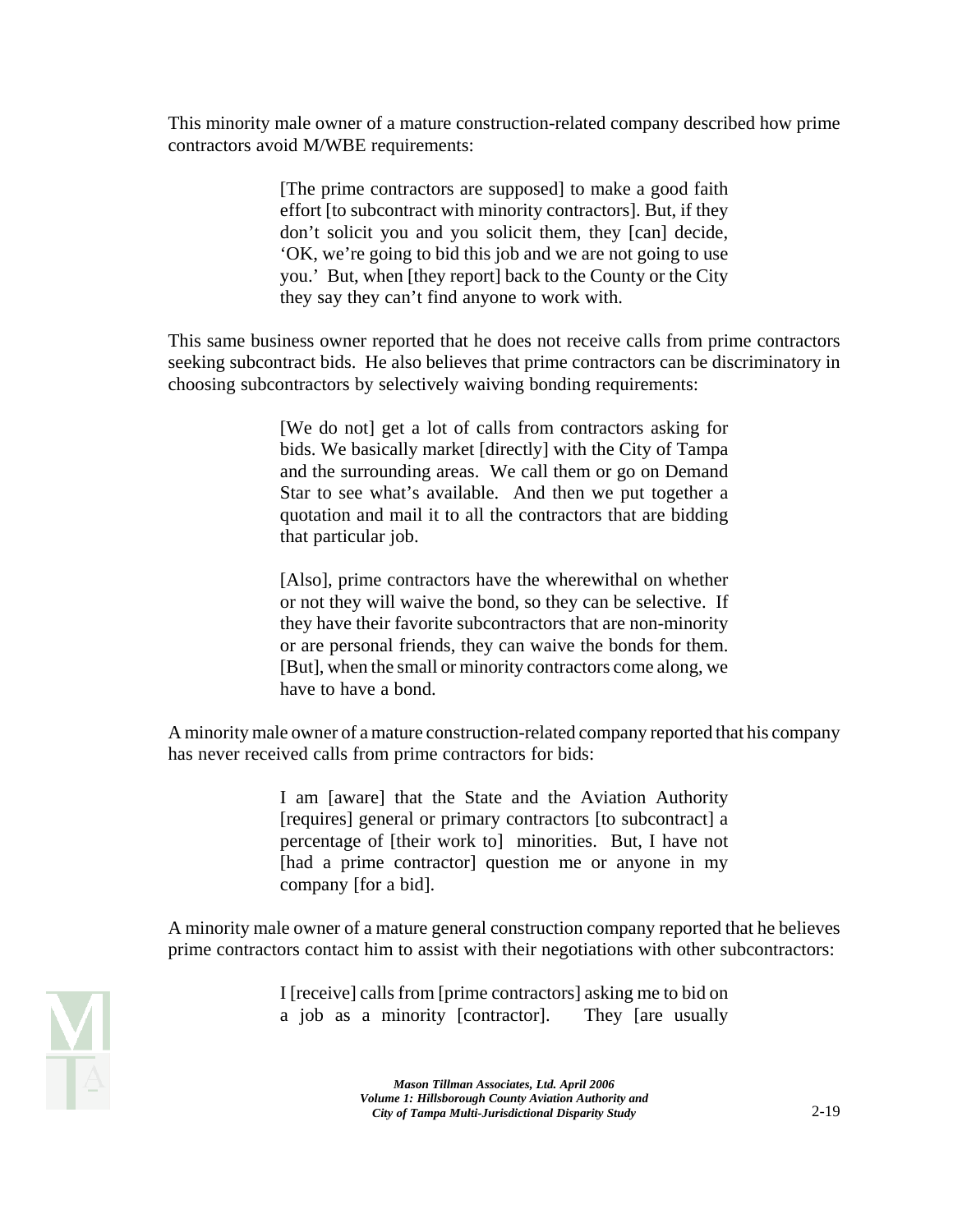considering] another low bidder and they have seen my numbers.

A minority American male owner of a new engineering firm believes the City should be more aggressive in its commitment to establishing and enforcing M/WBE participation requirements:

> I think the [City] has to take a more aggressive stand in [enforcing] more minority participation, instead of claiming it in some sort of town hall meeting. [It should be] documented. And they have to get the [word out ] to [minority businesses] and let them know that minority participation will be at a minimal level and it's not capped at that level.

## V. DIFFICULTIES WITH THE BID PROCESS THROUGH THE LIFE OF A CONTRACT

#### A. Difficulties Obtaining Access to Bid Information

Some interviewees reported difficulties obtaining access to bid information from the City and the Authority. This minority male owner of a mature professional services company reported that his company registered with the Demand Star system to obtain upcoming bidding opportunities with the City and the Authority. However, he explained that the Demand Star system was not beneficial for his company because the bid notices are drafted in such a manner that only large electrical firms can bid as prime contractors:

> Trying to find work with the Authority and the City was very difficult. We signed up for Demand Star, but it did not work for us. The [Demand Star] system is supposed to identify [work] that is going out to bid for City and Authority agencies. There is a lot work being contracted by other contractors in the City and the Authority. However, we are not seeing those bids on Demand Star. I contacted the City and the Authority, and they told me that the bids should be posted but they are not. I'm finding that the [prime] electrical contractors are getting the [bids] and then they sub[contract] it down to [my] level. And, this is a problem [for me] as a business owner because I continually have to get work through a prime contractor, who are electricians [like myself]. [Currently], I [have to] bid as a subcontractor

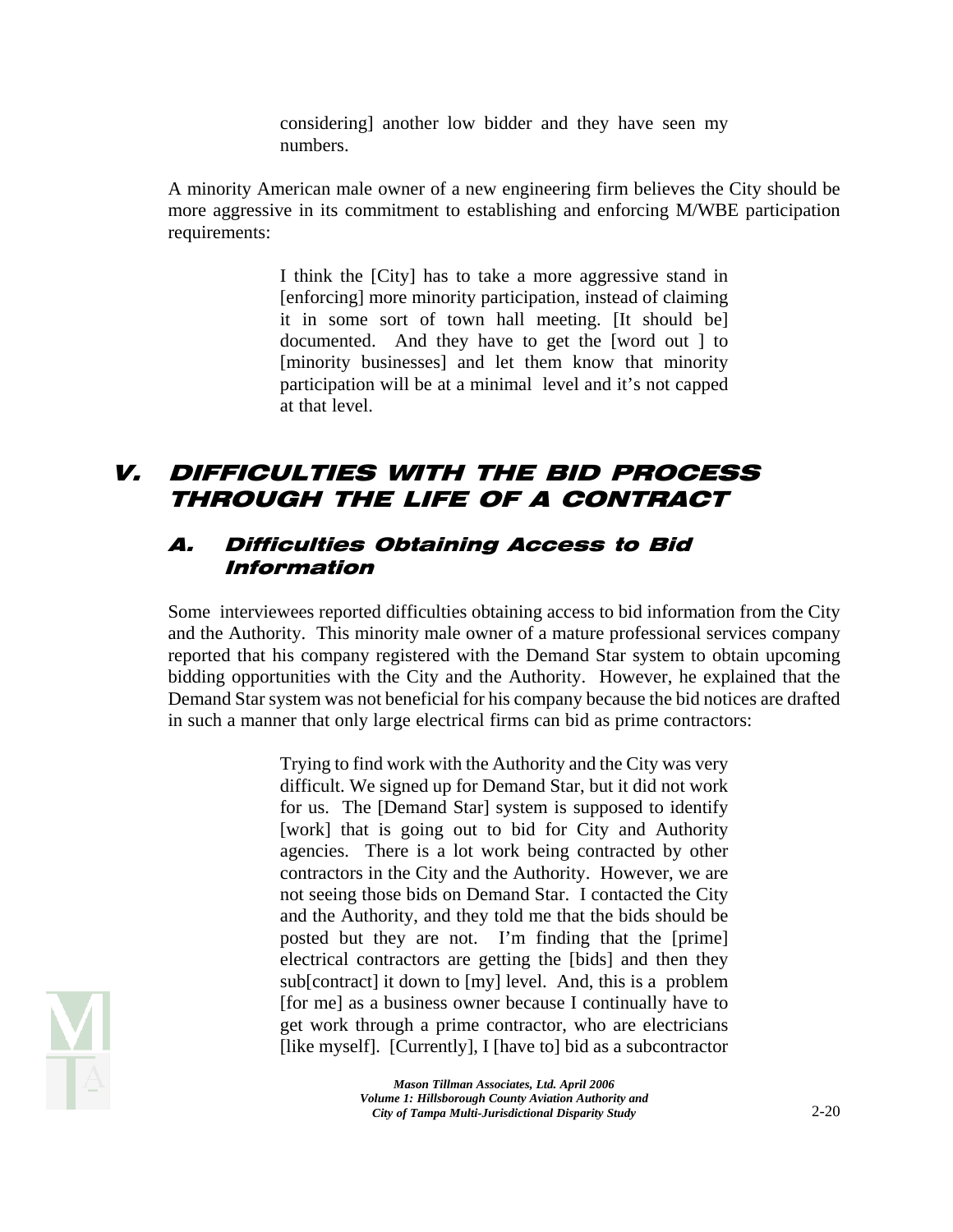because there is no information on prime contracts for low voltage [electrical work].

This same business owner also reported on the difficulties he encountered trying to determine the correct City codes when seeking bidding opportunities:

> I started with the process of trying to get registered with the City and the Aviation Authority. I found it very difficult to get anyone to help with [information on the codes] we need to find about upcoming bidding opportunities. It's basically been impossible to get my hands on any blueprint or service work that comes out of the City or the Authority.

A minority male owner of a mature construction-related company reported that he reads the paper and searches the Internet for bid opportunities with the City. He also mentioned why he is not listed with the Demand Star system:

> I [receive bid information] a couple of ways. I read the newspaper and I go on the Internet. I'm not currently a [part of their Demand Star system] because I think there is a fee for that [service]. But, I also [learn about] City jobs through the [mailers] they send me. Chances are that before it comes in the mail, I have already looked at the internet or [newspaper] to [learn about their bids].

A minority male owner of a mature construction-related company reported that he does not receive bid information from the City of Tampa:

> [I do not receive bid information] directly from the City of Tampa. No, I get nothing like that.

A minority male owner of a mature construction-related company reported that he has experienced difficulties trying to obtain bid notification regarding City projects:

> I have tried looking on the computer to look for jobs with the City. Something happens all the time and they do not give me any information. These people never call me back or they never answer the phone.

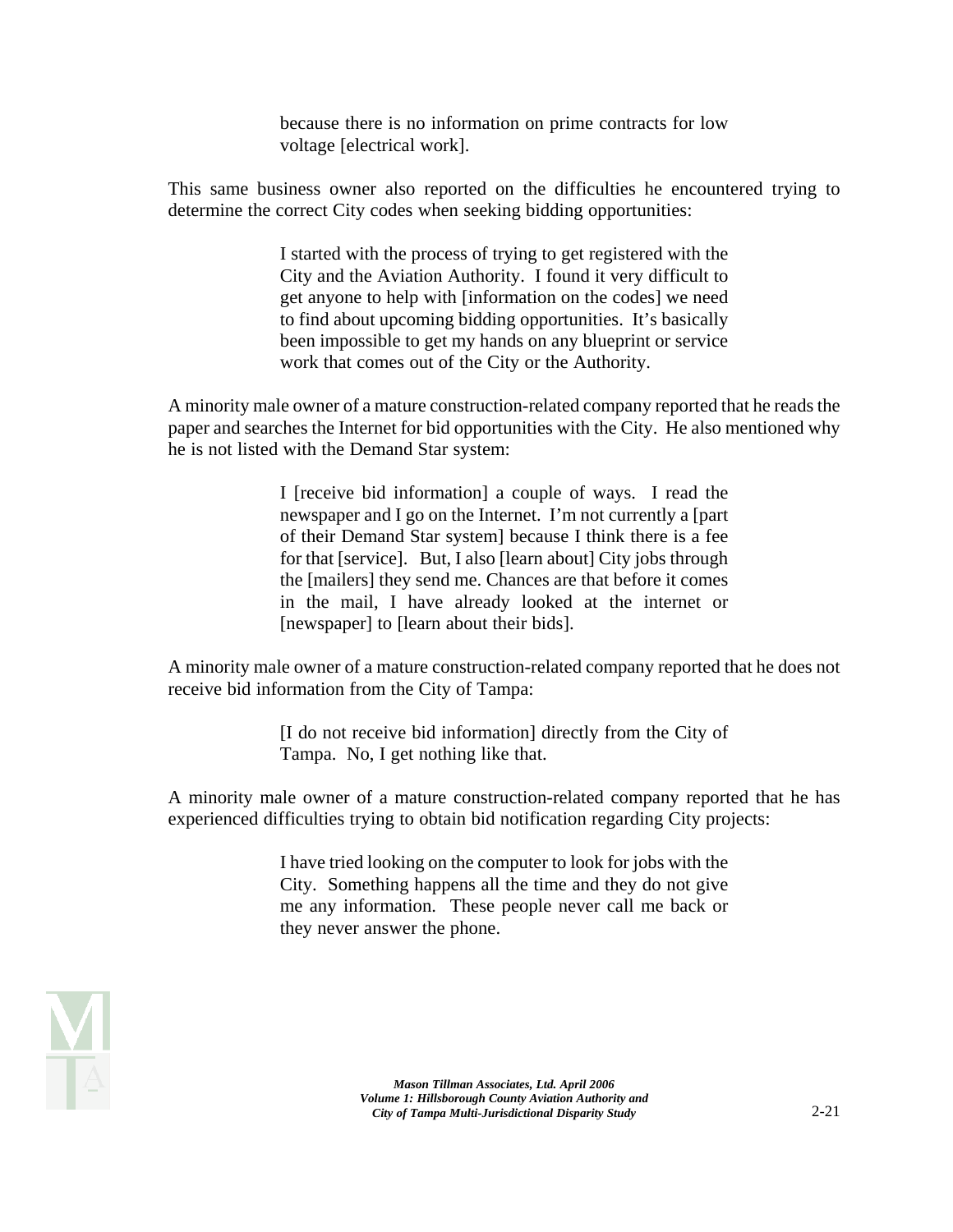A minority male owner of mature supply company reported that he receives bid notices from the City approximately once every three months:

> I get a few [bid] notices in the mail [from the City], but they are few and far between. It seems like I receive one [bid notice] every three months. I would assume that the City purchases the type of products that I sell a lot more often than that.

A minority male owner of a mature professional services firm mentioned a service that he uses to learn about state-wide bid opportunities:

> I subscribe to a document called the Florida Bid Service Report and it [informs me] about different public bidding opportunities across the state.

This minority male owner of a mature general construction company receives bid notifications from the City through the mail:

> The City actually mails out [bids because] I am on the City's bid list. So, they actually mail notices to my [company]. They also have [bid information on their] website.

A minority male owner of a mature supply company believes that the bid process is not competitive for small suppliers that have to buy from the same manufacturers that also service the large suppliers:

> discounts. So, [we] are almost in a no-win situation, unless It is very difficult for us to bid directly to the City or the Authority. [We are buying] materials from the same [manufacturers who supply the large corporations]. There are three to four manufacturers that [sell] iron piping [and they] sell to [company name withheld] who buys six hundred million dollars a year worth of this stuff! I buy two or three million dollars [worth of piping a year], so they are always going to get a better number. I [believe] it is against the law to sell [materials] to me at a different [price] than anyone else, but I don't think it's against the law to give quantity there is a requirement to have minority participation. [Even] then, they are reluctant to give [us] the better price, but they figure, [since] we have a couple of minority [contractors] bidding against each other, we will try to at least [make the process] competitive.

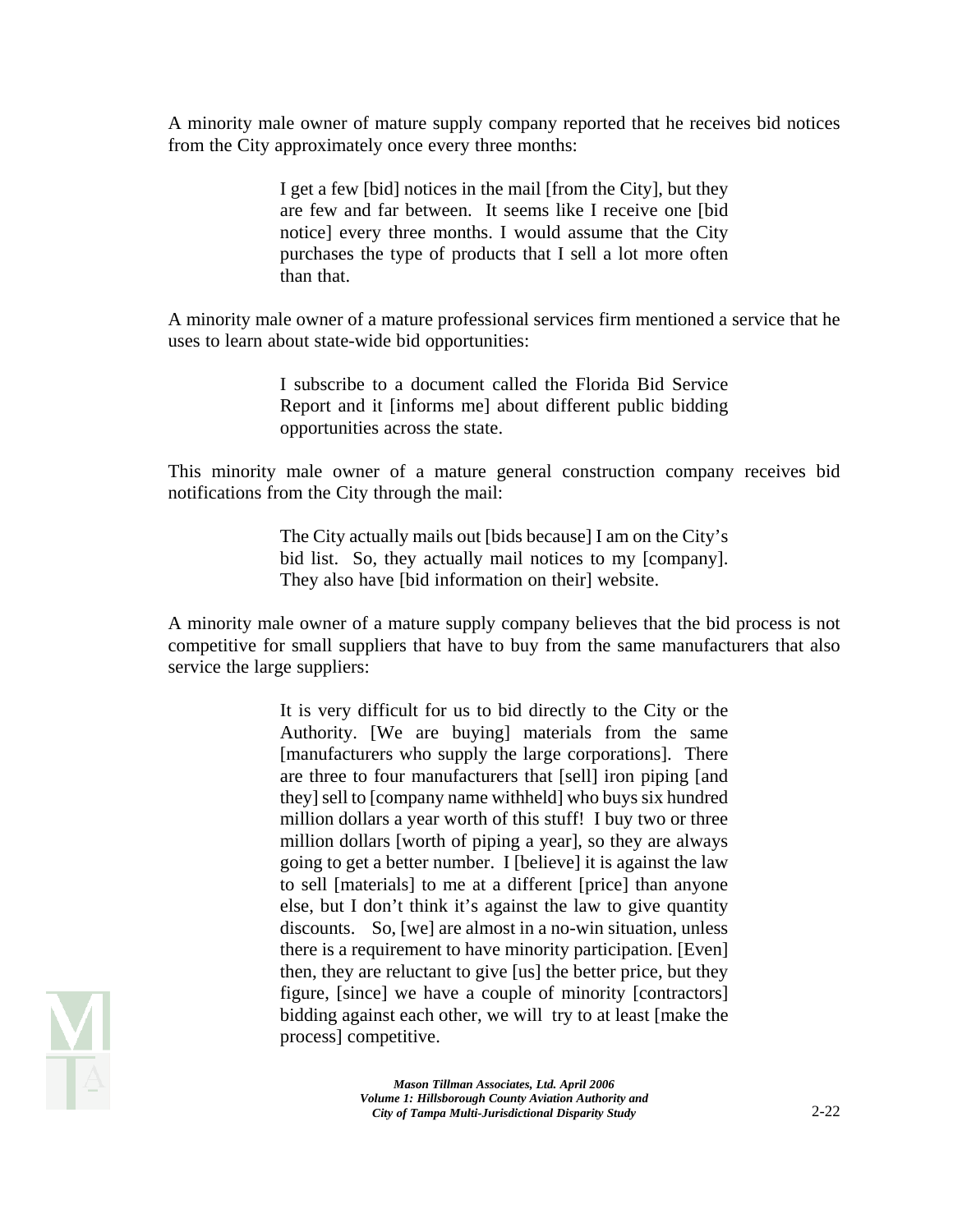And this Caucasian female owner of a mature engineering firm reported that her company receives bid notices from the City:

> We get notifications from the City regarding bid notifications. We also [utilize] other lead services [to learn about bid opportunities].

However, this same business owner suggested that the City provide more advance notice of its upcoming projects to allow smaller businesses to form teams to help with preparing bids:

> Another thing that would be help increase opportunities [for minority contractors] would be more advanced notice of the projects for the year so we can start [preparing our bids]. We could position ourselves to [work] as a team and strategize ahead of time, because the larger projects naturally go to the larger firms.

A Caucasian female owner of a new professional services firm described the various methods she uses to learn about upcoming business opportunities with the City:

> I'm registered with the City, so I get [bid] notifications several ways. I'm listed under the City's NAICS code. But, I also go on line and check their website.

A minority male owner of a mature general construction company also reported on the various methods he utilizes to learn about the City's contracting opportunities:

> I am on a bidders list with the City and also I go to their website [to learn about upcoming contracting opportunities]. They have a purchasing department, but they don't have all their eggs in one basket. [By that] I mean each department advertises differently. So, I'm on the bidders list and also subscribe to some magazines where jobs are advertised.

Finally, this minority male owner of mature a construction-related firm reported that he also receives bid information regularly and on a timely basis from the City:

> They mail [notices of] what is coming down the road. The [bid notices are] very timely I do not have a problem with that. They [also] fax us [bid information] pretty quickly as well.

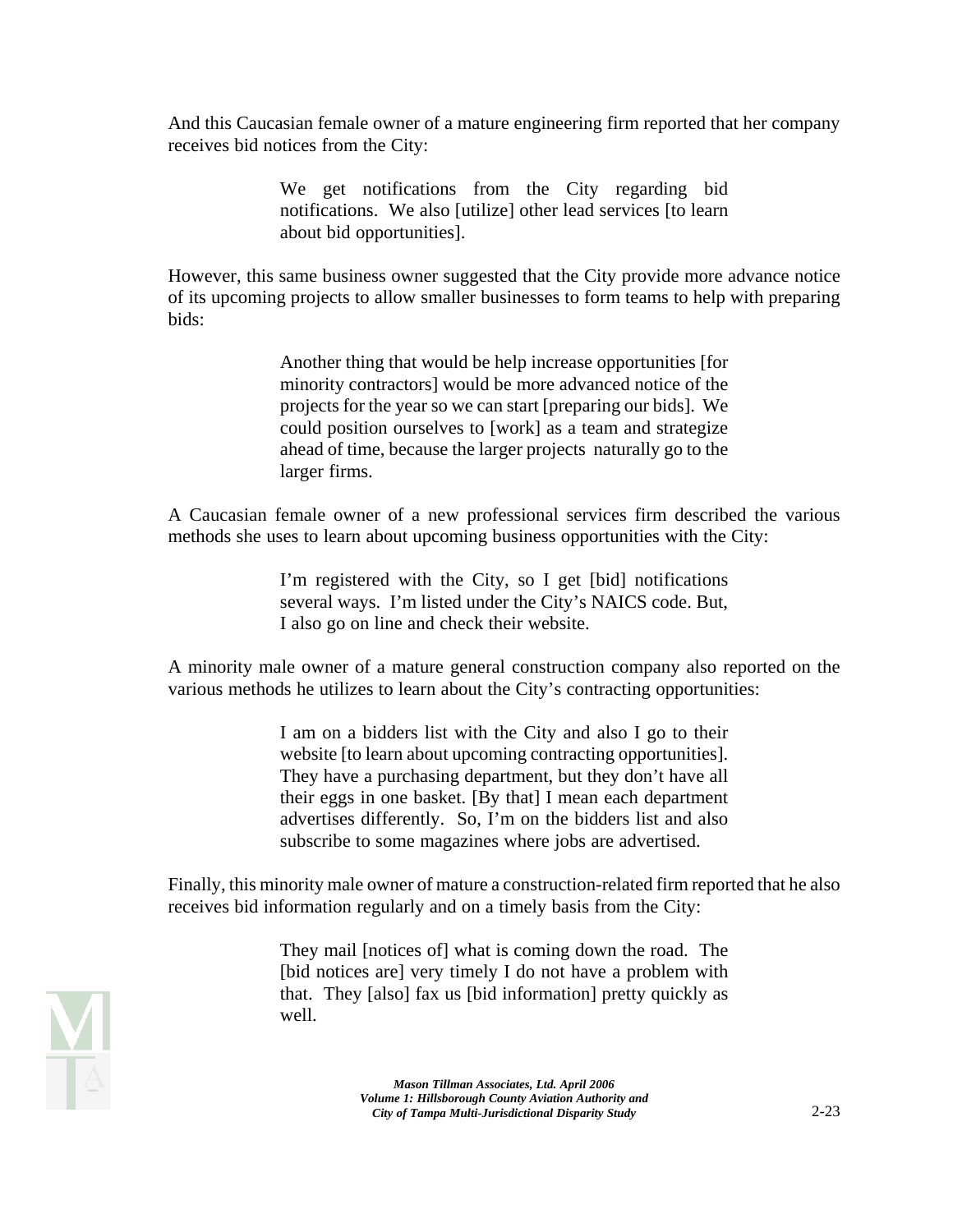## B. Inadequate Lead Time

When government agencies do not provide adequate lead time to respond to their RFPs, most minority and women business owners do not have the staff to sufficiently respond. A minority male owner of a mature supply company reported that he usually receives approximately 14 days to respond to a RFP form the City:

> [With the City], when [we receive] notice [there is] about seven to 14 days before it's due. Now, that may be adequate [for some contractors]. I am a sole proprietor, basically doing everything myself. I have more than one pot in the fire, and 14 days, 10 days, or 7 days [is not enough time for me to adequately respond].

This Caucasian female owner of a mature engineering firm reported that she typically has only two weeks to respond to the City's RFPs:

> I would like to have months [notice to prepare a response to a RFP]. On a typical competitive bid we probably get a two week [notice].

However, this minority male owner of a mature general construction company reported that he receives adequate notice to respond to the City's RFP notices:

> The City is good about putting out [RFP notices] four weeks from when the bid is [due]. There also may be one or two bid extensions if clarification [is needed]. I have never run into a situation where I received a notice where the bid was due the next week.

## VI. PROBLEMS WITH M/WBE CERTIFICATION **PROCESS**

## A. Certification Process

Programs for small, minority, and women businesses establish certification eligibility standards. The City and Authority's M/WBE certification process determines the status of minority and women business enterprises. A minority male owner of a new engineering firm does not believe an M/WBE certificate is beneficial for minority business owners:



I wouldn't say that being [certified as an M/WBE] has been an advantage. It's just a nicety to say that you are certified.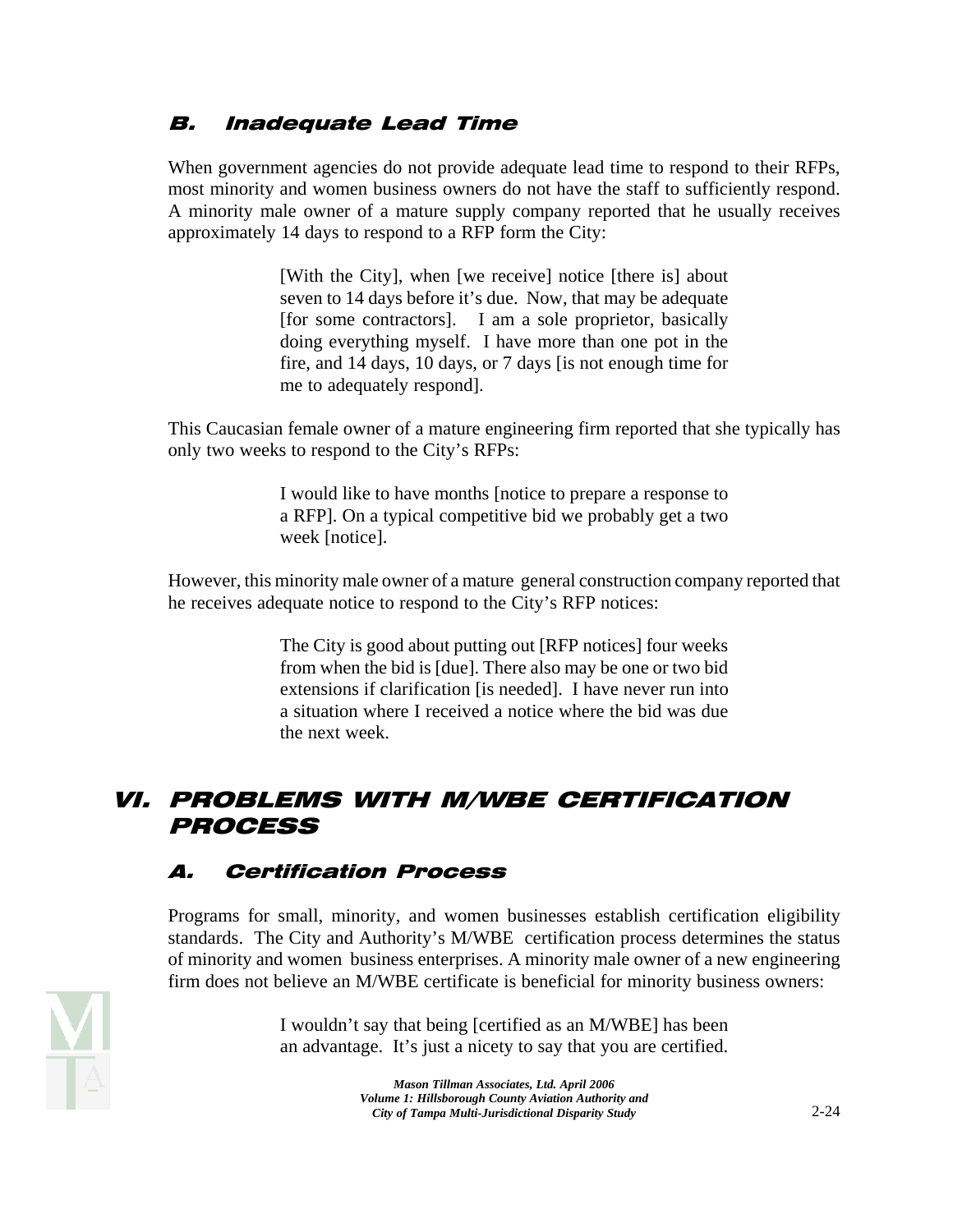Basically, it takes time out of your schedule to recertify and go through the hoops that are required on an annual basis. I think if the re certification process were at least every two years, it would be less taxing on small businesses.

A minority female owner of a mature service company explained why she decided not to re-certify with the City of Tampa:

> I re-certified every year with the City of Tampa and I [decided] last year I am [not] going to [re]certify because I'm not getting any [work] from them. I don't [want to] waste my time being certified. I have been in business for 18 years and my WBE [status] has not benefitted me.

A Caucasian female owner of a mature service company reported that the City's certification process is very time consuming, but she described the recertification process as simple:

> When I was first [certified] with the City the paperwork that I had to get together was almost like a telephone book. It was very time consuming and I think that it could be shortened. I recertify every year and that [process] is simple. The renewal is simple as long as nothing has changed in your business and we haven't had any changes.

This minority male owner of a mature professional services firm believes there are pros and cons to being a certified MBE:

> I think that the certification process is good for small and minority owned businesses to get involved in the process. However, if I become certified, I am 'labeled' a minority, a small business or a disadvantaged business and I am perceived as just that. So it's a double-edged sword.

A minority male owner of a mature supply company reported that he believes the certification process is much easier now than it was in the past:

> [I am certified with] the City of Tampa, Hillsborough, and the City of Orlando. It's a little simpler for us now than it was in the past. Previously, it was held up by a lot of things. But, now the process is a whole lot [easier] than it used to be. [Being certified] at least [provides me with] an opportunity to see what's going on. Because some [prime contractors]

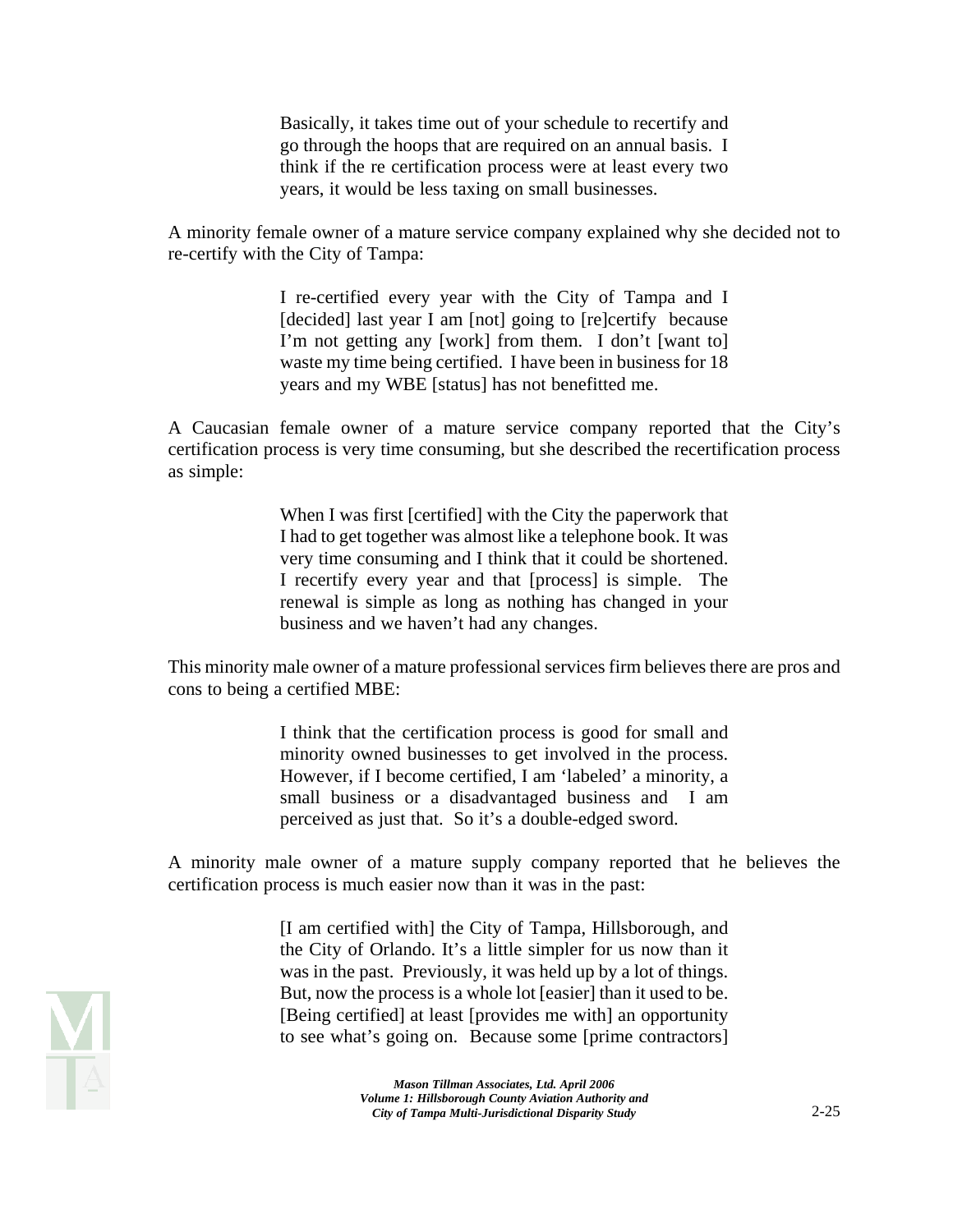will consider [us since] we are a [certified] minority firm and there is a goal that [they] have to [meet].

This Caucasian female owner of a new professional services firm reported that since the City now accepts Women Business Enterprise National Council certifications the process has become a lot easier:

> The City of Tampa is great because they now recognize the Women Business Enterprise National Council (WBENC) certifications. We still have a lot of forms to fill out but it is much easier, from a registration perspective. I think they are doing a much better job. [Previously], I had to send all my financial information to them every other year before they [accepted the WBENC] certifications. So, the fact that the City of Tampa recognizes this is huge because in other county organizations or county entities, you have to go through a certification process that is ridiculous. I do believe the [M/WBE] certification process is necessary, I just don't believe that it needs to be a cumbersome event. As small business owner, I was doing everything myself, and even now that I have a couple people working for me, I've got to work smart. So, [my employees have] to spend [a lot of] time on a certification [application] it can cost me a lot of money.

This Caucasian female owner of a mature engineering firm reported feeling overwhelmed with the certification process and suggests that the agencies institute reciprocity agreements:

> What happened with us is that we tend to get overwhelmed by the paperwork [required to be certified]. Just keeping up with all of the [requirements] for the cities, municipalities and counties [is cumbersome]. We were hopeful that through this study we could see more reciprocity between the agencies so that the hoops that we have to jump through to get certified are not so daunting. Also, I am not sure that we are seeing any fruit from being a [certified] minority owned business with the City. As a minority, I wouldn't say that we are getting any advantage for being a minority business. We are currently in the process of getting recertified and for the past two weeks we have not been able to get hold of anyone at the City. [When we] call [we get] voicemail after voicemail and you can't speak to anyone. So we are having

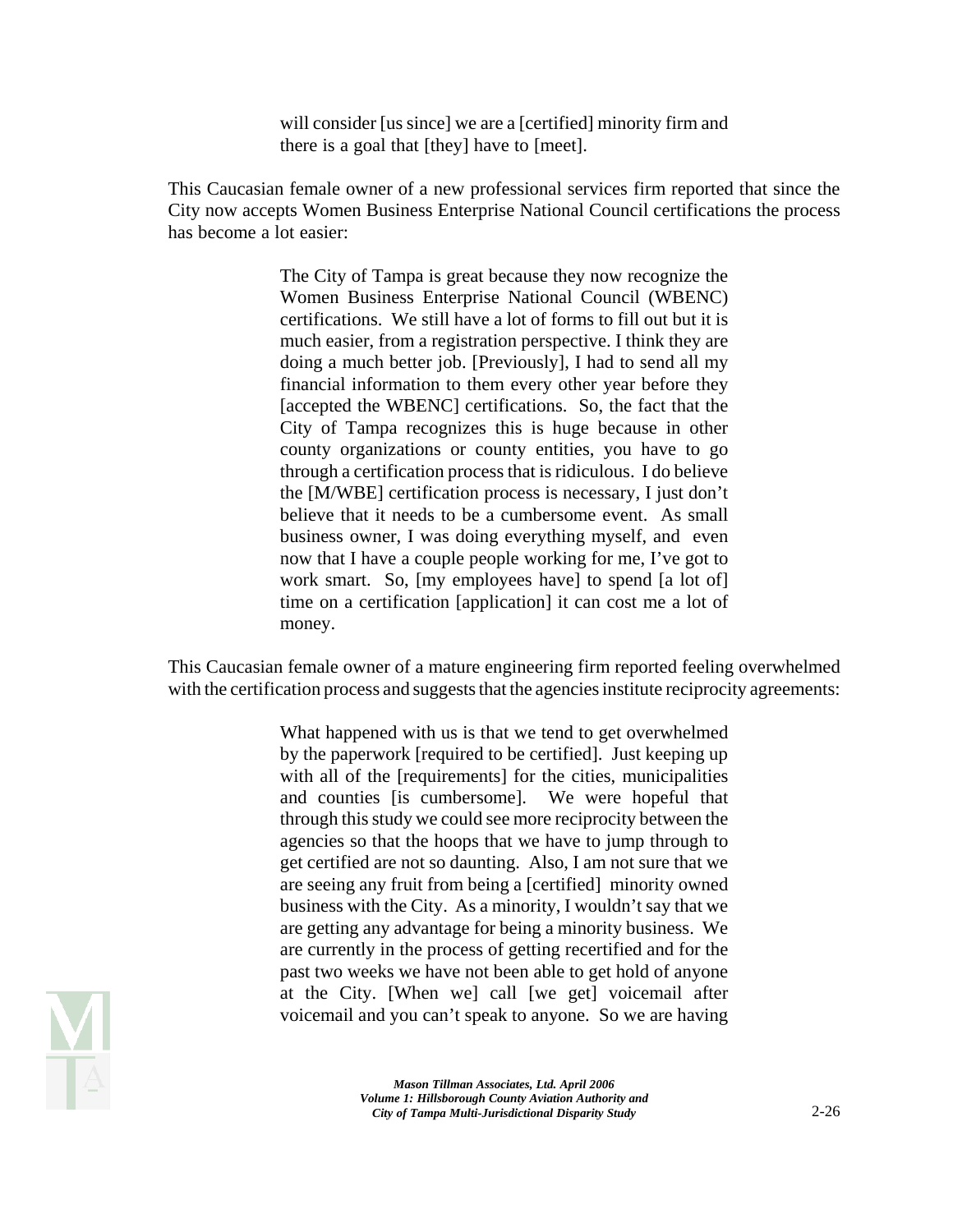a little trouble finding the right person with the right information.

A minority male owner of a mature construction-related company also believes that reciprocity between the agencies regarding M/WBE certification would be beneficial for small business owners:

> I think some of the paperwork should be cut down in terms of the certification [process] and institute one central location and one standard form. [One form] that would [be accepted by the] Aviation Authority, the County, and the City. When they first started MBE [participation], it was beneficial to my company because it has allowed us to do other type of work that I am qualified to do.

A Caucasian female owner of a mature engineering firm described the City's certification process as easy, because they have reciprocity with the Florida Department Transportation:

> [The certification process] was pretty easy especially through the City of Tampa because they have reciprocity with a number of different entities. The first entity that we were certified with was the FDOT, which is pretty strenuous. [They required] tax returns and a lot of documentation. Once you're certified, it's a lot easier to get the re-certification, because we are attesting to what has changed or not changed.

However, this same business owner does not believe her certification status has benefitted her company:

> Honestly, I don't see [that being a M/WBE-certified business] has benefitted my company. We pursue Aviation Authority work through engineering firms, and we have been successful on a couple of [projects], but many times after the contract [is awarded] the work is cut down to a lot less than was anticipated.

This minority male owner of a new professional services company reported that his company is certified with several government entities. He described the process as straightforward:

> We are certified with the City of Tampa, Hillsborough County, and the State of Florida. So far, we haven't had any contracts with the City of Tampa. And, we are participating

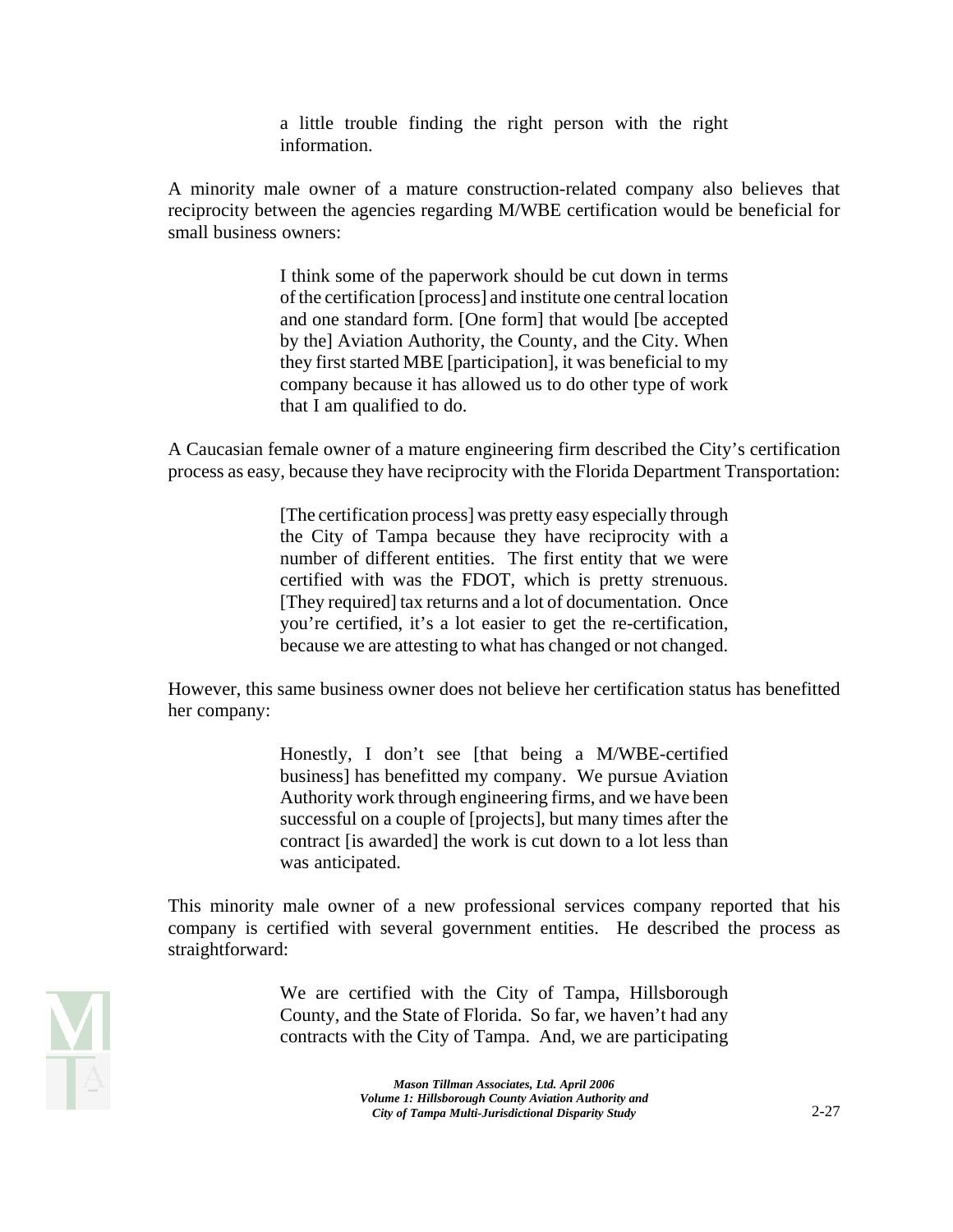in two RFPs as subcontractors, thanks [to our] certifications. The certification process was fairly straightforward and they were very helpful.

This minority male owner of a mature supply company also found the City's certification process easy to navigate:

> [The City's certification process] was not too difficult. [We answered] the basic questions, and the process itself was not difficult.

A minority male owner of a mature general construction company found the City's certification process relatively simple and beneficial as well:

> I don't think I spent more than a week on getting the documents together to become [certified with the City]. And, certainly the people at the M/WBE Office were helpful. [Being certified] has gotten me some jobs. So, I'd say yes, it's been beneficial.

A minority male owner of a mature general construction company is certified with several agencies and he believes that they have helped sustain his business:

> I am certified with the City of Tampa, FDOT, State of Florida, and Hillsborough County and it has been a tremendous help. Without it I would not be in business today. The City of Tampa really looks after minority [contractors].

A Caucasian male representative of mature a woman-owned company reported that the company was encouraged to become certified by local governments:

> [We] currently have about 70 personnel in [our] Tampa office, and we are certified as a woman-owned business. [We] were encouraged by the state and by the local governments—City of Tampa and Hillsborough County to become certified. [They] said there wasn't much they could do for us unless we got certified to break into their markets. [It] took almost a year to approve [our application], it seemed to be a lengthy process.

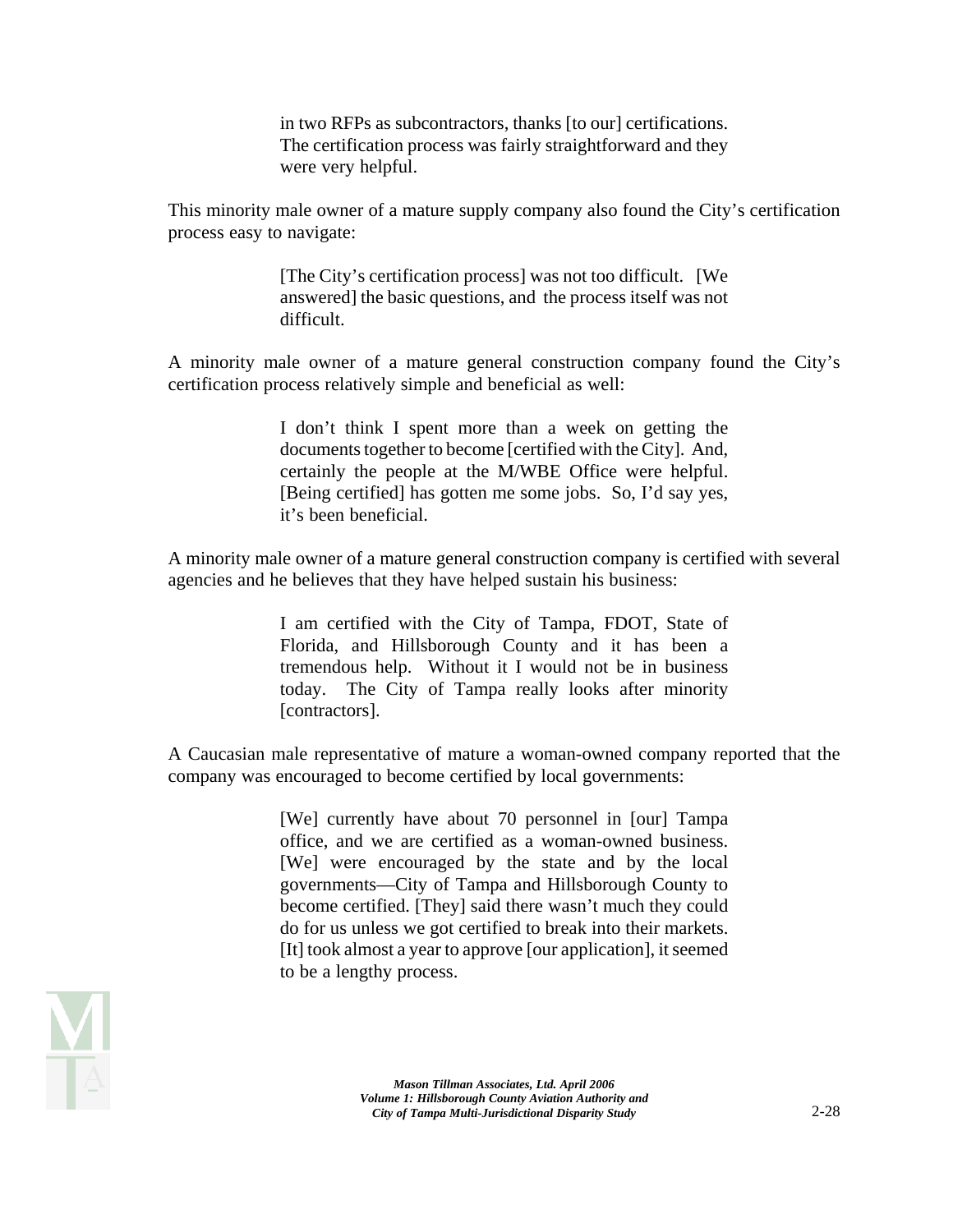This minority male owner of a new a professional services firm found the City's certification process relatively easy:

> I'm certified with the County, and the City accepts their [M/WBE] certificate so the process was real easy.

A minority male owner of a mature professional services firm reported that the Authority's certification process was clear, and its staff was very helpful:

> For a business owner, it was gratifying to [discover] that the Hillsborough County Aviation Authority process was smooth and in place. [Name withheld] at the Aviation Authority was very helpful through the process as was her assistant, [name withheld]. They explained everything thoroughly when I met with them on two separate occasions. They even made an effort to come to our place of business here in Tampa to verify that we were an established company. They went through our documents and they wanted to see our financials; everything was reported to them and copied to them. So I was really impressed with the process with the Hillsborough County Aviation Authority.

This same business owner also reported that he received a lot of help certifying with the City and the Authority as well:

> I did receive a lot of help through the minority program at the City and the Authority. Primarily, I worked with [name withheld], at the MBE office, and he helped us [with] the application [process]. The [State's certification] process was very simple. The documentation was very clear and concise. We went put our [package] together and provided then with all the supporting documentation. I received a response within eight working days after they received my packet, which was very impressive.

## B. Problem with Front Companies

Some business owners fraudulently seek M/WBE certifications so that they can take advantage of programs designed for small, woman, and minority businesses. A minority male owner of a mature engineering firm reported to the City instances where he believes certain businesses were fraudulently certified as M/WBEs:

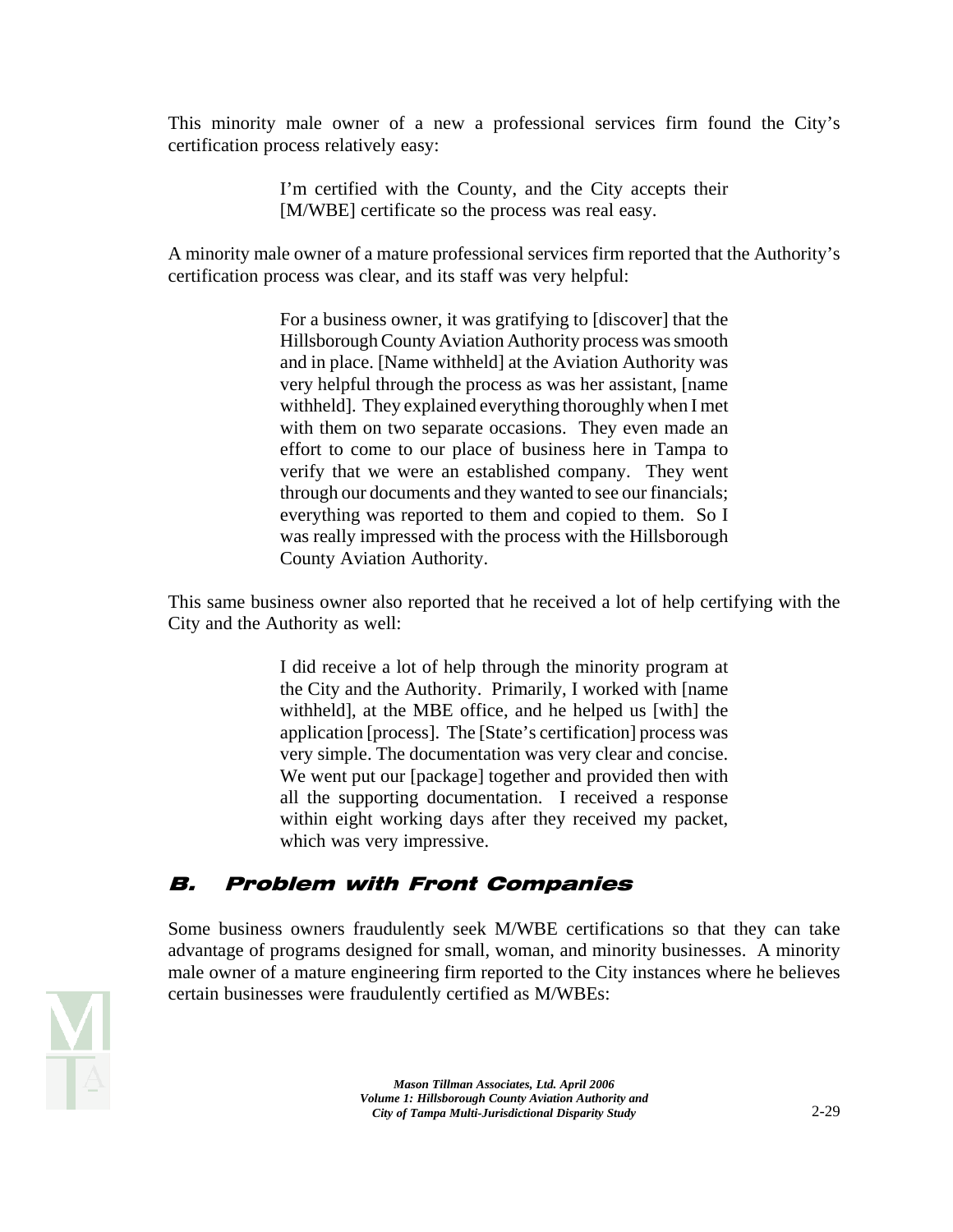I have actually called the [City] and complained about some people cheating in the [M/WBE] program. And the minority management people seem to be reluctant to act on that. [I reported on business name withheld] who misrepresented themselves on their application. There is a company that's owned by a woman who's not a surveyor or an engineer. [She] does not manage the business. In fact she inherited the business through a divorce. [But], she knows nothing about the business and the employees [operate] it. She is a figurehead which qualifies the [business] as a woman-owned business. The people who [operate] it are non-minorities and they are getting work from the City. [When] I reported this, I was told, 'Well, they can't prove it. And, if someone says, 'Yeah, I run the business,' they have to accept that. [She also said], 'If I inform them of an onsite interview, the female owner [will be] present. So, it [would] appear that she might be running the business.' But, in my opinion, if you're not a licensed surveyor, you should not be certified as a minority consultant.

This same business owner described another instance of a M/WBE firm he believes is a front:

> There is another company that's [M/WBE]-certified. The [City] has criteria limiting the number of employees [to qualify for M/WBE certification]. Last time I checked this company had six offices throughout the state of Florida. And I know this far exceeds the number of employees [for certification], yet they are certified as a minority [businesses]. They probably sent in their application stating the number of employees at their local office only and not their statewide offices. I'm telling you these things because I'm hoping that you can pursue [them] and I can remain anonymous and not suffer consequences for raising these issues.

A Caucasian male representative of a mature general construction company reported an instance where he believes a minority business was fraudulently certified as an M/WBE:

> There is a female African American underground utility contractor who is a lawyer. She does not even hold a contractors license and her qualifiers are White Anglo-Saxon males. She has zero minority employees, period. They don't

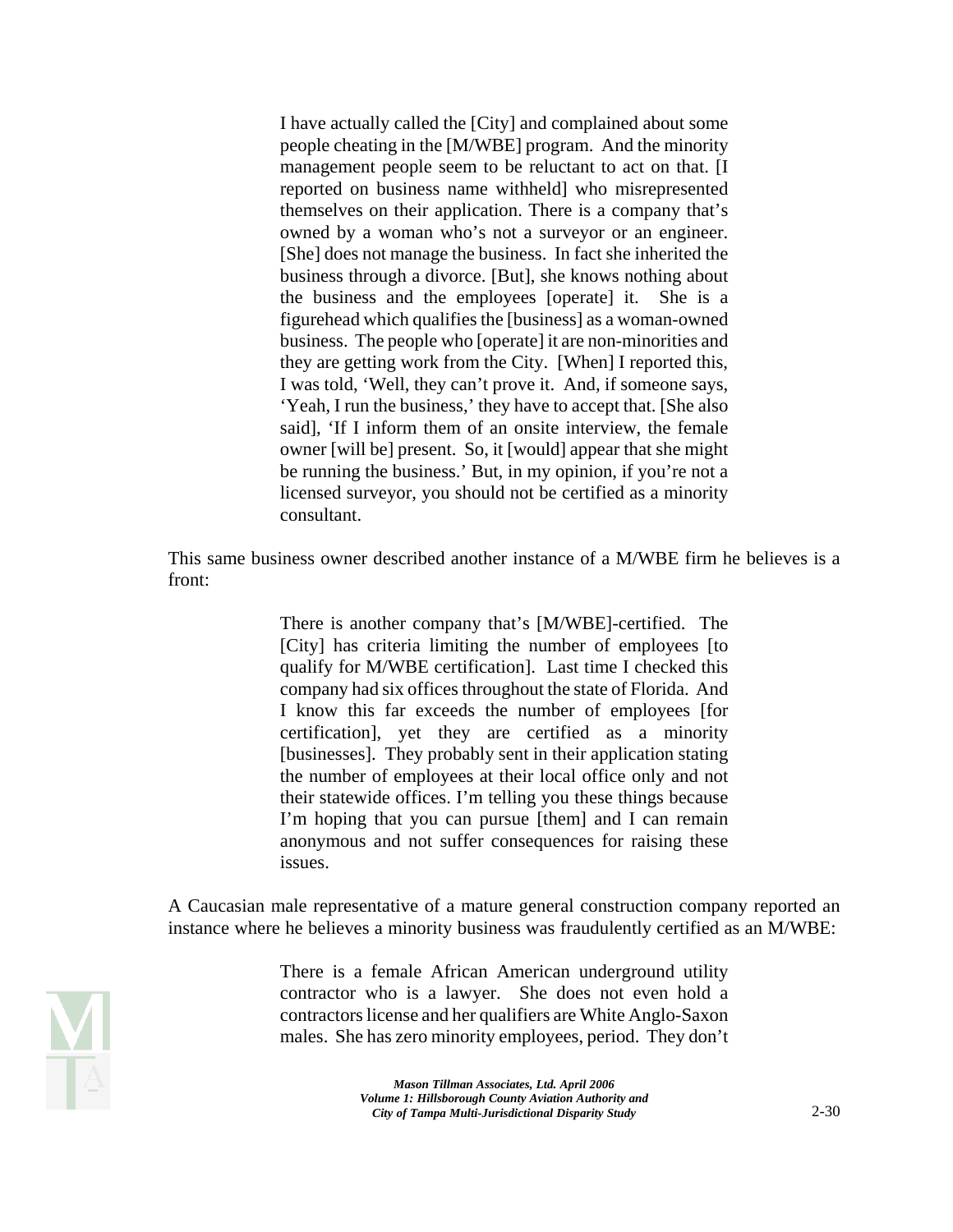even have a female secretary or a clerk. If [you are] not blonde and blue eyed, [you can't] work for them. And she is certified as a minority contractor with Orange County, the City of Orlando, and FDOT.

This minority male owner of a mature professional services firm reported his personal knowledge of WBE firms that are actually fronts:

> I have personally known [of certified WBEs where the] woman was just a wife of the contractor. They are really fronts.

This same business owner believes that companies that are determined to be fronts should be legally penalized:

> Just like ordinances are set up to establish the minority business programs' policies and procedures, they also need to [set] penalties for firms that are perpetuating fronts. There needs to be incentives, but there also needs to be disincentives as well. If a . . . company [claims] that it is a legitimate company and takes advantage of [M/WBE] contract requirements and is found to be lying, then there needs to be some legal repercussions.

Another minority male owner of a mature general construction company reported that he is aware of companies that are male-owned and operated but are certified as WBE firms:

> I know of companies where the husband has transferred [the ownership to] his wife so he can become a WBE. I feel that a lot of companies can [easily] meet the [City's certification] requirements.

And this minority male owner of a new professional services firm reported on a company he believes is a front:

> [I was] just talking with a guy in the field, and his wife owns [the company]. They are certified as a woman-owned business, but she is never around.

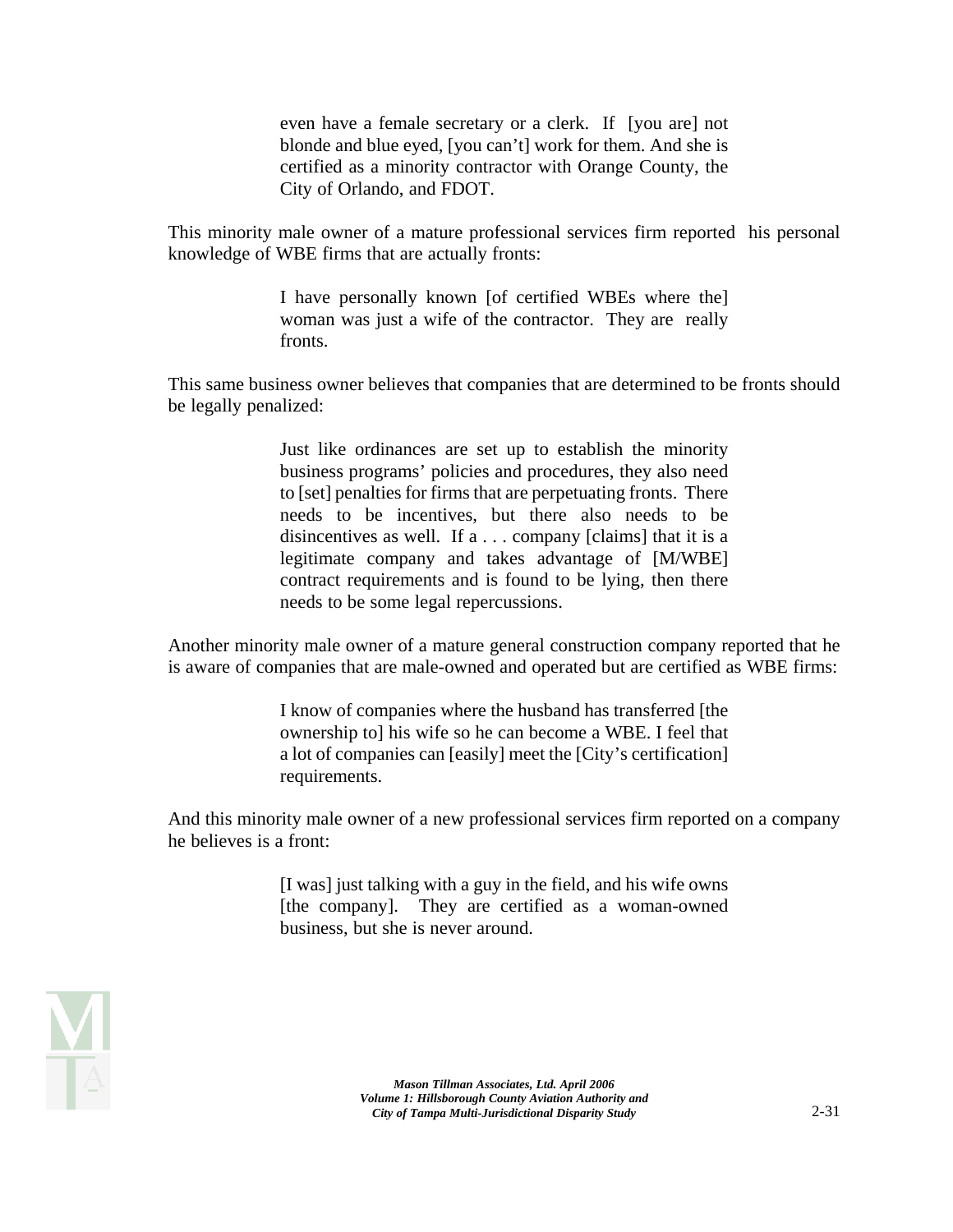And this minority male owner of a mature general construction company believes that the City's certification requirements are too broad and allows for firms to be erroneously certified as an WBE firm:

> I think the criteria [to become certified] has become so broad that probably half of the firms could meet them. It's so inclusive that most firms probably could meet the certification requirement. This truly hurts and puts the small guys trying to start out at disadvantage. They need to tighten the requirements because a lot of companies are [wrongly] qualified as an WBE.

# VII. FINANCIAL BARRIERS

## A. Difficulty Obtaining Financing or Bonding

According to many interviewees, their limited access to capital inhibits their growth potential. A minority male owner of a mature general construction company believes that he was denied a loan at a banking institution because of the color of his skin:

> I have tried in the past to get a line of credit and I was told that I was qualified but they gave me the run around. Even though I have over one-half million in that bank. When I called them, they said, 'Yeah we will call you back.' My record is impeccable and my company's credit is impeccable and they had all that information. Even the branch manager told me we don't need anymore information from you. But she also made it clear to me that the bank was not going to give me the loan because of my color. So I didn't pursue it any [further]. So I closed my account at that bank and I moved it somewhere else. It is tough being a minority. It is a different ball game if your are a black person, but not if you are a White female.

This minority male owner of a mature construction-related company believes banks are reluctant to loan money to small business owners for several reasons:

> The banks will deal with you if you have [some money] in the bank. Banks are very reluctant to [loan money to] those that don't have [any] money, are trying to get started, or trying to finance a project. They don't want to loan money

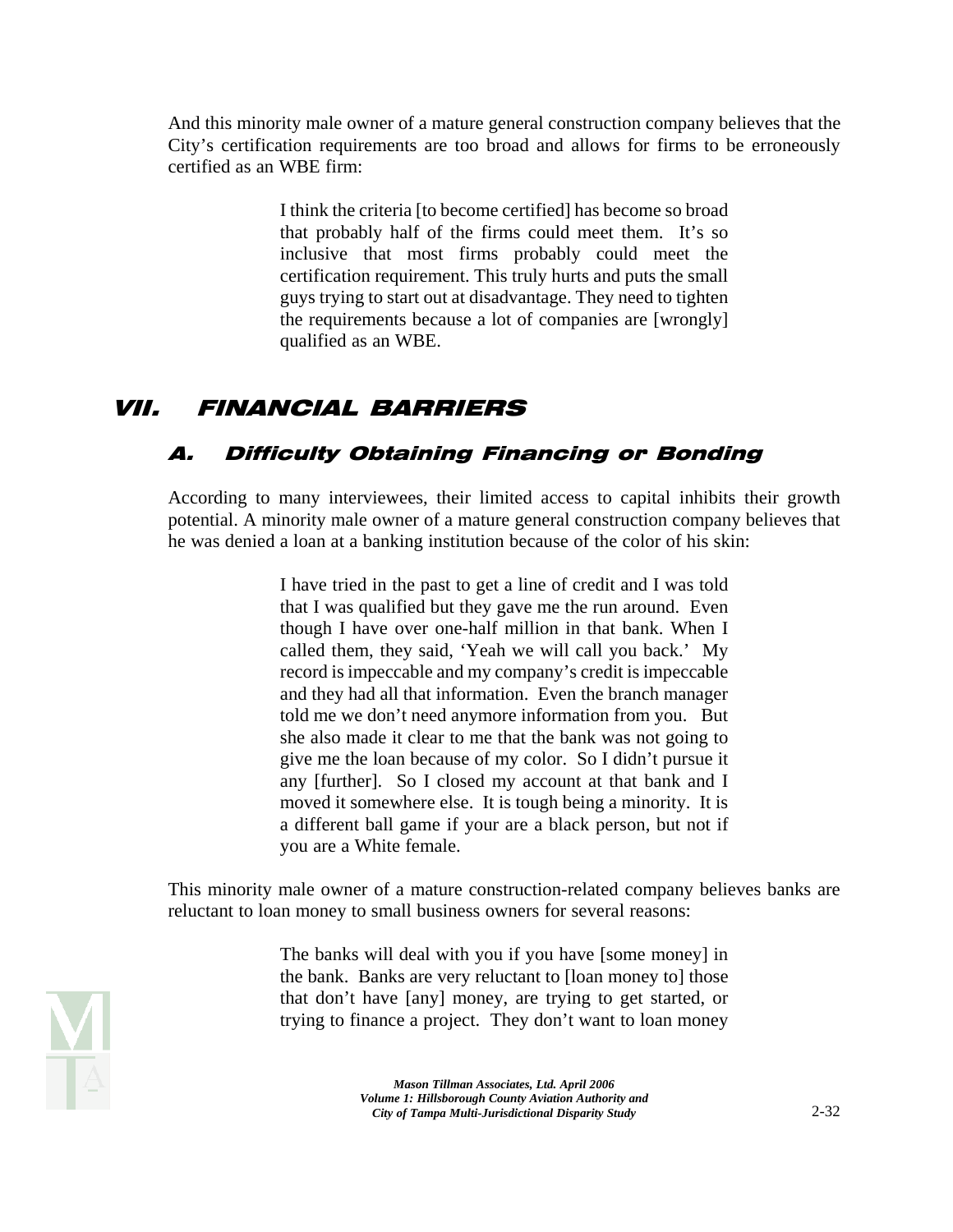unless you've got money. If you don't have any money, they are very difficult. . . . .

A minority male owner of a mature supply company explained why he no longer seeks financial assistance from banking institutions:

> I have been self-funding [my company]. When I first started [my] business I had a business plan and I went to all of the [local] banks, but they wouldn't loan me money. I even went to two organizations in Tampa called [company names withheld] and I got a worse response or reception [from them] than I did from the banks. So, I was fortunate that I had saved some money. I then talked with my broker and we worked out a plan to fund [my] company. I don't want to deal with the [banks] now, I took on the attitude that if you didn't want to help me when I really needed it, I don't want your help.

And this minority female owner of a mature services company reported that she has not been successful in obtaining financing for her business:

> I am in the process of trying to get a loan. They charge [fees to process the loan application] and then they say you didn't qualify so you are out your money and you have to start all over again. Every time we apply there is usually a \$50 fee.

An minority male owner of a mature construction-related company reported on the difficulties he encountered seeking financing for his company:

> I put on a suit and went to talk to [managers at various banks], which was the worst thing I have ever done. I [could not establish] a direct relationship [with the financing institutions]. I never got the help [that I needed].

This minority male owner of a mature professional services firm described the negative impact on small businesses when they borrow money to finance their business:

> It kills you, to start borrowing money. And, obviously when you borrow [money] you have a cost to borrow that is never [anticipated]. Now, this can [cause my company] to move into a negative loss situation. Based on the fact that we are paying a tremendous amount of interest to borrow money to cover our receivables. So, this can put a [small company]

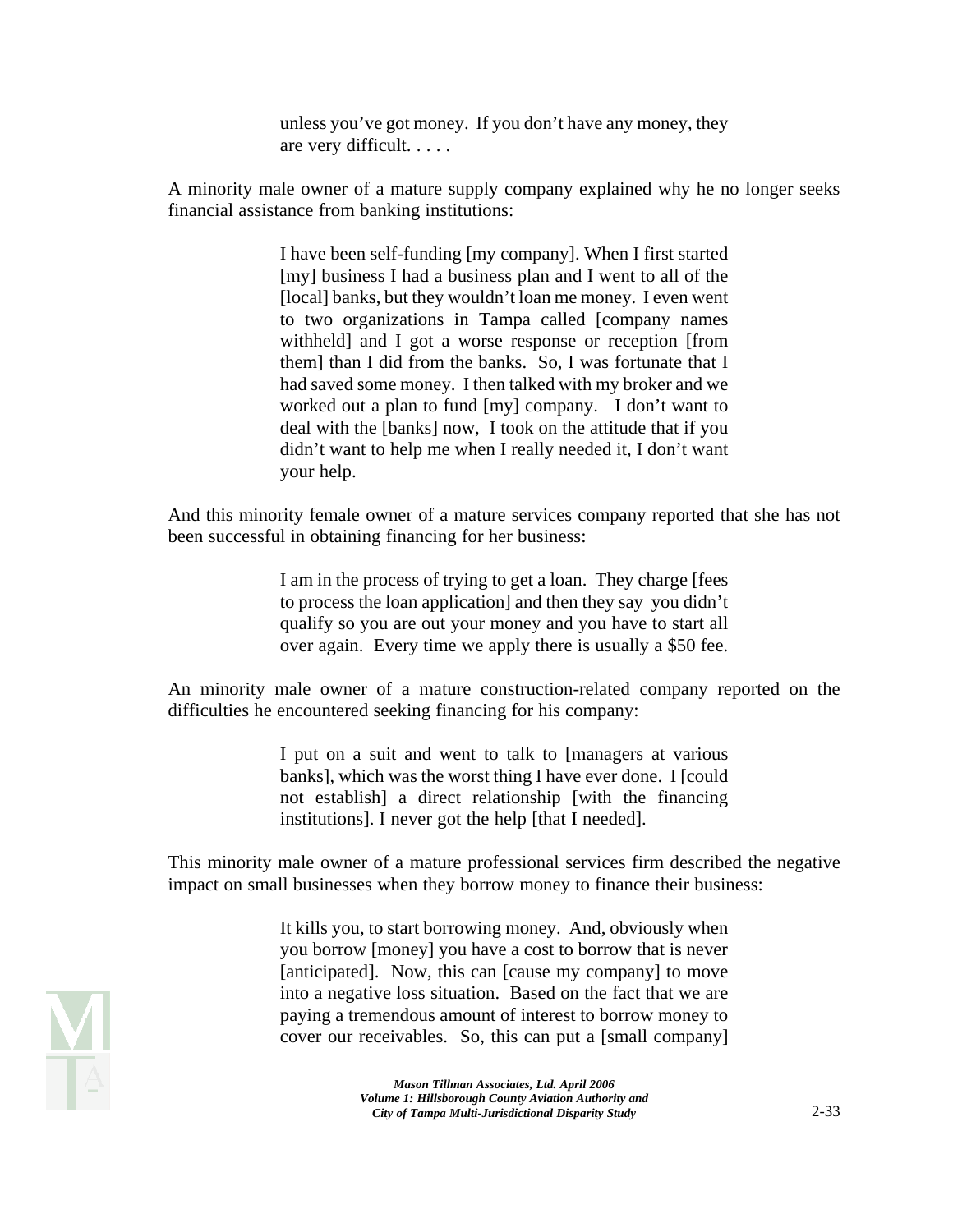out of business. And also it makes us non-competitive for future jobs.

A Caucasian female owner of a new professional services firm reported that she has had to rely on her personal finances and relationships to help sustain her business financially:

> I have been very fortunate in that I have been able to selffund my business. But, it's been a challenge. Because when you are a small business, you have to prove yourself and unless you have someone to believe in you and give you that opportunity. Fortunately, I was able to develop a relationship with a billion dollar company and they gave me a break.

This minority male owner of a new construction-related company described the difficulties he encountered in trying to seek bonding:

> We have the same problems with the bidding process. The bonding [requirements are] too high, and we can't get in. I would assume [that there are] minority companies [that are] women, Black, or Hispanic but are unable to bid on large [projects]. And if they are qualified to do the job they should be able to work out a bonding situation with [the client]. [But] this leaves 95 [percent] of firms out of the ballpark. So, there are not very many minority companies doing million-dollar projects for the City of Tampa. They are working under general contractors, like we were. It's not that we can't handle the work: we can't get the bonding power that we need. And, it's a slow process [trying to increase our bonding limits]. We have to show a lot of capital and money in the banks and we just don't have that. We have never had a year that [was not profitable], but that's not enough for bonding companies to bond a million [dollar] or a two million dollar project.

A minority male owner of a mature construction-related company reported that he was able to secure bonding in the past, but currently has not been able to obtain bonding:

> I used to get big jobs from the Pinellas County School Board and the Hillsborough County School Board. [These were] projects [with contracts that amounted to] \$90,000 to \$400,000. [At this point] I was able to be bonded. Now, these [bond] companies [have gone] belly up. I don't even

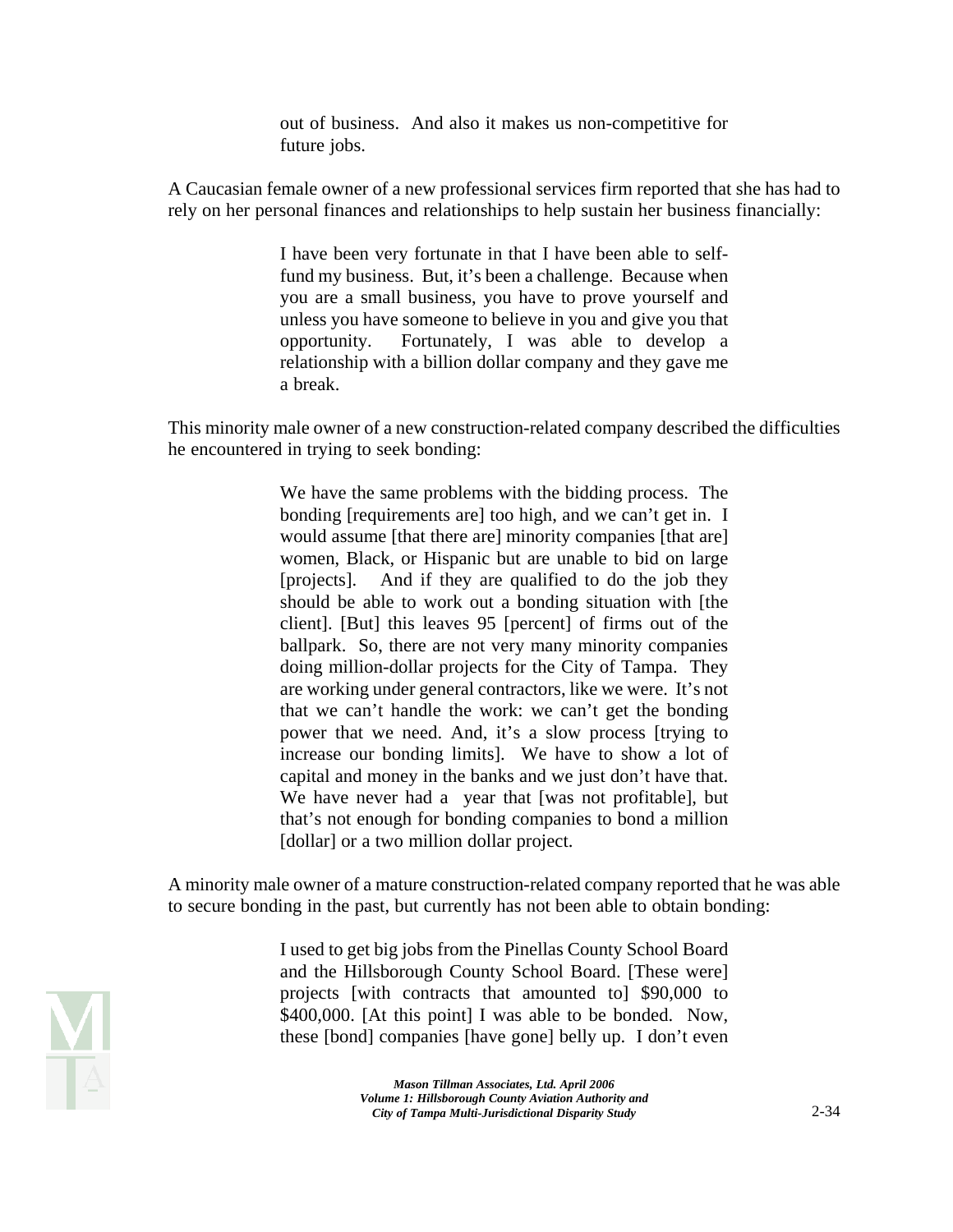know if I am going to be able to bid now [because I cannot secure a bond].

This minority male owner of a mature general construction company also reported that he is not able to bid on many City jobs because he is unable to obtain adequate bonding:

> On most M/WBE jobs, I bid as a sub[contractor] because they require bonding limits that are above my capabilities. The Small Business Enterprise (SBE) program removed its bonding requirements, so I am able to bid as a prime [contractor]. But, if I go out and get a \$200,000 or a \$300,000 bonding limit, that would still leave me out of a lot of jobs because the City [mainly has] million dollar [projects].

However, this minority male owner of a new professional services firm reported that his firm has not encountered any difficulties trying to obtain bonding for his company:

> Bonding is not an issue for [my company]. I have not been asked once to bond a job. I have been in business three years now and the first year we did \$1 million [in revenues], the second year we did \$1.8 [million], and this year we're in line for about \$3.2 million in revenues.

Finally, this minority male owner of a mature construction-related company reported on a government agency that provides financial assistance for small business owners:

> Usually, there is a lot of help [with financing projects] in the school system. The Florida school system has incorporated into their bids that [they will pay some of the up-front cost for contractors] and at the end of the job they [receive] a refund if [it not used]. So, they have opened the door for [small business owners].

### B. Late Payment by Prime Contractors

Many minority, women, and small business enterprises reported a lag between when prime contractors receive payment from a public agency and when the prime contractor pays its subcontractors.

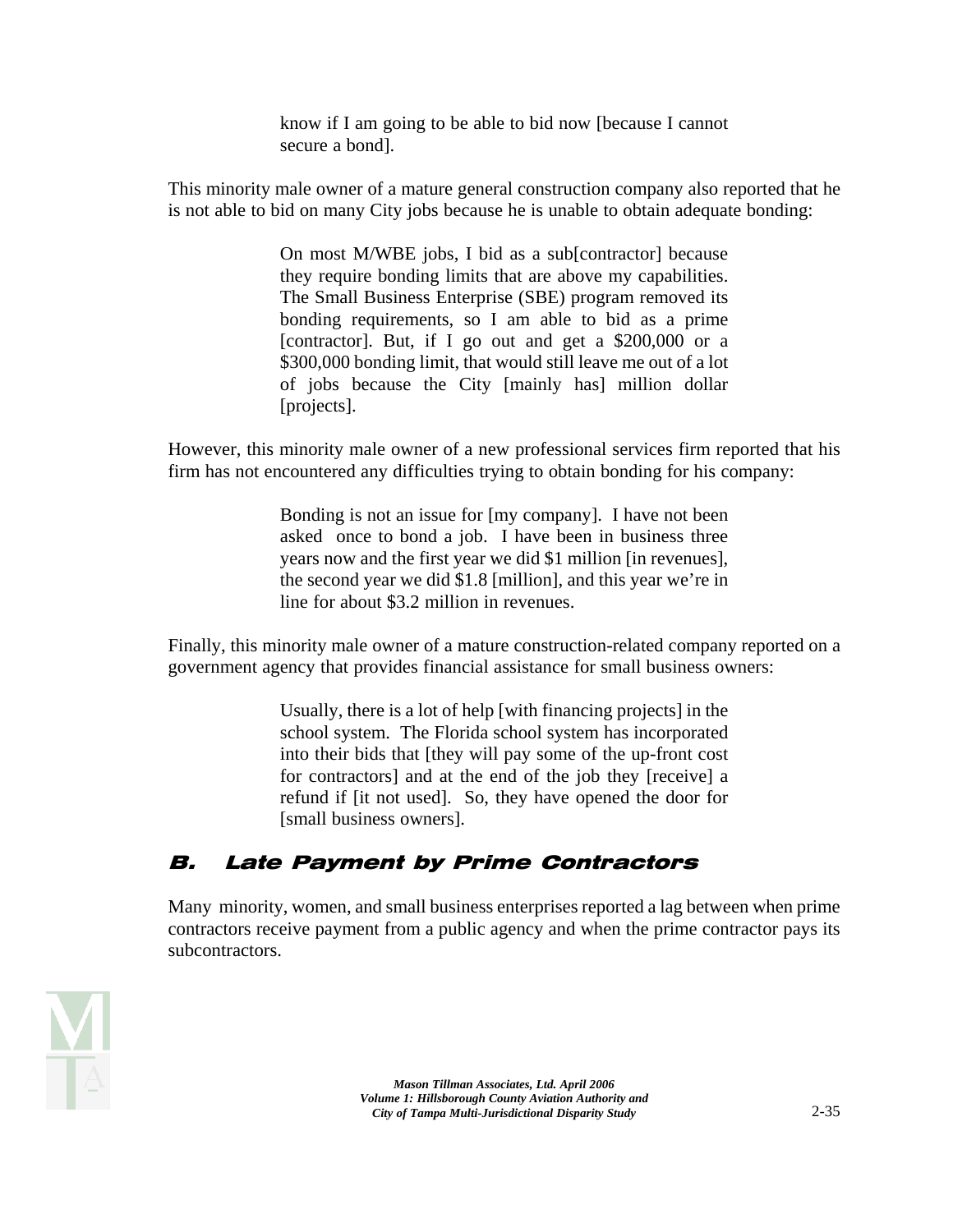A minority male owner of a mature construction-related company reported that his company is currently waiting on the final payment for services on a project that was completed six months ago:

> Normally, if you [submit] your bill by the 25th of the month, you probably [are] paid by the 10th of the month. That was the standard rule, but that has changed considerably. Now some of the contractors, even minorities, are saying, 'We will pay you when we get paid. If we don't get paid, you don't get paid.' That turns us off. We quit bidding with those contractors. I can understand their position because they are not getting paid in a timely manner, so their cash flow is being affected. [For] example, we just finished a [project] at [school name withheld] six months ago. I am still owed about 5 percent of my retainage, which is about \$6,000. I finished another job and they owe us \$30,000, and that's been finished for two months.

This same business owner explained how subcontractors are affected by late payments:

Unfortunately, the larger minority contractors have to carry these general contractors when the general contractors aren't paid [on time]. We are acting as financing institution [allowing the prime contractor] to draw on [our] line of credit. But, the banks charge interest as soon as we [borrow] money from them. If we try to tack on interest to the money [owed to us by prime contractors] they would refuse to pay it.

And this minority male owner of a mature engineering company reported that he has waited six months to receive payment from one of the City's prime contractors:

> [Prime contractors] are very slow to pay. They never want to pay before they are paid. I don't know what [happens] on their end, but frequently it [takes] six months [before we are paid]. It just takes forever for us to get paid. I don't think they submit our invoices until they have an invoice to submit. The City of Tampa does not ask me to fill out any forms verifying what I've been paid. And they certainly don't tell me what the consultant's been paid.

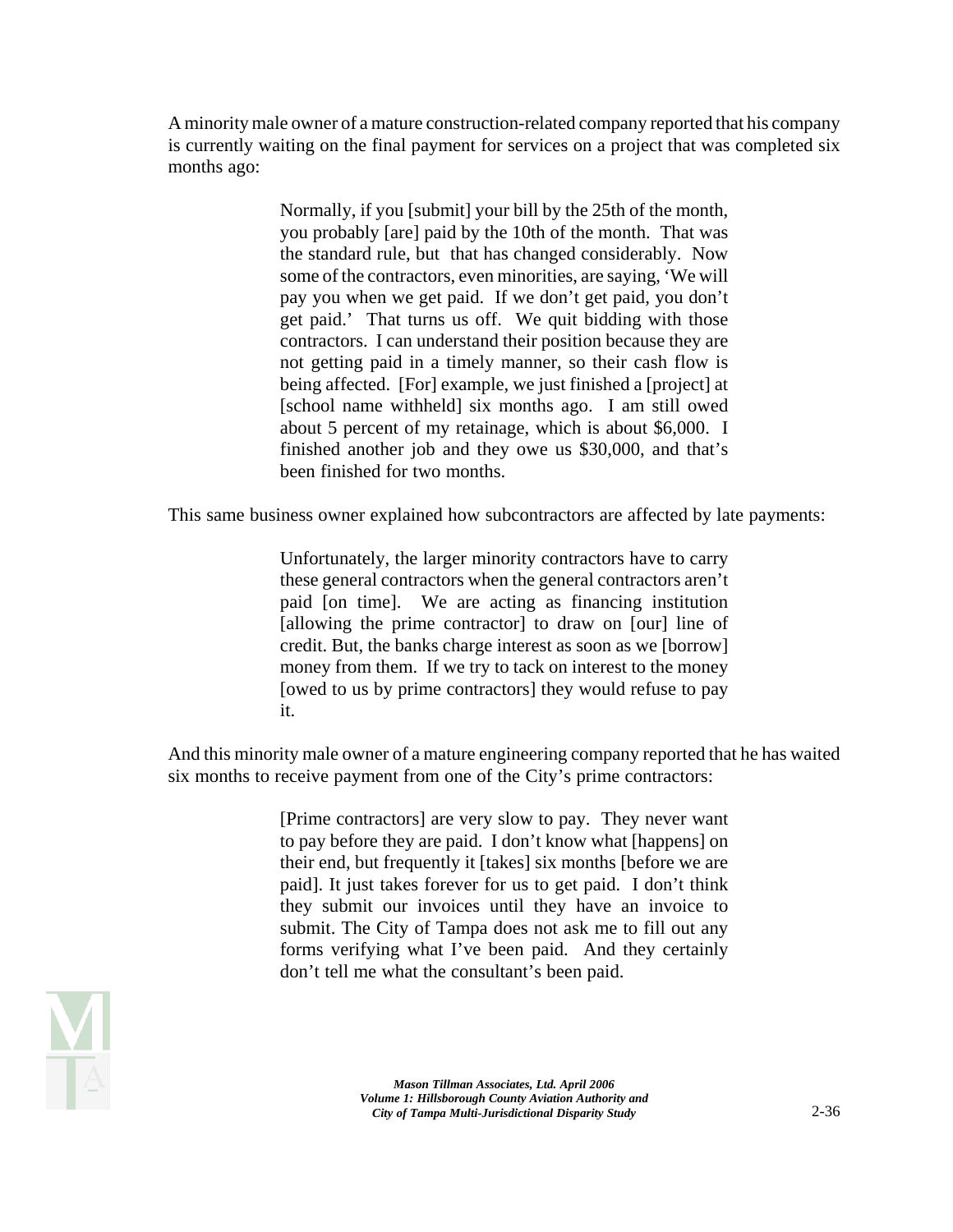This same business owner reported that sometimes he is asked to do work outside of the scope, without an increase in the contract amount:

> We don't get too many changes in the scope, but there have been times where they stretch the scope and ask us to do things that we could not have anticipated. And, of course they put the pressure on us by telling us that they are not getting paid any extra money for it either. [I was told] they have to keep the client—the City or [Authority]- happy. So, I have got to bicycle along with them. We have to do this to keep on their good side to get more work. If I'm not a team player, I'm probably not going to hear from them again.

A minority male owner of a mature construction-related company reported that he usually waits 90 to 120 days before he receives payment from prime contractors:

> The one thing that hurts us when we deal [with] prime contractors, are the late payments. And sometimes we [wait] 90 to 120 [days] before receiving payment. When we work with [government] agencies typically our payments are rendered in 40 to 50 days, which is acceptable. But as soon as you go through a prime contractor, you need your paperwork submitted prior to the dates identified on the original contract.

A minority male owner of a new professional services firm typically waits up to 60 days before receiving payment from prime contractors:

> The longest that I have waited to get paid is 40 to 60 days from the day I submit my bill. Sometimes even longer. This impacts [my company] because I have to scramble around [and try to figure out] how I can pay [my] people. It's tough.

This minority male owner of a mature professional services company reported that the prime contractor with which he often works regularly pays him in a timely manner:

> [Company name withheld] are a great company to work for. They are really on top of the job and they take care of their subcontractors. We are [working with them on] construction projects [that] require us to get our monthly bill in by a certain date, so we get paid in a timely manner. Obviously, if [we are late] by a day or two, then we have to wait a whole extra month to get paid.

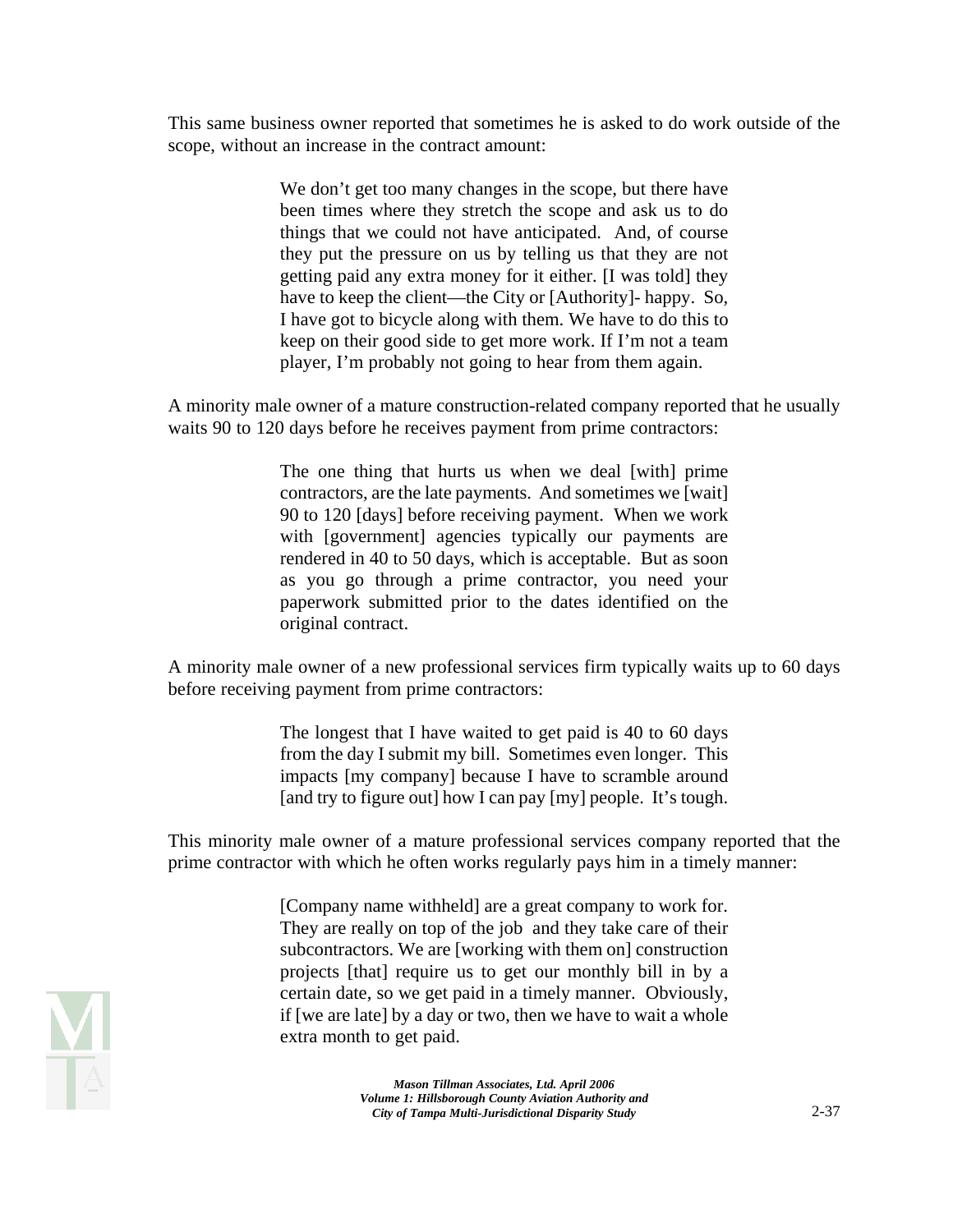### C. Late Payment by City or Authority

Even though the most government agencies' procurement regulations specify the methods and timing of payments to its contractors, this minority male owner of a mature construction-related company reported that the City did not pay one of their prime contractors until 11 months after the project was completed:

> [Contractors] have made little kingdoms in this [industry], and they are the guys with the swing stick. The little guy [does not] stand a chance. There is a [contractor] that we [worked with] a couple of recreation buildings for the City. They held his money . . . [they took] three months to make up their mind on a color to paint [for] the inside of the building. This guy did not get paid until eleven months after the job [was completed]. Now, that's not right, it almost broke him. I had to tell him, 'Hold off paying me [until] you get caught up.' [This is] prevalent in the City, but it is also happening [with] the Authority. I just quit bidding, I said, 'The heck with it. I am not going to go through that turmoil.' In fact, I can't afford it because if I don't get my money in a timely fashion, I have to go borrow money.

A minority male owner of a mature general construction company said that he waited 90 days for payment on a project with the City and that it also took approximately four months before he received his final payment on the same project:

> One time I was on a project for City of Tampa's Stormwater Management [Department], and I was on a job for about 90 days and I was not paid. I submitted invoice number one and number two and then nothing. Then I kept calling them and they said, 'Oh, we have processed it,' when in fact they had not. I found out that the guy that was supposed to present the invoice was on vacation. I don't see how he could be on vacation for 90 days. And again it's not the City as an entity, but it's the individuals handling the projects. I have also been on other projects, but the road and Stormwater Management Department are the ones I'm specifically talking about. Even with my last invoice, I [waited] probably four or five months before I saw any money. I did not [complain] because I [did not want to] inflame the situation. I just laid low and [took] a hit on the chin, [so] that I can continue to be in business.

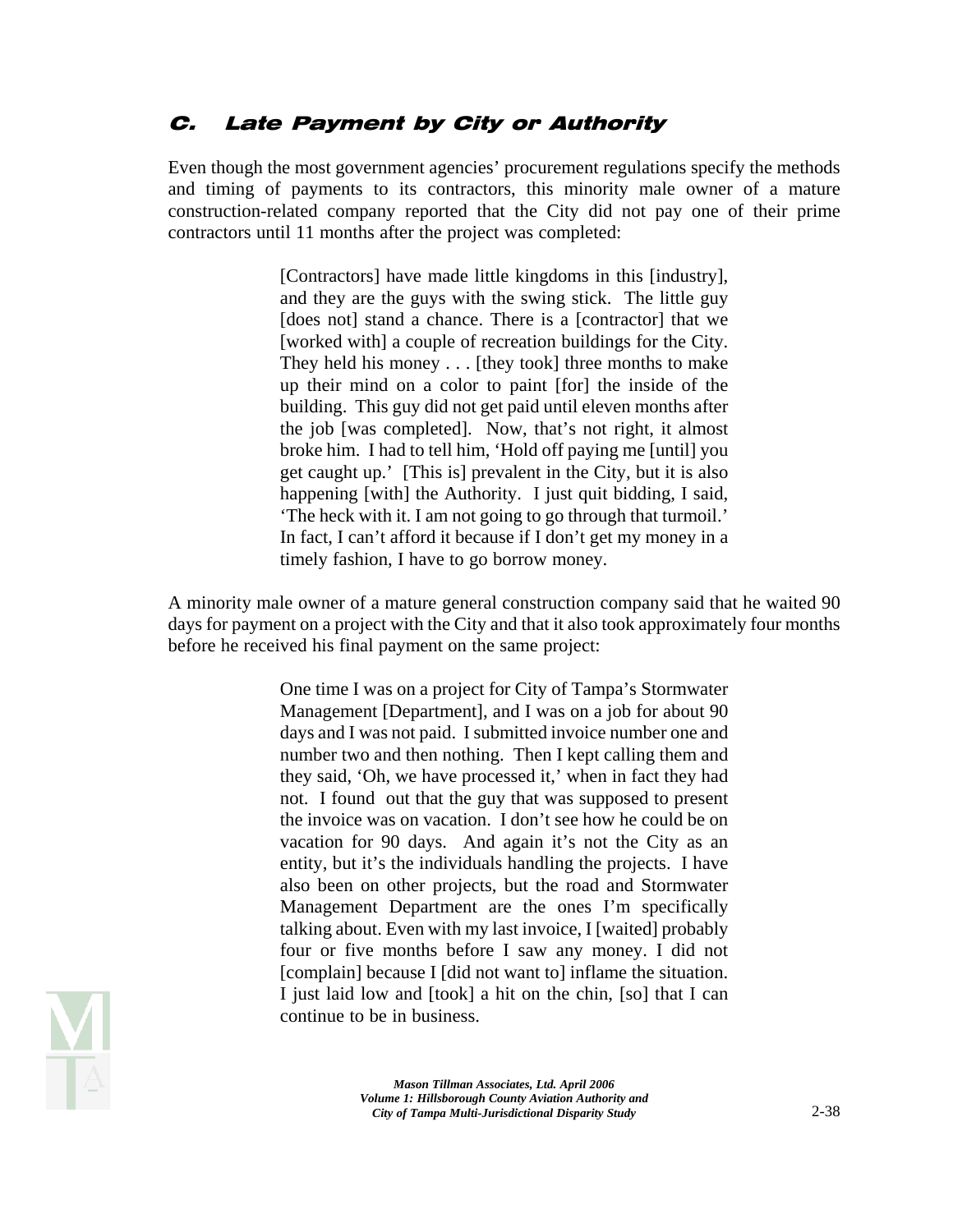This minority female owner of a mature professional services firm reported that she seldom has problems with late payments:

> [We have worked] with the Authority, the City, the School Board, and even the DOT. If we [submit] our invoice the way they want it and we meet their schedule we seldom have trouble getting paid. Now, there are times when it will sit on somebody's desk and they go on vacation, then it can cost [us an extra] month.

And this minority male owner of a mature general construction company reported that the City assists subcontractors with receiving prompt payment from their prime contractors:

> One benefit of the M/WBE Program is that they have guidelines for payment that the prime [contractors] have to follow, so our payment typically is in accordance to what was agreed in the contract. The City [encourages prime contractors] to pay their subcontractors in a timely fashion. Sometimes, at the closeout [the payment is late] because if we are doing concrete work and there are other trades behind you, the job [may not] be completed for a year or more.

A minority male owner of a mature professional services firm reported that it is sometimes difficult to receive payment from government agencies:

> I do tend to focus on government [contracts]. Even though they try to stretch you to the max. Sometimes I feel like we are getting picked on because of our size or minority status. I make phone calls and tell them, 'Hey, I'm not a big [company] and I need my check. I have to make payroll this week. Please send me my check.'

Caucasian male representative of a mature general construction company explained why he believes late payments can influence M/WBEs decisions to bid to prime contractors:

> The Aviation Authority has a much more restrictive minority list, but their payment schedules are much better. We get a little bit more minority participation as an end result. These people will dedicate themselves to doing Aviation Authority work.

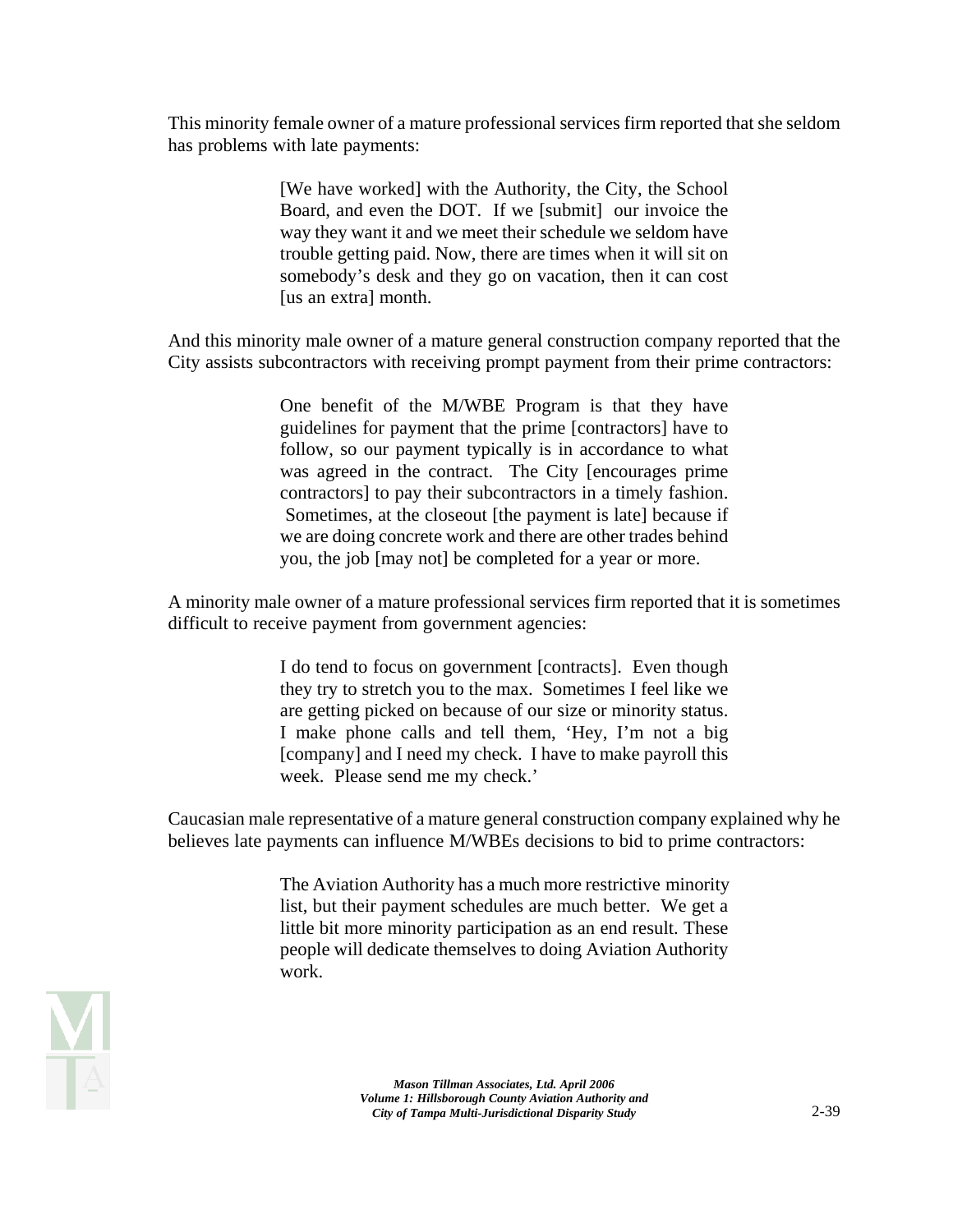This minority male owner of a mature construction-related company explained why he prefers to utilize the joint check option for his payments:

> Basically, most of our payments are in the form of a joint check. At first I thought that was a bad [idea], but I think it's a good [procedure]. Without a joint check, the manufacturers want to be [paid] in 30 days, but if you get a joint check, they [will accept payment] whenever the contractor pays you. Which is normally never in 30 days. So, in actuality it was better off for me in the long run. We] seldom [are] paid in less than 30 days. I don't have a problem with [waiting] 60 or 90 days as long as I'm not being harassed by my vendors. That is why we usually [accept] the joint check option agreement with vendors and general contractors. We also try to deal with [contractors] that have decent pay records. You can tell who the good contractors are by the way they pay. They basically pay you when they get paid. So, if the City or the [Authority] takes a long [time] to pay them, the longer it takes for them to pay us. It is a trickle down effect.

## VIII. COMMENTS ABOUT THE CITY AND AUTHORITY'S M/WBE PROGRAM

The City has three business enterprise programs. They are the Women/Minority Business Enterprise Program, the Small Business Enterprise Program, and the Equal Employment Opportunity/Affirmative Action Program. All three programs are administered by the Minority Business Development Office (MBDO).

There are two business development programs operated by the Authority. One is the Disadvantaged Business Enterprise Policy and Program (DBE Program) for projects funded by the United States Department of Transportation (USDOT), and the other is the nonfederally funded Disadvantaged Business Enterprise Policy and Program, which was adopted on August 2, 2001. Both programs are administered by the Authority's DBE Liaison Officer (DBELO).

#### A. Positive Comments Regarding M/WBE Program

A minority male owner of a mature supply company believes that the City's and the Authority's M/WBE programs are valuable for minority business and should not be dismantled:

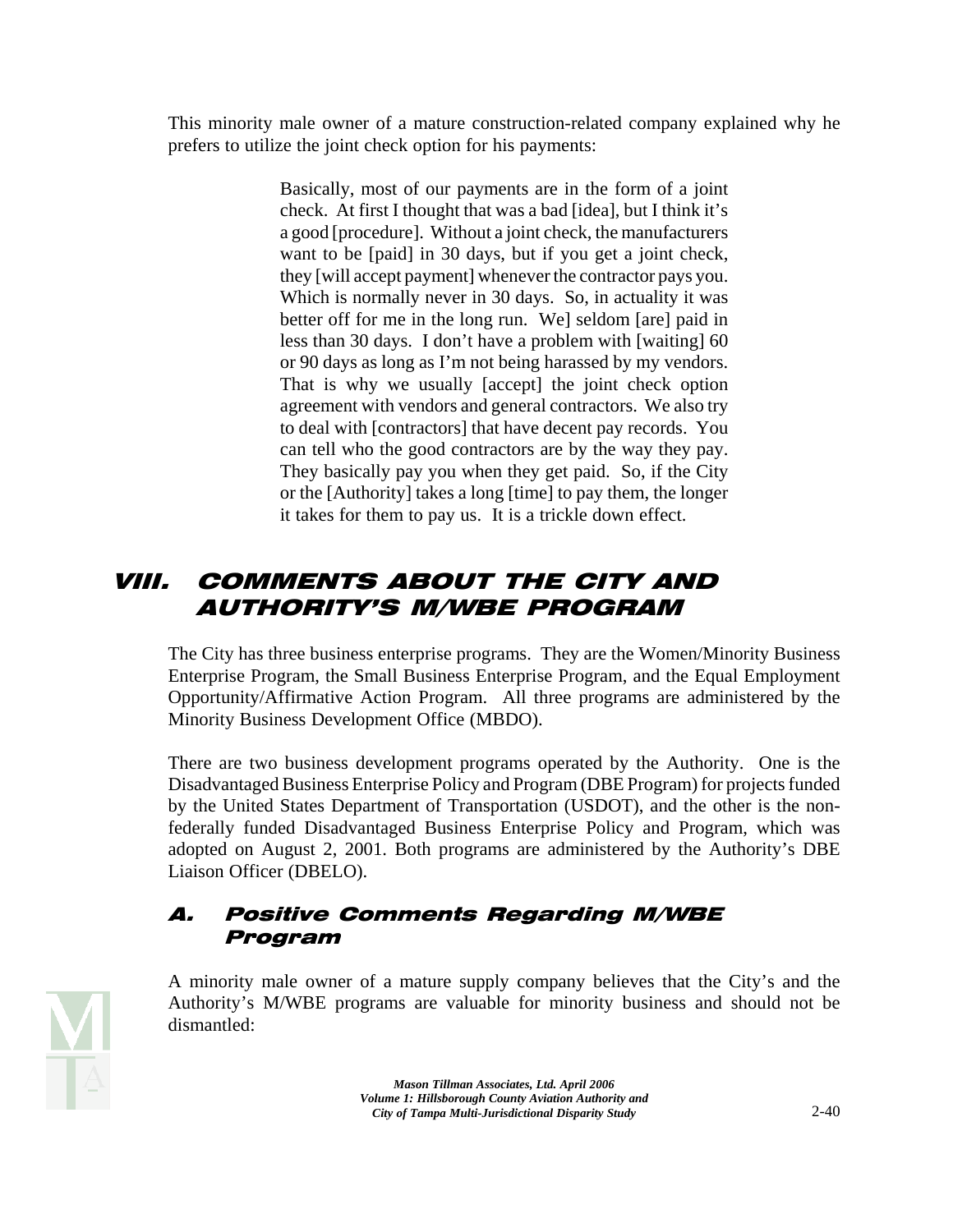Most of the [contractors] who are bidding Authority or City work they try to meet the goals. If there [were not] goals or mandates . . . minority firms would not fare well at all. At some point they were talking about dismantling the [M/WBE programs]. This would basically hurt a lot of people. I think what those guys are doing at the City and the Authority, trying to keep us informed about what's going on makes all the difference in the world. On a scale of one to ten [I would rate the City's program] as an eight and a half or nine.

This minority male owner of a mature supply company believes that the City's M/WBE program is valuable because the surrounding communities do not have an M/WBE program:

> [I think they should] encourage the general contractors to utilize minority [subcontractors]. I don't know if they meet [the City's goals] or if they even enforce them. They used to have [more] minority participation [on City contracts] for Blacks, Hispanics and women. [Now], that is totally gone. I don't even bother going to Pinellas County. They [have] killed [their M/WBE program]. It is worse in Petersburg. So, actually the only [program for minority businesses] is what little bit [is being done] in the City of Tampa. [But right now], I am totally frustrated with the [City's] program. It's not working for us. I bid a bunch of [jobs] and I get nothing. It's just an exercise I'm doing here. I think there are a lot of opportunities for minority businesses [in the public sector] but, the [same is] not [true] in corporate America.

A minority male owner of a mature construction-related firm believes the Authority has a real commitment to increasing the participation of M/WBEs on their contracts:

> I think the [Aviation Authority] has a real commitment to making a difference in Tampa. And [their program] has helped me. I feel the MBE department stands up for all people's rights. The Aviation Authority is trying to make their MBE program benefit the smaller guy.

This minority male owner of a mature professional services firm believes the main reason his company was awarded a large contract with the Authority was due to its M/WBE participation requirements:



The [Aviation Authority's] M/WBE program was the main reason we [were awarded a large] project with [company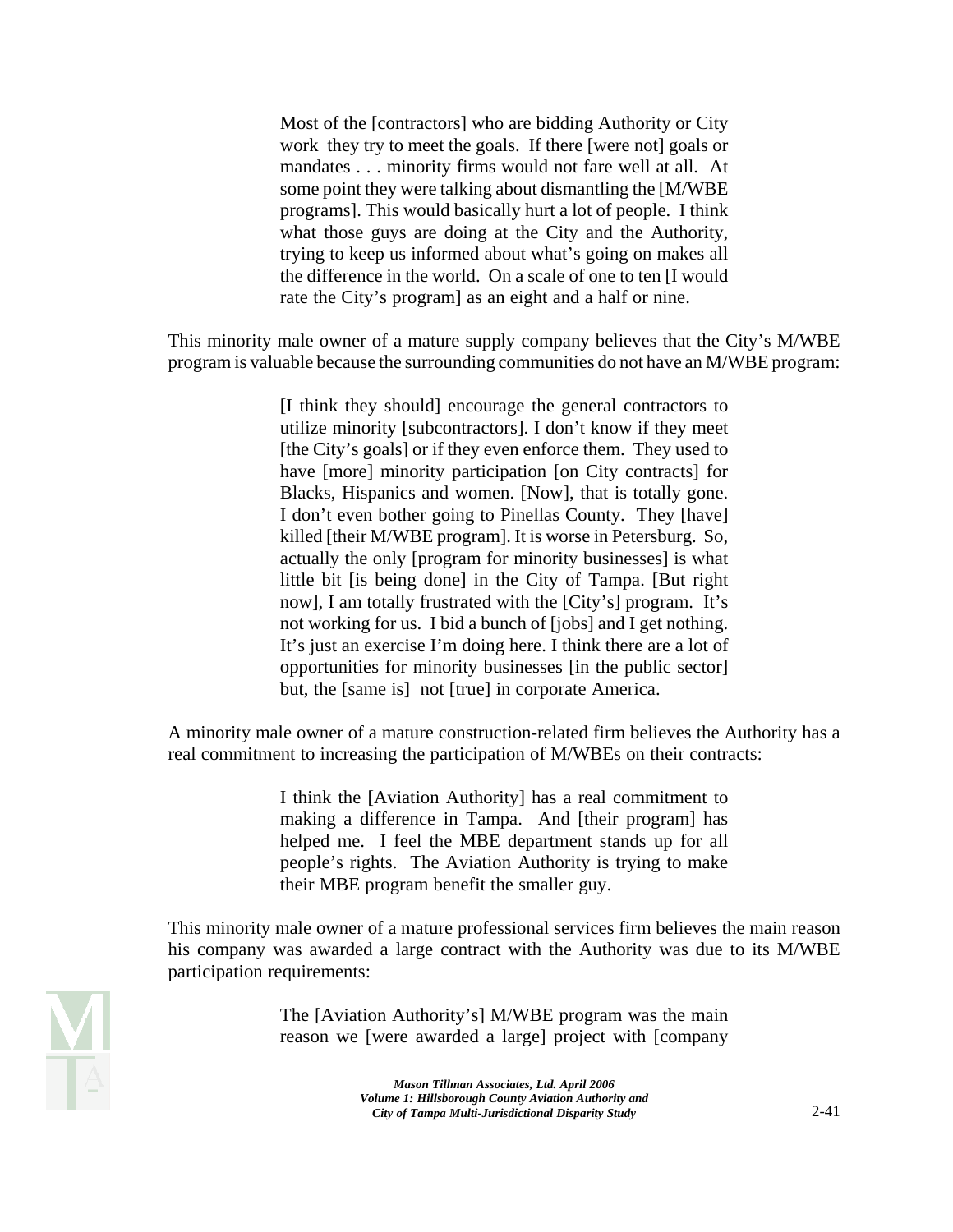name withheld]. I think that a business should be able to stand on the strength of its own capabilities. I think that if you're qualified to do the work, it shouldn't matter if you are minority owned or owned by a Ross Perot. Small and minority owned businesses should be entitled to have opportunities that are given to large businesses. And, I think MBE participation is the way to do it. There [should] be a mandated [M/WBE] participation requirement.

A minority male owner of a professional services firm explained why he believes M/WBE programs are valuable for minority business owners:

> I think [M/WBE programs] are extremely valuable, especially for beginning businesses that are relatively small. Once they become part of the program they [gain] exposure for doing the work, and they are defined by how well they do, not by who they are. So I think it's very important, and I will be very disappointed if it went away. I [credit] the success of our company to [M/WBE programs]. If it wasn't for programs like that at the federal, state, and municipal level, I feel that our chances of [getting] the work would probably be reduced by as much as 30 to 40 percent. I find that the Aviation Authority's [M/WBE] program has a little more meat and substance to it. The City of Tampa's and Hillsborough County [also has] very good [programs].

A minority male owner of a mature professional services firm reported that M/WBE programs were instrumental in sustaining his business when he first opened his company:

> I think [M/WBE] programs have definitely helped our business get started. They are great programs. I am not very familiar with Hillsborough and the City of Tampa [M/WBE] programs. But, yesterday the City of Orlando and Orlando Aviation Authority had a public meeting regarding setting M/WBE goals. I was really pleased that they have really gone out of their way to help local M/WBE and DBE firms. They also said they are [teaming with] Hillsborough County Aviation Authority, and they will recognize each others' DBEs. So, I would definitely encourage a continuing dialogue between these agencies.

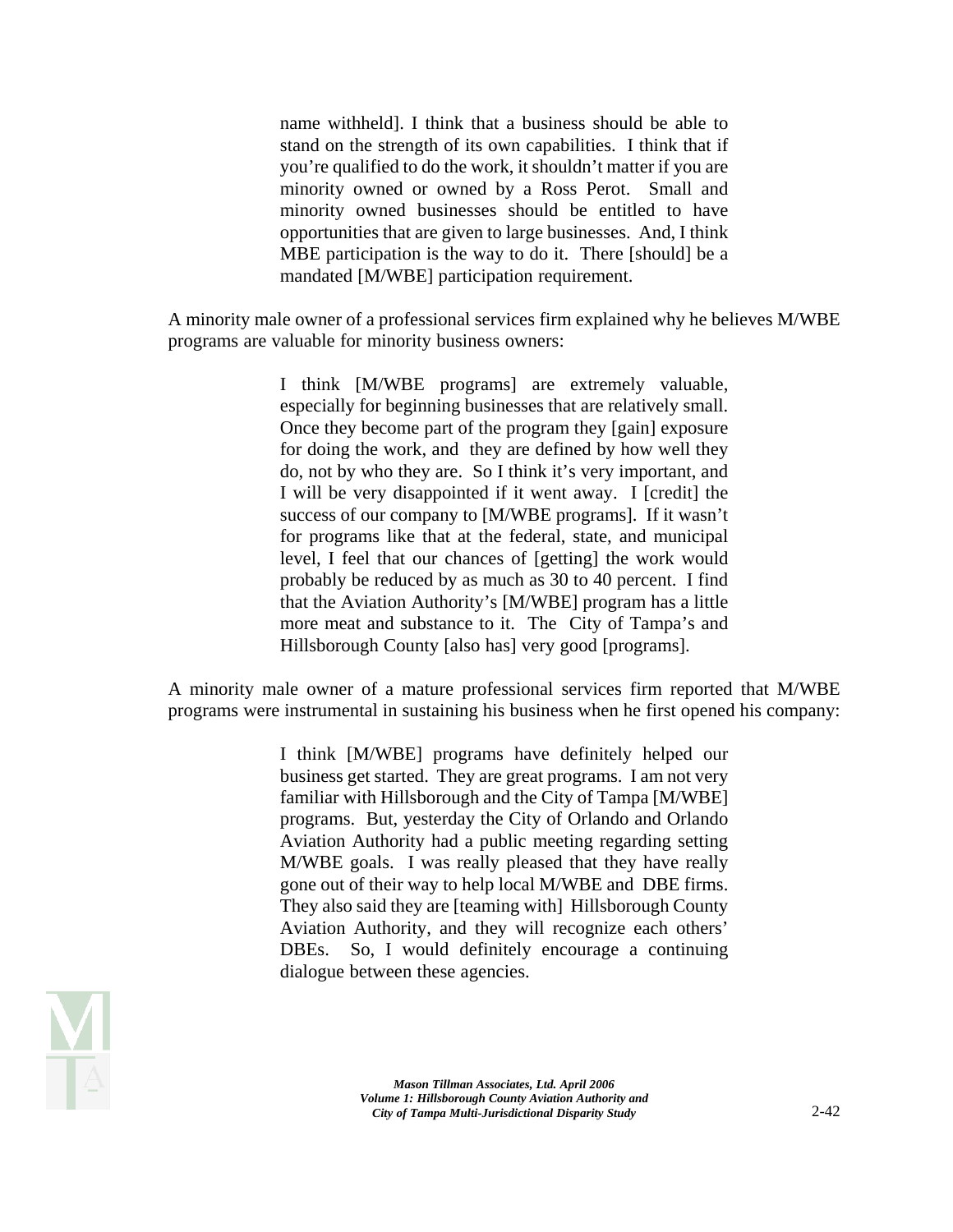This minority male owner of a new professional services firm believes being part of the Authority's M/WBE program has had a positive effect on his firm:

> I received my first certification from Hillsborough County Aviation Authority. A lot of doors have opened up [for us]. We have [only been certified] for three months, but I see a lot happening with the process. They are involved in communicating thoroughly with us when there are workshops for minorities and to connect us with their general contractors to make [sure we are] on the list. It is very important for the generals to know who the minority contractors are [and] what specific entities or codes of work [we provide]. We have also received several calls from other agencies that received our information from the Hillsborough County Aviation Authority. [Employee names withheld] have done a fantastic job in keeping my company very informed.

### B. Negative Comments About M/WBE Program

A minority male owner of a mature construction-related company does not believe there is value in the M/WBE programs for the City and the Housing Authority:

> Basically, the program itself is good, but it's the management and the operation of the program [that needs to be changed]. The Housing Authority is a different ball game. . . . they are not really responsive to the program. Fortunately, we had a good general contractor that wouldn't put up with anything. However, they [told] the Housing Authority we are going to stop until you get your stuff together. But I think the [City's] program is a failure because there are so many people abandoning it, and it's not working. It's a waste because I see a lot of people just falling by the wayside.

This minority male owner of a new professional services firm explained why he decided not to involve his company in the City's M/WBE program:

> The Airport Authority has a very strong [M/WBE] program in place, but I gave up on the City. It was very difficult to establish [my business] as a minority contractor with them. We found that both the [Authority], the City, and any other agencies look at the State's [vendor] list first [for prospective bidders]. And if you are on the State's list for minority



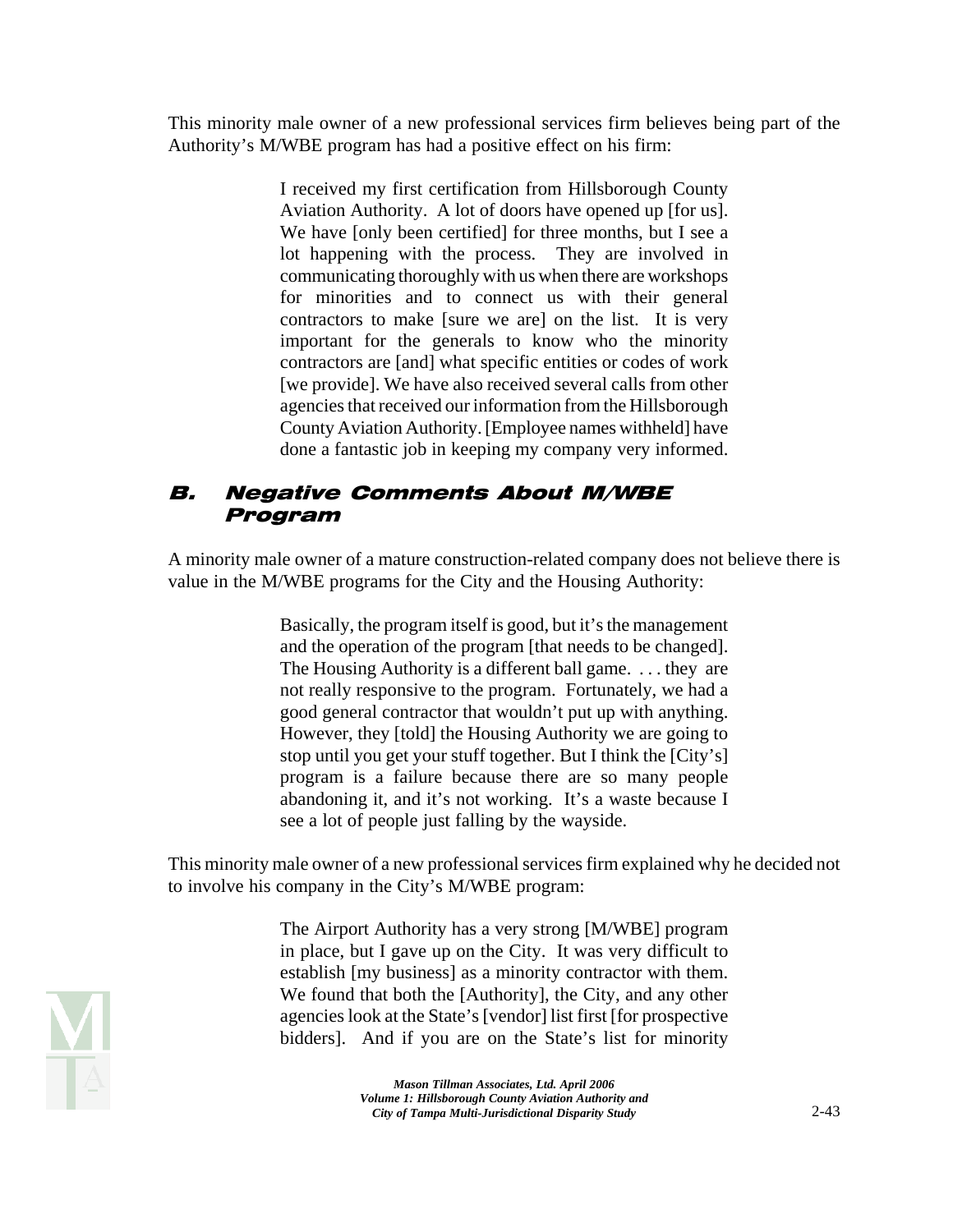contractors, then you could be called upon [to bid on] work. They don't look at the City and the [Authority] lists. So, I found it a waste of time to [register with] the City's or the [Authority]'s minority [program] because the State's [vendor] list [is the priority] by all the entities in the City and the [Authority].

This minority male owner of a mature engineering firm believes that the City's current M/WBE program is not effectual:

> [The City's M/WBE program] does not have any teeth anymore, [because the initial] City ordinance [regulating M/WBE participation] has sunset. Now, the [ordinance needs to be reinstated].

A minority male owner of a new construction-related company believes that the City's M/WBE program is not useful for minority contractors because of their difficulty meeting bonding requirements:

> I think the [City] has an ideal [M/WBE] program. [But], in my opinion . . . I don't think it works because of the [difficulties minority contractors experience trying to obtain] bonding. The jobs that the City puts out [require bonding]. [That is why] it doesn't work in favor for minority businesses, and it never will the way it's operating now. Since, there are no set-aside [requirements] for minority [contractors] with the City of Tampa, we have to bid with general contractors. They can meet the three or four million dollar bonding [requirements]. We are a small company, and . . . we don't carry the massive cash flow like big contractors.

#### C. General M/WBE Program Comments

A Caucasian female owner of a new professional services firm described her frustrations, because she believes the City does not have a real commitment to M/WBEs:

> There is really no commitment from the [City to increase M/WBE participation] on their contracts. I'm on a Florida state-term contract which allows me to be a selected vendor. This allows any state, local, or educational facility in the state of Florida to use me without having to go through the prequalification [process], because I have already [been] qualified for that. So, that to me is a rather big deal, but it

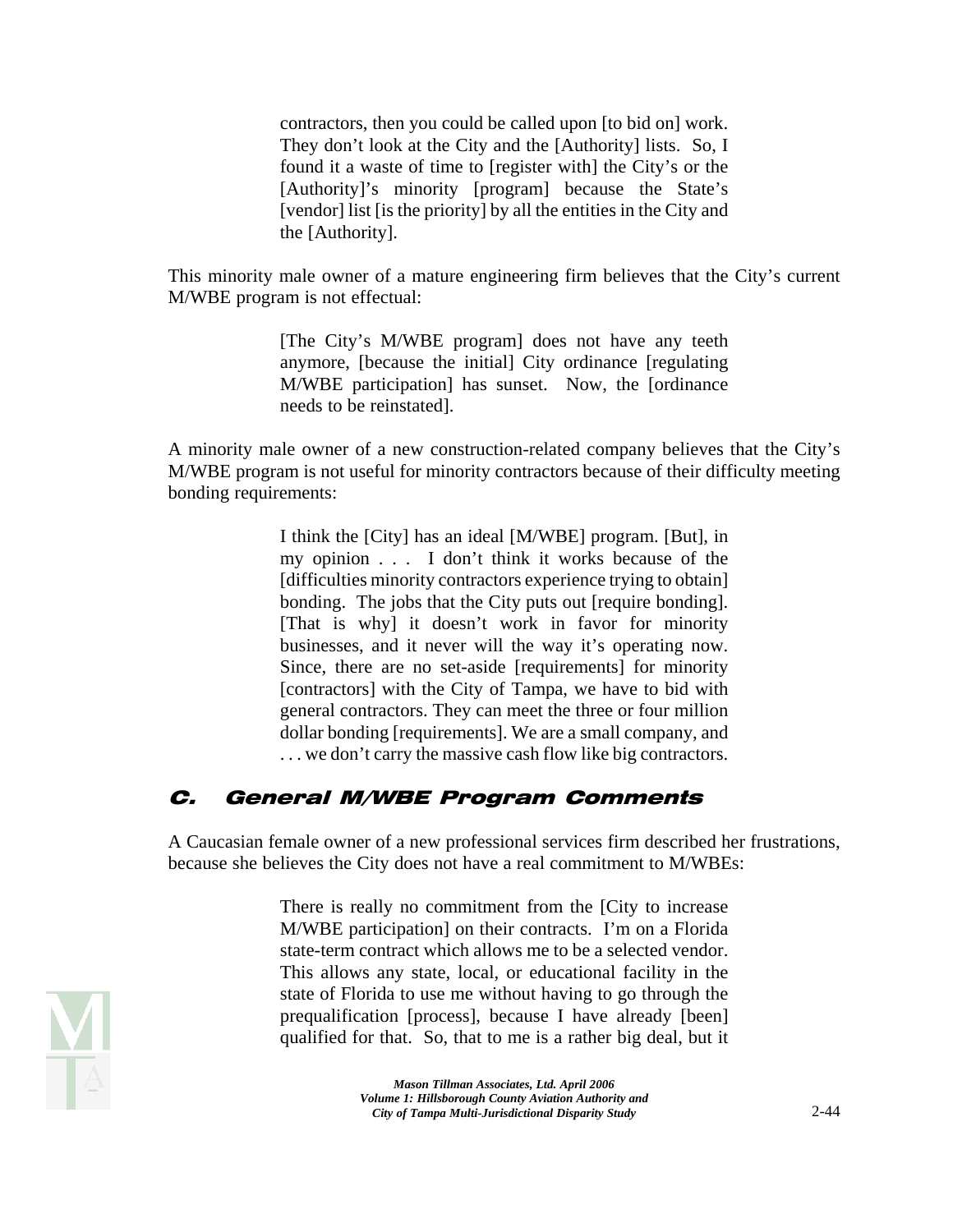has never benefitted me. How much work have I done with any government entity? I have done maybe \$40,000 worth of work. [But], I have done over \$1 million dollars worth of work with major corporations and [other] private entities. The City of Tampa says that they are committed to [increasing M/WBE participation], but what's really [needed] is action. No one should be looking for a hand out, but a hand up. Just give me one opportunity. Here I am in the City of Tampa, and I have done some work with New College University down in Sarasota and with Hillsborough County Schools, but I haven't done anything with my own city.

A minority male owner of a mature professional services firm believes that the City should refocus its objectives for its M/WBE program. A one-stop certification process with the regional agencies was described as a means of improving certification procedures:

> I have not renewed my certification with the City because I don't see any benefit. Once you're certified, I believe an agency should be able to share that information like a onestop certification process. Most of the [M/WBE] programs spend more time certifying businesses than advocating to get them contracts. I'd say 80 percent of their time is spent on certifying and recertifying businesses and then keeping a database of those certified businesses. And that takes up the predominance of time of the staff, and it leaves very little time to give [minority contractors] advanced notice of what are the forecasted new construction projects coming up in the next year. [They need] what I call 'teeth in the tiger' to make [prime] contractors serious about making opportunities available for [minority contractors]. There should be hard [rules] saying that they must do 10 percent of their business with MBE firms.

This same business owner further described what he believes would make an M/WBE program successful:

> The success of an [M/WBE program depends] on whether the government agency either has a toothless ordinance or an ordinance with teeth. The 'good old boys' will simply use the good faith method [rather than subcontract with a minority subcontractor]. I used to get a tremendous amount of calls because they were on notice that they could not win

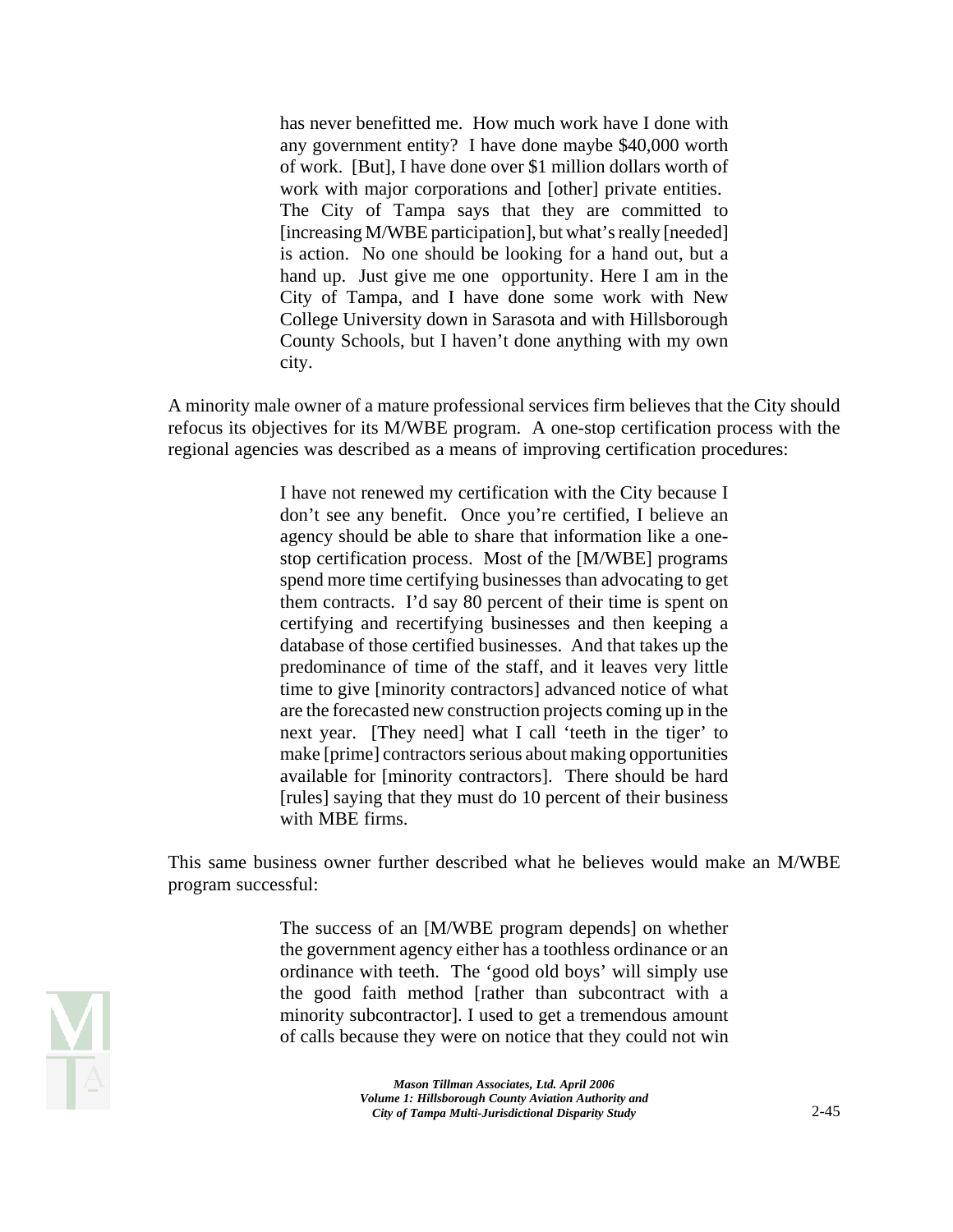a bid unless they did serious outreach to [minority contractors]. Unfortunately, the result of taking the teeth out of the law has [hurt minority businesses]. They should put the numbers back in the law or create an atmosphere where minorities [have a sense] of inclusion. But it is a definite disadvantage when you are out here in the marketplace being a person of color.

A minority male owner of a mature professional services company believes M/WBE programs are needed to infiltrate good old boy networks:

> The jail system in Hillsborough County is like a good old boy's network and [I have not been able] to infiltrate [that network]. Certain contractors have networks in place it is very difficult for others to [be competitive]. The City of Tampa and the Authority [should] take steps to introduce small minority businesses to these [networks]. I am [located] in Tampa, yet 30 percent of my revenues are generated in Miami and South Florida. [Minority contractors] in the Tampa area and the Hillsborough County area are moving to other cities and counties that have supportive programs for minority contractors. And, not just minority contractors, but contractors in general too. The City of Tampa and Hillsborough County are sleepy-good-old-boy-network towns.

A minority female owner of a mature service provider company believes that the City's M/WBE program managers do not have the authority to help minority businesses succeed:

> The Blacks that [are] head of these [M/WBE] programs . . . can't do anything unless somebody tells them they can. They say they want to help minority [businesses], then they should help us and not just say words just to see how we are going to react in the community. I need help and a lot of other women out there need help. [We] have to crawl and almost pull each others eyes out to try to get a contract and to me that's really not necessary.

A minority male owner of a mature general construction company believes the lack of minority set-asides is the major reason why many minority businesses have failed:



[There are] no set-asides for minority [businesses], instead they [set aside contracts] for small businesses. [But] I think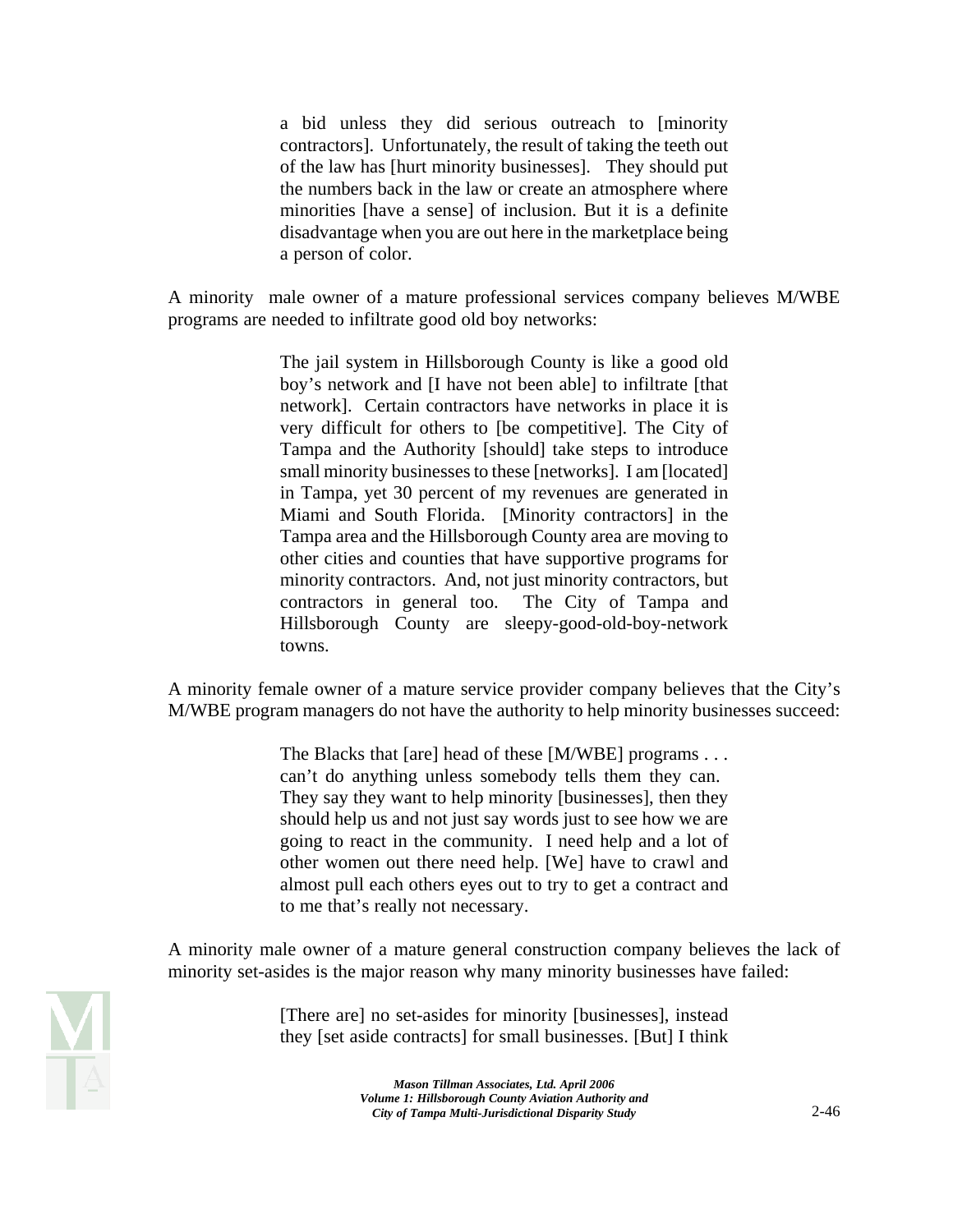they should have [set-asides] for minority [contractors]. This would really help a lot of minorities because about 60 to 70 percent of minority-run businesses [have gone] out of business. Minority set-asides really help minorities compete with the big boys, because they can bid anything regardless of the dollar amount. I turned to the City and [Authority] [for work] my first five years in business, and I did not even work as a subcontractor. I was strictly doing FDOT work [and they had a minority set aside program]. If I had [depended] on the City or the [Authority] I would have been out of business the way they treated me.

This minority male owner of a mature engineering firm reported on how his business declined when the State ended its M/WBE set-aside requirements:

> [Being certified] has helped me be able to participate at least in the role as a subconsultant. However, I must point out that when the State of Florida dropped their minority participation [requirements] on FDOT projects, our workload dropped about 50 to 75 percent.

This same business owner believes that the City should increase its minority participation goals:

> It seems like the City is making more of an effort than other cities, but they can certainly do a lot better. If nothing else, at least I would like to see them increase their minority goals from 10 percent to maybe 25 percent. I would also prefer that they have some set-asides.

A minority male owner of a mature general construction company believes that the City should give incentives to local businesses to increase their participation on City contracts:

> It certainly would be better [if the City] gave incentives to local [businesses] as opposed to having companies from out of town come in and get the projects. If they are trying to produce and nurture small businesses then the dollars should stay in Tampa.

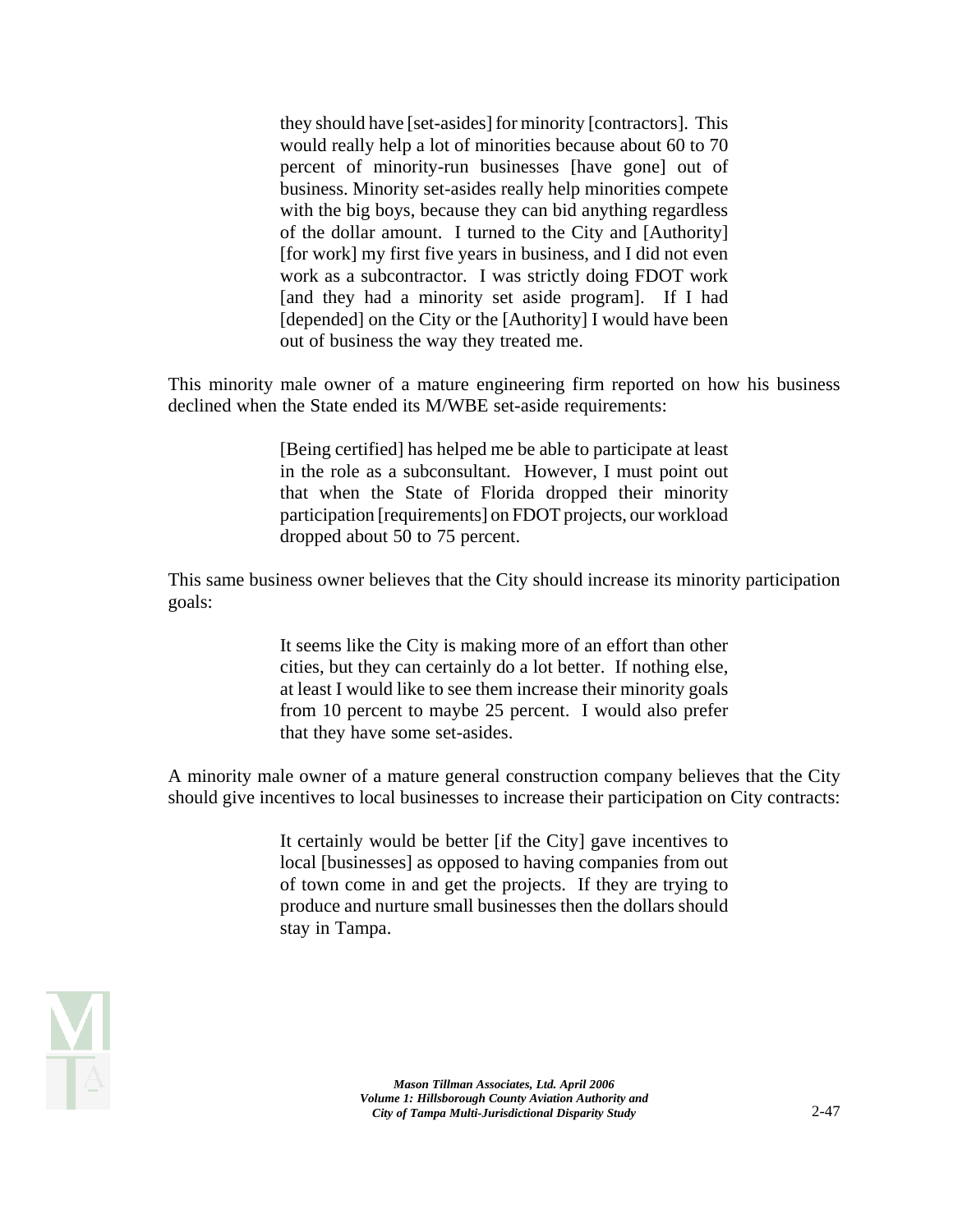This Caucasian female owner of a mature service company also believes that the absence of set-aside programs have made it difficult for minority and female-owned businesses to survive:

> It is becoming very hard [to get work because] the quotas are not there, especially for women or minority [businesses].

A Caucasian male owner of a mature construction-related company explained why he believes minority businesses should not be subjected to graduation provisions in M/WBE programs:

> To my knowledge the [minority development office] has been very helpful, I know my company has been very happy with the level of service that all of the City of Tampa departments have provided. And, I don't think any different [about] the business development side of things. I personally see value in [M/WBE programs], the only trick is if a minority business grows and is successful that can take them out of the disadvantaged business [program]. This can penalize the successful minority owned businesses when those types of restrictions are placed on them and I don't agree with that. If it's a successful business, it should still stay in the [program]. Because I've seen some [examples] where these folks get a couple of contracts and they get bumped out of [the program].

A Caucasian male owner of a mature general construction company believes the Authority has a better M/WBE program than the City of Tampa:

> The City of Tampa, the [Authority], and the Port Authority [programs] are out of synch. . . . If I have \$200,000 worth of pipe work, they'll set a \$225,000 [minority] goal. And, before you know it there is no work left. I have on many occasions refused to bid [with] the City of Tampa because of a goal; I won't waste my time. The goal setting at the Airport Authority is much smaller, it's a fraction of the City of Tampa's typical program. It has a [smaller] list of available minority contractors, but you will get a higher percentage of [contractors] that will be responsive.

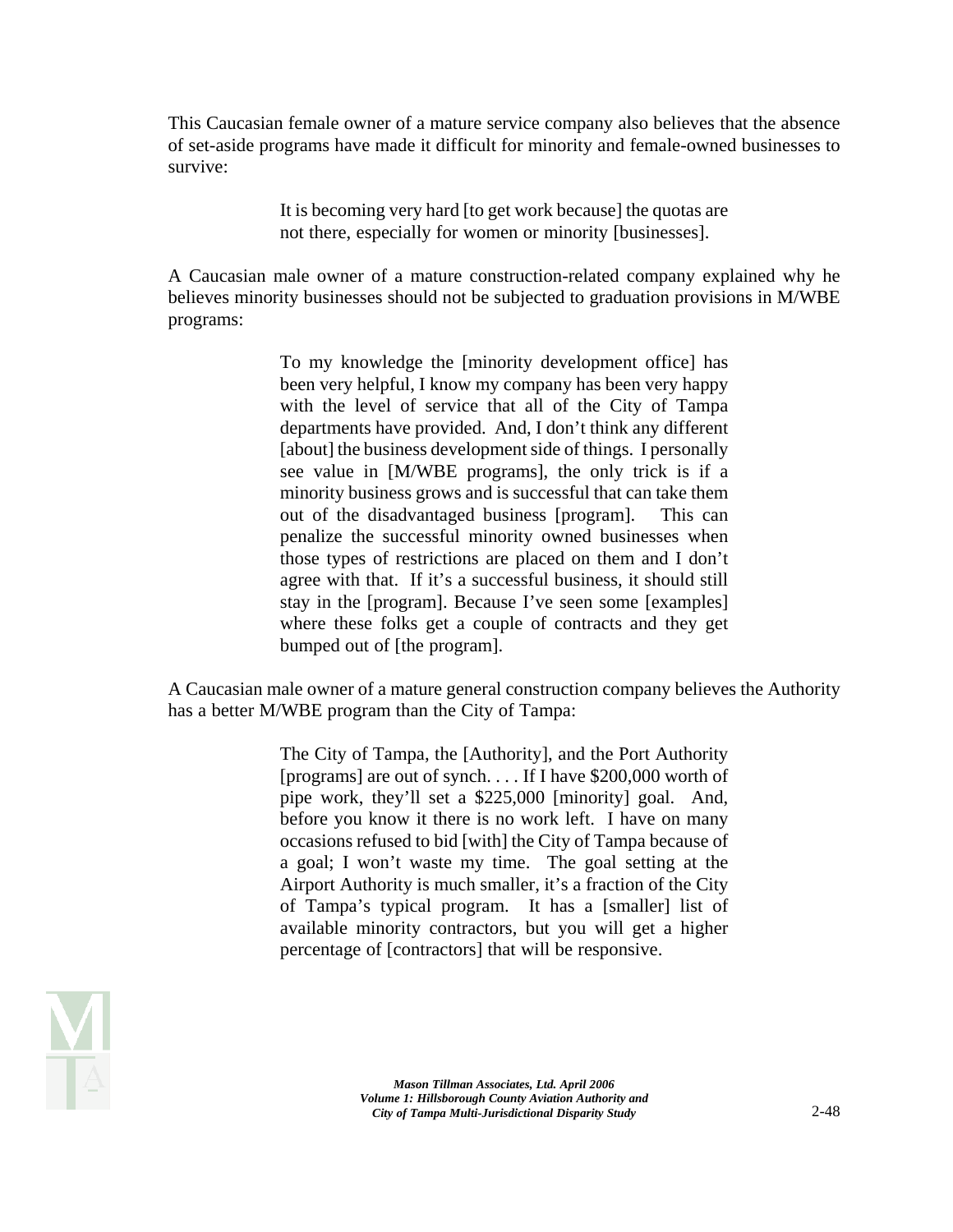This same business owner explained why he believes the City's M/WBE goals are unrealistic:

> We do between 5 and 10 percent annually with the City of Tampa. We also do an additional 5 to 10 percent with Hillsborough County and with the Airport Authority a year. A lot of times, especially with the City of Tampa, the goals are absolutely unrealistic. I have found situations where they have taken a material supplier and an installer and put a dual goal, which is impossible to do. I can't buy the material from a minority [supplier] and turn around and have it brought and installed by a minority contractor. So the goal settings to me have no comprehension whatsoever. Additionally, if a project is [primarily] an underground utility [project], we are not going to subcontract to an underground utility contractor because you have to be an underground utility contractor performing 51 percent of the project. It is impossible to do. So I have seen goals of 35 to 40 percent when realistically if you did a very good job, 10 to 12 [percent] is probably the absolute most you can put in. Many [of the City's rules] are archaic and preclude others from even bothering to file because they don't want to deal with them. I would love to give you some names. It is a topic of conversation on many occasions.

And this Caucasian male owner of a new professional services firm reported that he worked on a City project where he fulfilled its M/WBE requirements. He also believes that M/WBE requirements should be enforced and understands why they are being implemented:

> During the RFP process, both the purchasing department and the business enterprise department [at the City] made themselves available if we needed the help. The minority participation turned out extremely well. We completed two assignments with the City of Tampa, and both of them had minority participation [requirements]. Frankly, I think it's unfortunate that [M/WBE requirements] have to be in place. I understand the reason for them, but they are a solution to a bad problem. To be honest they are an unnecessary step in the evolution of bringing normal business practices to [par]. We would not have to do that if we operated in a culture where diversity and differences were not mandated by color, religion, or gender. But it is sad to say, we live in a culture where that's not the case. So, it's unfortunate that we have

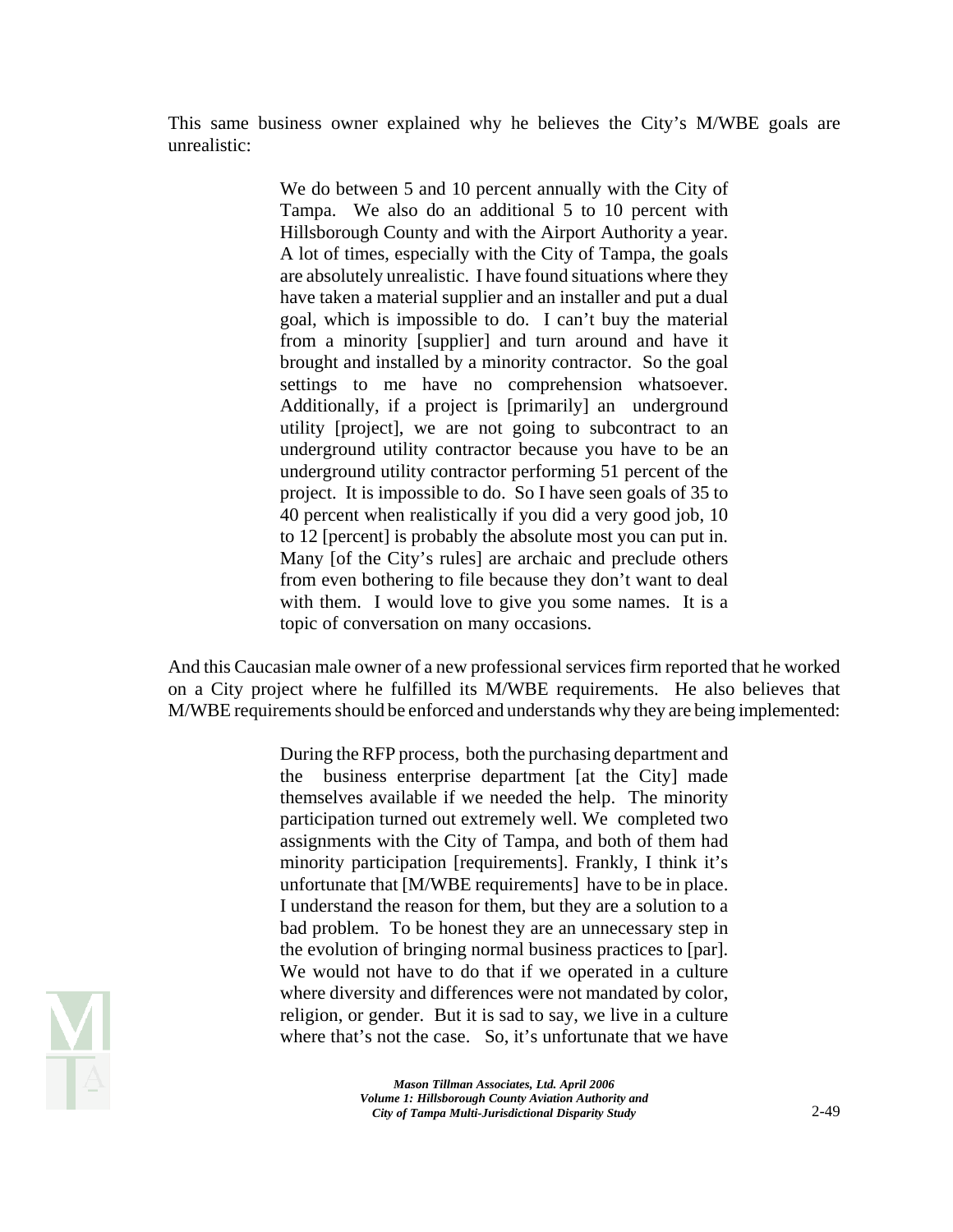to [have] them. I understand why we have them, and it's not an answer to the problem, but I guess you can call it a bandage.

### IX. POSITIVE STATEMENTS

Although interviewees were solicited for barriers they experienced with the City and the Authority, many business owners shared their sentiments regarding the positive experiences and relationships they developed with managers and staff at several City and Authority agencies.

A minority owner of a mature supply company described a positive relationship he developed with City employees:

> A lady at the City of Tampa named [employee name withheld] would call us [and ask], 'Hey, did you bid this job? What did you bid it for? [And], have you been paid?' So, I would like to give her a [thumbs-up]. And, if we did not [receive] payments we notified the City and the bonding company and that would hold everything up. So, the City lets us know [if the prime contractor] has been paid. Then we can turn around and say, 'We know you've been paid, so pay us now, or we are going to put a lien against your bond.' This wakes them up, because they don't want [the City] to know . . . that they are not paying their subcontractors.

This minority male owner of a new professional services firm had positive comments about the City of Tampa's M/WBE program:

> The City of Tampa is probably the most progressive agency that we have [worked with] in Florida. [Employee name withheld] had very progressive ideas. I think they are on the side of minorities. Their process for publishing bid information is well organized. The rest of the state agencies, such as agencies in Tallahassee, their MBE [programs] really do not have much weight. [Our] MBE certification has only helped in dealing with the City of Tampa. But, agencies like the Department of Health only pay lip service to MBEs, they don't strictly enforce [their requirements]. It's really not much of an advantage to have an MBE [certification] when dealing with the rest of the [State] agencies.

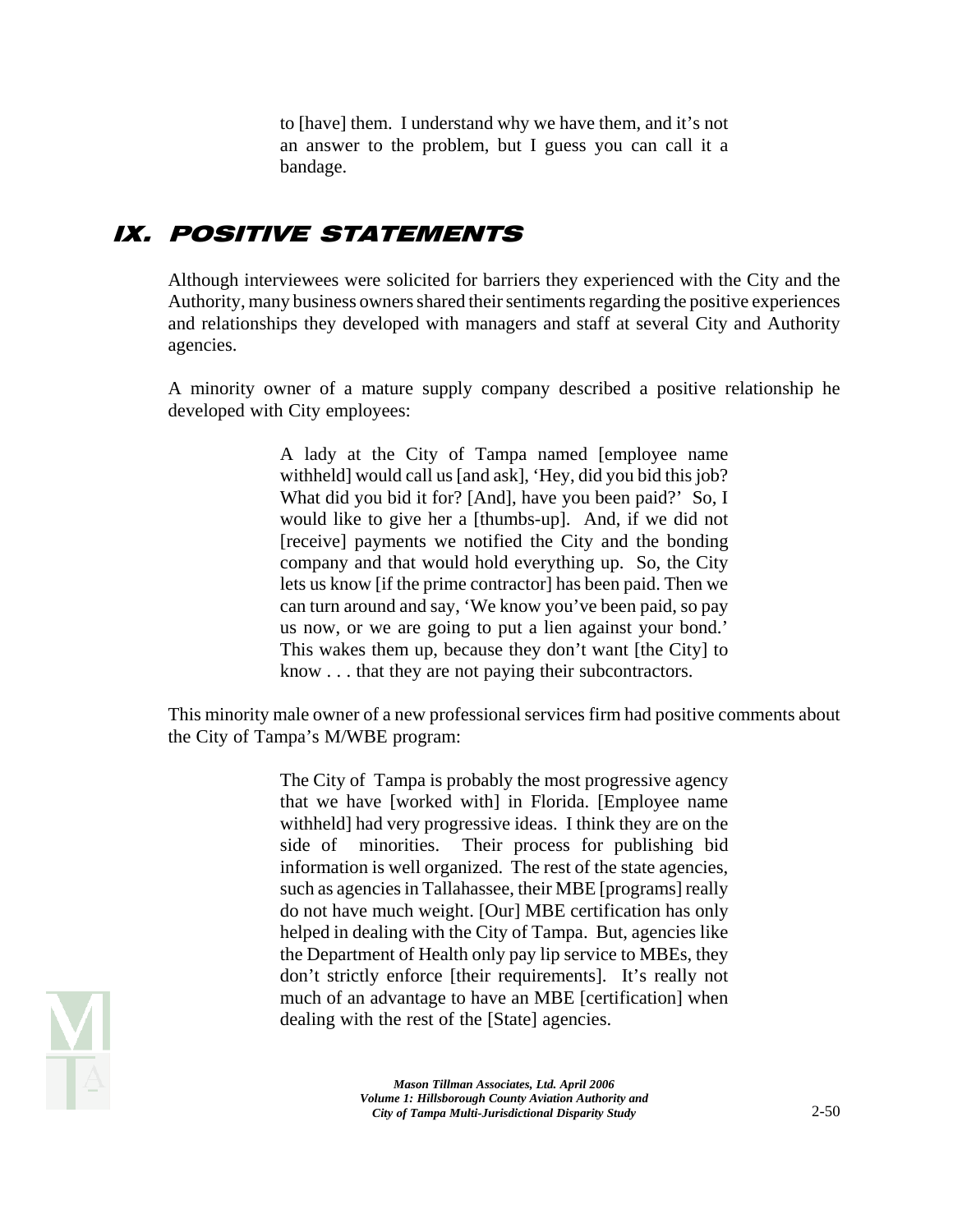This minority male owner of a mature construction-related company reported that a City official was instrumental in helping him get certified:

> [The City's certification process] is a little tedious. But, there is a great guy in the City that really helped us [through the process]. He has been doing it for a long time, and he is a good man. In fact, I had gotten to a point where I was frustrated. I told him, 'Look, I don't need to be certified, I'm pulling out of the program.' He said, 'No, no, no.' He actually came to our office and helped one of my [employees] fill [out] the [paperwork].

A minority male owner of a mature construction-related company spoke about his positive relationship with the City's M/WBE office:

> I have a great relationship with the [M/WBE department], from the administrative office [workers] to the department heads. My phone conversations with them have been great. I have a good relationship with the M/WBE department, and I think they have a good relationship with me.

This Caucasian male owner of a mature construction-related company reported on his positive relationship with the City of Tampa:

> It's been great, we have [had] a very good experience with the City of Tampa. The nice thing is that they have been very easy to work with, we worked a lot with their engineering [department]. And we also do quite a bit of work with them.

A minority male owner of a mature professional services company credits the City's M/WBE program with helping to make his firm a success:

> The folks at Tampa's Minority Development Business [office] and [name withheld] at the airport has been [very] helpful. They have pretty much welcomed our business with open arms, and they have done whatever they could to promote small businesses and us personally. If [the M/WBE program] has had a lack of results, it has not been their fault. So I cannot put fault on them. If it wasn't for that program, we probably would not even be half as successful as we are.

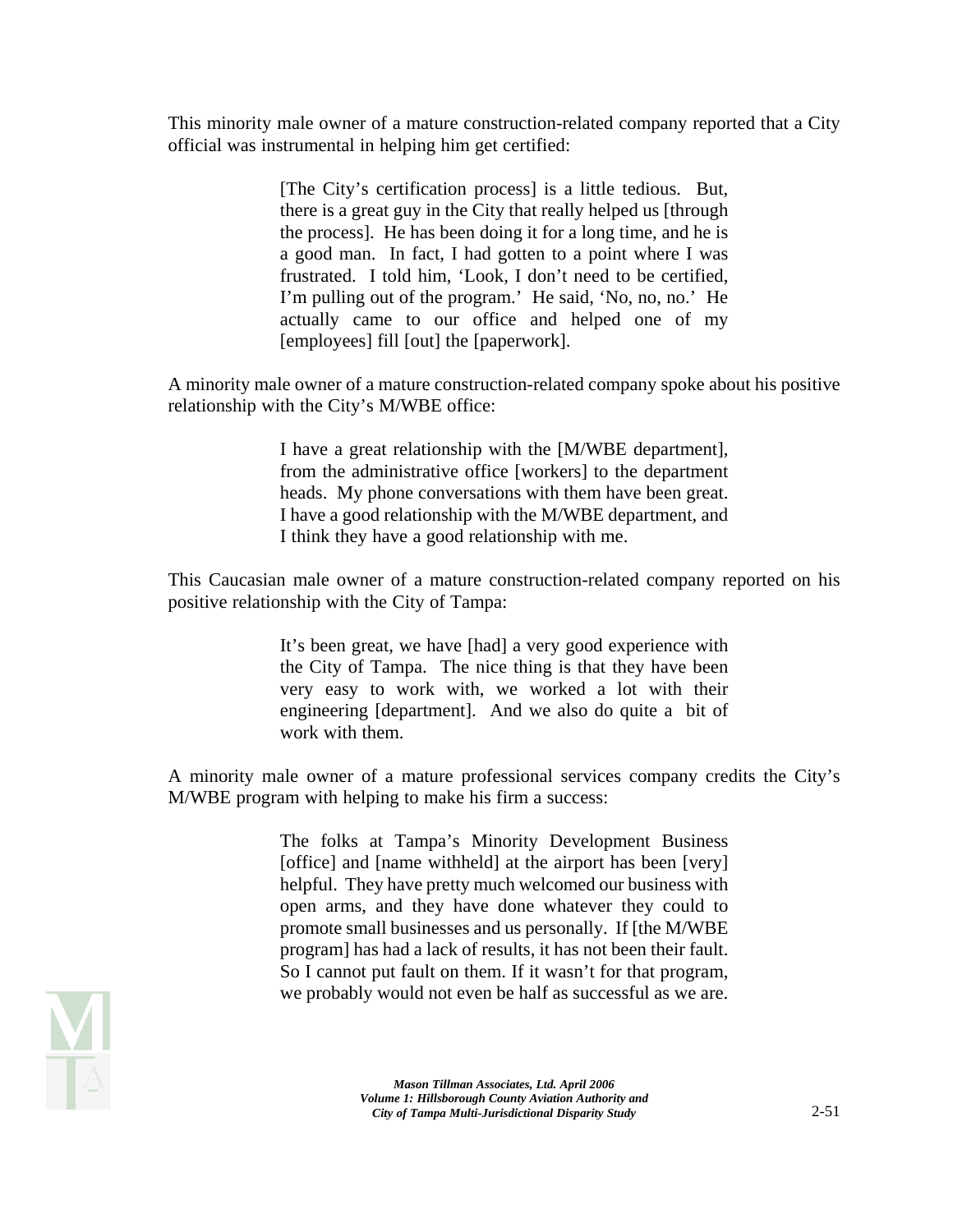A minority male owner of a mature professional services firm spoke highly of the efforts by the Authority to increase minorities on its contracts:

> The personnel at the [Aviation Authority] are very aggressive. [Name withheld] physically attends the pre-bid meetings. And she puts potential bidders on notice that the Aviation Authority takes their DBE requirements very seriously. This creates an atmosphere where they do more than what the new word of the day—'good faith.' They literally take the M/WBE directory and [contact minority businesses].

## X. RECOMMENDATIONS

The interviewees listed a number of ways the City and the Authority could improve its programs, including: strengthening its M/WBE participation requirements and implement a sheltered market program. Additionally, the interviewees also reported on whether they believe M/WBE programs are valuable for minority and women-owned businesses.

A minority male owner of a new professional services firm believes the Authority should institute mandated rules for their M/WBE program in order to ensure that they are enforced:

> I spoke with a gentleman [name withheld] at the Authority's M/WBE office, and I think he has good intentions. But, he doesn't get much help from the rest of the Authority. For example, the [project] I worked on had no [M/WBE participation requirements]. All they said was, 'We will give you points if you [subcontract with] a MBE.' But, they did not [require] a specific [percentage] that should be given to [MBEs]. Most prime [contractor] give us half a percent just to get the MBE points. So that is a big failure. They need to [set specific] rules. Also, when they award a contract to a prime [contractor], they [should] monitor the contract to make sure the [MBEs are] getting the work. They need to monitor the [program], and they need to set some [specific] rules. You [should not be able] to say you are using MBEs, get the [bonus] points, and then give them a half percentage of the [total contract amount].

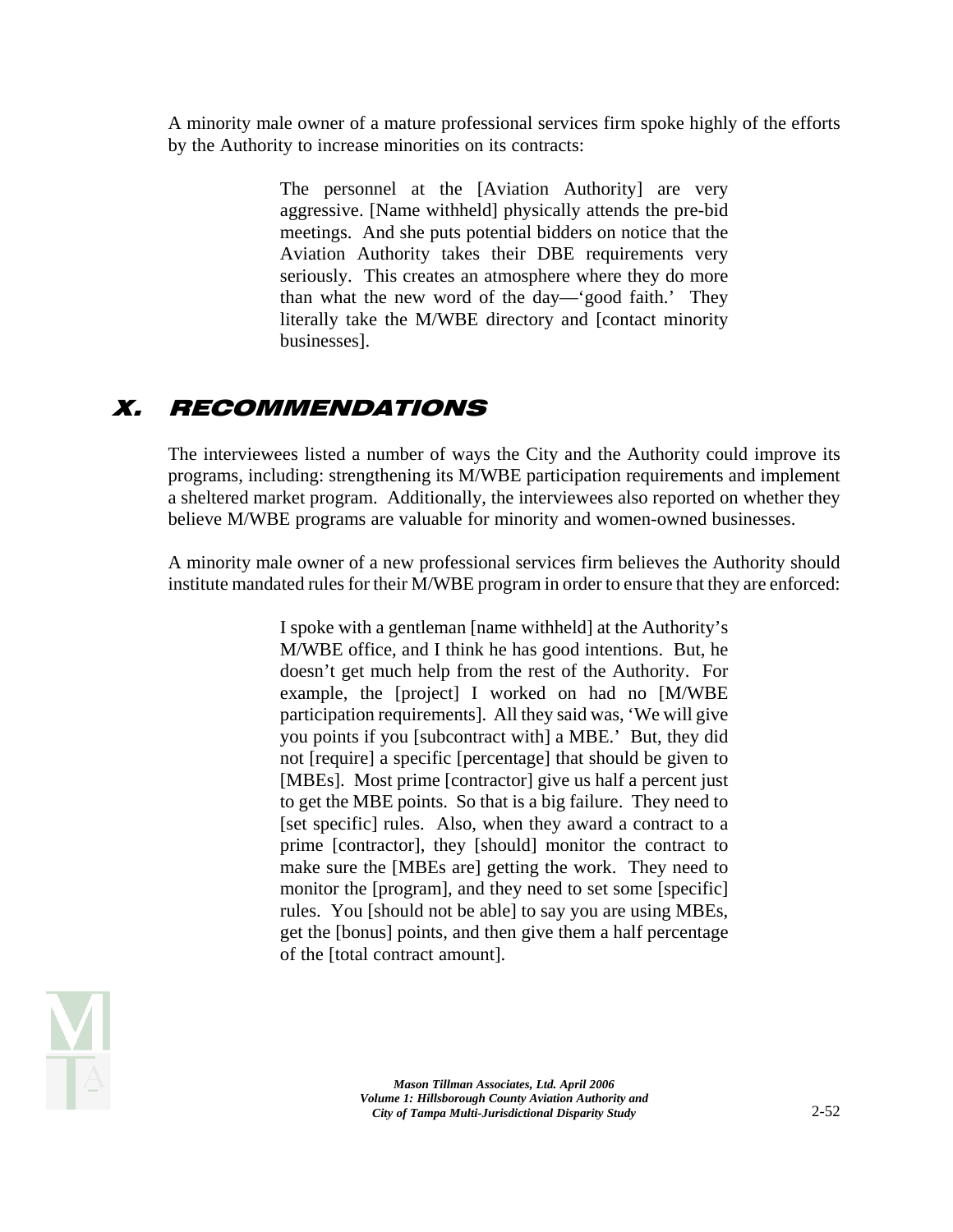This minority male owner of a mature supply company also believes the Authority's M/WBE program should be revitalized, and new rules should be established and enforced:

> I think the [City] needs to initiate a [M/WBE] program with some teeth. If they put out a bid with a requirement for minority participation and [the responses are not in compliance], then they [should] reject it. That's what the Airport did in the beginning and the word got out to those one or two contractors that were failing [to met the requirements]. But, this was about 12 years ago and they need to [reinstate this practice]. Instead of accepting the contractor's word saying that they could not find any [qualified minority contractors]. I have heard of instances where [prime] contractors say they will use minority firms and once they get the bid, they do not [utilize their services]. Or, they use them at a percentage less than they [initially promised]. As far as the Authority, there is always room for improvement, but I don't know what else they could do. They have a pretty solid program, and if contractors don't include DBE subcontractors, then they just don't do any business.

And this minority male owner of a mature professional services firm echoed the same sentiments as the previous two interviewees:

> The [City] needs to go back a few years and do the same thing they were doing before [the M/WBE requirements were changed]. In other words, [implement] a program where [prime contractors] are required to [met a specific] minority percentage, because this is not encouraged. Whether I bid high or too [low] they do not [have to] use me. [They] know they got the ball in their hands and we all know who can play ball. Before, [there were] [participation] percentages for Blacks, Hispanics, and women. We don't have that nowadays and [it should be] enforced. The state of minority businesses [have been] buried [with] a cross on it. In fact, I have no hope [for minority businesses], unless we change this around. My only recommendation is to require . . . general contractors to [meet] the minority participation [requirements] for each category.

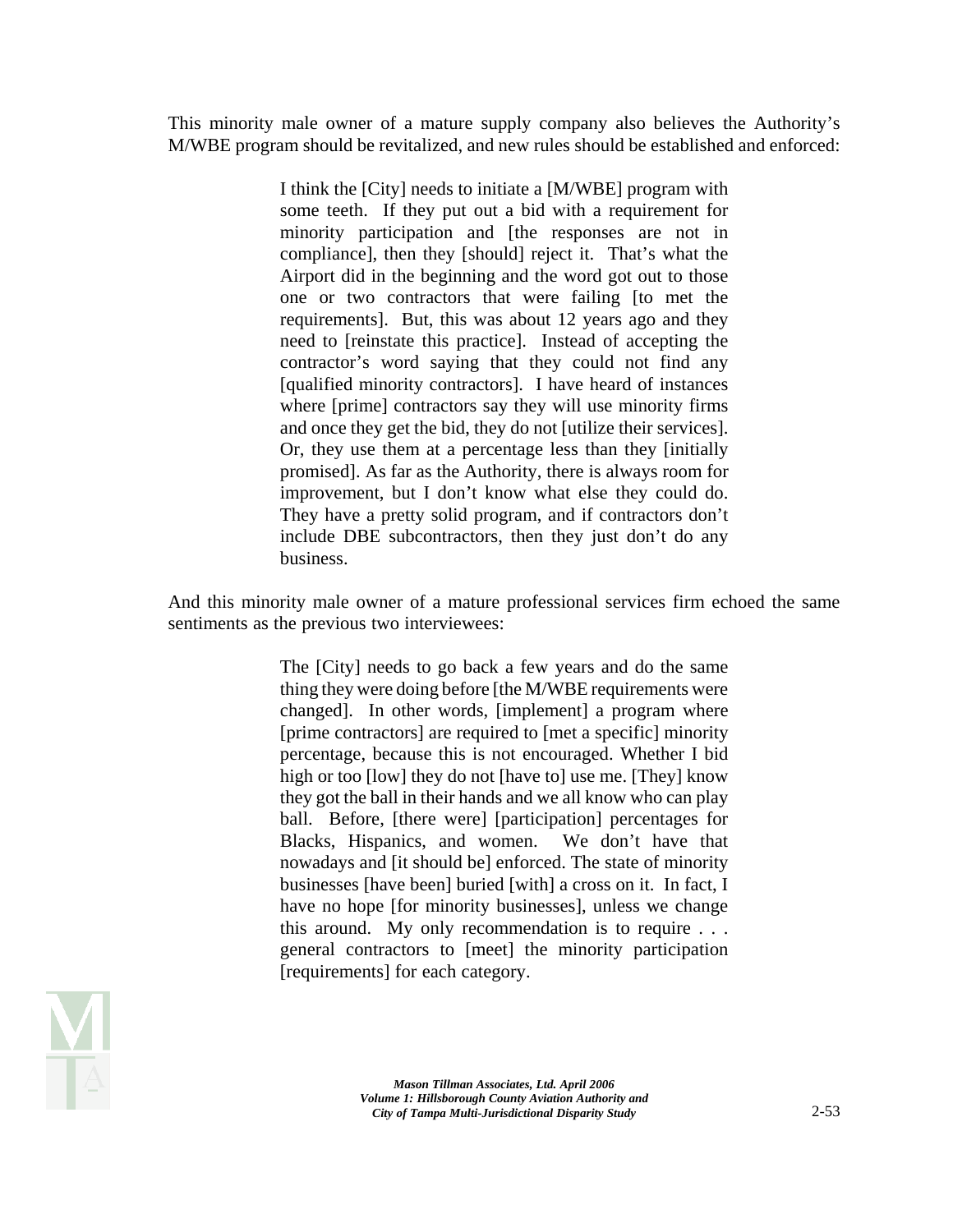A minority male owner of a mature engineering firm recommends sanctions for City representatives who fail to enforce M/WBE requirements:

> [The City should] have punitive sanctions for employees and directors that are responsible for implementing the objectives of the [M/WBE] program and are [failing] to do their job. That way they will know that they are subject to civil infractions [if they do not enforce the City's M/WBE requirements]. Right now they don't have [any processes in place] to make them [enforce the requirements].

This same business owner also suggested sensitivity training for City officials in the purchasing departments:

> [Also], the City should [engage in] sensitivity training for some of their high level [representatives] in the purchasing departments. Because the purchasing director, [name withheld] does not do anything to [help] minority [businesses]. And [this person] is the reason the study was never [completed], because she tied up [company name withheld] by negotiating with them for four years until they finally left the building.

A minority male owner of a mature construction-related company believes that the Authority should do more to provide equal access to minority businesses on their contracts:

> I think the Aviation Authority [needs to make] changes that include [providing] equal access to people of color. I have been certified for 20 years and there is a lot more that needs to be done. There needs to be more opportunities. You have the same contractors doing all the work.

This minority male owner of a mature general construction company recommends stricter monitoring to verify that the minority contractors listed in the bid proposals are actually utilized on the projects:

> I would like a more hands on approach to make sure the those minorities that are selected [as subcontractors] are actually utilized. And, not just only on paper.

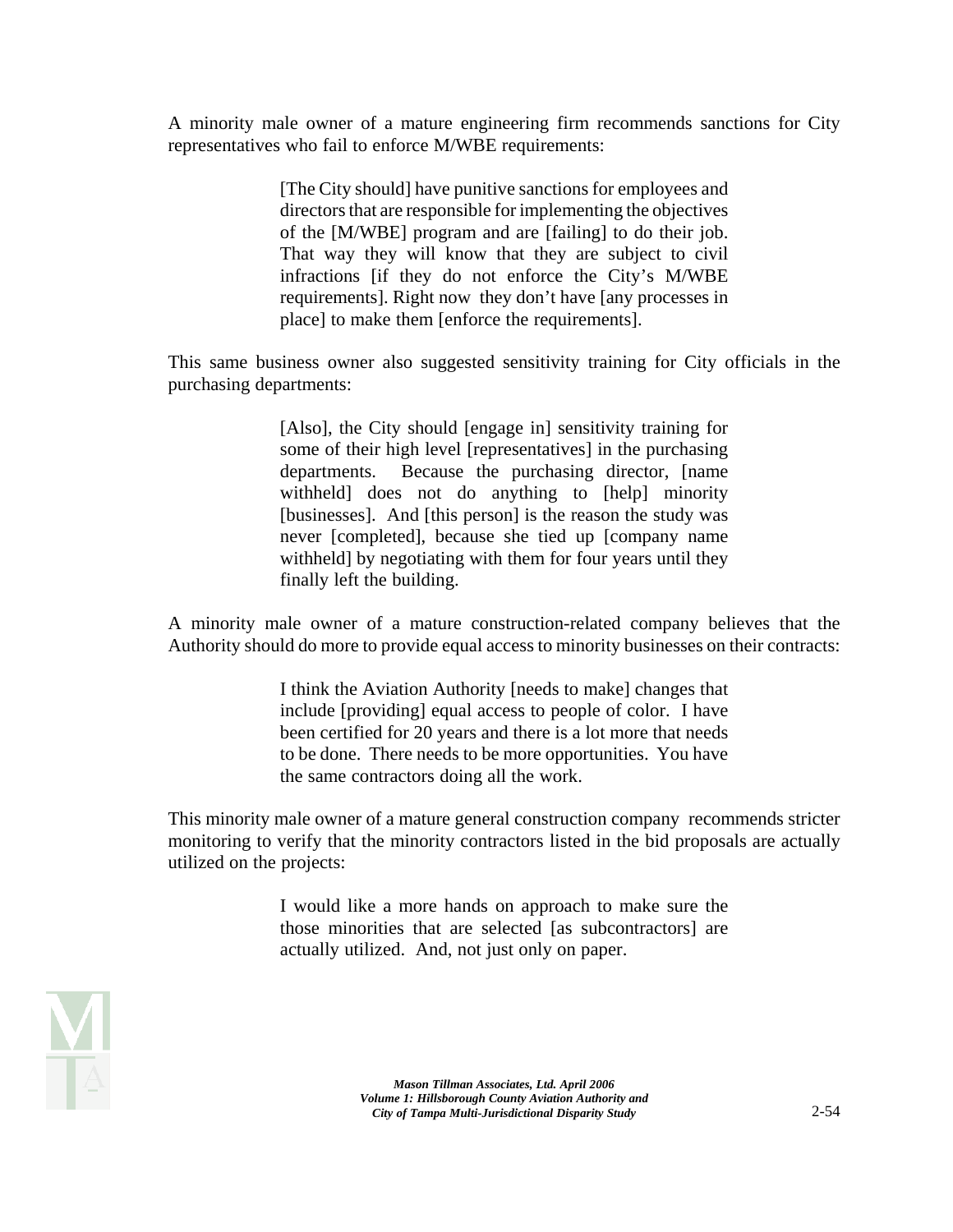A Caucasian male representative of a mature general construction company believes that the City should model its M/WBE program after the Authority's program:

> The City could learn from the Authority to help improve their program. First of all, they would learn how to set M/WBE goals. An engineer typically doesn't have a clue what the actual cost of the work is. He then [uses] a database [that provides] an average cost. Every job [we perform] is unique, they may be similar but they are not the same. Production rates are set by what it's going to take to do the job in a [certain number of] days, plus a crew and the equipment for the material [must be factored into the equation].

A minority male owner of a mature construction-related business recommended that the City waives its bond requirements for minority firms if they have good track records:

> I know of some [agencies] that don't require a bond if you are a minority firm and have a [good] track record. I do not [believe] this happens with the City of Tampa.

This minority male owner of a mature professional services company suggests the City institute procedures to inform MBEs about its procurement process:

> I would recommend that the City of Tampa provide [a more cohesive] process for [disseminating] information [regarding MBEs] to business owners. It's very cumbersome for prime contractors to [go to] five or six different areas to research [information on MBEs]. Hillsborough County and the City of Tampa do not assist MBEs in [learning about their procurement process]. The most help that I received was from [City employees names withheld]. These two gentlemen were the ones who helped me through the process. But, I can't see 100 minority contractors in Tampa going to see [names withheld] with [inquiries about the City's procurement process]. There's got to be a [better] process that can facilitate [the needs of] everyone that wants to inquire about the process. Hillsborough County Aviation Authority had a minority development department that was strictly focused on helping minority [businesses] become recognized as a minority [prime contractor]. That's why I'm involved with the disparity study, because I want to voice my

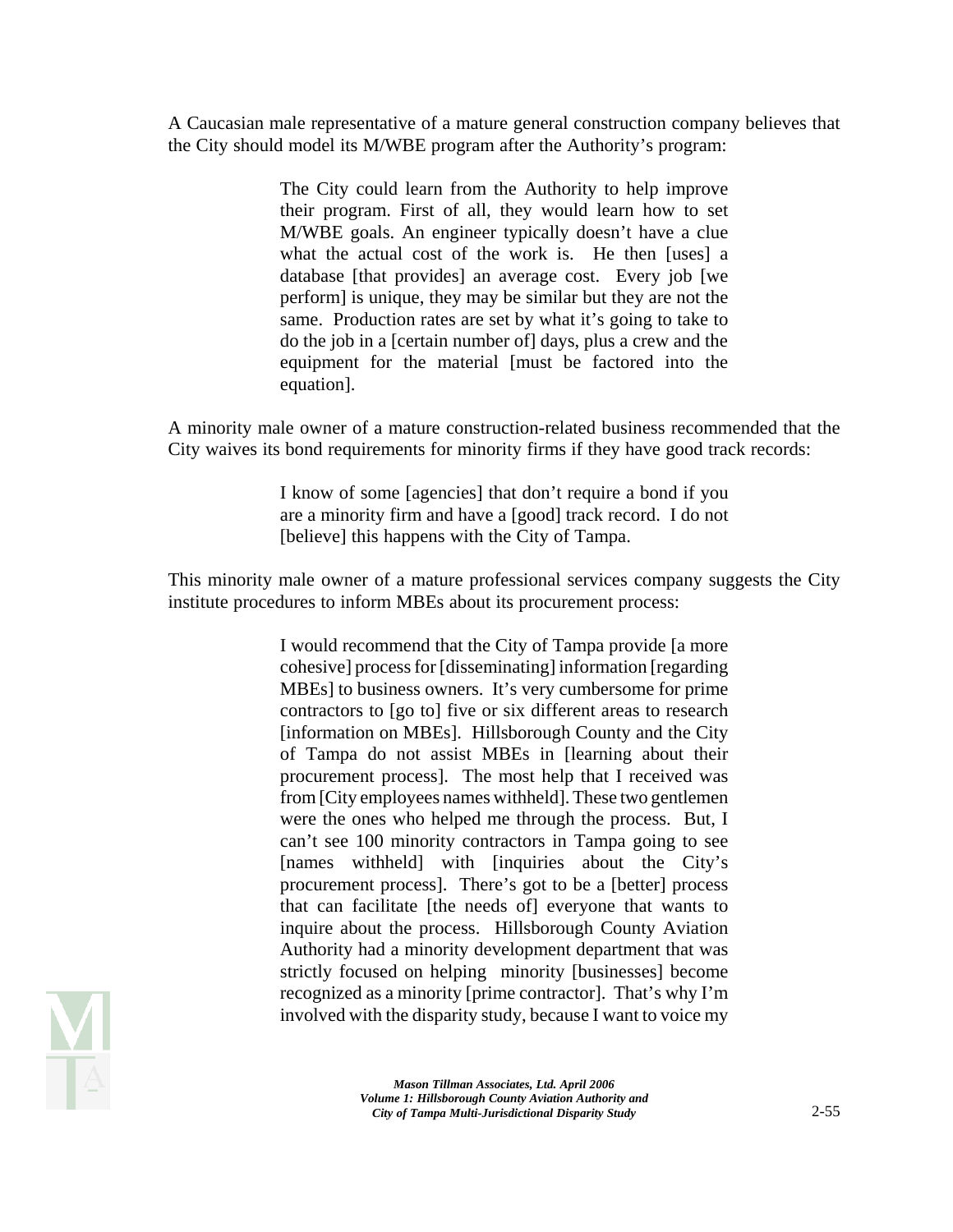opinion as a business owner and hopefully make things better for the future.

This same business owner explained why he believes it would be beneficial for the City and Authority to separate their electrical work into low and high voltage contracts:

> For the last three years [I have been] driving my head up against the wall with the City and the Authority. The City and the Authority could save a tremendous amount of money [if they separate high voltage and low voltage work into separate contracts]. [Right now] there is probably a mark-up of anywhere from 15 percent to 30 percent. It would [also] open the doors to small cabling low voltage contractors [by providing them with the opportunity] to bid [as prime contractors].

And this same business owner also spoke about a minority business seminar he attended in Fort Lauderdale, which he believes should be duplicated by the City and the Authority:

> We went to a workshop in Fort Lauderdale and we were able to meet with [representatives from] the City of Miami, the City of Broward, Riviera Beach, and the West Palm Beach area. They seem to have a lot of processes in place [to support minority businesses]. I have not been to a workshop like that in Tampa. Hillsborough County did have one workshop scheduled at a local library, but when we got there the time had been changed and we [could not make the new scheduled time]. But, I have not seen any large workshop where all of the [City's] agencies are present. For example, in Fort Lauderdale, the Department of Juvenile Justice, [local] newspapers, the county jails, and the Highway Patrol [were at the workshop]. Purchasing agents [were there] and they were open to listening to [us]. Interviews were scheduled [for those who] wanted to [meet with them], and they had a panel of several minority business owners that were very successful [to our answer questions]. I think the leadership in the City and with the Authority [should] take the first step and initiate [assistance for minority businesses]. It is very tough, based on my personal experience as president of my company [and] diligently trying to get work from the City and the Authority.

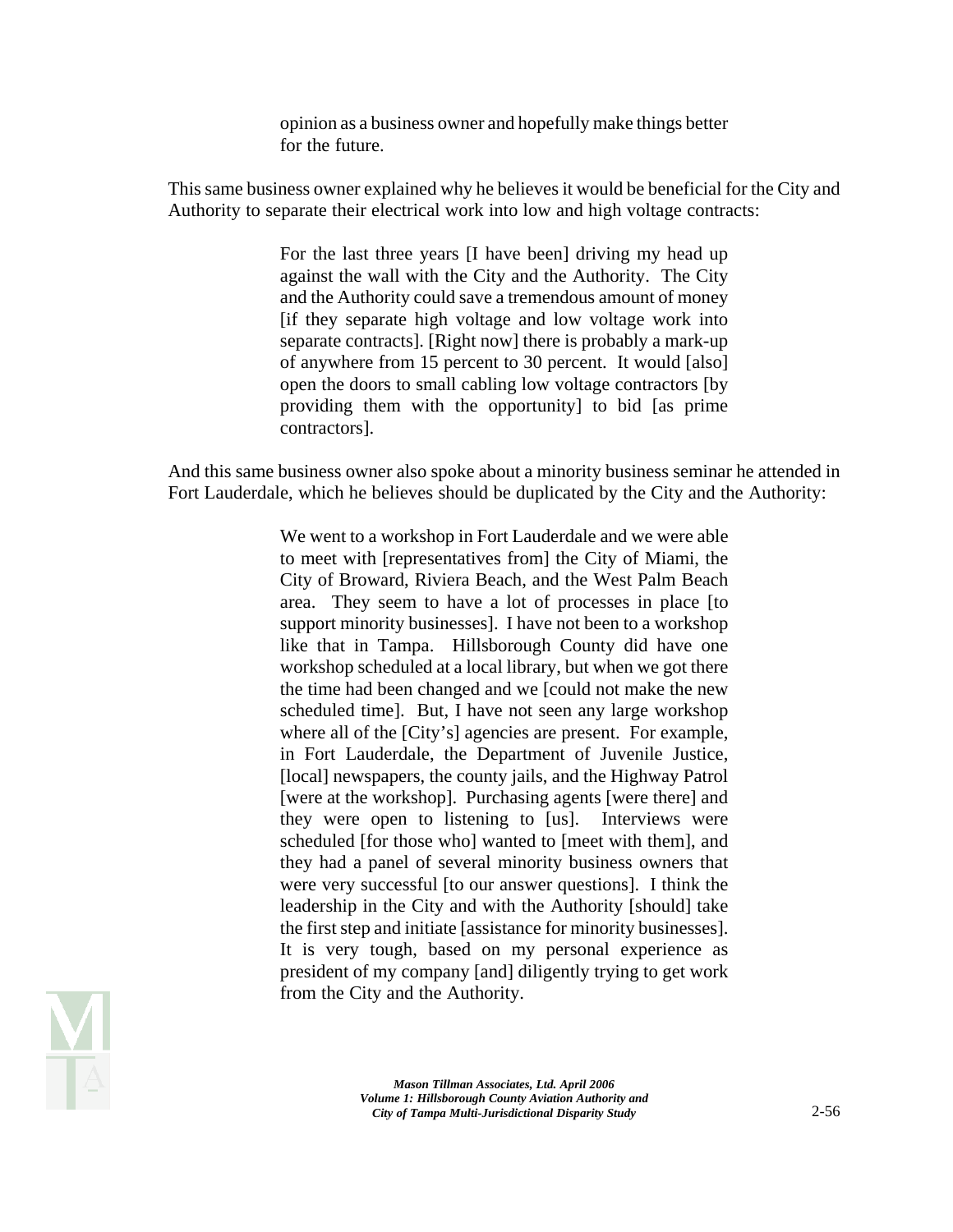A Caucasian female owner of a mature engineering firm explained why she believes more pre-bid conferences are needed:

> More pre-bid conferences would be great. I think that would give us an opportunity to [meet] the prime [consultant] and also as a subconsultant it would give us a better idea of how we should market ourselves to them.

This same business owner also suggested that the City and the Authority host a reverse trade show for small and minority vendors:

> There have been efforts from other agencies to do what they call a reverse trade show. For example, the City and the Aviation Authority would come and talk about their program and their process of selection. This would give us insight and we could learn what they expect from their consultants.

A minority female owner of a mature service company suggested that the City host meetings for minority businesses to determine what technical assistance it requires:

> I would really like to see something that is really exciting for minorities, not only the Blacks but [all] minorities. I would love to see someone [at the City] come and sit down [with minority firms] to determine what we need to enhance our business. [Such as], somewhere we can go to borrow money. [We] went to meetings at the School Board but I do not go to the meetings anymore. They want us to go to the meetings and we call them five or six times and nobody answers.

This minority male owner of a mature professional services firm described a program in Miami where the City is committed to breaking up large contracts into smaller projects to increase minority participation on its contracts:

> I believe that the mayor is committed to making a change in terms of its MBE department. I think their general attitude is [geared toward] trying to make a change. I like a city that's on the move. A program in Miami called the MCC program is successful because they purposely break their projects up into small projects so that smaller companies can get a piece of the pie and grow [as a result]. A lot of times public agencies, in their desire to maximize small or minority participation, will put a lofty goal on a particular project, and

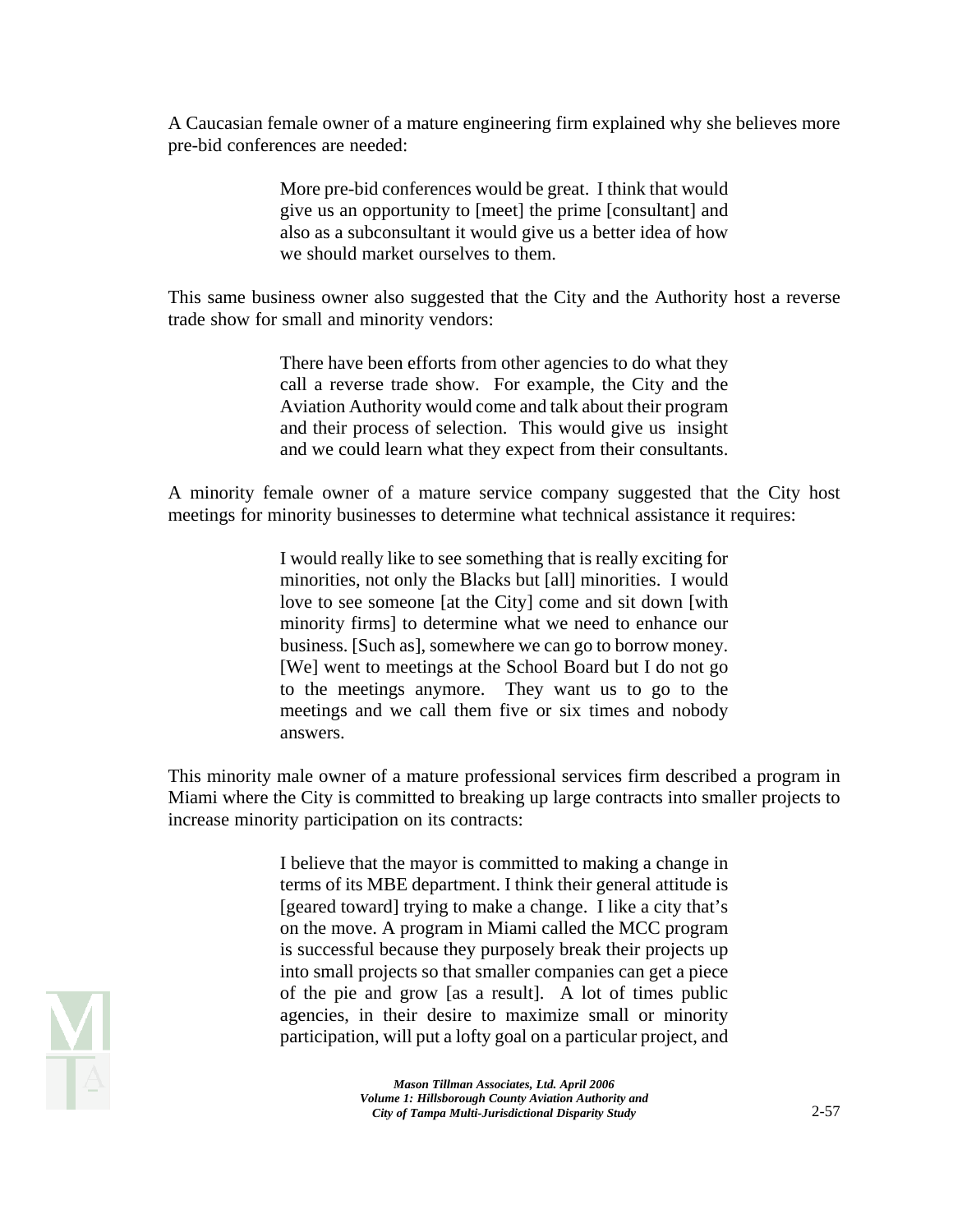the prime contractors will prop somebody up that really doesn't have the capacity financially to pull it off. They don't necessarily want to break it up into smaller pieces because they are not getting paid enough to do all the training [needed]. Well, most programs have leaned towards small businesses as opposed to race and/or disadvantaged [businesses].

A minority male owner of a new professional services firm also recommends that large projects be broken into smaller contracts:

> I would recommend breaking down large projects. This will allow small companies to [bid as prime contractors]. For example, we don't have the capability to do a lot of the large [contracts for] duct work. Those [jobs] always go to the big companies.

A minority male owner of a mature professional services firm recommends the City implement a sheltered market program:

> Pinellas County has a sheltered market program which basically means if you have one to three certified small businesses in a particular class code, they will set that business aside and only allow competition amongst the small business community. If the small business community can't bid on it, then they will release it to the open marketplace. This is a tremendous and aggressive way to change the business clientele.

This minority male owner of a mature professional services firm suggested a mentoring program for small and minority businesses be instated:

> Perhaps more [government agencies] should [implement] a mentor/protégée approach with small, minority-owned businesses to help get them rolling. I believe the mentoring program [we participated in with the federal government] was a big help to us.

A minority male owner of a mature general construction company believes the City should help subcontractors to grow into successful prime contractors:

> [The City] should try to develop more [technical assistance] for minority contractors. Their goal should be to get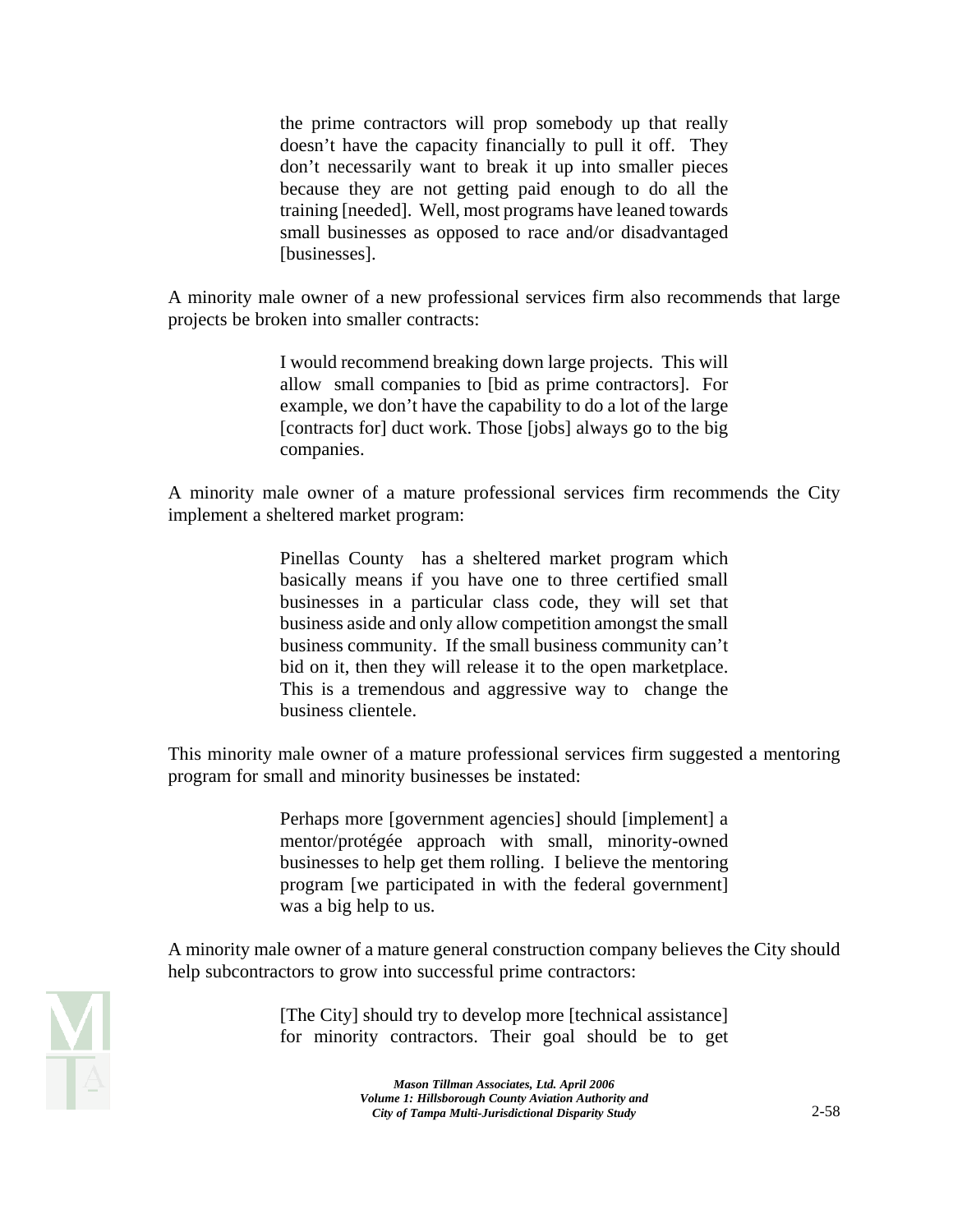M/WBEs certified and [help develop them] so that they can grow enough to move onto the next level. For example, after a subcontractor has been on their bidder's list for 10, 12, or 15 years [with a proven track record], they should consider helping these subcontractors move to the next level, [such as a prime contractor]. Basically, moving from subcontractor to the prime [contractor].

And finally, this minority male owner of a mature engineering firm provided these two recommendations:

> First, I think the City should monitor whether or not minority consultants are being paid on a timely basis. In fact, it should be part of the [prime] contract and the invoices from minority [contractors] should be processed immediately.

> And [my second recommendation] would be for the [City] to follow up and determine whether [minority contractors] were actually used on the project. When minority contractors receive their payments, they [should be required by the government agency] to sign a form certifying the amount that they were paid. Then they could track how much money was spent on minorities on a particular contract.

## XI. SUMMARY

The reoccurring theme from most of the anecdotes consisted of a belief that the City and Authority's M/WBE programs are ineffectual. This sentiment was based on the fact that neither program requires M/WBE set-asides on its contracts. Instead, M/WBE goals have been established to encourage majority-owned businesses to subcontract with M/WBEs. One business owner described the City's M/WBE program as having "no teeth," because M/WBE participation requirements were replaced with M/WBE goals. And, most interviewees believe that the M/WBE goals are not monitored adequately to determine whether they are being met. For instance, one Caucasian male construction contractor reported that he has never witnessed a City official conduct an on-site visit at his work sites to determine the fulfillment of M/WBE goals. It should also be noted that some interviewees thought that the Authority's M/WBE programs are more effective than the City's.



Because most of the interviewees believe the City's M/WBE program is ineffectual, they also felt that there is no real commitment to increasing minority or female participation on its contracts. There were various reports of prime contractors using various unscrupulous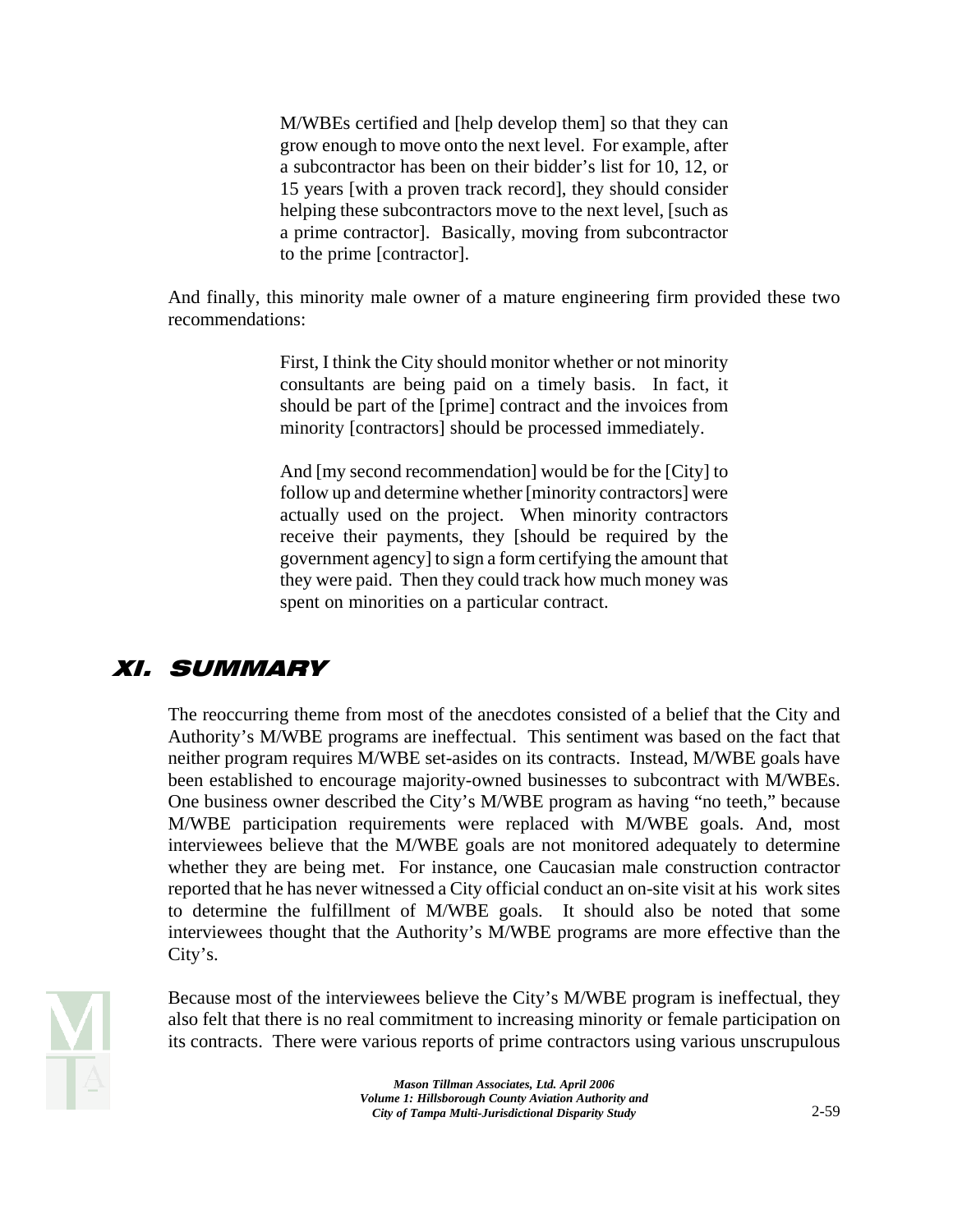methods to avoid M/WBE requirements. In fact, one business owner reported that one prime contractor fraudulently attempted to use his company to fulfill M/WBE goals with two separate Tampa government agencies.

An overwhelming number of interviewees also described their frustration in trying to break into the contracting network in Tampa. One interviewee reported that she has tried to obtain a City contract for 18 years, with no success. And many other interviewees reported that they were unable to break into the contracting industry in Tampa and the surrounding counties.

There also seems to be confusion regarding the City's certification process concerning reciprocity with other agencies. Some business owners reported that their certification process was easy because of reciprocity. Others reported that the City's certification process was tedious and cumbersome because of a lack of reciprocity with certain local agencies.

Establishing mandated M/WBE participation on City and Authority contracts along with stricter monitoring standards was also recommended by a majority of the interviewees. Mentoring/protégée and sheltered market programs were also suggested by the business owners. Finally, it should also be noted that numerous positive comments were made praising City and Authority employees for their helpfulness and hard work. Table 2.02 lists a summary of findings concerning current barriers against ethnic/gender groups.

#### **Table 2.02 Summary of Findings Concerning Current Barriers against Ethnic/Gender Groups**

| <b>Type of Evidence</b>                                                                                | <b>African</b><br><b>Americans</b> | <b>Hispanic</b><br><b>Americans</b> | Caucasian<br><b>Females</b> |  |
|--------------------------------------------------------------------------------------------------------|------------------------------------|-------------------------------------|-----------------------------|--|
| <b>BUSINESS BARRIERS</b>                                                                               |                                    |                                     |                             |  |
| Barriers Based on Race                                                                                 |                                    |                                     |                             |  |
| <b>BARRIERS CREATED BY THE GOVERNMENT</b>                                                              |                                    |                                     |                             |  |
| Barriers Created by City or Authority Managers<br>and Failure to Monitor M/WBE Program<br>Requirements |                                    |                                     |                             |  |